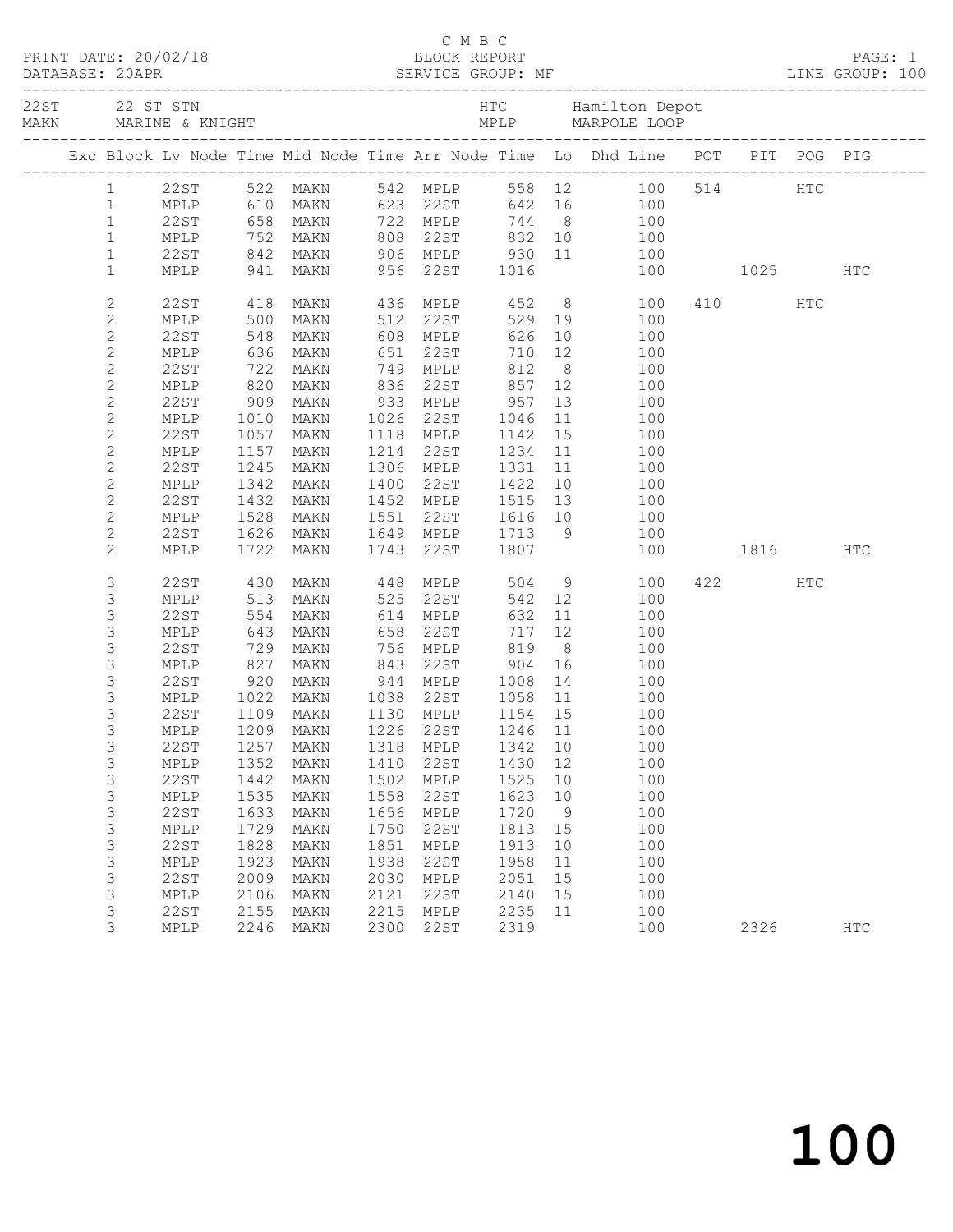|  |                |             |      |      |      |               |         |                | Exc Block Lv Node Time Mid Node Time Arr Node Time Lo Dhd Line POT |      | PIT POG PIG |             |
|--|----------------|-------------|------|------|------|---------------|---------|----------------|--------------------------------------------------------------------|------|-------------|-------------|
|  | $\overline{4}$ | 22ST        | 440  |      |      | MAKN 458 MPLP |         |                | 514 9 100                                                          | 432  | HTC         |             |
|  | 4              | <b>MPLP</b> | 523  | MAKN |      | 535 22ST      |         |                | 552 15 100                                                         |      |             |             |
|  | 4              | 22ST        | 607  | MAKN | 627  | MPLP          | 646     | 11             | 100                                                                |      |             |             |
|  | 4              | MPLP        | 657  | MAKN | 712  | 22ST          | 732     | 11             | 100                                                                |      |             |             |
|  | 4              | 22ST        | 743  | MAKN | 809  | MPLP          | 833     | 8 <sup>8</sup> | 100                                                                |      |             |             |
|  | 4              | MPLP        | 841  | MAKN | 857  | 22ST          | 918     | 16             | 100                                                                |      |             |             |
|  | 4              | 22ST        | 934  | MAKN | 956  | MPLP          | 1020    | 14             | 100                                                                |      |             |             |
|  | 4              | MPLP        | 1034 | MAKN | 1050 | 22ST          | 1110    | 11             | 100                                                                |      |             |             |
|  | 4              | 22ST        | 1121 | MAKN | 1142 | MPLP          | 1206    | 15             | 100                                                                |      |             |             |
|  | 4              | MPLP        | 1221 | MAKN | 1238 | 22ST          | 1258    | 11             | 100                                                                |      |             |             |
|  | 4              | <b>22ST</b> | 1309 | MAKN | 1330 | MPLP          | 1354    | 8 <sup>8</sup> | 100                                                                |      |             |             |
|  | 4              | MPLP        | 1402 | MAKN | 1420 | 22ST          | 1440    | 10             | 100                                                                |      |             |             |
|  | 4              | 22ST        | 1450 | MAKN | 1510 | MPLP          | 1533    | 9              | 100                                                                |      |             |             |
|  | 4              | MPLP        | 1542 | MAKN | 1605 | 22ST          | 1630 10 |                | 100                                                                |      |             |             |
|  | 4              | 22ST        | 1640 | MAKN | 1703 | MPLP          | 1727 9  |                | 100                                                                |      |             |             |
|  | 4              | MPLP        | 1736 | MAKN | 1757 | 22ST          | 1820    |                | 100                                                                | 1829 |             | ${\tt HTC}$ |
|  |                |             |      |      |      |               |         |                |                                                                    |      |             |             |
|  | 5              | 22ST        | 516  | MAKN | 536  | MPLP          | 552     |                | 11 — 1<br>100                                                      |      | HTC         |             |
|  | 5              | MPLP        | 603  | MAKN | 616  | 22ST          | 635     | 16             | 100                                                                |      |             |             |
|  | 5              | <b>22ST</b> | 651  | MAKN | 715  | MPLP          | 737     | 8 <sup>8</sup> | 100                                                                |      |             |             |
|  | 5              | MPLP        | 745  | MAKN | 801  | 22ST          | 823     | 10             | 100                                                                |      |             |             |
|  | 5              | 22ST        | 833  | MAKN | 858  | MPLP          | 922     | 10             | 100                                                                |      |             |             |
|  | 5              | MPLP        | 932  | MAKN | 947  | 22ST          | 1007    | 16             | 100                                                                |      |             |             |
|  | 5              | 22ST        | 1023 | MAKN | 1044 | MPLP          | 1108    | 16             | 100                                                                |      |             |             |
|  | 5              | MPLP        | 1124 | MAKN | 1140 | 22ST          | 1200    | 9              | 100                                                                |      |             |             |
|  | 5              | 22ST        | 1209 | MAKN | 1230 | MPLP          | 1255 11 |                | 100                                                                |      |             |             |
|  | 5              | MPLP        | 1306 | MAKN | 1324 | 22ST          | 1344    | 9              | 100                                                                |      |             |             |
|  | 5              | 22ST        | 1353 | MAKN | 1414 | MPLP          | 1438    | 10             | 100                                                                |      |             |             |
|  | 5              | MPLP        | 1448 | MAKN | 1507 | 22ST          | 1530    | 16             | 100                                                                |      |             |             |
|  | 5              | 22ST        | 1546 | MAKN | 1607 | MPLP          | 1631    | 9              | 100                                                                |      |             |             |
|  | 5              | MPLP        | 1640 | MAKN | 1701 | 22ST          | 1725    | 8 <sup>8</sup> | 100                                                                |      |             |             |
|  | 5              | 22ST        | 1733 | MAKN | 1759 | MPLP          | 1823    | 12             | 100                                                                |      |             |             |
|  | 5              | MPLP        | 1835 | MAKN | 1853 | 22ST          | 1915    | - 9            | 100                                                                |      |             |             |
|  | 5              | 22ST        | 1924 | MAKN | 1945 | MPLP          | 2006    | 10             | 100                                                                |      |             |             |
|  | 5              | MPLP        | 2016 | MAKN | 2031 | 22ST          | 2051    |                | 100                                                                | 2058 |             | <b>HTC</b>  |
|  |                |             |      |      |      |               |         |                |                                                                    |      |             |             |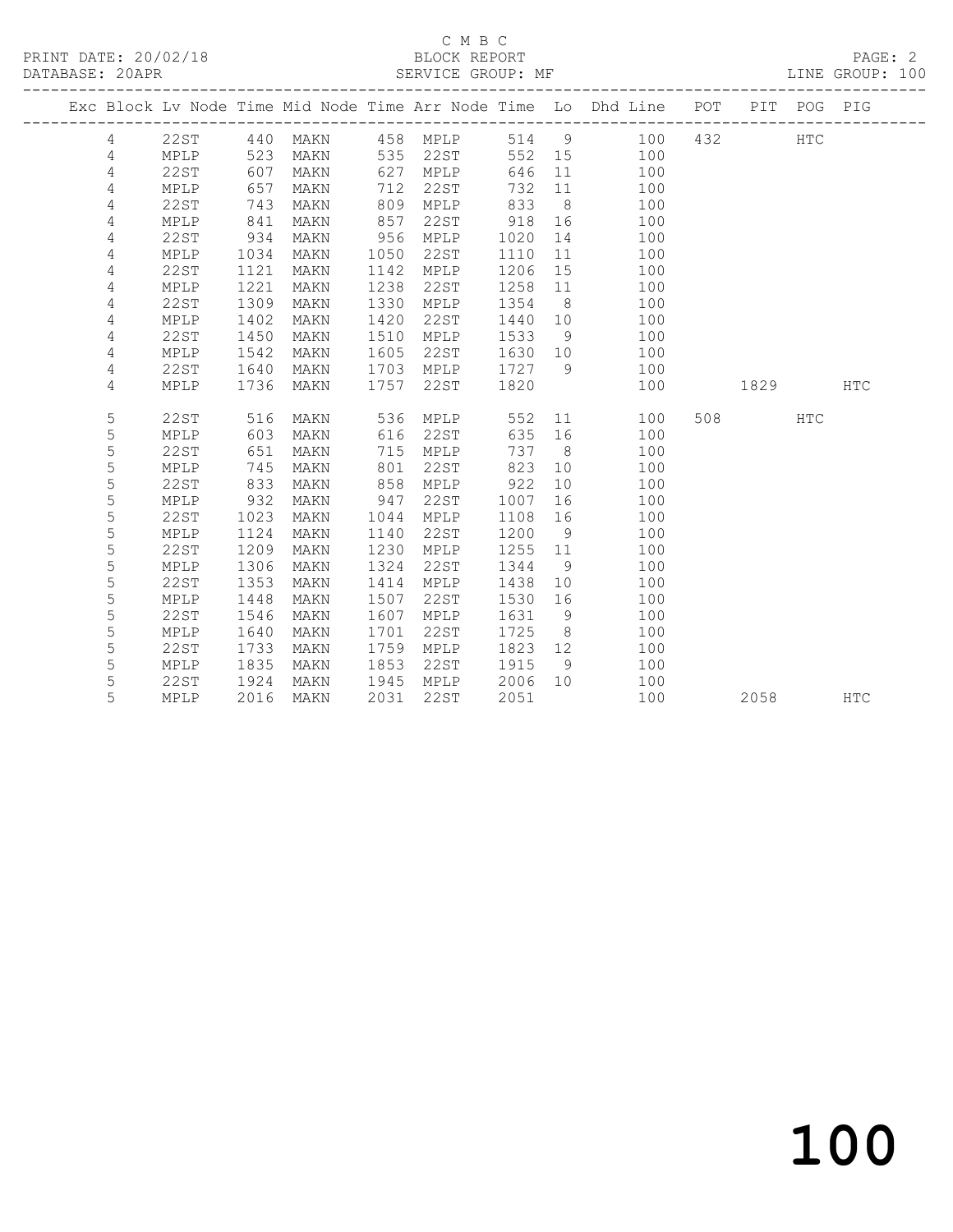## C M B C<br>BLOCK REPORT

| DATABASE: 20APR |                |              |                   |              |      | SERVICE GROUP: MF                  |              |          | LINE GROUP: 100                                                                |         |               |  |
|-----------------|----------------|--------------|-------------------|--------------|------|------------------------------------|--------------|----------|--------------------------------------------------------------------------------|---------|---------------|--|
|                 |                |              |                   |              |      |                                    |              |          | Exc Block Lv Node Time Mid Node Time Arr Node Time Lo Dhd Line POT PIT POG PIG |         |               |  |
|                 | 6              |              |                   |              |      |                                    |              |          | 22ST 535 MAKN 555 MPLP 611 13 100 527 HTC                                      |         |               |  |
|                 | 6              | MPLP 624     |                   |              |      | MAKN 637 22ST                      |              |          | 656 14 100                                                                     |         |               |  |
|                 | 6              | 22ST         | 710<br>806<br>859 | MAKN         |      | 736 MPLP                           | 758 8        |          | 100                                                                            |         |               |  |
|                 | $\epsilon$     | MPLP         |                   | MAKN         |      | 822 22ST 843 16<br>923 MPLP 947 13 |              |          | 100                                                                            |         |               |  |
|                 | 6              | 22ST         |                   | MAKN         |      |                                    |              |          | 100                                                                            |         |               |  |
|                 | 6              | MPLP         | 1000              | MAKN         |      | 1016 22ST                          | 1036         | 9        | 100                                                                            |         |               |  |
|                 | 6              | 22ST         | 1045              | MAKN         |      | 1106 MPLP                          | 1130 13      |          | 100                                                                            |         |               |  |
|                 | 6              | MPLP         | 1143              | MAKN         |      | 1200 22ST                          | 1222 11      |          | 100                                                                            |         |               |  |
|                 | 6              | 22ST         | 1233              | MAKN         |      | 1254 MPLP                          | 1319         | 12       | 100                                                                            |         |               |  |
|                 | 6              | MPLP         | 1331              | MAKN         | 1349 | 22ST                               | 1409 13      |          | 100                                                                            |         |               |  |
|                 | 6              | 22ST         | 1422              | MAKN         | 1444 | MPLP                               | 1511         | 9        | 100                                                                            |         |               |  |
|                 | 6              | MPLP         | 1520              | MAKN         | 1544 | 22ST                               | 1609 10      |          | 100                                                                            |         |               |  |
|                 | 6              | 22ST         | 1619              | MAKN         |      | 1642 MPLP                          | 1706         | 9        | 100                                                                            |         |               |  |
|                 | 6              | MPLP         | 1715              | MAKN         | 1736 | 22ST                               | 1802 14      |          | 100                                                                            |         |               |  |
|                 | 6              | 22ST         | 1816              | MAKN         | 1839 | MPLP                               | 1902         | 10       | 100                                                                            |         |               |  |
|                 | 6              | MPLP         | 1912              | MAKN         | 1927 | 22ST                               | 1947 7       |          | 100                                                                            |         |               |  |
|                 | 6              | 22ST         | 1954              | MAKN         | 2015 | MPLP                               | 2036         | 10       | 100                                                                            |         |               |  |
|                 | 6              | MPLP         | 2046              | MAKN         | 2101 | 22ST                               | 2120         | 14       | 100                                                                            |         |               |  |
|                 | 6              | 22ST         | 2134              | MAKN         | 2155 | MPLP                               | 2216         | 10       | 100                                                                            |         |               |  |
|                 | 6              | MPLP         | 2226              | MAKN         | 2240 | 22ST                               | 2300         | 25       | 100                                                                            |         |               |  |
|                 | 6              | 22ST         | 2325              | MAKN         |      | 2345 MPLP                          | 2401         | 15       | 100                                                                            |         |               |  |
|                 | 6              | MPLP         | 2416              | MAKN         | 2429 | 22ST                               | 2446 14      |          | 100                                                                            |         |               |  |
|                 | 6              | 22ST         | 2500              | MAKN         | 2517 | MPLP                               | 2531 15      |          | 100                                                                            |         |               |  |
|                 | 6              | MPLP         | 2546              | MAKN         | 2559 | 22ST                               | 2614         |          | 100                                                                            | 2621    | HTC           |  |
|                 | 7              | 22ST         | 504               | MAKN         |      | 524 MPLP                           | 540          |          | 10<br>100                                                                      | 456 HTC |               |  |
|                 | 7              | MPLP         | 550               | MAKN         |      | 602 22ST                           |              |          | 619 14<br>100                                                                  |         |               |  |
|                 | 7              | 22ST         | 633               | MAKN         |      | 655 MPLP                           | 715          | 9        | 100                                                                            |         |               |  |
|                 | 7              | MPLP         | $\frac{724}{812}$ | MAKN         | 740  | 22ST                               | 802          | 10       | 100                                                                            |         |               |  |
|                 | 7              | 22ST         |                   | MAKN         |      | 837 MPLP                           | 901          | 10       | 100                                                                            |         |               |  |
|                 | 7<br>7         | MPLP<br>22ST | 911<br>959        | MAKN         |      | 926 22ST                           | 948          | 11       | 100                                                                            |         |               |  |
|                 | 7              | MPLP         | 1058              | MAKN<br>MAKN | 1020 | MPLP<br>1114 22ST                  | 1044<br>1134 | 14<br>11 | 100<br>100                                                                     |         |               |  |
|                 | 7              | 22ST         | 1145              | MAKN         |      | 1206 MPLP                          | 1230         | 13       | 100                                                                            |         |               |  |
|                 | 7              | MPLP         | 1243              | MAKN         | 1301 | 22ST                               | 1323 13      |          | 100                                                                            |         |               |  |
|                 | 7              | 22ST         | 1336              | MAKN         | 1357 | MPLP                               | 1421         | 11       | 100                                                                            |         |               |  |
|                 | 7              | MPLP         |                   | MAKN         |      | 1450 22ST                          | 1511         | 14       | 100                                                                            |         |               |  |
|                 | 7              | 22ST         | 1432<br>1525      | MAKN         |      | 1545 MPLP                          | 1608 11      |          | 100                                                                            |         |               |  |
|                 | $7\phantom{.}$ |              |                   |              |      | MPLP 1619 MAKN 1640 22ST 1704 8    |              |          | 100                                                                            |         |               |  |
|                 | 7              | 22ST         | 1712              | MAKN         | 1738 | MPLP                               | 1802 10      |          | 100                                                                            |         |               |  |
|                 | 7              | MPLP         | 1812              | MAKN         | 1831 | 22ST                               | 1853 16      |          | 100                                                                            |         |               |  |
|                 | 7              | 22ST         | 1909              | MAKN         | 1930 | MPLP                               | 1951         | 10       | 100                                                                            |         |               |  |
|                 | 7              | MPLP         | 2001              | MAKN         | 2016 | 22ST                               | 2036         | 18       | 100                                                                            |         |               |  |
|                 | $\overline{7}$ | 22ST         | 2054              | MAKN         | 2115 | MPLP                               | 2136         | 10       | 100                                                                            |         |               |  |
|                 | 7              | MPLP         | 2146              | MAKN         | 2201 | 22ST                               | 2220         |          | 100                                                                            | 2227    | HTC           |  |
|                 | 8              | 22ST         | 457               | MAKN         | 517  | MPLP                               | 533          | 10       | 100                                                                            | 449 HTC |               |  |
|                 | 8              | MPLP         | 543               | MAKN         | 555  | 22ST                               | 614 12       |          | 100                                                                            |         |               |  |
|                 | 8              | 22ST         | 626               | MAKN         | 648  | MPLP                               | 708          | 9        | 100                                                                            |         |               |  |
|                 | 8              | MPLP         | 717               | MAKN         | 733  | 22ST                               | 755 10       |          | 100                                                                            |         |               |  |
|                 | 8              | 22ST         | 805               | MAKN         | 830  | MPLP                               | 854 12       |          | 100                                                                            |         |               |  |
|                 | 8              | MPLP         | 906               | MAKN         | 921  | 22ST                               | 941          |          | 100                                                                            | 950     | $_{\rm{HTC}}$ |  |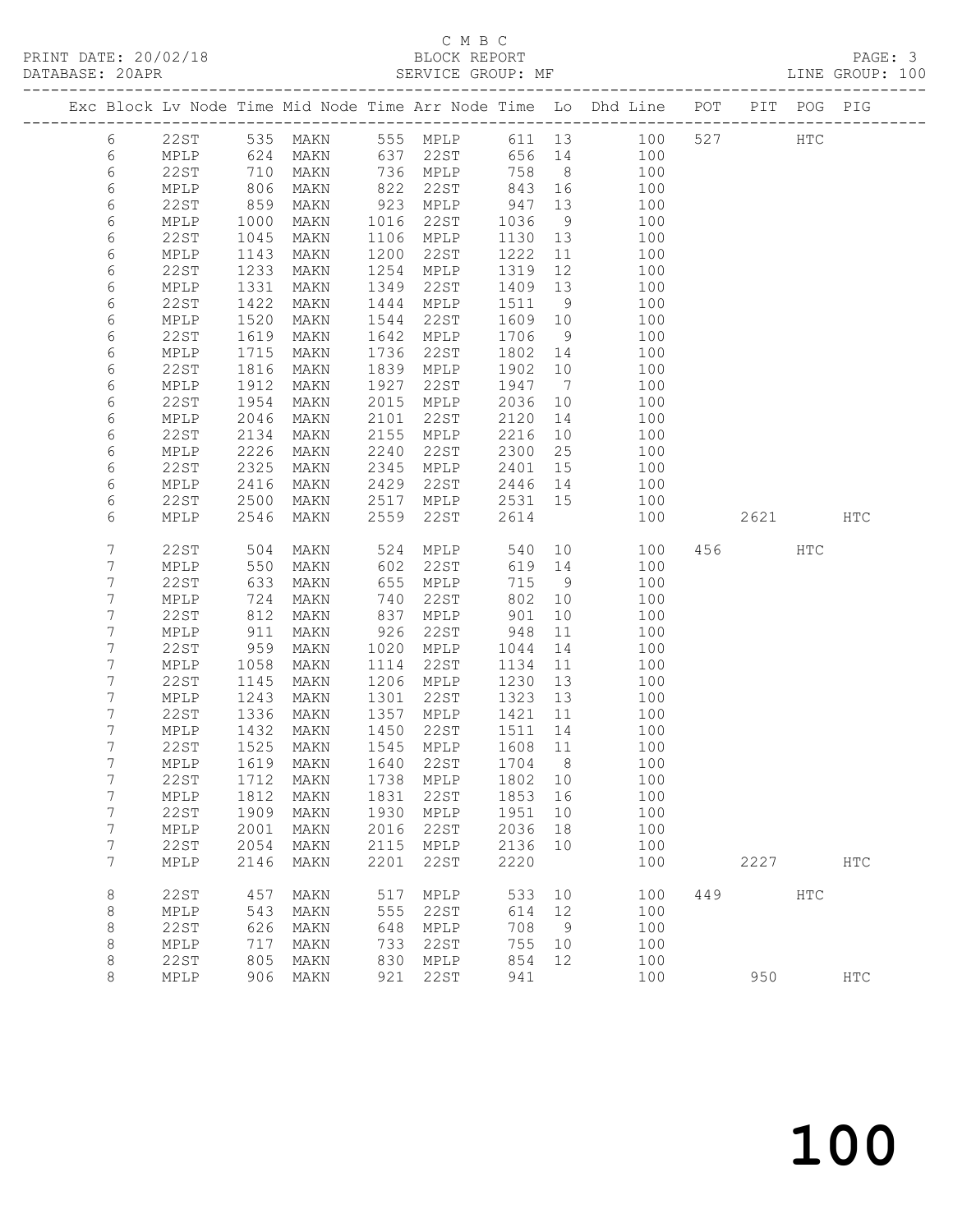|                |                 |            |               |      |                                             |              |                | Exc Block Lv Node Time Mid Node Time Arr Node Time Lo Dhd Line POT PIT POG PIG |          |         |              |            |
|----------------|-----------------|------------|---------------|------|---------------------------------------------|--------------|----------------|--------------------------------------------------------------------------------|----------|---------|--------------|------------|
| 9              |                 |            |               |      |                                             |              |                | 22ST 528 MAKN 548 MPLP 604 11 100 520 HTC                                      |          |         |              |            |
| 9              | MPLP            | 615        | MAKN 630 22ST |      |                                             |              |                | 649 16<br>100                                                                  |          |         |              |            |
| $\mathsf 9$    | 22ST            | 705<br>759 | MAKN          |      |                                             | 751 8        |                | 100                                                                            |          |         |              |            |
| $\mathsf 9$    | MPLP            |            | MAKN          |      |                                             |              |                | $\frac{1}{100}$                                                                |          |         |              |            |
| 9              | 22ST            | 851        | MAKN          |      | 915 MPLP                                    | 939          | 9              | 100                                                                            |          |         |              |            |
| $\mathsf 9$    | MPLP            | 948        | MAKN          |      | 1004 22ST                                   | 1026<br>1120 | 9              | 100                                                                            |          |         |              |            |
| 9              | 22ST            | 1035       | MAKN          |      | 1056 MPLP                                   | 1120 16      |                | 100                                                                            |          |         |              |            |
| 9              | MPLP            | 1136       | MAKN          |      | 1152 22ST                                   | 1212         | 9              | 100                                                                            |          |         |              |            |
| 9              | 22ST            | 1221       | MAKN          |      | 1242 MPLP                                   | 1307 12      |                | 100                                                                            |          |         |              |            |
| 9              | $\texttt{MPLP}$ | 1319       | MAKN          |      | 1337 22ST                                   | 1357         | 14             | 100                                                                            |          |         |              |            |
| 9              | 22ST            | 1411       | MAKN          |      | 1432 MPLP 1457 16                           |              |                | 100                                                                            |          |         |              |            |
| 9              | MPLP            | 1513       | MAKN          |      | 1537 22ST                                   | 1602         | 10             | 100                                                                            |          |         |              |            |
| $\mathsf 9$    | 22ST            | 1612       | MAKN          |      | 1635 MPLP 1659 9                            |              |                | 100                                                                            |          |         |              |            |
| 9              | MPLP            | 1708       | MAKN          |      | $1729$ $22ST$ $1753$ $10$                   |              |                | 100                                                                            |          |         |              |            |
| $\mathcal{G}$  | 22ST            | 1803       | MAKN          |      | 1827 MPLP 1851                              |              | 9              | 100                                                                            |          |         |              |            |
| $\overline{9}$ | MPLP            | 1900       | MAKN          | 1915 | 22ST                                        | 1936         |                | 100                                                                            | 1943     |         |              | <b>HTC</b> |
|                |                 |            |               |      |                                             |              |                |                                                                                |          |         |              |            |
| 10             | 22ST            | 1511       | MAKN          |      | 1532 MPLP                                   |              |                | 1556 9<br>100                                                                  | 1447     |         | <b>HTC</b>   |            |
| 10             | MPLP            | 1605       | MAKN          |      |                                             |              |                | 100                                                                            |          |         |              |            |
| 10             | 22ST            | 1701       | MAKN          |      |                                             |              |                | 100                                                                            |          |         |              |            |
| 10             | MPLP            |            | 1756 MAKN     |      | 1817 22ST 1840                              |              |                | 100                                                                            | 1857 HTC |         |              |            |
|                |                 |            |               |      |                                             |              |                |                                                                                |          |         |              |            |
| 11             | 22ST            | 645        | MAKN          |      | 708 MPLP 730                                |              |                | 8 <sup>1</sup><br>100                                                          |          | 633 000 | $_{\rm HTC}$ |            |
| 11             | MPLP            | 738        | MAKN          |      | 754 22ST                                    | 816 10       |                | 100                                                                            |          |         |              |            |
| 11             | 22ST            | 826        | MAKN          |      | 851 MPLP 915                                |              | 11             | 100                                                                            |          |         |              |            |
| 11             | MPLP            | 926        | MAKN          |      | 941 22ST                                    | 1001         | 10             | 100                                                                            |          |         |              |            |
| 11             | 22ST            | 1011       | MAKN          |      | 1032 MPLP 1056 16                           |              |                | 100                                                                            |          |         |              |            |
| 11             | MPLP            | 1112       | MAKN          |      | 1128 22ST                                   | 1148         | 9              | 100                                                                            |          |         |              |            |
| 11             | 22ST            | 1157       | MAKN          |      | 1218 MPLP                                   | 1243 12      |                | 100                                                                            |          |         |              |            |
| 11             | MPLP            | 1255       | MAKN          | 1313 | 22ST                                        | 1333         | 12             | $\frac{1}{100}$                                                                |          |         |              |            |
| 11             | 22ST            | 1345       | MAKN          |      | 1406 MPLP 1430 11                           |              |                | 100                                                                            |          |         |              |            |
| 11             | MPLP            | 1441       | MAKN          |      | 1459  22ST  1524  15<br>1600  MPLP  1624  9 |              |                | 100                                                                            |          |         |              |            |
| 11             | 22ST            | 1539       | MAKN          |      |                                             |              |                | 100                                                                            |          |         |              |            |
| 11             | MPLP            | 1633       | MAKN          |      | 1654 22ST 1718                              |              | 8 <sup>8</sup> | 100                                                                            |          |         |              |            |
| 11             | 22ST            | 1726       | MAKN          |      | 1752 MPLP                                   | 1816         | 9              | 100                                                                            |          |         |              |            |
| 11             | MPLP            | 1825       | MAKN          |      | 1844 22ST                                   | 1906         |                | 100                                                                            |          | 1913    |              | <b>HTC</b> |
|                |                 |            |               |      |                                             |              |                |                                                                                |          |         |              |            |
| 12             | 22ST            | 600<br>650 | MAKN          |      | 620 MPLP<br>705 22ST                        | 639          |                | 11<br>100                                                                      |          | 540     | HTC          |            |
| 12             | MPLP            | 736        | MAKN          |      | $802$ MPLP                                  | 725 11       |                | 100                                                                            |          |         |              |            |
| 12             | 22ST            |            | MAKN          |      |                                             | 826          | 8 <sup>8</sup> | 100                                                                            |          |         |              |            |
| 12             | MPLP            |            | 834 MAKN      |      | 850 22ST                                    | 911          |                | 100                                                                            |          |         | 928          | <b>HTC</b> |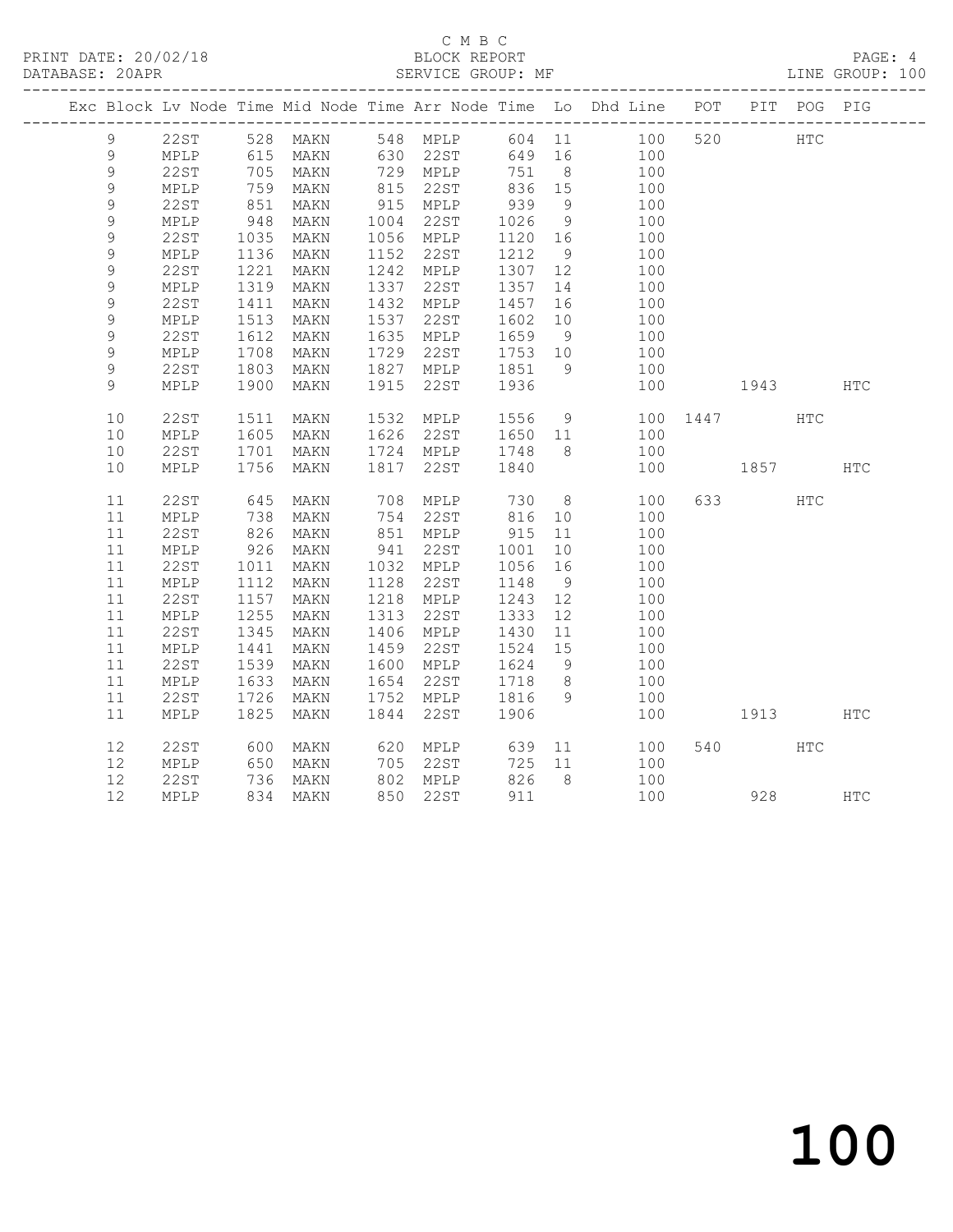|  |          |                         |                   |                      |              |                 |              |                | Exc Block Lv Node Time Mid Node Time Arr Node Time Lo Dhd Line POT |          |          | PIT POG PIG  |               |
|--|----------|-------------------------|-------------------|----------------------|--------------|-----------------|--------------|----------------|--------------------------------------------------------------------|----------|----------|--------------|---------------|
|  | 13       |                         |                   |                      |              |                 |              |                | 22ST 450 MAKN 508 MPLP 524 9 100                                   | 442      |          | $_{\rm HTC}$ |               |
|  | 13       | MPLP                    |                   | MAKN                 |              |                 |              |                |                                                                    |          |          |              |               |
|  | 13       | 22ST                    |                   | 533 MAKN<br>619 MAKN |              |                 |              |                | 545 22ST 602 17 100<br>641 MPLP 701 10 100                         |          |          |              |               |
|  | 13       | MPLP                    | 711               | MAKN                 |              | 726 22ST        | 746          |                | 11 100                                                             |          |          |              |               |
|  | 13       | 22ST                    | 757<br>857<br>947 | MAKN                 | 823          | MPLP            | 847          | 10             | 100                                                                |          |          |              |               |
|  | 13       | $\texttt{MPLP}$         |                   | MAKN                 | 913          | 22ST            | 934          | 13             | 100                                                                |          |          |              |               |
|  | 13       | 22ST                    |                   | MAKN                 | 1008         | MPLP            | 1032         | 14             | 100                                                                |          |          |              |               |
|  | 13       | MPLP                    | 1046              | MAKN                 | 1102         | 22ST            | 1122         | 11             | 100                                                                |          |          |              |               |
|  | 13       | 22ST                    | 1133              | MAKN                 | 1154         | MPLP            | 1218         | 13             | 100                                                                |          |          |              |               |
|  | 13       | MPLP                    | 1231              | MAKN                 | 1249         | 22ST            | 1309         | 9              | 100                                                                |          |          |              |               |
|  | 13       | 22ST                    | 1318              | MAKN                 | 1339         | MPLP            | 1403         | 9              | $\begin{array}{c}\n1 \\ 100 \\ \end{array}$                        |          |          |              |               |
|  | 13       | MPLP                    | 1412              | MAKN                 | 1430         | 22ST            | 1450 15      |                | 100                                                                |          |          |              |               |
|  | 13       | 22ST                    | 1505              | MAKN                 | 1525         | MPLP            | 1548         | 10             | 100                                                                |          |          |              |               |
|  | 13       | MPLP                    | 1558              | MAKN                 | 1619         | 22ST            | 1643 11      |                | 100                                                                |          |          |              |               |
|  | 13       | 22ST                    | 1654              | MAKN                 | 1717         | MPLP            | 1741 9       |                | 100<br>100                                                         |          |          |              |               |
|  | 13       | MPLP                    | 1750              | MAKN                 | 1811         | 22ST            | 1834 7       |                |                                                                    |          |          |              |               |
|  | 13       | 22ST                    | 1841              | MAKN                 | 1903         | MPLP            | 1925 10      |                | 100                                                                |          |          |              |               |
|  | 13       | MPLP                    | 1935              | MAKN                 | 1950<br>2045 | 22ST            | 2011         | 13             | 100                                                                |          |          |              |               |
|  | 13<br>13 | 22ST<br>$\texttt{MPLP}$ | 2024<br>2126      | MAKN<br>MAKN         | 2141         | MPLP<br>22ST    | 2106<br>2201 | 20<br>24       | 100<br>100                                                         |          |          |              |               |
|  | 13       | 22ST                    | 2225              | MAKN                 | 2245         | MPLP            | 2305 11      |                | 100                                                                |          |          |              |               |
|  | 13       | MPLP                    | 2316              | MAKN                 | 2329         | 22ST            | 2347         | 8 <sup>8</sup> | 100                                                                |          |          |              |               |
|  | 13       | 22ST                    | 2355              | MAKN                 | 2412         | MPLP            | 2426 20      |                | 100                                                                |          |          |              |               |
|  | 13       | MPLP                    | 2446              | MAKN                 | 2459         | 22ST            | 2515         |                | 100                                                                |          | 2522     |              | <b>HTC</b>    |
|  |          |                         |                   |                      |              |                 |              |                |                                                                    |          |          |              |               |
|  | 14       | 22ST                    | 1359              | MAKN                 | 1420         | MPLP            | 1445         |                | 16 100 1347                                                        |          |          | HTC          |               |
|  | 14       | MPLP                    | 1501              | MAKN                 | 1521         | 22ST            | 1544 14      |                | 100                                                                |          |          |              |               |
|  | 14       | 22ST                    | 1558              | MAKN                 | 1621         | MPLP            | 1645         | 9              | 100                                                                |          |          |              |               |
|  | 14       | MPLP                    | 1654              | MAKN                 | 1715         | 22ST            | 1741         | 11             | 100                                                                |          |          |              |               |
|  | 14       | 22ST                    | 1752              | MAKN                 | 1815         | MPLP            | 1838         | 13             | 100                                                                |          |          |              |               |
|  | 14       | MPLP                    | 1851              | MAKN                 | 1906         | 22ST            | 1926         | 13             | 100                                                                |          |          |              |               |
|  | 14       | 22ST                    | 1939              | MAKN                 | 2000         | MPLP            | 2021         | 10             | 100                                                                |          |          |              |               |
|  | 14       | MPLP                    | 2031              | MAKN                 | 2046         | 22ST            | 2106         | 8 <sup>8</sup> | 100                                                                |          |          |              |               |
|  | 14       | 22ST                    | 2114              | MAKN                 | 2135         | MPLP            | 2156         | 10             | 100                                                                |          |          |              |               |
|  | 14       | MPLP                    | 2206              | MAKN                 | 2220         | 22ST            | 2239         | 16             | 100                                                                |          |          |              |               |
|  | 14       | 22ST                    | 2255              | MAKN                 | 2315         | MPLP            | 2331         | 15             | 100                                                                |          |          |              |               |
|  | 14       | MPLP                    | 2346              | MAKN                 | 2359         | 22ST            | 2418 12      |                | 100                                                                |          |          |              |               |
|  | 14       | 22ST                    | 2430              | MAKN                 | 2447         | MPLP            | 2501         | 15             | 100                                                                |          |          |              |               |
|  | 14       | MPLP                    | 2516              | MAKN                 | 2529         | 22ST            | 2544         |                | 100                                                                |          | 2551 HTC |              |               |
|  |          |                         |                   |                      |              |                 |              |                |                                                                    |          |          |              |               |
|  | 15       | 22ST                    | 1327              | MAKN                 | 1348         | MPLP            | 1412         | 10             |                                                                    | 100 1315 |          | HTC          |               |
|  | 15<br>15 | MPLP<br><b>22ST</b>     | 1422<br>1518      | MAKN                 | 1440<br>1539 | 22ST<br>MPLP    | 1500<br>1603 | 18             | 100<br>100                                                         |          |          |              |               |
|  | 15       | MPLP                    | 1612              | MAKN<br>MAKN         | 1633         | 22ST            | 1659         | 9<br>9         | 100                                                                |          |          |              |               |
|  | 15       | 22ST                    | 1708              | MAKN                 | 1731         | MPLP            | 1755         | 9              | 100                                                                |          |          |              |               |
|  | 15       | MPLP                    | 1804              | MAKN                 | 1825         | 22ST            | 1848         | 5              | 100                                                                |          |          |              |               |
|  | 15       | <b>22ST</b>             | 1853              | MAKN                 | 1915         | $\texttt{MPLP}$ | 1937         | 10             | 100                                                                |          |          |              |               |
|  | 15       | MPLP                    | 1947              | MAKN                 | 2002         | 22ST            | 2022         |                | 100                                                                |          | 2029     |              | HTC           |
|  |          |                         |                   |                      |              |                 |              |                |                                                                    |          |          |              |               |
|  | 16       | 22ST                    | 612               | MAKN                 | 634          | MPLP            | 654          | 10             | 100                                                                | 553      |          | HTC          |               |
|  | 16       | $\texttt{MPLP}$         | 704               | MAKN                 | 719          | 22ST            | 739          | 11             | 100                                                                |          |          |              |               |
|  | 16       | <b>22ST</b>             | 750               | MAKN                 | 817          | MPLP            | 840          | 10             | 100                                                                |          |          |              |               |
|  | 16       | $\texttt{MPLP}$         | 850               | MAKN                 | 905          | 22ST            | 925          |                | 100                                                                |          | 942      |              | $_{\rm{HTC}}$ |
|  |          |                         |                   |                      |              |                 |              |                |                                                                    |          |          |              |               |
|  | 17       | 22ST                    | 1406              | MAKN                 | 1427         | MPLP            | 1452         | 16             | 100                                                                | 1346     |          | HTC          |               |
|  | 17       | MPLP                    | 1508              | $\texttt{MAKN}$      | 1528         | 22ST            | 1553         | 12             | 100                                                                |          |          |              |               |
|  | 17       | 22ST                    | 1605              | MAKN                 | 1628         | MPLP            | 1652         | 9              | 100                                                                |          |          |              |               |
|  |          |                         |                   |                      |              |                 |              |                |                                                                    |          |          |              |               |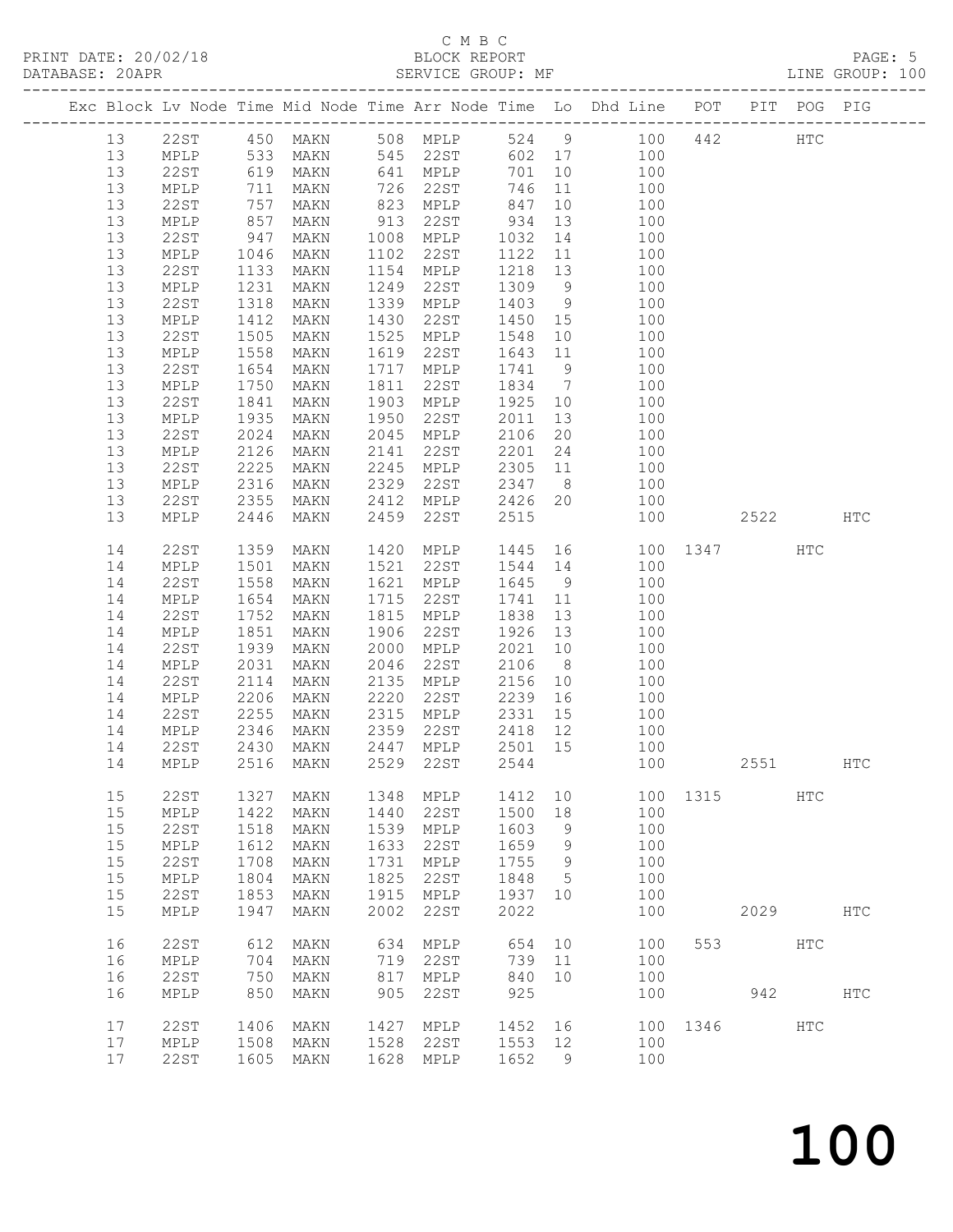|  |    |      |      | Exc Block Lv Node Time Mid Node Time Arr Node Time Lo Dhd Line POT PIT POG PIG |      |      |      |         |                |                    |     |                                                                                                                                                                                                                               |     |            |
|--|----|------|------|--------------------------------------------------------------------------------|------|------|------|---------|----------------|--------------------|-----|-------------------------------------------------------------------------------------------------------------------------------------------------------------------------------------------------------------------------------|-----|------------|
|  | 17 | MPLP |      | 1701 MAKN                                                                      |      |      |      |         |                | 1722 22ST 1746 100 |     | 1803 — 1803 — 1804 — 1805 — 1805 — 1805 — 1805 — 1805 — 1805 — 1806 — 1806 — 1806 — 1806 — 1806 — 1806 — 1                                                                                                                    |     | HTC        |
|  | 18 | 22ST | 541  | MAKN                                                                           | 601  | MPLP |      |         |                | 619 10             | 100 |                                                                                                                                                                                                                               | HTC |            |
|  | 18 | MPLP | 629  | MAKN                                                                           | 644  | 22ST |      | 703     |                |                    | 100 |                                                                                                                                                                                                                               |     |            |
|  | 18 | 22ST | 717  | MAKN                                                                           | 743  | MPLP |      | 805     |                | $8 \overline{)}$   | 100 |                                                                                                                                                                                                                               |     |            |
|  | 18 | MPLP | 813  | MAKN                                                                           | 829  | 22ST |      | 850     |                |                    | 100 | 910 — 10                                                                                                                                                                                                                      |     | <b>HTC</b> |
|  |    |      |      |                                                                                |      |      |      |         |                |                    |     |                                                                                                                                                                                                                               |     |            |
|  | 19 | 22ST | 510  | MAKN                                                                           | 530  |      | MPLP | 546     |                | 10                 | 100 | 502 HTC                                                                                                                                                                                                                       |     |            |
|  | 19 | MPLP | 556  | MAKN                                                                           | 609  | 22ST |      | 628     | 10             |                    | 100 |                                                                                                                                                                                                                               |     |            |
|  | 19 | 22ST | 638  | MAKN                                                                           | 701  | MPLP |      | 723 8   |                |                    | 100 |                                                                                                                                                                                                                               |     |            |
|  | 19 | MPLP | 731  | MAKN                                                                           | 747  | 22ST |      | 809     |                | 10                 | 100 |                                                                                                                                                                                                                               |     |            |
|  | 19 | 22ST | 819  | MAKN                                                                           | 845  | MPLP |      | 909     |                |                    | 100 |                                                                                                                                                                                                                               |     |            |
|  | 19 | MPLP | 920  | MAKN                                                                           | 935  | 22ST |      | 955     |                |                    | 100 | 1004                                                                                                                                                                                                                          |     | <b>HTC</b> |
|  |    |      |      |                                                                                |      |      |      |         |                |                    |     |                                                                                                                                                                                                                               |     |            |
|  | 20 | 22ST | 1457 | MAKN                                                                           | 1517 | MPLP |      | 1540    |                | $9 \quad \bullet$  |     | 100 1433 HTC                                                                                                                                                                                                                  |     |            |
|  | 20 | MPLP | 1549 | MAKN                                                                           | 1612 | 22ST |      | 1639    |                | 8                  | 100 |                                                                                                                                                                                                                               |     |            |
|  | 20 | 22ST | 1647 | MAKN                                                                           | 1710 | MPLP |      | 1734    | 9              |                    | 100 |                                                                                                                                                                                                                               |     |            |
|  | 20 | MPLP | 1743 | MAKN                                                                           | 1804 | 22ST |      | 1829    |                |                    | 100 | 1846                                                                                                                                                                                                                          |     | <b>HTC</b> |
|  |    |      |      |                                                                                |      |      |      |         |                |                    |     |                                                                                                                                                                                                                               |     |            |
|  | 21 | MAKN | 1422 | MAKN                                                                           | 1422 | MPLP |      | 1448    |                | 7                  | 100 | 1402                                                                                                                                                                                                                          | HTC |            |
|  | 21 | MPLP | 1455 | MAKN                                                                           | 1514 | 22ST |      | 1537 16 |                |                    | 100 |                                                                                                                                                                                                                               |     |            |
|  | 21 | 22ST | 1553 | MAKN                                                                           | 1614 | MPLP |      | 1638    | 9 <sup>°</sup> |                    | 100 |                                                                                                                                                                                                                               |     |            |
|  | 21 | MPLP | 1647 | MAKN                                                                           | 1708 | 22ST |      | 1732    |                | 10                 | 100 |                                                                                                                                                                                                                               |     |            |
|  | 21 | 22ST | 1742 | MAKN                                                                           | 1806 | MPLP |      | 1830 14 |                |                    | 100 |                                                                                                                                                                                                                               |     |            |
|  | 21 | MPLP | 1844 | MAKN                                                                           | 1903 | 22ST |      | 1925    |                |                    | 100 | 1932   1932   1932   1932   1932   1932   1932   1932   1932   1932   1932   1932   1933   1934   1935   1936   1937   1938   1939   1939   1939   1939   1939   1939   1939   1939   1939   1939   1939   1939   1939   1939 |     | <b>HTC</b> |
|  |    |      |      |                                                                                |      |      |      |         |                |                    |     |                                                                                                                                                                                                                               |     |            |
|  | 22 | 22ST | 1532 | MAKN                                                                           | 1553 | MPLP |      | 1617    | 9              |                    |     | 100 1508                                                                                                                                                                                                                      | HTC |            |
|  | 22 | MPLP | 1626 | MAKN                                                                           | 1647 | 22ST |      | 1711    | 8              |                    | 100 |                                                                                                                                                                                                                               |     |            |
|  | 22 | 22ST | 1719 | MAKN                                                                           | 1745 | MPLP |      | 1809    | 8 <sup>1</sup> |                    | 100 |                                                                                                                                                                                                                               |     |            |
|  | 22 | MPLP | 1817 | MAKN                                                                           | 1838 | 22ST |      | 1901    |                |                    |     | 100 1916                                                                                                                                                                                                                      |     | <b>HTC</b> |
|  |    |      |      |                                                                                |      |      |      |         |                |                    |     |                                                                                                                                                                                                                               |     |            |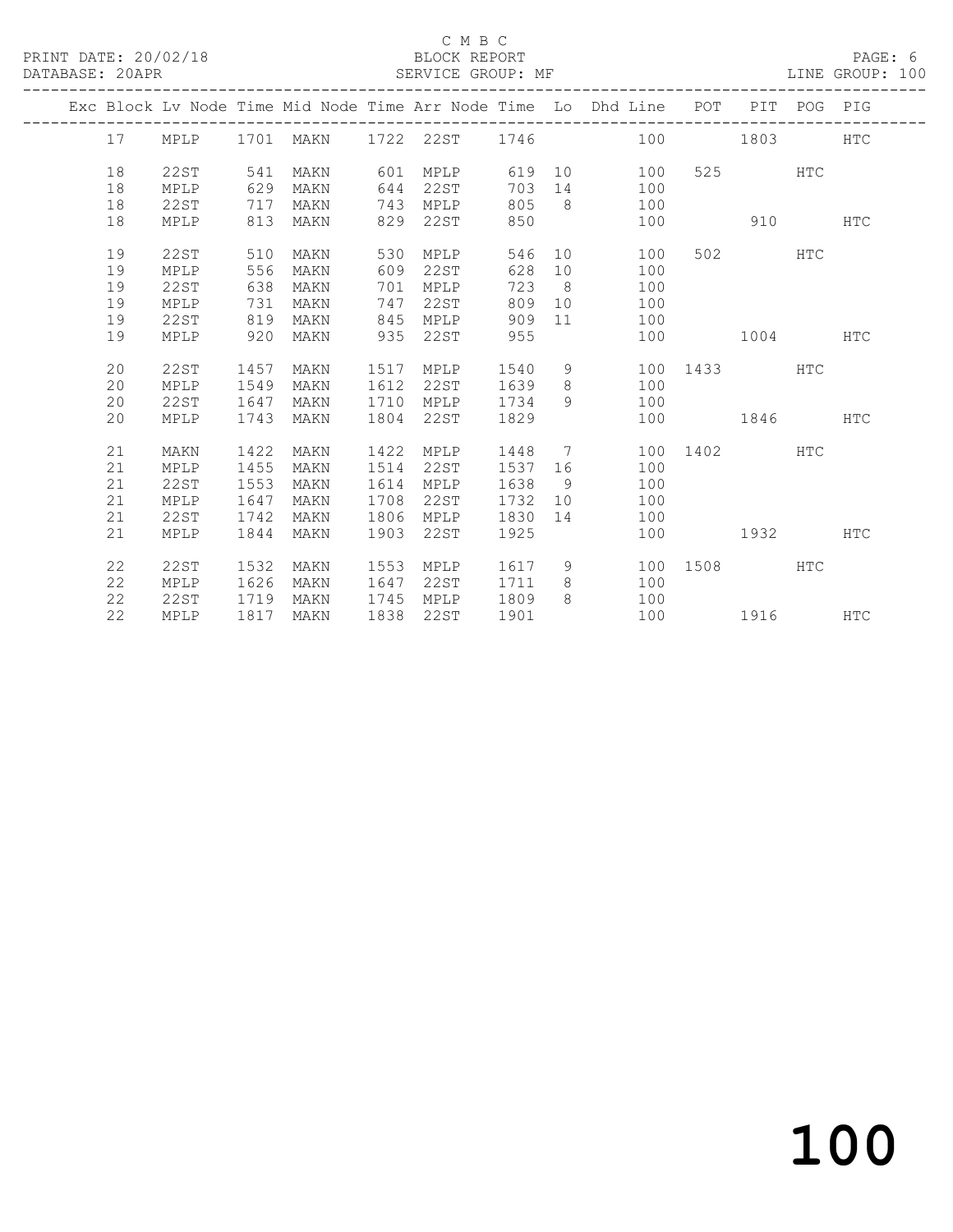| PRINT DATE: 20/02/18                                                                                           |                                                                                                                                                                                                                                                                  |                                                                                                                                                                                      |                                                                                             |                                                                                                                                         |                                                              |                                                              | C M B C<br>BLOCK REPORT                                      |                                   |                                                                                                                                                                                                                                                                                                                                                                                                                                                                                                                              |                 | PAGE: 7 |  |
|----------------------------------------------------------------------------------------------------------------|------------------------------------------------------------------------------------------------------------------------------------------------------------------------------------------------------------------------------------------------------------------|--------------------------------------------------------------------------------------------------------------------------------------------------------------------------------------|---------------------------------------------------------------------------------------------|-----------------------------------------------------------------------------------------------------------------------------------------|--------------------------------------------------------------|--------------------------------------------------------------|--------------------------------------------------------------|-----------------------------------|------------------------------------------------------------------------------------------------------------------------------------------------------------------------------------------------------------------------------------------------------------------------------------------------------------------------------------------------------------------------------------------------------------------------------------------------------------------------------------------------------------------------------|-----------------|---------|--|
| 22ST 22 ST STN<br>6& 6S 6 AV & 6 ST<br>MTST METROTOWN STATION<br>PAST PATTERSON STN<br>SFU SFU EXCHANGE<br>SFU |                                                                                                                                                                                                                                                                  |                                                                                                                                                                                      |                                                                                             | BCHL BURNABY CITY HALL<br>BW02 BRENTWOOD STN BAY2<br>BW04 BRENTWOOD STN BAY4<br>WLCW WILLINGDON & CANADA WAY - NORTH                    |                                                              |                                                              | PROD                                                         |                                   | 6&6N 6 AV & 6 ST<br>6&6W 6 ST & 6 AV<br>BOHL BURNABY CITY HALL BUMT BURNABY MTN SCHOOL BRENTWOOD STN BAY2<br>BW02 BRENTWOOD STN BAY2 BW03 BRENTWOOD STN BAY3<br>BW04 BRENTWOOD STN BAY4 BYLK BROADWAY AND LAKE CITY<br>CL-E CANADA WAY & LEDGER-EAST CL-W CANADA WAY & LEDGER-W<br>NWST NEW WESTMINSTER STN<br>SPST SPERLING STN                                                                                                                                                                                             |                 |         |  |
|                                                                                                                |                                                                                                                                                                                                                                                                  |                                                                                                                                                                                      |                                                                                             |                                                                                                                                         |                                                              |                                                              |                                                              |                                   | Exc Block Lv Node Time Mid Node Time Arr Node Time Lo Dhd Line POT PIT POG PIG                                                                                                                                                                                                                                                                                                                                                                                                                                               |                 |         |  |
|                                                                                                                |                                                                                                                                                                                                                                                                  |                                                                                                                                                                                      |                                                                                             |                                                                                                                                         |                                                              |                                                              |                                                              |                                   | 1 NWST 659 6&6N 707 EDST 723 2 106 644 HTC<br>1 EDST 725 6&6S 740 NWST 748 9 106<br>1 NWST 757 6&6N 805 EDST 823 2 106<br>1 EDST 825 6&6S 841 NWST 849 8 106<br>1 NWST 857 CL-W 921 BW04 935 123 1007                                                                                                                                                                                                                                                                                                                        |                 | HTC     |  |
|                                                                                                                | 2<br>$\mathbf{2}$<br>2<br>$\overline{c}$<br>2<br>$\mathbf{2}$<br>2<br>$\mathbf{2}$<br>2<br>$\mathbf{2}$<br>2<br>2<br>2<br>$\mathbf{2}$<br>2<br>$\overline{2}$<br>2<br>$\overline{c}$<br>$\mathbf{2}$<br>$\mathbf{2}$<br>2<br>$\mathbf{2}$<br>2<br>$\overline{2}$ | NWST<br>EDST<br>NWST<br>EDST<br>NWST<br>EDST<br>NWST<br>EDST<br>NWST<br>EDST<br>NWST<br>EDST<br>NWST<br>EDST<br>NWST<br>NWST<br>EDST<br>NWST<br>EDST<br>NWST<br>EDST<br>NWST<br>EDST | 930<br>1000<br>1040<br>1150<br>1410<br>1440<br>1514<br>1552<br>1634<br>1707<br>1749<br>1820 | 850 6&6S<br>6&6N<br>6&6S<br>6&6N<br>1110 6&6S<br>1220 6&6S<br>1300 6&6N<br>6&6N<br>6&6S<br>6&6N<br>6&6S<br>6&6N<br>6&6S<br>6&6N<br>6&6S | 1420<br>1500<br>1526<br>1612<br>1647<br>1727<br>1801<br>1837 | EDST<br>NWST<br>EDST<br>NWST<br>EDST<br>NWST<br>EDST<br>NWST | 1438<br>1508<br>1544<br>1620<br>1705<br>1735<br>1818<br>1845 | 2<br>6<br>8<br>14<br>2<br>14<br>2 | 533 6&6N 540 EDST 554 2 106<br>556 6&6S 608 NWST 615 13 106<br>628 6&6N 635 EDST 649 2 106<br>651 6&6S 704 NWST 711 9 106<br>720 6&6N 728 EDST 745 2 106<br>747 6&6S 803 NWST 811 10 106<br>821 6&6N 830 EDST 848 2 106<br>907 NWST 915 15 106<br>939 EDST 958 2 106<br>1017 NWST 1025 15 106<br>1050 EDST 1107 3 106<br>1127 NWST 1135 15 106<br>6&6N 1200 EDST 1217 3 106<br>1237 NWST 1245 15 106<br>1310 EDST 1328 2 106<br>EDST 1330 6&6S 1348 NWST 1356 14 106<br>106<br>106<br>106<br>106<br>106<br>106<br>106<br>106 | 518 HTC<br>1859 | HTC     |  |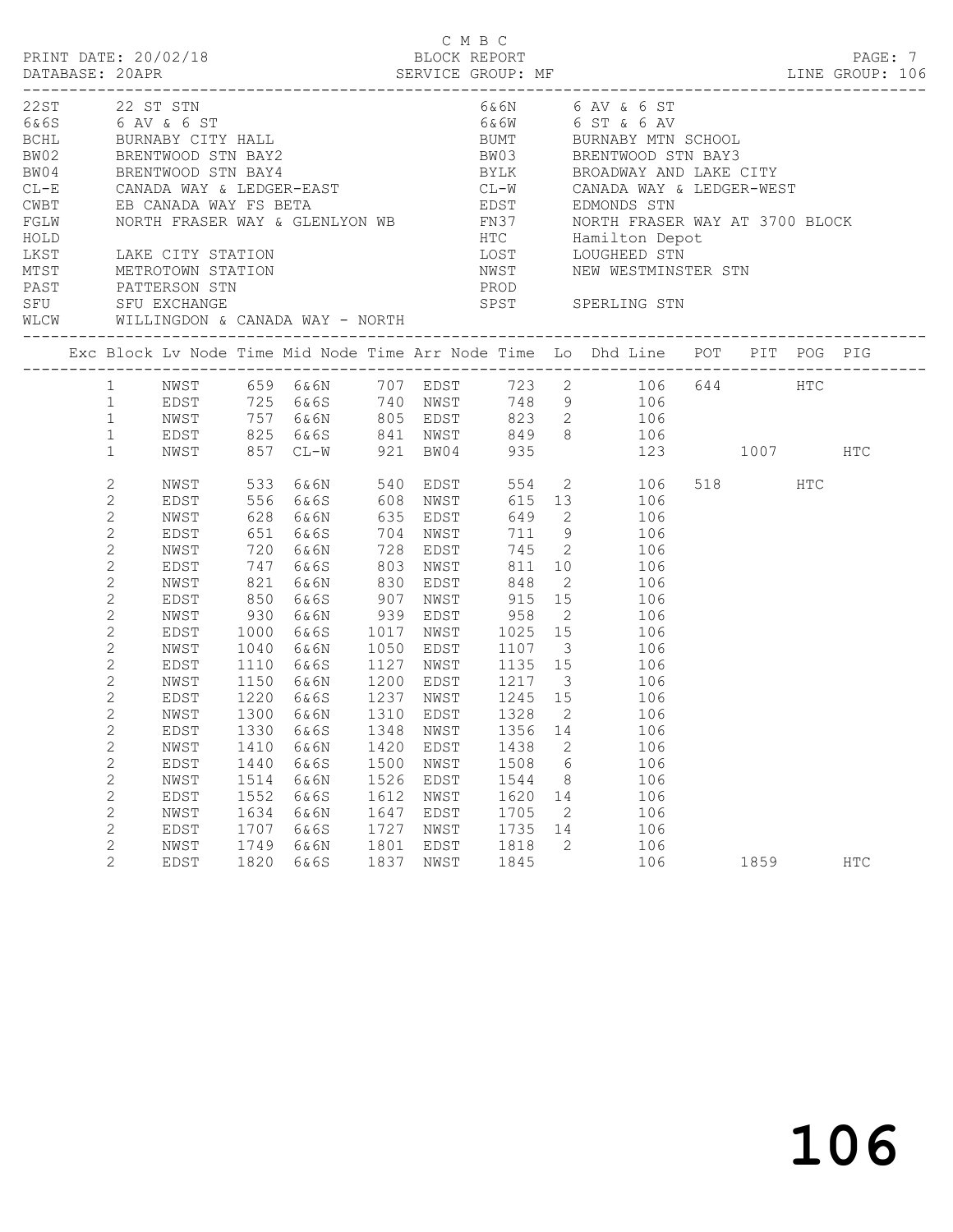|                            |               |              |              |              |                                                         |              |                            | Exc Block Lv Node Time Mid Node Time Arr Node Time Lo Dhd Line POT PIT POG PIG |        |      |            |            |
|----------------------------|---------------|--------------|--------------|--------------|---------------------------------------------------------|--------------|----------------------------|--------------------------------------------------------------------------------|--------|------|------------|------------|
| 3                          | NWST          |              |              |              | 618 6&6N      625  EDST<br>641   6&6S        654   NWST | $639$ 2      |                            | 106                                                                            | 603    | HTC  |            |            |
| 3                          | EDST          |              |              |              |                                                         | 701 12       |                            | 106                                                                            |        |      |            |            |
| $\mathsf S$                | NWST          |              | 713 6&6N     |              | 721 EDST<br>754 NWST<br>821 EDST                        | 737 2        |                            | 106                                                                            |        |      |            |            |
| $\mathsf 3$                | EDST          | 739          | 6&6S         |              |                                                         | 802 10       |                            | 106                                                                            |        |      |            |            |
| $\mathsf 3$                | NWST          | 812          | 6&6N         |              |                                                         | 839          | $\overline{2}$             | 106                                                                            |        |      |            |            |
| $\mathsf S$                | EDST          | 841          | 6&6S         | 858          | NWST                                                    | 906          | 14                         | 106                                                                            |        |      |            |            |
| $\mathsf S$                | NWST          | 920          | 6&6N         |              | 929 EDST                                                | 948          | $\overline{2}$             | 106                                                                            |        |      |            |            |
| $\mathfrak{Z}$             | EDST          | 950<br>1030  | 6&6S         | 1007         | NWST                                                    | 1015         | 15                         | 106                                                                            |        |      |            |            |
| 3                          | NWST          |              | 6&6N         | 1040         | EDST                                                    | 1057         | $\overline{\mathbf{3}}$    | 106                                                                            |        |      |            |            |
| $\mathsf S$                | EDST          | 1100         | 6&6S         | 1117         | NWST                                                    | 1125         | 15                         | 106                                                                            |        |      |            |            |
| $\mathsf 3$                | NWST          | 1140         | 6&6N         | 1150         | EDST                                                    | 1207         | $\overline{\mathbf{3}}$    | 106                                                                            |        |      |            |            |
| $\mathsf 3$                | EDST          | 1210         | 6&6S         | 1227         | NWST                                                    | 1235         | 15                         | 106                                                                            |        |      |            |            |
| $\mathsf 3$                | $_{\rm NWST}$ | 1250         | 6&6N         | 1300         | EDST                                                    | 1318         | $\overline{2}$             | 106                                                                            |        |      |            |            |
| $\mathsf 3$                | EDST          | 1320         | 6&6S         | 1338         | NWST                                                    | 1346 14      |                            | 106                                                                            |        |      |            |            |
| $\mathfrak{Z}$             | NWST          | 1400         | 6&6N         | 1410         | EDST                                                    | 1428         | $\overline{2}$             | 106                                                                            |        |      |            |            |
| $\mathsf S$                | EDST          | 1430         | 6&6S         | 1450         | NWST                                                    | 1458         | 9                          | 106                                                                            |        |      |            |            |
| $\mathsf 3$                | NWST          | 1507         | 6&6N         | 1519         | EDST                                                    | 1537         | $\overline{7}$             | 106                                                                            |        |      |            |            |
| $\mathsf S$                | EDST          | 1544         | 6&6S         | 1604         | NWST                                                    | 1612 15      |                            | 106                                                                            |        |      |            |            |
| 3                          | NWST          | 1627         | 6&6N         | 1640         | EDST                                                    | 1658         | $\overline{2}$             | 106                                                                            |        |      |            |            |
| $\mathsf S$                | EDST          | 1700         | 6&6S         | 1720         | NWST                                                    | 1728         | 13                         | 106                                                                            |        |      |            |            |
| $\mathsf 3$                | NWST          | 1741         | 6&6N         | 1753         | EDST                                                    | 1810         | $\overline{2}$             | 106                                                                            |        |      |            |            |
| $\mathfrak{Z}$             | EDST          | 1812         | 6&6S         | 1829         | NWST                                                    | 1837 14      |                            | 106                                                                            |        |      |            |            |
| $\mathsf S$                | NWST          | 1851         | 6&6N         | 1900         | EDST                                                    | 1916         | $\overline{2}$             | 106                                                                            |        |      |            |            |
| $\mathsf 3$                | EDST          | 1918         | 6&6S         | 1933         | NWST                                                    | 1941         | 8 <sup>8</sup>             | 106                                                                            |        |      |            |            |
| $\mathsf 3$                | NWST          | 1949         | 6&6N         | 1958         | EDST                                                    | 2012         | $\overline{2}$             | 106                                                                            |        |      |            |            |
| $\mathsf S$                | EDST          | 2014         | 6&6S         | 2029         | NWST                                                    | 2036<br>2111 | 13                         | 106                                                                            |        |      |            |            |
| $\mathsf S$                | NWST          | 2049         | 6&6N         | 2057         | EDST                                                    | 2111         | $\overline{2}$             | 106                                                                            |        |      |            |            |
| $\mathsf 3$                | EDST          | 2113         | 6&6S         | 2128<br>2157 | NWST                                                    | 2135         | 14<br>$\overline{2}$       | 106                                                                            |        |      |            |            |
| $\mathsf S$<br>$\mathsf 3$ | NWST<br>EDST  | 2149         | 6&6N<br>6&6S |              | EDST                                                    | 2211<br>2232 | 17                         | 106<br>106                                                                     |        |      |            |            |
| $\mathfrak{Z}$             |               | 2213<br>2249 |              |              | 2226 NWST<br>2256 EDST                                  | 2308         | $\overline{2}$             |                                                                                |        |      |            |            |
| $\mathfrak{Z}$             | NWST<br>EDST  | 2310         | 6&6N<br>6&6S | 2322         | NWST                                                    | 2328         | 19                         | 106<br>106                                                                     |        |      |            |            |
| 3                          | NWST          | 2347         | 6&6N         | 2353         | EDST                                                    | 2405         | $\overline{2}$             | 106                                                                            |        |      |            |            |
| $\mathsf S$                | EDST          | 2407         | 6&6S         | 2418         | NWST                                                    | 2424         | 23                         | 106                                                                            |        |      |            |            |
| $\mathsf 3$                | NWST          | 2447         | 6&6N         | 2453         | EDST                                                    | 2505         | $\overline{\phantom{a}}^2$ | 106                                                                            |        |      |            |            |
| 3                          | EDST          | 2507         | 6&6S         | 2518         | NWST                                                    | 2524         | 29                         | 106                                                                            |        |      |            |            |
| 3                          | NWST          | 2553         | 6&6N         | 2559         | EDST                                                    | 2610         | $\overline{2}$             | 106                                                                            |        |      |            |            |
| 3                          | EDST          | 2612         | 6&6S         | 2623         | NWST                                                    | 2629         |                            | 106                                                                            |        | 2641 |            | <b>HTC</b> |
|                            |               |              |              |              |                                                         |              |                            |                                                                                |        |      |            |            |
| 4                          | BW04          | 536          | $CL-E$       |              | 545 NWST                                                | 602          | 16                         | 123                                                                            | 501 70 |      | <b>HTC</b> |            |
| $\overline{4}$             | NWST          | 618          | $CL-W$       |              | 635 BW04                                                | 647          | $5\overline{)}$            | 123                                                                            |        |      |            |            |
| $\overline{4}$             | BW04          | 652          | $CL-E$       |              | 704 NWST                                                | 724          | $5\overline{)}$            | 123                                                                            |        |      |            |            |
| 4                          | NWST          | 729          | $CL-W$       |              | 752 BW04                                                | 807          | - 9                        | 123                                                                            |        |      |            |            |
| $\sqrt{4}$                 | BW04          | 816          | $CL-E$       |              | 831 NWST<br>911 EDST                                    | 853          | 9                          | 123                                                                            |        |      |            |            |
| 4                          | NWST          |              | 902 6&6N     |              |                                                         | 929          |                            | 106                                                                            |        |      | 943 — 100  | <b>HTC</b> |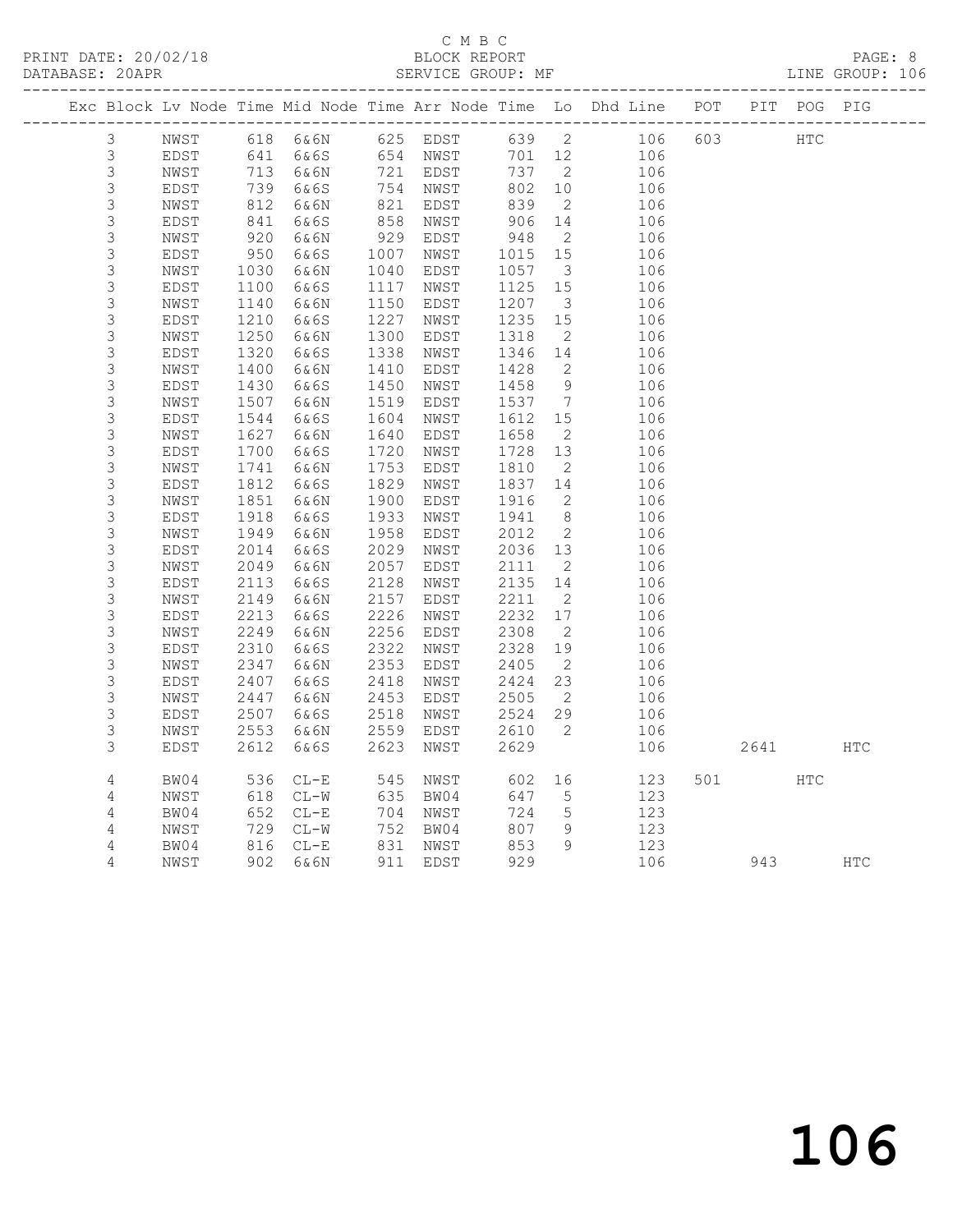|                |      |      |                     |      |          |         |                            | Exc Block Lv Node Time Mid Node Time Arr Node Time Lo Dhd Line POT |      | PIT POG PIG |               |
|----------------|------|------|---------------------|------|----------|---------|----------------------------|--------------------------------------------------------------------|------|-------------|---------------|
| $\overline{5}$ | NWST |      |                     |      |          |         |                            | 638 6&6N 645 EDST 659 2 106                                        | 623  | HTC         |               |
| 5              | EDST | 701  | 6&6S                |      | 716 NWST | 724 11  |                            | 106                                                                |      |             |               |
| 5              | NWST | 735  | 6&6N                | 743  | EDST     | 801     | $\overline{2}$             | 106                                                                |      |             |               |
| 5              | EDST | 803  | 6&6S                | 819  | NWST     | 827     | 11                         | 106                                                                |      |             |               |
| $\mathsf S$    | NWST | 838  | 6&6N                | 847  | EDST     | 905     | $5^{\circ}$                | 106                                                                |      |             |               |
| 5              | EDST | 910  | 6&6S                | 927  | NWST     | 935     | 15                         | 106                                                                |      |             |               |
| 5              | NWST | 950  | 6&6N                | 1000 | EDST     | 1018    | $\overline{2}$             | 106                                                                |      |             |               |
| 5              | EDST | 1020 | 6&6S                | 1037 | NWST     | 1045    | 15                         | 106                                                                |      |             |               |
| 5              | NWST | 1100 | 6&6N                | 1110 | EDST     | 1127    | $\overline{\mathbf{3}}$    | 106                                                                |      |             |               |
| 5              | EDST | 1130 | 6&6S                | 1147 | NWST     | 1155    | 15                         | 106                                                                |      |             |               |
| 5              | NWST | 1210 | 6&6N                | 1220 | EDST     | 1238    | $\overline{2}$             | 106                                                                |      |             |               |
| 5              | EDST | 1240 | 6&6S                | 1257 | NWST     | 1305    | 15                         | 106                                                                |      |             |               |
| 5              | NWST | 1320 | 6&6N                | 1330 | EDST     | 1348    | $\overline{2}$             | 106                                                                |      |             |               |
| 5              | EDST | 1350 | 6&6S                | 1408 | NWST     | 1416 14 |                            | 106                                                                |      |             |               |
| 5              | NWST | 1430 | 6&6N                | 1440 | EDST     | 1458    | $\overline{2}$             | 106                                                                |      |             |               |
| 5              | EDST | 1500 | 6&6S                | 1520 | NWST     | 1528    | 10                         | 106                                                                |      |             |               |
| $\mathsf S$    | NWST | 1538 | 6&6N                | 1550 | EDST     | 1608    | 6                          | 106                                                                |      |             |               |
| 5              | EDST | 1614 | 6&6S                | 1634 | NWST     | 1642    | 15                         | 106                                                                |      |             |               |
| 5              | NWST | 1657 | 6&6N                | 1710 | EDST     | 1728    | $\overline{2}$             | 106                                                                |      |             |               |
| 5              | EDST | 1730 | 6&6S                | 1750 | NWST     | 1759 10 |                            | 106                                                                |      |             |               |
| 5              | NWST | 1809 | 6&6N                | 1821 | EDST     | 1838    | $\overline{2}$             | 106                                                                |      |             |               |
| 5              | EDST | 1840 | 6&6S                | 1856 | NWST     | 1904    |                            | 106                                                                | 1916 |             | HTC           |
|                |      |      |                     |      |          |         |                            |                                                                    |      |             |               |
| 6              | BW04 | 435  | $CL-E$              | 444  | NWST     | 459     | $5\overline{)}$            | 123                                                                | 400  | HTC         |               |
| 6              | NWST | 504  | 6&6N                | 511  | EDST     | 525     | 2                          | 106                                                                |      |             |               |
| 6              | EDST | 527  | 6&6S                | 538  | NWST     | 545     | 13                         | 106                                                                |      |             |               |
| 6              | NWST | 558  | 6&6N                | 605  | EDST     | 619     | $\overline{4}$             | 106                                                                |      |             |               |
| 6              | EDST | 623  | 6&6S                | 636  | NWST     | 643     | $5\overline{)}$            | 106                                                                |      |             |               |
| 6              | NWST | 648  | 6&6N                | 656  | EDST     | 712     | $\overline{2}$             | 106                                                                |      |             |               |
| 6              | EDST | 714  | 6&6S                | 729  | NWST     | 737     | 12                         | 106                                                                |      |             |               |
| 6              | NWST | 749  | 6&6N                | 757  | EDST     | 815     | $\overline{2}$             | 106                                                                |      |             |               |
| 6              | EDST | 817  | 6&6S                | 833  | NWST     | 841     | 13                         | 106                                                                |      |             |               |
| 6              | NWST | 854  | 6&6N                | 903  | EDST     | 921     | 9                          | 106                                                                |      |             |               |
| 6              | EDST | 930  | 6&6S                | 947  | NWST     | 955     | 15                         | 106                                                                |      |             |               |
| 6              | NWST | 1010 | 6&6N                | 1020 | EDST     | 1037    | $\overline{\mathbf{3}}$    | 106                                                                |      |             |               |
| 6              | EDST | 1040 | 6&6S                | 1057 | NWST     | 1105 15 |                            | 106                                                                |      |             |               |
| 6              | NWST | 1120 | 6&6N                | 1130 | EDST     | 1147    | $\overline{\mathbf{3}}$    | 106                                                                |      |             |               |
| 6              | EDST | 1150 | 6&6S                | 1207 | NWST     | 1215 15 |                            | 106                                                                |      |             |               |
| 6              | NWST | 1230 | 6&6N                | 1240 | EDST     | 1258    | $\overline{2}$             | 106                                                                |      |             |               |
| 6              | EDST |      | 1300 6&6S 1318 NWST |      |          | 1326 14 |                            | 106                                                                |      |             |               |
| 6              | NWST | 1340 | 6&6N                | 1350 | EDST     | 1408    | $\overline{\phantom{0}}^2$ | 106                                                                |      |             |               |
| 6              | EDST | 1410 | 6&6S                | 1429 | NWST     | 1437 12 |                            | 106                                                                |      |             |               |
| 6              | NWST | 1449 | 6&6N                | 1459 | EDST     | 1519    | $\overline{\mathbf{3}}$    | 106                                                                |      |             |               |
| 6              | EDST | 1522 | 6&6S                | 1542 | NWST     | 1550    | 14                         | 106                                                                |      |             |               |
| 6              | NWST | 1604 | 6&6N                | 1617 | EDST     | 1635    | 2                          | 106                                                                |      |             |               |
| 6              | EDST | 1637 | 6&6S                | 1657 | NWST     | 1705    | 14                         | 106                                                                |      |             |               |
| 6              | NWST | 1719 | 6&6N                | 1732 | EDST     | 1750    | 2                          | 106                                                                |      |             |               |
| 6              | EDST | 1752 | 6&6S                | 1810 | NWST     | 1818    |                            | 106                                                                | 1832 |             | $_{\rm{HTC}}$ |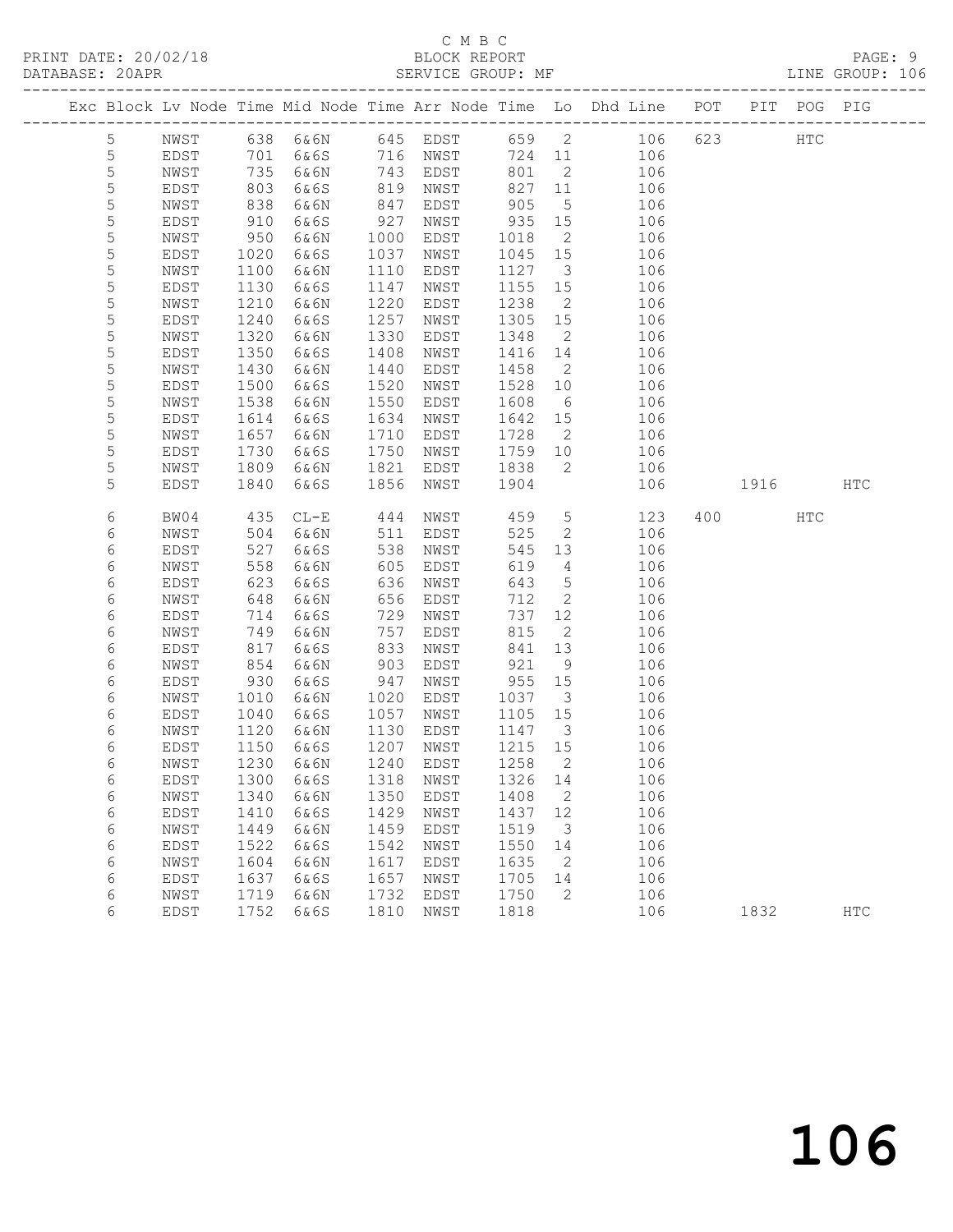### C M B C<br>BLOCK REPORT

|                  |                 |             |            | PRINT DATE: 20/02/18 BLOCK REPORT<br>DATABASE: 20APR SERVICE GROUP: MF         |      |                          |                   |                         |                                           |     |              |         |     | PAGE: 10<br>LINE GROUP: 106 |  |
|------------------|-----------------|-------------|------------|--------------------------------------------------------------------------------|------|--------------------------|-------------------|-------------------------|-------------------------------------------|-----|--------------|---------|-----|-----------------------------|--|
|                  |                 |             |            | Exc Block Lv Node Time Mid Node Time Arr Node Time Lo Dhd Line POT PIT POG PIG |      |                          |                   |                         |                                           |     |              |         |     |                             |  |
|                  | 7               |             |            | NWST 1522 6&6N 1534 EDST 1552 8 106 1505 HTC                                   |      |                          |                   |                         |                                           |     |              |         |     |                             |  |
|                  | $7\phantom{.0}$ | EDST        |            | 1600 6&6S 1620 NWST 1628 14 106                                                |      |                          |                   |                         |                                           |     |              |         |     |                             |  |
|                  | 7               | NWST        |            | 1642 6&6N                                                                      |      | 1655 EDST                | 1713              |                         | 2 106                                     |     |              |         |     |                             |  |
|                  | $7\phantom{.}$  | EDST        | 1715       | 6&6S                                                                           |      | 1735 NWST                |                   |                         |                                           |     |              |         |     |                             |  |
|                  | 7               | NWST        |            | 1757 6&6N                                                                      |      | 1809 EDST                |                   |                         | 1743 14 106<br>1826 2 106                 |     |              |         |     |                             |  |
|                  | 7               | EDST        | 1828       | 6&6S                                                                           | 1845 | NWST                     | 1853 13           |                         | 106                                       |     |              |         |     |                             |  |
|                  | 7               | NWST        | 1906       | 6&6N                                                                           |      | 1915 EDST                | 1930              | $\overline{2}$          | 106                                       |     |              |         |     |                             |  |
|                  | 7               | EDST        | 1932       | 6&6S                                                                           | 1947 | NWST                     | 1955              | 9                       |                                           | 106 |              |         |     |                             |  |
|                  | $\overline{7}$  | NWST        | 2004       | 6 & 6 N                                                                        | 2012 | EDST                     | 2026              | $\overline{2}$          |                                           | 106 |              |         |     |                             |  |
|                  | 7               | EDST        | 2028       | 6&6S                                                                           | 2043 | NWST                     |                   |                         | 2050 14 106                               |     |              |         |     |                             |  |
|                  | 7               | NWST        | 2104       | 6&6N                                                                           | 2112 | EDST                     | 2126              |                         | 2 106                                     |     |              |         |     |                             |  |
|                  | 7               | EDST        | 2128       | 6&6S                                                                           | 2143 | NWST                     |                   |                         | 106                                       |     |              |         |     |                             |  |
|                  | 7               | NWST        | 2200       | 6&6N                                                                           | 2207 | EDST                     | 2150 10<br>2221 4 |                         |                                           | 106 |              |         |     |                             |  |
|                  | 7               | EDST        | 2225       | 6&6S                                                                           | 2238 | NWST                     | 2244              |                         |                                           |     | 106          | 2256    |     | <b>HTC</b>                  |  |
|                  | 8               | NWST        | 742<br>810 | 6&6N                                                                           |      | 750 EDST<br>826 NWST     | 808 2<br>834 12   |                         | $\overline{2}$                            | 106 |              | 725 HTC |     |                             |  |
|                  | $\,8\,$         | EDST        |            | 6&6S                                                                           |      |                          |                   |                         |                                           | 106 |              |         |     |                             |  |
|                  | 8               | NWST        | 846        | 6&6N                                                                           | 855  | EDST                     | 913               | $7\overline{ }$         |                                           | 106 |              |         |     |                             |  |
|                  | 8               | EDST        | 920        | 6&6S                                                                           | 937  | NWST                     | 945 15            |                         |                                           | 106 |              |         |     |                             |  |
|                  | 8               | NWST        | 1000       | 6&6N                                                                           | 1010 | EDST                     | 1027              | $\overline{\mathbf{3}}$ |                                           | 106 |              |         |     |                             |  |
|                  | $\,8\,$         | EDST        | 1030       | 6&6S                                                                           | 1047 | NWST                     | 1055 15           |                         |                                           | 106 |              |         |     |                             |  |
|                  | 8               | NWST        | 1110       | 6&6N                                                                           | 1120 | EDST                     | 1137              | $\overline{\mathbf{3}}$ | $\begin{array}{c} 106 \\ 106 \end{array}$ |     |              |         |     |                             |  |
|                  | $\,8\,$         | EDST        | 1140       | 6&6S                                                                           | 1157 | NWST                     | 1205 15           |                         |                                           | 106 |              |         |     |                             |  |
|                  | 8               | NWST        | 1220       | 6 & 6 N                                                                        | 1230 | EDST                     | 1248              | $\overline{2}$          | 106                                       |     |              |         |     |                             |  |
|                  | $\,8\,$         | EDST        | 1250       | 6&6S                                                                           | 1307 | NWST                     | 1315 15           |                         |                                           | 106 |              |         |     |                             |  |
|                  | 8               | NWST        | 1330       | 6&6N                                                                           | 1340 | EDST                     | 1358              | $\overline{2}$          |                                           | 106 |              |         |     |                             |  |
|                  | 8               | EDST        | 1400       | 6&6S                                                                           | 1419 | NWST                     | 1427 13           |                         |                                           | 106 |              |         |     |                             |  |
|                  | 8               | NWST        | 1440       | 6&6N                                                                           | 1450 | EDST                     | 1508              | $\overline{2}$          |                                           | 106 |              |         |     |                             |  |
|                  | $\,8\,$         | EDST        | 1510       | 6&6S                                                                           | 1530 | NWST                     | 1538 10           |                         | 106                                       |     |              |         |     |                             |  |
|                  | 8               | NWST        | 1548       | 6 & 6 N                                                                        | 1600 | EDST                     | 1618              | $4\overline{4}$         |                                           | 106 |              |         |     |                             |  |
|                  | 8               | EDST        | 1622       | 6&6S                                                                           | 1642 | NWST                     |                   |                         | 1650 14 106                               |     |              |         |     |                             |  |
|                  | 8               | NWST        | 1704       | 6&6N                                                                           | 1717 | EDST                     | 1735              |                         | 2 106                                     |     |              |         |     |                             |  |
|                  | 8               | EDST        | 1737       | 6&6S                                                                           | 1757 | NWST                     | 1806              |                         |                                           |     | 106 1820     |         |     | HTC                         |  |
| SD <sub>9</sub>  |                 | BUMT        |            | 1513 HOLD                                                                      |      | BYLK 1527 14 16 136 1430 |                   |                         |                                           |     |              |         | HTC |                             |  |
| SD 9             |                 | NWST        |            | 1557 6&6N                                                                      |      | 1609 EDST 1627 2         |                   |                         |                                           | 106 |              |         |     |                             |  |
| #SD <sub>9</sub> |                 | NWST        |            | 1557 6&6N                                                                      |      | 1609 EDST                | 1627 2            |                         |                                           |     | 106 1540 HTC |         |     |                             |  |
| $\overline{9}$   |                 |             |            | EDST 1629 6&6S 1649 NWST 1657 14 106                                           |      |                          |                   |                         |                                           |     |              |         |     |                             |  |
|                  | 9               | NWST        | 1711       | 6&6N                                                                           | 1724 | EDST                     | 1742              | 2                       |                                           | 106 |              |         |     |                             |  |
|                  | 9               | EDST        | 1744       | 6&6S                                                                           | 1804 | NWST                     | 1813              | 8                       |                                           | 106 |              |         |     |                             |  |
|                  | $\mathsf 9$     | NWST        | 1821       | 6&6N                                                                           | 1831 | EDST                     | 1848              | 2                       |                                           | 106 |              |         |     |                             |  |
|                  | $\mathsf 9$     | EDST        | 1850       | 6&6S                                                                           | 1906 | NWST                     | 1914              | 7                       |                                           | 106 |              |         |     |                             |  |
|                  | $\mathsf 9$     | NWST        | 1921       | 6&6N                                                                           | 1930 | EDST                     | 1945              | 2                       |                                           | 106 |              |         |     |                             |  |
|                  | $\mathsf 9$     | EDST        | 1947       | 6&6S                                                                           | 2002 | NWST                     | 2010              | 9                       |                                           | 106 |              |         |     |                             |  |
|                  | $\mathsf 9$     | NWST        | 2019       | 6&6N                                                                           | 2027 | EDST                     | 2041              | 2                       |                                           | 106 |              |         |     |                             |  |
|                  | $\mathsf 9$     | EDST        | 2043       | 6&6S                                                                           | 2058 | NWST                     | 2105              | 14                      |                                           | 106 |              |         |     |                             |  |
|                  | $\mathsf 9$     | NWST        | 2119       | 6&6N                                                                           | 2127 | EDST                     | 2141              | $\mathbf{2}$            |                                           | 106 |              |         |     |                             |  |
|                  | $\mathsf 9$     | <b>EDST</b> | 2143       | 6&6S                                                                           | 2158 | NWST                     | 2205              | 7                       |                                           | 106 |              |         |     |                             |  |
|                  | $\mathsf 9$     | NWST        | 2212       | $CL-W$                                                                         | 2232 | BW04                     | 2243              | 5                       |                                           | 123 |              |         |     |                             |  |
|                  | 9               | BW04        | 2248       | $CL-E$                                                                         | 2258 | NWST                     | 2314              | $\mathsf S$             |                                           | 123 |              |         |     |                             |  |
|                  | $\mathsf 9$     | NWST        | 2319       | $CL-W$                                                                         | 2336 | BW04                     | 2345              | 5                       |                                           | 123 |              |         |     |                             |  |
|                  | $\mathsf 9$     | BW04        | 2350       | $CL-E$                                                                         | 2400 | NWST                     | 2416              | 6                       |                                           | 123 |              |         |     |                             |  |
|                  | 9               | NWST        | 2422       | $CL-W$                                                                         | 2439 | BW04                     | 2448              | 6                       |                                           | 123 |              |         |     |                             |  |
|                  | 9               | BW04        | 2454       | $CL-E$                                                                         | 2504 | NWST                     | 2520              | 6                       |                                           | 123 |              |         |     |                             |  |
|                  | 9               | NWST        | 2526       | $CL-W$                                                                         | 2540 | BW04                     | 2548              |                         |                                           | 123 |              | 2613    |     | <b>HTC</b>                  |  |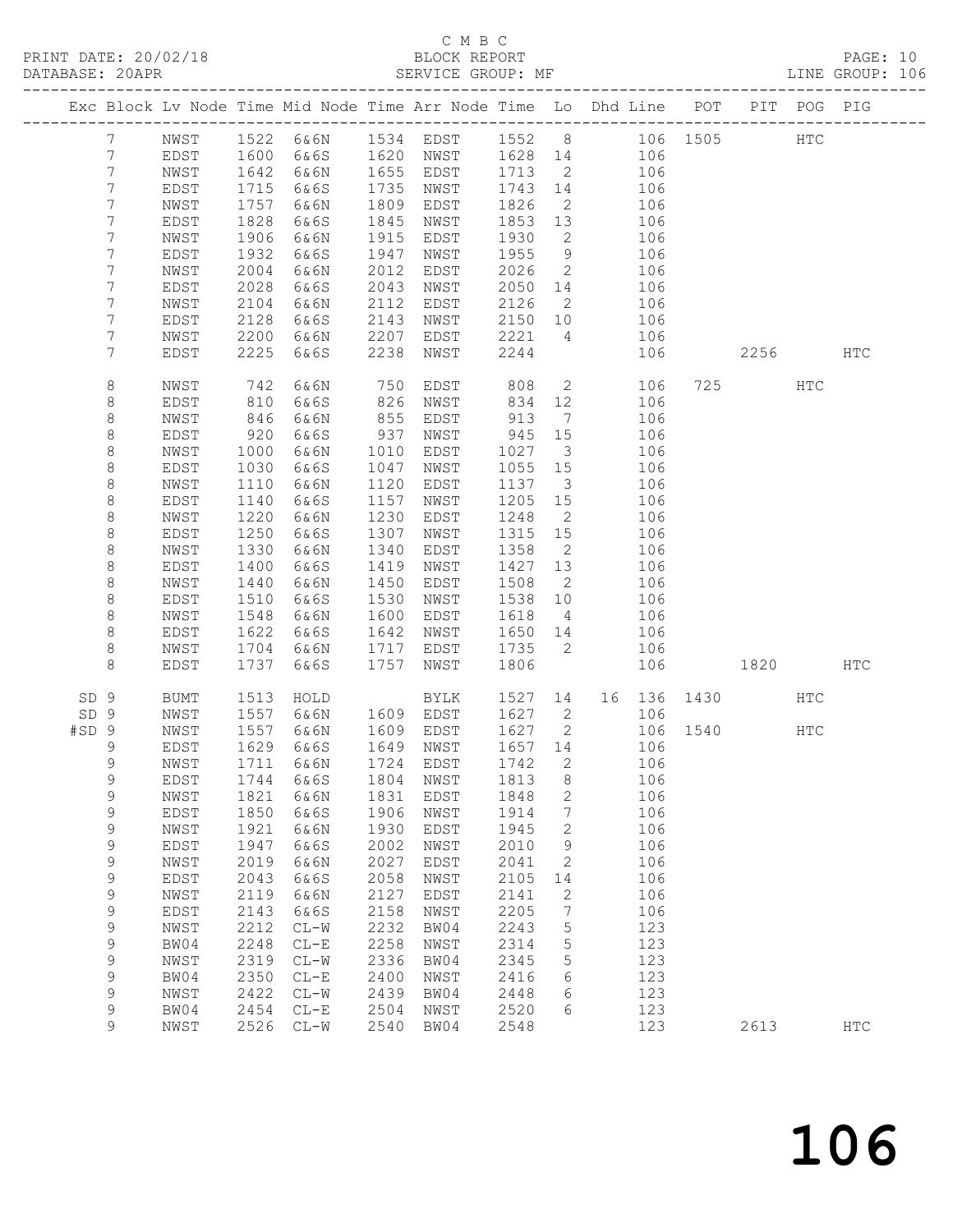#### C M B C<br>BLOCK REPORT

PAGE: 11<br>LINE GROUP: 106

|        |         |             |                     |                                                         |      |                        |                   |                         | Exc Block Lv Node Time Mid Node Time Arr Node Time Lo Dhd Line POT PIT POG PIG                           |       |      |            |            |
|--------|---------|-------------|---------------------|---------------------------------------------------------|------|------------------------|-------------------|-------------------------|----------------------------------------------------------------------------------------------------------|-------|------|------------|------------|
|        | SD 10   | <b>BCHL</b> | 1509                |                                                         |      |                        |                   |                         | EDST 1528 9 133 1434<br>NWST 1605 14 106<br>NWST 1605 14 106 1517<br>EDST 1650 2 106<br>NWST 1720 14 106 |       |      | <b>HTC</b> |            |
|        | $SD$ 10 | EDST        |                     |                                                         |      |                        |                   |                         | 106<br>106    1517                                                                                       |       |      |            |            |
| #SD 10 |         | EDST        |                     | 1509 EDST<br>1537 6&6S 1557 NWST<br>1537 6&6S 1557 NWST |      |                        |                   |                         |                                                                                                          |       |      | HTC        |            |
|        | 10      | NWST        |                     | 1619 6&6N                                               |      | 1632 EDST<br>1712 NWST |                   |                         |                                                                                                          |       |      |            |            |
|        | 10      | EDST        | 1652                | 6&6S                                                    |      |                        |                   |                         |                                                                                                          |       |      |            |            |
|        | 10      | NWST        | 1734                | 6&6N                                                    |      | 1746 EDST              | 1803<br>1830      | $\overline{2}$          | 106                                                                                                      |       |      |            |            |
|        | 10      | EDST        | 1805                | 6&6S                                                    |      | 1822 NWST              | 1830              |                         | 106                                                                                                      |       | 1844 |            | <b>HTC</b> |
|        | 11      | NWST        | 728<br>755          | 6&6N                                                    |      | 736 EDST<br>811 NWST   | 753               | $\overline{2}$          | 106                                                                                                      | 711   |      | HTC        |            |
|        | 11      | EDST        |                     | 6&6S                                                    |      |                        | 819               | 10                      | 106                                                                                                      |       |      |            |            |
|        | 11      | NWST        |                     | 6&6N                                                    |      | 838 EDST<br>917 NWST   | 856<br>925        | $\overline{4}$          | 106                                                                                                      |       |      |            |            |
|        | 11      | EDST        | $82.$<br>900<br>040 | 6&6S                                                    |      |                        |                   | 15                      | 106                                                                                                      |       |      |            |            |
|        | 11      | NWST        | 940                 | 6&6N                                                    | 949  | EDST                   |                   |                         | 106                                                                                                      |       |      |            |            |
|        | 11      | EDST        | 1010                | 6&6S                                                    |      | 1027 NWST              | 1008 2<br>1035 15 |                         | 106                                                                                                      |       |      |            |            |
|        | 11      | NWST        | 1050                | 6&6N                                                    |      | 1100 EDST              | 1117              | $\overline{\mathbf{3}}$ | 106                                                                                                      |       |      |            |            |
|        | 11      | EDST        | 1120                | 6&6S                                                    | 1137 | NWST                   |                   | 15                      | 106                                                                                                      |       |      |            |            |
|        | 11      | NWST        | 1200                | 6&6N                                                    | 1210 | EDST                   | 1145<br>1228      | $\overline{2}$          | 106                                                                                                      |       |      |            |            |
|        | 11      | EDST        | 1230                | 6&6S                                                    | 1247 | NWST                   |                   | 15                      | 106                                                                                                      |       |      |            |            |
|        | 11      | NWST        | 1310                | 6&6N                                                    | 1320 | EDST                   | 1255<br>1338      | $\overline{2}$          | 106                                                                                                      |       |      |            |            |
|        | 11      | EDST        | 1340                | 6&6S                                                    | 1358 | NWST                   | 1406 14           |                         | 106                                                                                                      |       |      |            |            |
|        | 11      | NWST        | 1420                | 6&6N                                                    | 1430 | EDST                   | 1448              | $\overline{2}$          | 106                                                                                                      |       |      |            |            |
|        | 11      | EDST        | 1450                | 6&6S                                                    | 1510 | NWST                   | 1518              | 10                      | 106                                                                                                      |       |      |            |            |
|        | 11      | NWST        | 1528                | 6&6N                                                    | 1540 | EDST                   | 1558<br>1635      | 9                       | 106<br>106                                                                                               |       |      |            |            |
|        | 11      | EDST        | 1607                | 6&6S                                                    |      | 1627 NWST              |                   | 14                      |                                                                                                          |       |      |            |            |
|        | 11      | NWST        | 1649                | 6&6N                                                    | 1702 | EDST                   | 1720              | $\overline{2}$          | 106                                                                                                      |       |      |            |            |
|        | 11      | EDST        | 1722                | 6&6S                                                    | 1742 | NWST                   | 1750              |                         | 106                                                                                                      |       | 1804 |            | <b>HTC</b> |
|        | 12      | LKST        | 617<br>656          | SPST                                                    |      | 624 BW03<br>724 LOST   | 650<br>732        | $6\overline{6}$         | 134                                                                                                      | 541 6 |      | <b>HTC</b> |            |
|        | 12      | BW03        |                     | PROD                                                    |      |                        | 732               | $6\overline{6}$         | 136                                                                                                      |       |      |            |            |
|        | 12      | LOST        | 738<br>822          | 6&6W                                                    |      | 804 22ST<br>832 LOST   | 817               | $5\overline{)}$         | 101                                                                                                      |       |      |            |            |
|        | 12      | 22ST        |                     | 6&6N                                                    |      |                        | 857               | 9                       | 101                                                                                                      |       |      |            |            |
|        | 12      | LOST        | 906                 | SPST                                                    |      | 929 MTST               | 954               | 16                      | 110                                                                                                      |       |      |            |            |
|        | 12      | MTST        | 1010                | SPST                                                    |      | 1035 LOST              | 1055<br>1135      | 6                       | 110                                                                                                      |       |      |            |            |
|        | 12      | LOST        | 1101                | 6&6W                                                    |      | 1125 22ST              |                   | 10                      | 101                                                                                                      |       |      |            |            |
|        | 12      | 22ST        | 1145                | 6&6N                                                    |      | 1155 LOST              |                   | 9                       | 101                                                                                                      |       |      |            |            |
|        | 12      | LOST        | 1225                | HOLD                                                    |      | 1254 BW02              | 1216<br>1300      | $5\overline{)}$         | 136                                                                                                      |       |      |            |            |
|        | 12      | BW02        | 1305                | SPST                                                    |      | 1332 LKST              | 1343              | $5\overline{)}$         | 134                                                                                                      |       |      |            |            |
|        | 12      | LKST        | 1348                | SPST                                                    |      | 1355 BW03              | 1420              | 6                       | 134                                                                                                      |       |      |            |            |
|        | 12      | BW03        | 1426                | PROD                                                    |      | 1454 LOST              | 1504              | 14                      | 136                                                                                                      |       |      |            |            |
|        | 12      | LOST        | 1518                | 6&6W                                                    |      | 1549 22ST              | 1600<br>1645      | $5^{\circ}$             | $\begin{array}{c} 101 \\ 101 \end{array}$                                                                |       |      |            |            |
|        | 12      | 22ST        | 1605                | 6&6N                                                    |      | 1619 LOST              |                   | $6\overline{6}$         |                                                                                                          |       |      |            |            |
|        | 12      | LOST        | 1651                | HOLD                                                    |      | 1724 BW02              | 1730<br>1815      | $5^{\circ}$             | 136                                                                                                      |       |      |            |            |
|        | 12      | BW02        | 1735                | SPST                                                    |      | 1804 LKST              |                   | $5\overline{)}$         | 134                                                                                                      |       |      |            |            |
|        | 12      | LKST        |                     | 1820 SPST                                               |      | 1827 BW03              | 1852              |                         | 134                                                                                                      |       | 1924 |            | <b>HTC</b> |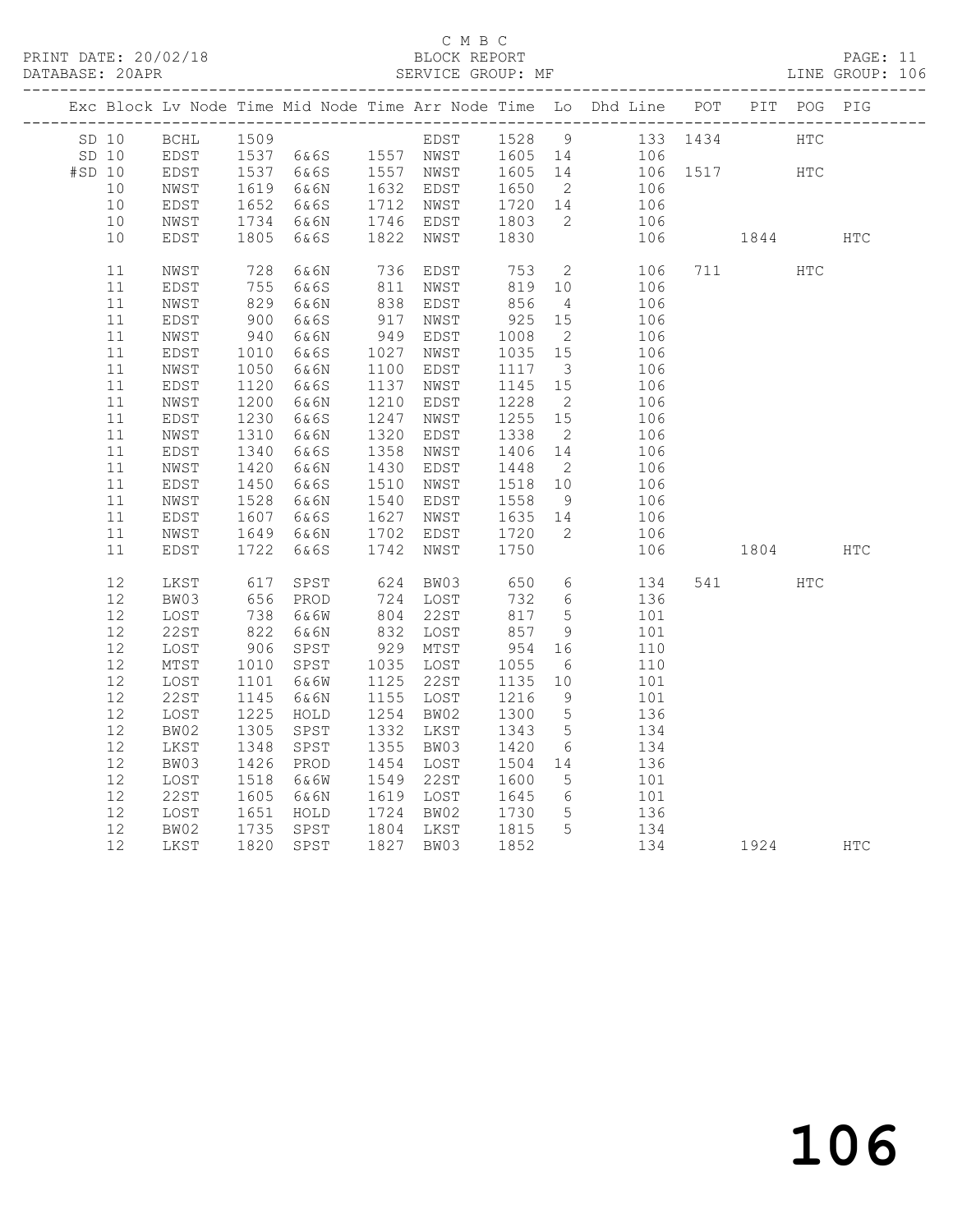## C M B C

|          |              |              | PRINT DATE: 20/02/18 BLOCK REPORT DATABASE: 20APR SERVICE GROUP: |      |                             |                   |                | BLOCK REPORT PAGE: 12<br>SERVICE GROUP: MF LINE GROUP: 106                          |      |      |            |  |
|----------|--------------|--------------|------------------------------------------------------------------|------|-----------------------------|-------------------|----------------|-------------------------------------------------------------------------------------|------|------|------------|--|
|          |              |              |                                                                  |      |                             |                   |                | Exc Block Lv Node Time Mid Node Time Arr Node Time Lo Dhd Line POT PIT POG PIG      |      |      |            |  |
|          |              |              |                                                                  |      |                             |                   |                | 15 BW03 532 PROD 556 LOST 603 17 136 457 HTC<br>15 LOST 620 6&6W 642 22ST 653 7 101 |      |      |            |  |
|          |              |              |                                                                  |      |                             |                   |                |                                                                                     |      |      |            |  |
| 15       | 22ST         |              |                                                                  |      |                             |                   |                | 700 6&6N 709 LOST 732 17 101                                                        |      |      |            |  |
| 15       | LOST         |              |                                                                  |      | 822 BW02                    | 828               |                | 7 136                                                                               |      |      |            |  |
| 15       | BW02         |              | 749 HOLD<br>835 SPST<br>918 SPST                                 |      | 904 LKST<br>926 BW03        | 913<br>950        |                |                                                                                     |      |      |            |  |
| 15       | LKST         |              |                                                                  |      |                             |                   |                | $\begin{array}{ccc} 5 & 134 \\ 5 & 134 \end{array}$                                 |      |      |            |  |
| 15       | BW03         | 955          | PROD                                                             |      | 1022 LOST                   | 1029              |                | 7 136                                                                               |      |      |            |  |
| 15       | LOST         | 1036         | SPST                                                             |      | 1059 MTST                   |                   |                | 1125 14 110                                                                         |      |      |            |  |
| 15       | MTST         | 1139         | SPST                                                             |      | 1204 LOST                   | 1226              | $\frac{5}{9}$  | $\begin{array}{c}\n110 \\ \hline\n\end{array}$                                      |      |      |            |  |
| 15       | LOST         |              | 1231 6&6W                                                        |      | 1256 22ST                   | 1306              |                | 101                                                                                 |      |      |            |  |
| 15       | 22ST         | 1315         | 6&6N                                                             | 1325 | LOST                        |                   |                | 1348 12 101                                                                         |      |      |            |  |
| 15       | LOST         | 1400         | 6&6W                                                             | 1425 | 22ST                        | 1435              |                | 10 101                                                                              |      |      |            |  |
| 15       | 22ST         | 1445         | 6&6N                                                             | 1458 | LOST                        | 1525 12<br>1632 5 |                | $\begin{array}{cc} 12 & \hspace{1.5cm} 101 \\ 5 & \hspace{1.5cm} 110 \end{array}$   |      |      |            |  |
| 15       | LOST         |              | 1537 SPST                                                        |      | 1601 MTST                   |                   |                |                                                                                     |      |      |            |  |
| 15       | MTST         |              | 1637 FN37                                                        |      |                             |                   |                | 1652 EDST 1718 6 116                                                                |      |      |            |  |
| 15       | EDST         | 1724         | FGLW                                                             |      | 1743 MTST                   | 1803              |                | 116                                                                                 | 1827 |      | HTC        |  |
| 16       | MTST         | 511          |                                                                  |      |                             |                   |                | EDST 525 2 119 446 HTC                                                              |      |      |            |  |
| 16       | EDST         | 527          |                                                                  |      | MTST                        |                   |                | 545 15 119                                                                          |      |      |            |  |
| 16       | MTST         | 600          |                                                                  |      | EDST                        | 614               |                | 2 119                                                                               |      |      |            |  |
| 16       | EDST         | 616          |                                                                  |      | MTST                        | 634               | 11             | 119                                                                                 |      |      |            |  |
| 16       | MTST         | 645          |                                                                  |      | EDOT<br>MTST<br>FDOT        | 700               | $\overline{2}$ | 119                                                                                 |      |      |            |  |
| 16       | EDST         | 702          |                                                                  |      |                             | 722               |                | $\begin{array}{cc} 8 & 119 \\ 8 & 119 \end{array}$                                  |      |      |            |  |
| 16       | MTST         | 730          |                                                                  |      | EDST                        | 747               |                | 2 119                                                                               |      |      |            |  |
| 16       | EDST         | 749          |                                                                  |      | MTST                        | 812               | 11             | 119                                                                                 |      |      |            |  |
| 16       | MTST         | 823          |                                                                  |      |                             |                   |                | EDST 841 2 119<br>MTST 907 13 119                                                   |      |      |            |  |
| 16       | EDST         | 843          |                                                                  |      |                             |                   |                |                                                                                     |      |      |            |  |
| 16       | MTST         | 920          |                                                                  |      | EDST 938                    |                   | $\overline{2}$ | 119                                                                                 |      |      |            |  |
| 16       | EDST         | 940          |                                                                  |      | MTST                        | 1004              | 16             | 119                                                                                 |      |      |            |  |
| 16       | MTST         | 1020         |                                                                  |      | EDST                        | 1040              | $\overline{2}$ | 119<br>$1106$ 14 $119$                                                              |      |      |            |  |
| 16       | EDST         | 1042         |                                                                  |      | MTST                        |                   |                |                                                                                     |      |      |            |  |
| 16       | MTST         | 1120         |                                                                  |      | EDST<br>MTST                | 1141<br>1208 12   |                | 2 119                                                                               |      |      |            |  |
| 16       | EDST         | 1143         |                                                                  |      |                             |                   |                | 119                                                                                 |      |      |            |  |
| 16<br>16 | MTST         | 1220         |                                                                  |      | EDST 1241 2<br>MTST 1309 11 |                   |                | $\frac{13}{119}$                                                                    |      |      |            |  |
| 16       | EDST<br>MTST | 1243<br>1320 |                                                                  |      | EDST 1341                   |                   | $\overline{2}$ | 119<br>119                                                                          |      |      |            |  |
| 16       | EDST         | 1343         |                                                                  |      | MTST                        |                   |                | 1409 11 119                                                                         |      |      |            |  |
|          | 16 MTST 1420 |              |                                                                  |      | EDST 1441 2                 |                   |                | 119                                                                                 |      |      |            |  |
| 16       | EDST         | 1443         |                                                                  |      | MTST                        | 1509              | 14             | 119                                                                                 |      |      |            |  |
| 16       | $MTST$       | 1523         |                                                                  |      | EDST                        | 1545              | 2              | 119                                                                                 |      |      |            |  |
| 16       | <b>EDST</b>  | 1547         |                                                                  |      | MTST                        | 1613              | 10             | 119                                                                                 |      |      |            |  |
| 16       | MTST         | 1623         |                                                                  |      | EDST                        | 1645              | 2              | 119                                                                                 |      |      |            |  |
| 16       | EDST         | 1647         |                                                                  |      | MTST                        | 1713              | 9              | 119                                                                                 |      |      |            |  |
| 16       | $MTST$       | 1722         |                                                                  |      | EDST                        | 1744              | 2              | 119                                                                                 |      |      |            |  |
| 16       | EDST         | 1746         |                                                                  |      | MTST                        | 1811              | 14             | 119                                                                                 |      |      |            |  |
| 16       | MTST         | 1825         |                                                                  |      | EDST                        | 1846              | 2              | 119                                                                                 |      |      |            |  |
| 16       | EDST         | 1848         |                                                                  |      | MTST                        | 1910              | 15             | 119                                                                                 |      |      |            |  |
| 16       | MTST         | 1925         |                                                                  |      | EDST                        | 1945              | 2              | 119                                                                                 |      |      |            |  |
| 16       | <b>EDST</b>  | 1947         |                                                                  |      | MTST                        | 2009              | 16             | 119                                                                                 |      |      |            |  |
| 16       | MTST         | 2025         |                                                                  |      | EDST                        | 2044              | 2              | 119                                                                                 |      |      |            |  |
| 16       | EDST         | 2046         |                                                                  |      | MTST                        | 2107              | 18             | 119                                                                                 |      |      |            |  |
| 16       | MTST         | 2125         |                                                                  |      | EDST                        | 2144              | $\mathbf{2}$   | 119                                                                                 |      |      |            |  |
| 16       | <b>EDST</b>  | 2146         |                                                                  |      | MTST                        | 2206              |                | 119                                                                                 |      | 2226 | <b>HTC</b> |  |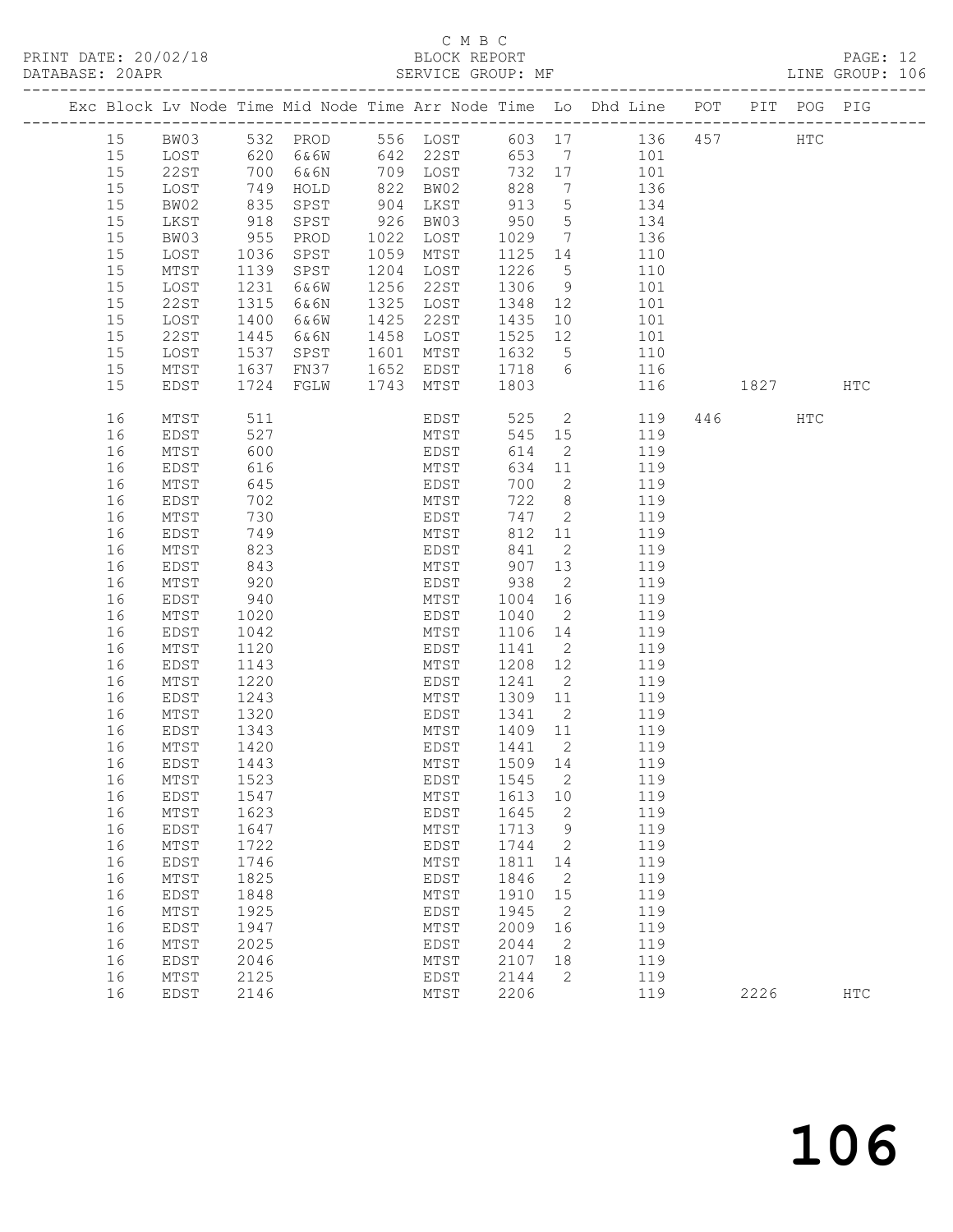### C M B C<br>BLOCK REPORT

PRINT DATE: 20/02/18 BLOCK REPORT BATABASE: 20APR BEST BERVICE GROUP: MF

PAGE: 13<br>LINE GROUP: 106

|      | Exc Block Lv Node Time Mid Node Time Arr Node Time Lo Dhd Line POT PIT POG PIG |      |      |                |      |      |          |                            |     |       |     |          |     |            |
|------|--------------------------------------------------------------------------------|------|------|----------------|------|------|----------|----------------------------|-----|-------|-----|----------|-----|------------|
| 17   | MTST                                                                           | 546  |      |                |      |      | EDST 600 |                            |     | 2 119 | 521 | HTC      |     |            |
| 17   | EDST                                                                           | 602  |      |                |      | MTST | 620 10   |                            | 119 |       |     |          |     |            |
| 17   | MTST                                                                           | 630  |      |                | EDST |      | 645      | $\overline{2}$             |     | 119   |     |          |     |            |
| 17   | EDST                                                                           | 647  |      |                | MTST |      | 707      | 8 <sup>8</sup>             |     | 119   |     |          |     |            |
| 17   | $\mathtt{MTST}$                                                                | 715  |      |                | EDST |      | 731      | $\overline{\phantom{0}}$ 2 |     | 119   |     |          |     |            |
| 17   | EDST                                                                           | 733  |      |                | MTST |      | 754      | 14                         |     | 119   |     |          |     |            |
| $17$ | MTST                                                                           | 808  |      |                | EDST |      | 825      | $\overline{\phantom{a}}$   |     | 119   |     |          |     |            |
| $17$ | EDST                                                                           | 827  |      |                | MTST |      | 850      | 10                         |     | 119   |     |          |     |            |
| 17   | MTST                                                                           | 900  |      |                | EDST |      | 918      | $\overline{2}$             |     | 119   |     |          |     |            |
| 17   | EDST                                                                           | 920  |      |                | MTST |      | 944      | 16                         |     | 119   |     |          |     |            |
| 17   | MTST                                                                           | 1000 |      |                | EDST |      | 1020     | $\overline{2}$             |     | 119   |     |          |     |            |
| 17   | EDST                                                                           | 1022 |      |                | MTST |      | 1046     | 14                         |     | 119   |     |          |     |            |
| 17   | MTST                                                                           | 1100 |      |                | EDST |      | 1121     | $\overline{\phantom{0}}^2$ |     | 119   |     |          |     |            |
| 17   | EDST                                                                           | 1123 |      |                | MTST |      | 1148     | 12                         |     | 119   |     |          |     |            |
| 17   | MTST                                                                           | 1200 |      |                | EDST |      | 1221     | $\overline{2}$             |     | 119   |     |          |     |            |
| $17$ | EDST                                                                           | 1223 |      |                | MTST |      | 1249     | 11                         |     | 119   |     |          |     |            |
| 17   | MTST                                                                           | 1300 |      |                | EDST |      | 1321     | $\overline{2}$             |     | 119   |     |          |     |            |
| 17   | EDST                                                                           | 1323 |      |                | MTST |      | 1349 11  |                            |     | 119   |     |          |     |            |
| 17   | MTST                                                                           | 1400 |      |                | EDST |      | 1421     | $\overline{2}$             |     | 119   |     |          |     |            |
| 17   | EDST                                                                           | 1423 |      |                | MTST |      | 1449     | 11                         |     | 119   |     |          |     |            |
| $17$ | $\mathtt{MTST}$                                                                | 1500 |      |                | EDST |      | 1522     | $\overline{2}$             |     | 119   |     |          |     |            |
| 17   | EDST                                                                           | 1524 |      |                | MTST |      | 1550     | 10                         |     | 119   |     |          |     |            |
| 17   | MTST                                                                           | 1600 |      |                | EDST |      | 1622     | $\overline{2}$             |     | 119   |     |          |     |            |
| $17$ | EDST                                                                           | 1624 |      |                | MTST |      | 1650     | 10                         |     | 119   |     |          |     |            |
| $17$ | MTST                                                                           | 1700 |      |                | EDST |      | 1722     | $\overline{\phantom{a}}$   |     | 119   |     |          |     |            |
| 17   | EDST                                                                           | 1724 |      |                | MTST |      | 1750 10  |                            |     | 119   |     |          |     |            |
| 17   | $\mathtt{MTST}$                                                                | 1800 |      |                | EDST |      | 1821     | $\overline{\phantom{0}}^2$ |     | 119   |     |          |     |            |
| 17   | EDST                                                                           | 1823 |      |                | MTST |      | 1846     | 9                          |     | 119   |     |          |     |            |
| 17   | $\mathtt{MTST}$                                                                | 1855 |      |                | EDST |      | 1915     | 2                          |     | 119   |     |          |     |            |
| 17   | EDST                                                                           | 1917 |      |                | MTST |      | 1939     | 5                          |     | 119   |     |          |     |            |
| 17   | MTST                                                                           | 1944 |      | SPST 2008 LOST |      |      | 2027     |                            |     | 110   |     | 2051     |     | <b>HTC</b> |
|      |                                                                                |      |      |                |      |      |          |                            |     |       |     |          |     |            |
| 18   | 22ST                                                                           | 600  | 6&6N | 609 LOST       |      |      | 628      | 28                         |     | 101   |     | 548 — 10 | HTC |            |
| 18   | LOST                                                                           | 656  | SPST | 718 MTST       |      |      | 745      | 8                          |     | 110   |     |          |     |            |
| 18   | MTST                                                                           | 753  |      |                | EDST |      | 810      | $\overline{\phantom{0}}^2$ |     | 119   |     |          |     |            |
| 18   | EDST                                                                           | 812  |      |                | MTST |      | 835      | 10                         |     | 119   |     |          |     |            |
| 18   | MTST                                                                           | 845  |      |                | EDST |      | 903      | $\overline{2}$             |     | 119   |     |          |     |            |
| 18   | EDST                                                                           | 905  |      |                | MTST |      | 929      | 11                         |     | 119   |     |          |     |            |
| 18   | $\mathtt{MTST}$                                                                | 940  |      |                | EDST |      | 958      | $\overline{2}$             |     | 119   |     |          |     |            |
| 18   | EDST                                                                           | 1000 |      |                | MTST |      | 1024 16  |                            |     | 119   |     |          |     |            |
| 18   | MTST                                                                           | 1040 |      |                | EDST |      | 1101     | 2                          |     | 119   |     |          |     |            |
| 18   | EDST                                                                           | 1103 |      |                | MTST |      | 1128 12  |                            |     | 119   |     |          |     |            |
| 18   | MTST                                                                           | 1140 |      |                | EDST |      | 1201     | $\overline{2}$             |     | 119   |     |          |     |            |
| 18   | EDST                                                                           | 1203 |      |                | MTST |      | 1229     | 11                         |     | 119   |     |          |     |            |
| 18   | MTST                                                                           | 1240 |      |                | EDST |      | 1301     | 2                          |     | 119   |     |          |     |            |
| 18   | EDST                                                                           | 1303 |      |                | MTST |      | 1329     | 11                         |     | 119   |     |          |     |            |
| 18   | MTST                                                                           | 1340 |      |                | EDST |      | 1401     | $\overline{2}$             |     | 119   |     |          |     |            |
| 18   | EDST                                                                           | 1403 |      |                | MTST |      | 1429     | 9                          |     | 119   |     |          |     |            |
| 18   | MTST                                                                           | 1438 |      |                | EDST |      | 1459     | 2                          |     | 119   |     |          |     |            |
| 18   | EDST                                                                           | 1501 |      |                | MTST |      | 1527     | 11                         |     | 119   |     |          |     |            |
| 18   | MTST                                                                           | 1538 |      |                | EDST |      | 1600     | $\overline{2}$             |     | 119   |     |          |     |            |
| 18   | EDST                                                                           | 1602 |      |                | MTST |      | 1628     | 10                         |     | 119   |     |          |     |            |
| 18   | MTST                                                                           | 1638 |      |                | EDST |      | 1700     | $\overline{2}$             |     | 119   |     |          |     |            |
| 18   | EDST                                                                           | 1702 |      |                | MTST |      | 1728     | 10                         |     | 119   |     |          |     |            |
| 18   | MTST                                                                           | 1738 |      |                | EDST |      | 1800     | 2                          |     | 119   |     |          |     |            |
| 18   | EDST                                                                           | 1802 |      |                | MTST |      | 1827     |                            |     | 119   |     | 1851     |     | <b>HTC</b> |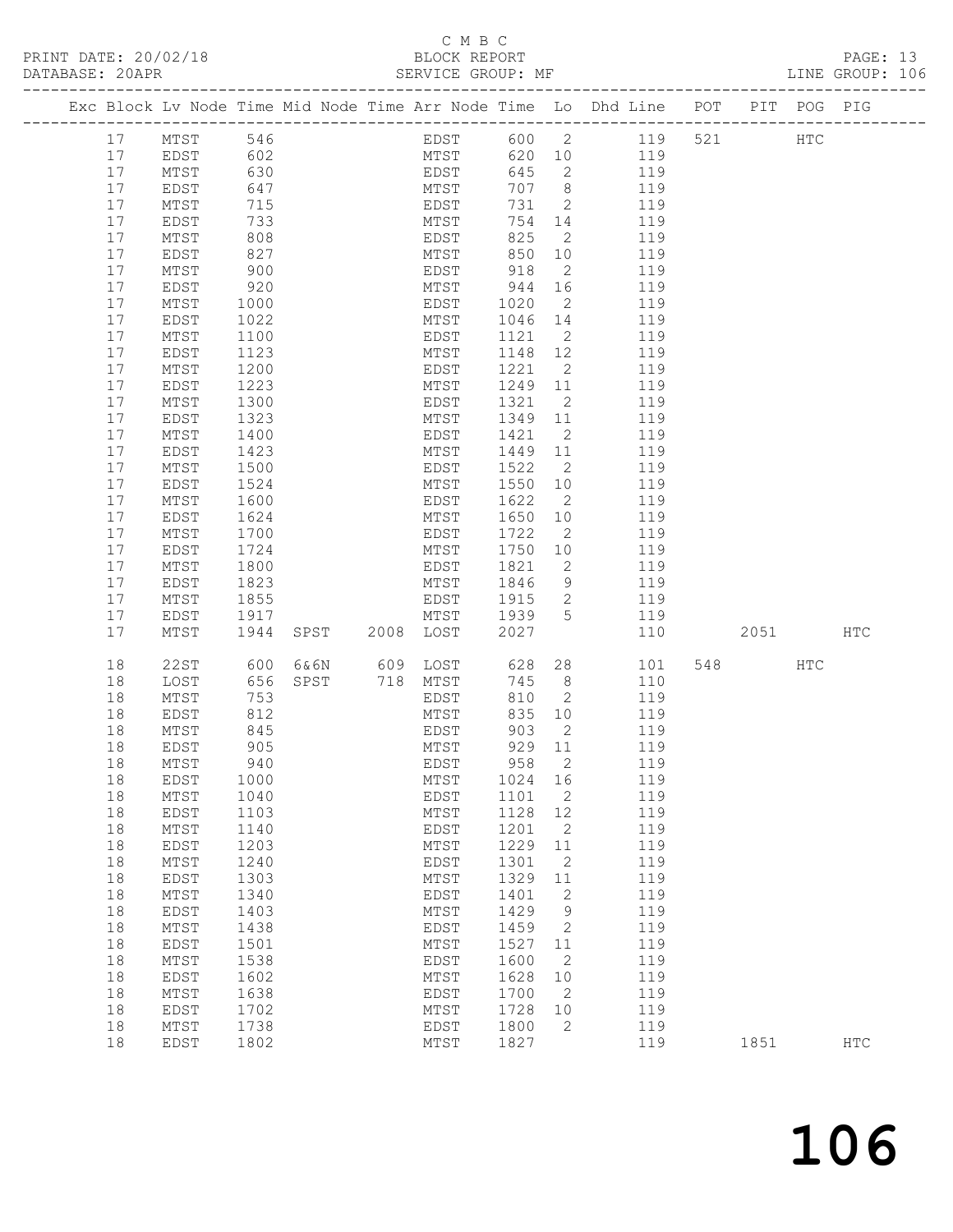#### C M B C<br>BLOCK REPORT

PAGE: 14<br>LINE GROUP: 106

|       |       | Exc Block Lv Node Time Mid Node Time Arr Node Time Lo Dhd Line POT PIT POG PIG |            |      |      |      |                    |                 |    |        |     |                 |            |            |
|-------|-------|--------------------------------------------------------------------------------|------------|------|------|------|--------------------|-----------------|----|--------|-----|-----------------|------------|------------|
| BO 19 |       | PAST                                                                           | 725        |      |      | CWBT | 737                | 5 <sup>5</sup>  |    | 12 125 |     |                 | HTC        |            |
| BO 19 |       | PAST                                                                           |            |      |      | CWBT | 807                | $\overline{0}$  |    | 12 125 |     |                 |            |            |
| BO 19 |       | PAST                                                                           | 754<br>819 |      |      | CWBT | 832                | $5\phantom{.0}$ |    | 12 125 |     |                 |            |            |
| BO 19 |       | PAST                                                                           | 849        |      |      | CWBT | 901                |                 |    | 125    |     | 931 HTC         |            |            |
| BO 20 |       | PAST                                                                           | 733        |      |      | CWBT | 745                | $\mathcal{S}$   |    | 12 125 |     | 709 HTC         |            |            |
| BO 20 |       | PAST                                                                           | 800        |      |      | CWBT | 813                | $\circ$         |    | 12 125 |     |                 |            |            |
| BO 20 |       | PAST                                                                           | 825        |      |      | CWBT | 838                | $7\phantom{0}$  |    | 12 125 |     |                 |            |            |
| BO 20 |       | PAST                                                                           | 857        |      |      | CWBT | 909                |                 |    | 125    |     |                 | 939 — 10   | <b>HTC</b> |
|       |       |                                                                                |            |      |      |      |                    |                 |    |        |     |                 |            |            |
| BO 21 |       | PAST                                                                           | 741        |      |      | CWBT | 754                | $\mathbf{1}$    |    | 12 125 |     | 717 HTC         |            |            |
| BO 21 |       | PAST                                                                           | 807        |      |      | CWBT | 820                | $\mathbf{1}$    |    | 12 125 |     |                 |            |            |
| BO 21 |       | PAST                                                                           | 833        |      |      | CWBT | 845                |                 |    | 125    |     |                 | 915        | HTC        |
| BO 22 |       | PAST                                                                           | 748        |      |      | CWBT | 801                | $\circ$         |    | 12 125 |     | 724 HTC         |            |            |
| BO 22 |       | PAST                                                                           | 813        |      |      | CWBT | 826                | 3               |    | 12 125 |     |                 |            |            |
| BO 22 |       | PAST                                                                           | 841        |      |      | CWBT | 853                |                 |    | 125    |     |                 | 923        | HTC        |
|       |       |                                                                                |            |      |      |      |                    |                 |    |        |     |                 |            |            |
| BO 23 |       | WLCW                                                                           | 1525       |      |      | PAST | 1537               | $\overline{7}$  |    |        |     | 12 125 1445 HTC |            |            |
| BO 23 |       | WLCW                                                                           | 1556       |      |      | PAST | 1608               | 4               |    | 12 125 |     |                 |            |            |
| BO 23 |       | WLCW                                                                           | 1624       |      |      | PAST | 1636               | 4               |    | 12 125 |     |                 |            |            |
| BO 23 |       | WLCW                                                                           | 1652       |      |      | PAST | 1704               | 4               | 12 | 125    |     |                 |            |            |
| BO 23 |       | WLCW                                                                           | 1720       |      |      | PAST | 1732               | 8               |    | 12 125 |     |                 |            |            |
| BO 23 |       | WLCW                                                                           | 1752       |      |      | PAST | 1804               |                 |    | 125    |     | 1825            |            | HTC        |
| BO 24 |       | WLCW                                                                           | 1534       |      |      | PAST | 1546               | $5\overline{)}$ |    |        |     | 12 125 1454     | HTC        |            |
| BO 24 |       | WLCW                                                                           | 1603       |      |      | PAST | 1615               | 4               |    | 12 125 |     |                 |            |            |
| BO 24 |       | WLCW                                                                           | 1631       |      |      | PAST | 1643               | $4\overline{4}$ |    | 12 125 |     |                 |            |            |
| BO 24 |       | WLCW                                                                           | 1659       |      |      | PAST | 1711               | 3               |    | 12 125 |     |                 |            |            |
| BO 24 |       | WLCW                                                                           | 1726       |      |      | PAST | 1738               |                 |    | 125    |     | 1759            |            | HTC        |
|       |       |                                                                                |            |      |      |      |                    |                 |    |        |     |                 |            |            |
| BO 25 |       | WLCW                                                                           | 1542       |      |      | PAST | 1554               | 4               |    |        |     | 12 125 1502 HTC |            |            |
| BO 25 |       | WLCW                                                                           | 1610       |      |      | PAST | 1622               | 4               |    | 12 125 |     |                 |            |            |
| BO 25 |       | WLCW                                                                           | 1638       |      |      | PAST | 1650               | 4               | 12 | 125    |     |                 |            |            |
| BO 25 |       | WLCW                                                                           | 1706       |      |      | PAST | 1718               | 4               |    | 12 125 |     |                 |            |            |
| BO 25 |       | WLCW                                                                           | 1734       |      |      | PAST | 1746               |                 |    | 125    |     | 1807            |            | HTC        |
| BO 26 |       | WLCW                                                                           | 1549       |      |      | PAST | 1601               | 4               |    |        |     | 12 125 1509 HTC |            |            |
| BO 26 |       | WLCW                                                                           | 1617       |      |      | PAST | 1629               | $4\overline{ }$ |    | 12 125 |     |                 |            |            |
|       |       | BO 26 WLCW 1645                                                                |            |      |      |      | PAST 1657 4 12 125 |                 |    |        |     |                 |            |            |
|       | BO 26 | WLCW                                                                           | 1713       |      |      | PAST | 1725               | 6               |    | 12 125 |     |                 |            |            |
|       | BO 26 | WLCW                                                                           | 1743       |      |      | PAST | 1755               |                 |    | 125    |     | 1816            |            | <b>HTC</b> |
|       |       |                                                                                |            |      |      |      |                    |                 |    |        |     |                 |            |            |
|       | 40    | MTST                                                                           | 548        | SPST | 608  | LOST | 626                | 14              |    | 110    |     | 523             | <b>HTC</b> |            |
|       | 40    | LOST                                                                           | 640        | SPST | 701  | MTST | 726                | 13              |    | 110    |     |                 |            |            |
|       | 40    | MTST                                                                           | 739        | SPST | 805  | SFU  | 826                | $5^{\circ}$     |    | 144    |     |                 |            |            |
|       | 40    | SFU                                                                            | 831        | SPST | 853  | MTST | 923                | 11              |    | 144    |     |                 |            |            |
|       | 40    | MTST                                                                           | 934        | SPST | 1000 | SFU  | 1020               |                 |    | 144    |     | 1100            |            | HTC        |
|       | 50    | MTST                                                                           | 531        |      |      | EDST | 545                | 2               |    | 119    | 506 |                 | <b>HTC</b> |            |
|       | 50    | <b>EDST</b>                                                                    | 547        |      |      | MTST | 605                | 10              |    | 119    |     |                 |            |            |
|       | 50    |                                                                                | 615        |      |      |      | 630                |                 |    | 119    |     |                 |            |            |
|       |       | MTST                                                                           |            |      |      | EDST |                    | 2               |    |        |     |                 |            |            |
|       | 50    | EDST                                                                           | 632        |      |      | MTST | 652                | 8               |    | 119    |     |                 |            |            |
|       | 50    | MTST                                                                           | 700        |      |      | EDST | 716                | 2               |    | 119    |     |                 |            |            |
|       | 50    | EDST                                                                           | 718        |      |      | MTST | 739                | 6               |    | 119    |     |                 |            |            |
|       | 50    | MTST                                                                           | 745        |      |      | EDST | 802                | 2               |    | 119    |     |                 |            |            |
|       | 50    | EDST                                                                           | 804        |      |      | MTST | 827                | 11              |    | 119    |     |                 |            |            |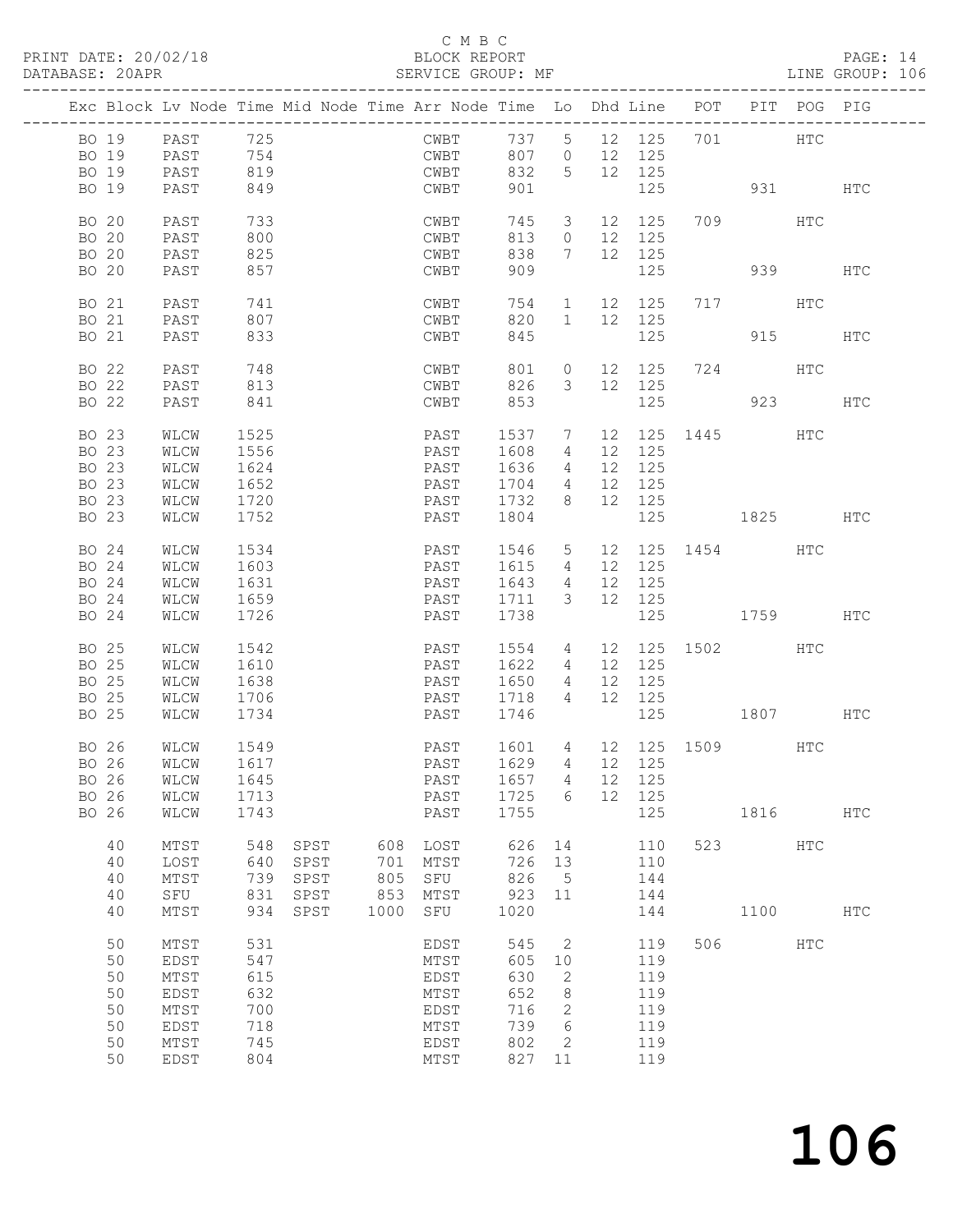#### C M B C<br>BLOCK REPORT

PAGE: 15<br>LINE GROUP: 106

|          | Exc Block Lv Node Time Mid Node Time Arr Node Time Lo Dhd Line POT PIT POG PIG |              |  |              |      |              |                                   |                |           |     |            |
|----------|--------------------------------------------------------------------------------|--------------|--|--------------|------|--------------|-----------------------------------|----------------|-----------|-----|------------|
| 50       | MTST                                                                           | 838          |  |              |      |              |                                   | EDST 856 2 119 |           |     |            |
| 50       | EDST                                                                           | 858          |  |              | MTST | 922          |                                   |                | 119 946   |     | <b>HTC</b> |
|          |                                                                                |              |  |              |      |              |                                   |                |           |     |            |
| 51       | MTST                                                                           | 653          |  |              | EDST | 708          | $2^{\circ}$                       | 119            | 628 HTC   |     |            |
| 51       | EDST                                                                           | 710          |  | MTST         |      | 730          | 8 <sup>8</sup>                    | 119            |           |     |            |
| 51       | MTST                                                                           | 738          |  | EDST         |      | 754          | $\mathbf{2}$                      | 119            |           |     |            |
| 51       | EDST                                                                           | 756          |  | MTST         |      | 819          | 11                                | 119            |           |     |            |
| 51       | MTST                                                                           | 830          |  | EDST         |      | 848          | 2                                 | 119            |           |     |            |
| 51       | EDST                                                                           | 850          |  | MTST         |      | 914          | 16                                | 119            |           |     |            |
| 51       | MTST                                                                           | 930          |  | EDST         |      | 948          | 2                                 | 119            |           |     |            |
| 51       | EDST                                                                           | 950          |  | MTST         |      | 1014         | 16                                | 119            |           |     |            |
| 51       | MTST                                                                           | 1030         |  | EDST         |      | 1050         | 2                                 | 119            |           |     |            |
| 51       | EDST                                                                           | 1052         |  | MTST         |      | 1116         | 14                                | 119            |           |     |            |
| 51       | MTST                                                                           | 1130         |  | EDST         |      | 1151         | $\overline{2}$                    | 119            |           |     |            |
| 51       | EDST                                                                           | 1153         |  | MTST         |      | 1218         | 12                                | 119            |           |     |            |
| 51       | MTST                                                                           | 1230         |  | EDST         |      | 1251         | $\overline{2}$                    | 119            |           |     |            |
| 51       | EDST                                                                           | 1253         |  | MTST         |      | 1319         | 11                                | 119            |           |     |            |
| 51       | MTST                                                                           | 1330         |  | EDST         |      | 1351         | $\overline{2}$                    | 119            |           |     |            |
| 51       | EDST                                                                           | 1353         |  | MTST         |      | 1419         | 11                                | 119            |           |     |            |
| 51       | MTST                                                                           | 1430         |  | EDST         |      | 1451         | $\overline{2}$                    | 119            |           |     |            |
| 51<br>51 | EDST<br>MTST                                                                   | 1453         |  | MTST<br>EDST |      | 1519<br>1552 | 11                                | 119<br>119     |           |     |            |
| 51       | EDST                                                                           | 1530<br>1554 |  | MTST         |      | 1620         | $\overline{2}$<br>10 <sup>°</sup> | 119            |           |     |            |
| 51       | MTST                                                                           | 1630         |  | EDST         |      | 1652         | $\overline{2}$                    | 119            |           |     |            |
| 51       | EDST                                                                           | 1654         |  | MTST         |      | 1720         | 10                                | 119            |           |     |            |
| 51       | MTST                                                                           | 1730         |  | EDST         |      | 1751         | $\overline{2}$                    | 119            |           |     |            |
| 51       | EDST                                                                           | 1753         |  | MTST         |      | 1818         | 17                                | 119            |           |     |            |
| 51       | MTST                                                                           | 1835         |  | EDST         |      | 1856         | $\overline{2}$                    | 119            |           |     |            |
| 51       | EDST                                                                           | 1858         |  | MTST         |      | 1920         |                                   | 119            | 1940 \    |     | HTC        |
|          |                                                                                |              |  |              |      |              |                                   |                |           |     |            |
| 52       | MTST                                                                           | 708          |  | EDST         |      | 723          | 2                                 | 119            | 643   120 | HTC |            |
| 52       | EDST                                                                           | 725          |  | MTST         |      | 746          | 14                                | 119            |           |     |            |
| 52       | MTST                                                                           | 800          |  | EDST         |      | 819          | 2                                 | 119            |           |     |            |
| 52       | EDST                                                                           | 821          |  | MTST         |      | 844          | 9                                 | 119            |           |     |            |
| 52       | MTST                                                                           | 853          |  | EDST         |      | 911          | 2                                 | 119            |           |     |            |
| 52       | EDST                                                                           | 913          |  | MTST         |      | 937          | 13                                | 119            |           |     |            |
| 52       | MTST                                                                           | 950          |  | EDST         |      | 1010         | $\overline{2}$                    | 119            |           |     |            |
| 52       | EDST                                                                           | 1012         |  | MTST         |      | 1036 14      |                                   | 119            |           |     |            |
| 52       | MTST                                                                           | 1050         |  | EDST         |      | 1111         | $\overline{2}$                    | 119            |           |     |            |
| 52       | EDST                                                                           | 1113         |  |              |      | MTST 1138 12 |                                   | 119            |           |     |            |
| 52       | MTST                                                                           | 1150         |  | EDST         |      | 1211         | 2                                 | 119            |           |     |            |
| 52<br>52 | EDST<br>MTST                                                                   | 1213<br>1250 |  | MTST<br>EDST |      | 1239<br>1311 | 11                                | 119<br>119     |           |     |            |
| 52       | EDST                                                                           | 1313         |  | MTST         |      | 1339         | 2<br>11                           | 119            |           |     |            |
| 52       | $MTST$                                                                         | 1350         |  | EDST         |      | 1411         | $\sqrt{2}$                        | 119            |           |     |            |
| 52       | EDST                                                                           | 1413         |  | MTST         |      | 1439         | 14                                | 119            |           |     |            |
| 52       | MTST                                                                           | 1453         |  | EDST         |      | 1515         | 2                                 | 119            |           |     |            |
| 52       | EDST                                                                           | 1517         |  | MTST         |      | 1543         | 10                                | 119            |           |     |            |
| 52       | MTST                                                                           | 1553         |  | EDST         |      | 1615         | 2                                 | 119            |           |     |            |
| 52       | EDST                                                                           | 1617         |  | MTST         |      | 1643         | 10                                | 119            |           |     |            |
| 52       | MTST                                                                           | 1653         |  | <b>EDST</b>  |      | 1715         | 2                                 | 119            |           |     |            |
| 52       | EDST                                                                           | 1717         |  | MTST         |      | 1743         | 10                                | 119            |           |     |            |
| 52       | MTST                                                                           | 1753         |  | EDST         |      | 1814         | 2                                 | 119            |           |     |            |
| 52       | EDST                                                                           | 1816         |  | MTST         |      | 1839         |                                   | 119            | 1903      |     | <b>HTC</b> |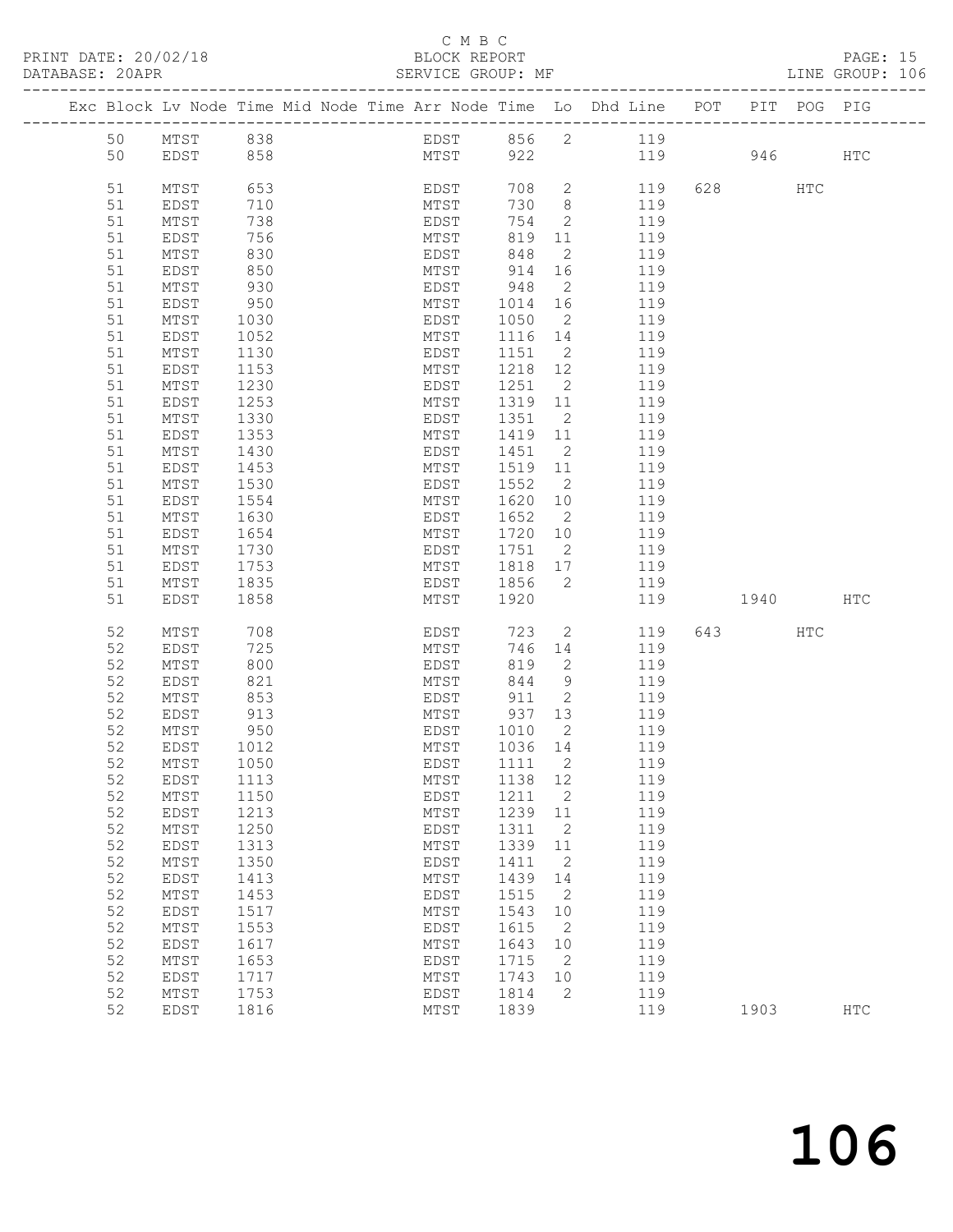### C M B C<br>
C M B C<br>
ELOCK REPORT

| DATABASE: 20APR |          |              |              |                     |                           |                 |                      |                                                                                |          |      |     | LINE GROUP: 106 |  |
|-----------------|----------|--------------|--------------|---------------------|---------------------------|-----------------|----------------------|--------------------------------------------------------------------------------|----------|------|-----|-----------------|--|
|                 |          |              |              |                     |                           |                 |                      | Exc Block Lv Node Time Mid Node Time Arr Node Time Lo Dhd Line POT PIT POG PIG |          |      |     |                 |  |
|                 | 53       | MTST 723     |              |                     |                           |                 |                      | EDST 739 2 119 658 HTC                                                         |          |      |     |                 |  |
|                 | 53       | EDST         | 741          |                     |                           |                 |                      | MTST 802 13 119                                                                |          |      |     |                 |  |
|                 | 53       | MTST         | 815          |                     |                           |                 |                      | EDST 833 2 119                                                                 |          |      |     |                 |  |
|                 | 53       | EDST         |              |                     | MTST 859 11<br>EDST 928 2 |                 |                      | 119                                                                            |          |      |     |                 |  |
|                 | 53       | MTST         | 835<br>910   |                     |                           |                 |                      | 119                                                                            |          |      |     |                 |  |
|                 | 53       | EDST         | 930          |                     | MTST 954 16               |                 |                      | 119                                                                            |          |      |     |                 |  |
|                 | 53       | MTST         | 1010         |                     | EDST                      | 1030            | $\overline{2}$       | 119                                                                            |          |      |     |                 |  |
|                 | 53       | EDST         | 1032         |                     | MTST                      | 1056 14         |                      | 119                                                                            |          |      |     |                 |  |
|                 | 53       | MTST         | 1110         |                     | EDST                      | 1131 2          |                      | 119                                                                            |          |      |     |                 |  |
|                 | 53       | EDST         | 1133         |                     | MTST                      | 1158 12         |                      | 119                                                                            |          |      |     |                 |  |
|                 | 53       | MTST         | 1210         |                     | EDST                      | 1231            | $\overline{2}$       | 119                                                                            |          |      |     |                 |  |
|                 | 53       | EDST         | 1233         |                     | MTST                      | 1259 11         |                      | 119                                                                            |          |      |     |                 |  |
|                 | 53       | MTST         | 1310<br>1333 |                     | EDST                      | 1331            | $\overline{2}$       | 119<br>119                                                                     |          |      |     |                 |  |
|                 | 53<br>53 | EDST         |              |                     | MTST<br>EDST              | 1359 11<br>1431 | $\overline{2}$       | 119                                                                            |          |      |     |                 |  |
|                 | 53       | MTST<br>EDST | 1410         |                     | MTST                      | 1459 9          |                      | 119                                                                            |          |      |     |                 |  |
|                 | 53       | MTST         | 1433<br>1508 |                     | EDST                      | 1529 2          |                      | 119                                                                            |          |      |     |                 |  |
|                 | 53       | EDST         | 1531         |                     | MTST                      | 1557 11         |                      | 119                                                                            |          |      |     |                 |  |
|                 | 53       | MTST         | 1608         |                     | EDST                      | 1630            | $\overline{2}$       | 119                                                                            |          |      |     |                 |  |
|                 | 53       | EDST         | 1632         |                     | MTST                      | 1658            | 10                   | 119                                                                            |          |      |     |                 |  |
|                 | 53       | MTST         | 1708         |                     | EDST                      | 1730            | $\overline{2}$       | 119                                                                            |          |      |     |                 |  |
|                 | 53       | EDST         | 1732         |                     | MTST                      | 1758            | 10                   | 119                                                                            |          |      |     |                 |  |
|                 | 53       | MTST         | 1808         |                     | EDST                      | 1829            | $\overline{2}$       | 119                                                                            |          |      |     |                 |  |
|                 | 53       | EDST         | 1831         |                     | MTST                      | 1853            | 12                   | 119                                                                            |          |      |     |                 |  |
|                 | 53       | MTST         | 1905         |                     | EDST                      | 1925            | $\overline{2}$       | 119                                                                            |          |      |     |                 |  |
|                 | 53       | EDST         | 1927         |                     | MTST                      | 1949            |                      | 5 119                                                                          |          |      |     |                 |  |
|                 | 53       | MTST         | 1954         |                     | EDST 2014                 |                 |                      | 2 119                                                                          |          |      |     |                 |  |
|                 | 53       | EDST         | 2016         |                     | MTST                      | 2037 7          |                      | 119                                                                            |          |      |     |                 |  |
|                 | 53       | MTST         |              | 2044 SPST 2108 LOST |                           | 2127            |                      | 110                                                                            |          | 2151 |     | HTC             |  |
|                 | 54       | MTST         | 1445         |                     | EDST                      | 1506            |                      | $\overline{2}$                                                                 | 119 1415 |      | HTC |                 |  |
|                 | 54       | EDST         | 1508         |                     | MTST                      | 1534            | 11                   | 119                                                                            |          |      |     |                 |  |
|                 | 54       | MTST         | 1545         |                     | EDST                      | 1607 2          |                      | 119                                                                            |          |      |     |                 |  |
|                 | 54       | EDST         | 1609         |                     | MTST                      | 1635            | 10                   | 119                                                                            |          |      |     |                 |  |
|                 | 54       | MTST         | 1645         |                     | EDST                      | 1707 2          |                      | 119                                                                            |          |      |     |                 |  |
|                 | 54<br>54 | EDST<br>MTST | 1709         |                     | MTST<br>EDST              | 1735<br>1806    | 10<br>$\overline{2}$ | 119<br>119                                                                     |          |      |     |                 |  |
|                 | 54       | EDST         | 1745<br>1808 |                     | MTST                      | 1833 12         |                      | 119                                                                            |          |      |     |                 |  |
|                 | 54       | MTST 1845    |              |                     |                           |                 |                      | EDST 1905 2 119                                                                |          |      |     |                 |  |
|                 | 54       | EDST         | 1907         |                     | MTST                      | 1929            | 11                   | 119                                                                            |          |      |     |                 |  |
|                 | 54       | MTST         | 1940         |                     | EDST                      | 2000            | $\overline{2}$       | 119                                                                            |          |      |     |                 |  |
|                 | 54       | EDST         | 2002         |                     | MTST                      | 2023            | 17                   | 119                                                                            |          |      |     |                 |  |
|                 | 54       | MTST         | 2040         |                     | EDST                      | 2059            | 2                    | 119                                                                            |          |      |     |                 |  |
|                 | 54       | EDST         | 2101         |                     | MTST                      | 2121            | 19                   | 119                                                                            |          |      |     |                 |  |
|                 | 54       | MTST         | 2140         |                     | EDST                      | 2159            | -2                   | 119                                                                            |          |      |     |                 |  |
|                 | 54       | EDST         | 2201         |                     | MTST                      | 2219            | 16                   | 119                                                                            |          |      |     |                 |  |
|                 | 54       | MTST         | 2235         |                     | EDST                      | 2253            | -2                   | 119                                                                            |          |      |     |                 |  |
|                 | 54       | EDST         | 2255         |                     | MTST                      | 2313            | 22                   | 119                                                                            |          |      |     |                 |  |
|                 | 54       | MTST         | 2335         |                     | EDST                      | 2352            | 2                    | 119                                                                            |          |      |     |                 |  |
|                 | 54       | EDST         | 2354         |                     | MTST                      | 2410            | 25                   | 119                                                                            |          |      |     |                 |  |
|                 | 54       | MTST         | 2435         |                     | EDST                      | 2450            | 2                    | 119                                                                            |          |      |     |                 |  |
|                 | 54       | EDST         | 2452         |                     | MTST                      | 2508            |                      | 119                                                                            |          | 2528 |     | $_{\rm{HTC}}$   |  |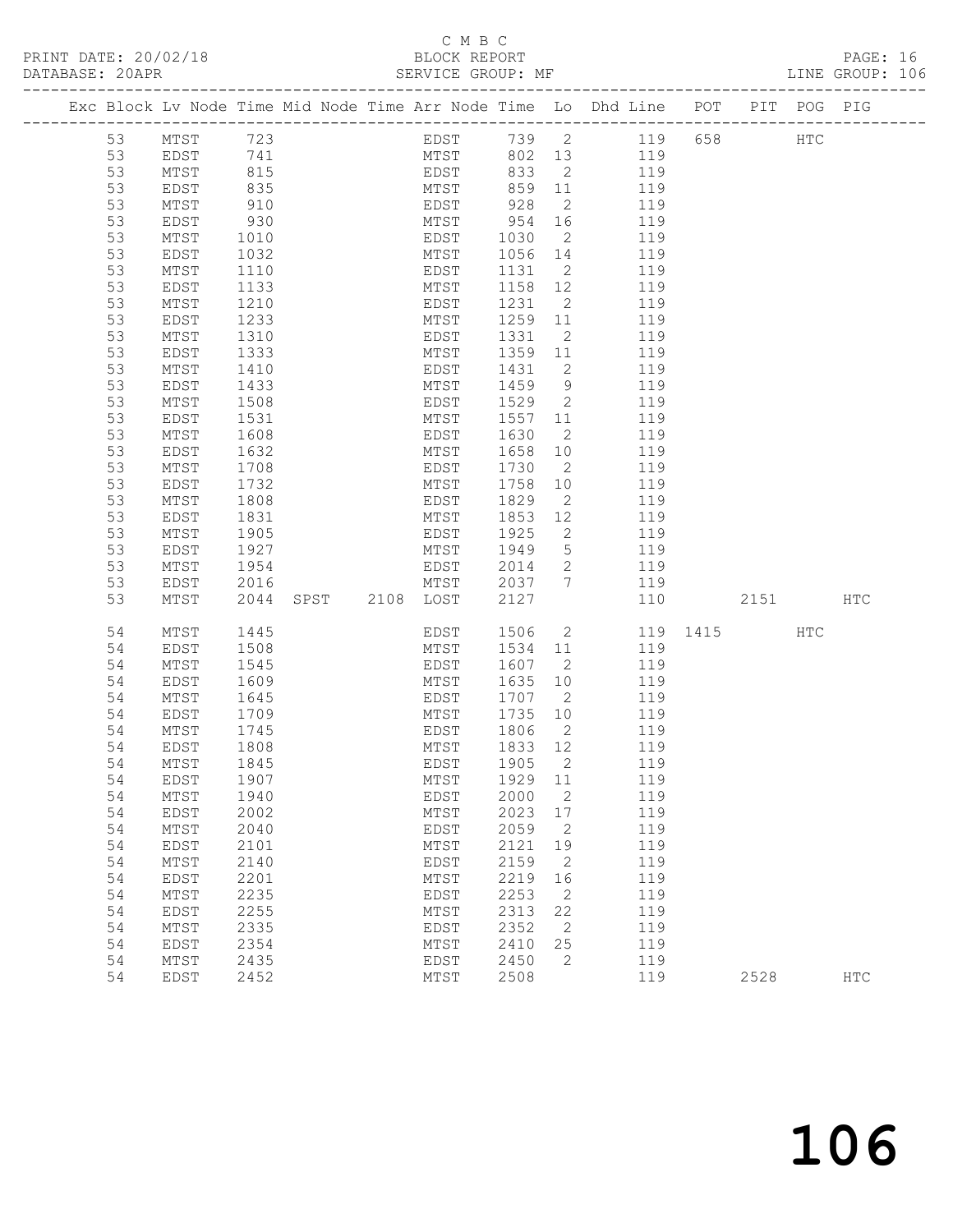## C M B C

| DATABASE: 20APR |    |                                                                    |      |  |      | SERVICE GROUP: MF |                 |     |          |      |             | LINE GROUP: 106 |  |
|-----------------|----|--------------------------------------------------------------------|------|--|------|-------------------|-----------------|-----|----------|------|-------------|-----------------|--|
|                 |    | Exc Block Lv Node Time Mid Node Time Arr Node Time Lo Dhd Line POT |      |  |      |                   |                 |     |          |      | PIT POG PIG |                 |  |
|                 | 56 | MTST                                                               | 1515 |  | EDST | 1537 2            |                 |     | 119 1445 |      | HTC         |                 |  |
|                 | 56 | EDST                                                               | 1539 |  | MTST | 1605              | 10 <sup>°</sup> | 119 |          |      |             |                 |  |
|                 | 56 | MTST                                                               | 1615 |  | EDST | 1637              | $\overline{2}$  | 119 |          |      |             |                 |  |
|                 | 56 | EDST                                                               | 1639 |  | MTST | 1705              | 10              | 119 |          |      |             |                 |  |
|                 | 56 | MTST                                                               | 1715 |  | EDST | 1737              | $\overline{2}$  | 119 |          |      |             |                 |  |
|                 | 56 | EDST                                                               | 1739 |  | MTST | 1805              | 10              | 119 |          |      |             |                 |  |
|                 | 56 | MTST                                                               | 1815 |  | EDST | 1836              | $\overline{2}$  | 119 |          |      |             |                 |  |
|                 | 56 | EDST                                                               | 1838 |  | MTST | 1900              | 15              | 119 |          |      |             |                 |  |
|                 | 56 | MTST                                                               | 1915 |  | EDST | 1935              | $\overline{2}$  | 119 |          |      |             |                 |  |
|                 | 56 | EDST                                                               | 1937 |  | MTST | 1959              | 11              | 119 |          |      |             |                 |  |
|                 | 56 | MTST                                                               | 2010 |  | EDST | 2029              | $\overline{2}$  | 119 |          |      |             |                 |  |
|                 | 56 | EDST                                                               | 2031 |  | MTST | 2052              | 18              | 119 |          |      |             |                 |  |
|                 | 56 | MTST                                                               | 2110 |  | EDST | 2129              | $\overline{2}$  | 119 |          |      |             |                 |  |
|                 | 56 | EDST                                                               | 2131 |  | MTST | 2151              | 14              | 119 |          |      |             |                 |  |
|                 | 56 | MTST                                                               | 2205 |  | EDST | 2223              | $\overline{2}$  | 119 |          |      |             |                 |  |
|                 | 56 | EDST                                                               | 2225 |  | MTST | 2243              |                 | 119 |          | 2303 |             | <b>HTC</b>      |  |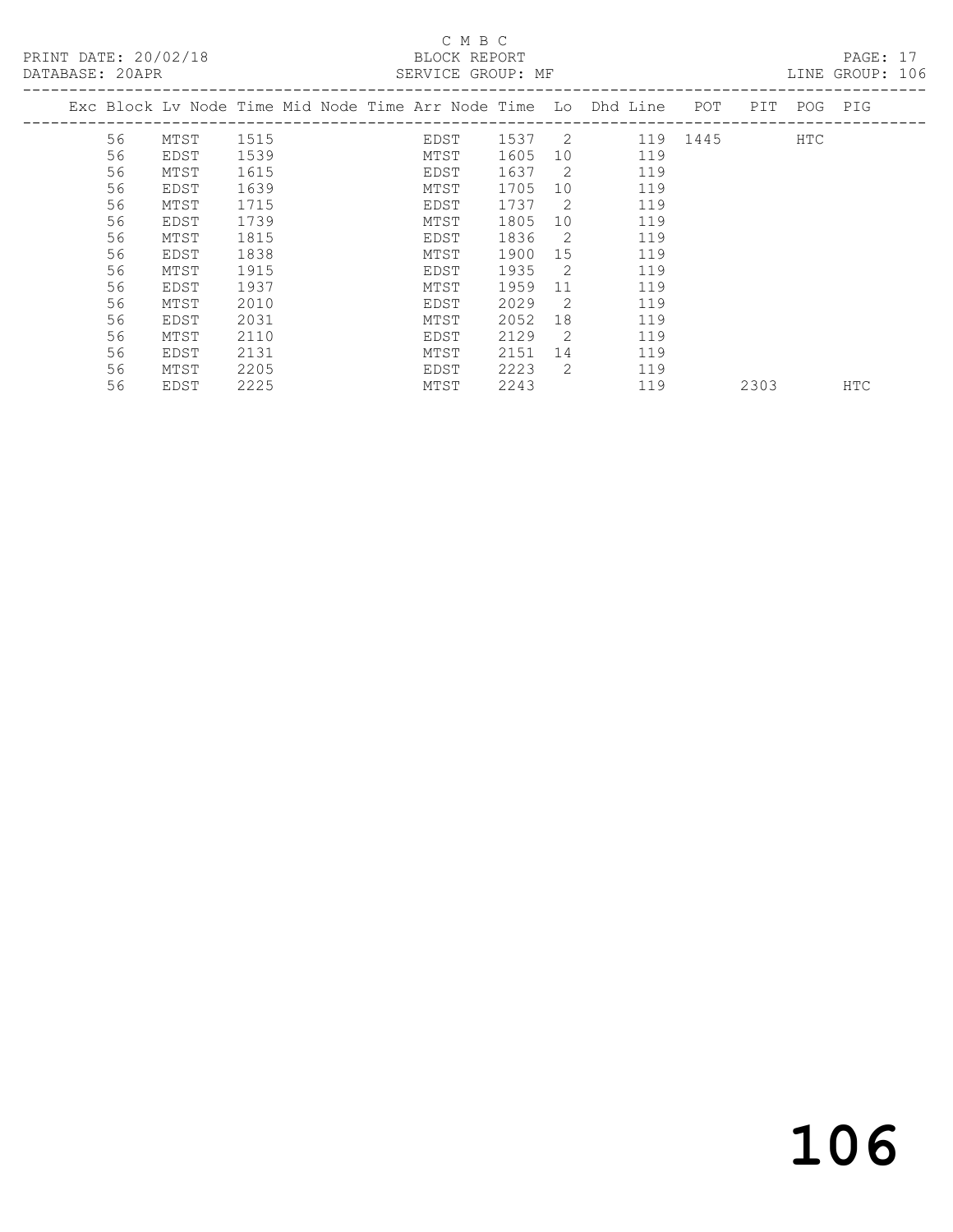|        |                | PRINT DATE: 20/02/18                                                                                                                                                                                                                                                                                                                                                                 |      |                                                                                                       |            |           | C M B C<br>BLOCK REPORT                      |                 |                  |        |                                     |           |     | PAGE: 18 |  |
|--------|----------------|--------------------------------------------------------------------------------------------------------------------------------------------------------------------------------------------------------------------------------------------------------------------------------------------------------------------------------------------------------------------------------------|------|-------------------------------------------------------------------------------------------------------|------------|-----------|----------------------------------------------|-----------------|------------------|--------|-------------------------------------|-----------|-----|----------|--|
|        |                | 22ST 22 ST STN                                                                                                                                                                                                                                                                                                                                                                       |      |                                                                                                       |            |           |                                              |                 | 6&6N 6 AV & 6 ST |        |                                     |           |     |          |  |
|        |                |                                                                                                                                                                                                                                                                                                                                                                                      |      |                                                                                                       |            |           |                                              |                 |                  |        |                                     |           |     |          |  |
|        |                | $\begin{array}{lllllllllllllllll} \text{ZZS1} & \text{ZZS1} & \text{S1N} & \text{GAV} & \text{GAV} & \text{GAV} & \text{GAV} \\ \text{6.6S} & \text{6 AV} & \text{6 ST} & \text{6.8C} & \text{6.8C} & \text{6.8C} & \text{6.8C} & \text{6.8C} & \text{6.8C} & \text{6.8C} & \text{6.8C} & \text{6.8C} & \text{6.8C} & \text{6.8C} & \text{6.8C} & \text{6.8C} & \text{6.8C} & \text$ |      |                                                                                                       |            |           |                                              |                 |                  |        |                                     |           |     |          |  |
|        |                |                                                                                                                                                                                                                                                                                                                                                                                      |      |                                                                                                       |            |           |                                              |                 |                  |        |                                     |           |     |          |  |
|        |                |                                                                                                                                                                                                                                                                                                                                                                                      |      |                                                                                                       |            |           |                                              |                 |                  |        |                                     |           |     |          |  |
| $CL-E$ |                | CANADA WAY & LEDGER-EAST CL-W CANADA WAY & LEDGER-WEST                                                                                                                                                                                                                                                                                                                               |      |                                                                                                       |            |           |                                              |                 |                  |        |                                     |           |     |          |  |
| CLFO   |                |                                                                                                                                                                                                                                                                                                                                                                                      |      |                                                                                                       |            |           | $CW12$ NB CANADA WAY FS $12$ AVE             |                 |                  |        |                                     |           |     |          |  |
| EDST   |                | CLIVEDEN & FOSTERS<br>EDMONDS STN                                                                                                                                                                                                                                                                                                                                                    |      |                                                                                                       |            |           |                                              |                 |                  |        |                                     |           |     |          |  |
| FN37   |                | EDMONDS STN                             FGLW       NORTH FRASER WAY & GLENLYON WB               GILMORE STATION                                                                                                                                                                                                                                                                      |      |                                                                                                       |            |           |                                              |                 |                  |        |                                     |           |     |          |  |
| HOLD   |                | HOLDOM STATION                                                                                                                                                                                                                                                                                                                                                                       |      |                                                                                                       |            |           | <b>HTC</b>                                   |                 | Hamilton Depot   |        |                                     |           |     |          |  |
| KY10   |                | KINGSWAY & 10 AV                                                                                                                                                                                                                                                                                                                                                                     |      |                                                                                                       |            |           | KYBD                                         |                 |                  |        | KINGSWAY & BOUNDARY-WEST            |           |     |          |  |
| LKST   |                |                                                                                                                                                                                                                                                                                                                                                                                      |      |                                                                                                       |            |           | LOST                                         |                 | LOUGHEED STN     |        |                                     |           |     |          |  |
| MTST   |                | LAKE CITI SINITED<br>METROTOWN STATION                                                                                                                                                                                                                                                                                                                                               |      |                                                                                                       |            |           | NWST                                         |                 |                  |        | LOUGHEED STN<br>NEW WESTMINSTER STN |           |     |          |  |
| PAST   |                | PATTERSON STN                                                                                                                                                                                                                                                                                                                                                                        |      |                                                                                                       |            |           | PEWI PENDER & WILLINGDON                     |                 |                  |        |                                     |           |     |          |  |
|        |                |                                                                                                                                                                                                                                                                                                                                                                                      |      |                                                                                                       |            |           |                                              |                 |                  |        |                                     |           |     |          |  |
|        |                |                                                                                                                                                                                                                                                                                                                                                                                      |      |                                                                                                       |            |           |                                              |                 |                  |        |                                     |           |     |          |  |
|        |                |                                                                                                                                                                                                                                                                                                                                                                                      |      |                                                                                                       |            |           |                                              |                 |                  |        |                                     |           |     |          |  |
|        |                | Exc Block Lv Node Time Mid Node Time Arr Node Time Lo Dhd Line POT PIT POG PIG                                                                                                                                                                                                                                                                                                       |      |                                                                                                       |            |           |                                              |                 |                  |        |                                     |           |     |          |  |
|        |                | 1 PROD 452 SPST 501 MTST 522 10 110 419 HTC                                                                                                                                                                                                                                                                                                                                          |      |                                                                                                       |            |           |                                              |                 |                  |        |                                     |           |     |          |  |
|        | 1              |                                                                                                                                                                                                                                                                                                                                                                                      |      | MTST 532 SPST 552 SFU                                                                                 |            |           |                                              |                 | 608 7 144        |        |                                     |           |     |          |  |
|        | $\mathbf{1}$   |                                                                                                                                                                                                                                                                                                                                                                                      |      | SFU 615 SPST 634 MTST 658 6 144                                                                       |            |           |                                              |                 |                  |        |                                     |           |     |          |  |
|        | $\mathbf{1}$   |                                                                                                                                                                                                                                                                                                                                                                                      |      |                                                                                                       |            |           |                                              |                 |                  |        |                                     |           |     |          |  |
|        | $\mathbf{1}$   |                                                                                                                                                                                                                                                                                                                                                                                      |      | MTST 704 SPST 728 SFU 749 5 144<br>SFU 754 SPST 816 MTST 850 9 144<br>MTST 859 SPST 927 SFU 947 7 144 |            |           |                                              |                 |                  |        |                                     |           |     |          |  |
|        | $\mathbf{1}$   |                                                                                                                                                                                                                                                                                                                                                                                      |      |                                                                                                       |            |           |                                              |                 |                  |        |                                     |           |     |          |  |
|        | $\mathbf{1}$   |                                                                                                                                                                                                                                                                                                                                                                                      |      | SFU 954 SPST 1015 MTST 1042 18 144                                                                    |            |           |                                              |                 |                  |        |                                     |           |     |          |  |
|        | $\mathbf{1}$   | MTST                                                                                                                                                                                                                                                                                                                                                                                 | 1100 | SPST                                                                                                  |            |           | 1126 SFU 1146                                |                 | 8 144            |        |                                     |           |     |          |  |
|        | $\mathbf{1}$   | SFU                                                                                                                                                                                                                                                                                                                                                                                  |      | 1154 SPST                                                                                             |            |           | 1215 MTST 1245 16 144<br>1328 SFU 1348 6 144 |                 |                  |        |                                     |           |     |          |  |
|        | $\mathbf{1}$   | MTST                                                                                                                                                                                                                                                                                                                                                                                 |      | 1301 SPST                                                                                             |            |           |                                              |                 |                  |        |                                     |           |     |          |  |
|        | $\mathbf{1}$   | SFU                                                                                                                                                                                                                                                                                                                                                                                  |      | 1354 SPST                                                                                             |            |           | 1415 MTST 1447 13 144                        |                 |                  |        |                                     |           |     |          |  |
|        | $\mathbf{1}$   | MTST                                                                                                                                                                                                                                                                                                                                                                                 | 1500 | SPST                                                                                                  |            |           | 1533 SFU 1553 5 144                          |                 |                  |        |                                     |           |     |          |  |
|        | $\mathbf{1}$   |                                                                                                                                                                                                                                                                                                                                                                                      |      | SFU 1558 SPST 1621 MTST 1655 14<br>MTST 1709 FN37 1724 EDST 1748 12                                   |            |           |                                              |                 |                  | 144    |                                     |           |     |          |  |
|        | $\mathbf{1}$   |                                                                                                                                                                                                                                                                                                                                                                                      |      |                                                                                                       |            |           |                                              |                 |                  | 116    |                                     |           |     |          |  |
|        | $\mathbf{1}$   | EDST                                                                                                                                                                                                                                                                                                                                                                                 |      | 1800 FGLW 1817 MTST 1836                                                                              |            |           |                                              |                 |                  |        | 116 1900 HTC                        |           |     |          |  |
|        | $\mathbf{2}$   | NWST                                                                                                                                                                                                                                                                                                                                                                                 | 619  |                                                                                                       |            | EDST      |                                              |                 |                  |        |                                     | 604 — 100 | HTC |          |  |
|        | $\mathbf{2}$   | EDST                                                                                                                                                                                                                                                                                                                                                                                 | 640  |                                                                                                       |            |           | NWST 655 11                                  |                 | $637$ $3$ $112$  | 112    |                                     |           |     |          |  |
|        | $\overline{2}$ | NWST                                                                                                                                                                                                                                                                                                                                                                                 |      |                                                                                                       |            |           |                                              |                 | 724 7 112        |        |                                     |           |     |          |  |
|        | $\mathbf{2}$   | EDST                                                                                                                                                                                                                                                                                                                                                                                 | 731  | 706 EDST                                                                                              |            | NWST      | 747                                          |                 | $7\phantom{.0}$  | 112    |                                     |           |     |          |  |
|        | $\mathbf{2}$   | NWST                                                                                                                                                                                                                                                                                                                                                                                 | 754  |                                                                                                       |            | EDST      | 814                                          | $5\overline{)}$ |                  | 12 112 |                                     |           |     |          |  |
|        | $\mathbf{2}$   | $\mathtt{MTST}$                                                                                                                                                                                                                                                                                                                                                                      | 831  |                                                                                                       |            | EDST      | 905                                          |                 | $\,8\,$          | 116    |                                     |           |     |          |  |
|        |                |                                                                                                                                                                                                                                                                                                                                                                                      | 913  | FN37                                                                                                  | 845<br>932 |           | 951                                          | - 9             |                  | 116    |                                     |           |     |          |  |
|        | $\mathbf{2}$   | EDST                                                                                                                                                                                                                                                                                                                                                                                 |      | FGLW                                                                                                  |            | MTST      |                                              |                 |                  |        |                                     |           |     |          |  |
|        | $\mathbf{2}$   | MTST                                                                                                                                                                                                                                                                                                                                                                                 | 1000 | FN37                                                                                                  | 1014       | EDST      | 1033                                         | $6\overline{6}$ |                  | 116    |                                     |           |     |          |  |
|        | $\mathbf{2}$   | EDST                                                                                                                                                                                                                                                                                                                                                                                 | 1039 | FGLW                                                                                                  | 1056       | MTST      | 1115                                         | 15              |                  | 116    |                                     |           |     |          |  |
|        | $\mathbf{2}$   | MTST                                                                                                                                                                                                                                                                                                                                                                                 | 1130 | FN37                                                                                                  | 1143       | EDST      | 1201                                         | 8               |                  | 116    |                                     |           |     |          |  |
|        | $\mathbf{2}$   | EDST                                                                                                                                                                                                                                                                                                                                                                                 | 1209 | FGLW                                                                                                  | 1226       | MTST      | 1245 15                                      |                 |                  | 116    |                                     |           |     |          |  |
|        | $\mathbf{2}$   | MTST                                                                                                                                                                                                                                                                                                                                                                                 | 1300 | FN37                                                                                                  | 1313       | EDST      | 1331                                         | 8 <sup>8</sup>  |                  | 116    |                                     |           |     |          |  |
|        | $\mathbf{2}$   | EDST                                                                                                                                                                                                                                                                                                                                                                                 | 1339 | FGLW                                                                                                  | 1356       | MTST      | 1415                                         | 12              |                  | 116    |                                     |           |     |          |  |
|        | $\sqrt{2}$     | MTST                                                                                                                                                                                                                                                                                                                                                                                 | 1427 | FN37                                                                                                  | 1440       | EDST      | 1502                                         |                 | $\mathcal{S}$    | 116    |                                     |           |     |          |  |
|        | $\mathbf{2}$   | EDST                                                                                                                                                                                                                                                                                                                                                                                 | 1505 | FGLW                                                                                                  | 1524       | MTST      | 1546                                         |                 | 8                | 116    |                                     |           |     |          |  |
|        | $\mathbf{2}$   | MTST                                                                                                                                                                                                                                                                                                                                                                                 | 1554 | FN37                                                                                                  | 1608       | EDST      | 1632                                         | $6\overline{6}$ |                  | 116    |                                     |           |     |          |  |
|        | $\mathbf{2}$   | EDST                                                                                                                                                                                                                                                                                                                                                                                 | 1638 | FGLW                                                                                                  | 1658       | MTST      | 1719                                         |                 | 5                | 116    |                                     |           |     |          |  |
|        | $\overline{2}$ | MTST                                                                                                                                                                                                                                                                                                                                                                                 |      | 1724 FN37                                                                                             |            | 1738 EDST | 1800                                         |                 |                  | 116    |                                     | 1814      |     | HTC      |  |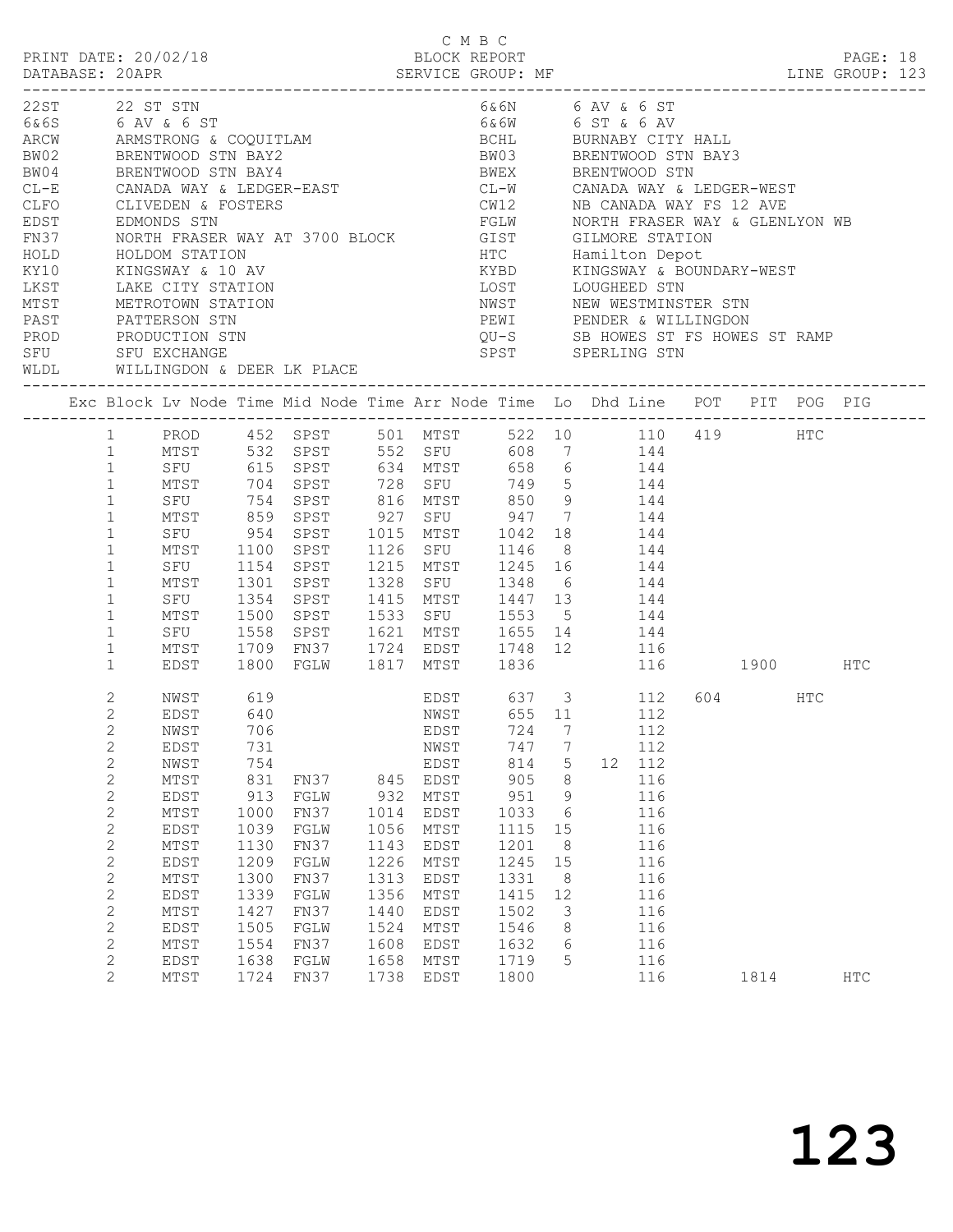PRINT DATE: 20/02/18 BLOCK REPORT<br>DATABASE: 20APR PAGE: 20APR

## C M B C<br>BLOCK REPORT

PAGE: 19<br>LINE GROUP: 123

|                |              |              |              |              |              |              |                              | Exc Block Lv Node Time Mid Node Time Arr Node Time Lo Dhd Line POT PIT POG PIG |      |     |               |
|----------------|--------------|--------------|--------------|--------------|--------------|--------------|------------------------------|--------------------------------------------------------------------------------|------|-----|---------------|
| $\overline{4}$ | BW04         |              | 522 CL-E     |              | 531 NWST     |              | 546 9                        | 123 447                                                                        |      | HTC |               |
| $\overline{4}$ | NWST         | 555          | $CL-W$       |              | 610 BW04     | 620          | 9                            | 123                                                                            |      |     |               |
| $\overline{4}$ | BW04         | 629          | $CL-E$       | 639          | NWST         | 657 10       |                              | 123                                                                            |      |     |               |
| $\overline{4}$ | NWST         | 707          | $CL-W$       | 730          | BW04         | 745          | $5^{\circ}$                  | 123                                                                            |      |     |               |
| 4              | BW04         | 750          | $CL-E$       | 804          | NWST         | 827          | 6                            | 123                                                                            |      |     |               |
| 4              | NWST         | 833          | $CL-W$       | 859          | BW04         | 914          | $5\overline{)}$              | 123                                                                            |      |     |               |
| 4              | BW04         | 919          | $CL-E$       | 933          | NWST         | 953          | 12                           | 123                                                                            |      |     |               |
| 4              | NWST         | 1005         |              |              | EDST         | 1022         | 2                            | 112                                                                            |      |     |               |
| 4              | EDST         | 1024         |              |              | NWST         | 1040         | 10                           | 112                                                                            |      |     |               |
| 4              | NWST         | 1050         |              |              | EDST         | 1107         | 2                            | 112                                                                            |      |     |               |
| 4              | EDST         | 1109         |              |              | NWST         | 1125         | 10                           | 112                                                                            |      |     |               |
| 4              | NWST         | 1135         |              |              | EDST         | 1152         | 2                            | 112                                                                            |      |     |               |
| 4              | EDST         | 1154         |              |              | NWST         | 1211         | 9                            | 112                                                                            |      |     |               |
| 4              | NWST         | 1220         |              |              | EDST         | 1238         | $\mathbf{2}$                 | 112                                                                            |      |     |               |
| 4              | <b>EDST</b>  | 1240         |              |              | NWST         | 1257         | 8                            | 112                                                                            |      |     |               |
| 4              | NWST         | 1305         |              |              | EDST         | 1323         | 2                            | 112                                                                            |      |     |               |
| 4              | EDST         | 1325         |              |              | NWST         | 1342         | 8                            | 112                                                                            |      |     |               |
| 4              | NWST         | 1350         |              |              | EDST         | 1408         | 2                            | 112                                                                            |      |     |               |
| 4              | EDST         | 1410         |              |              | NWST         | 1428         | 7                            | 112                                                                            |      |     |               |
| 4              | NWST         | 1435         |              |              | EDST         | 1454         | 2                            | 112                                                                            |      |     |               |
| 4              | EDST         | 1456         |              |              | NWST         | 1519         | 11                           | 112                                                                            |      |     |               |
| 4              | NWST         | 1530         |              |              | EDST         | 1549         | $7\phantom{.0}\phantom{.0}7$ | 112                                                                            |      |     |               |
| 4              | EDST         | 1556         |              |              | NWST         | 1619         | 11                           | 112                                                                            |      |     |               |
| 4              | NWST         | 1630         |              |              | EDST         | 1651         | $\overline{7}$               | 112                                                                            |      |     |               |
| 4              | EDST         | 1658<br>1733 |              | 1757         | NWST<br>BW04 | 1721<br>1809 | 12<br>12                     | 112<br>123                                                                     |      |     |               |
| 4<br>4         | NWST<br>BW04 | 1821         | $CL-W$       | 1837         |              | 1858         |                              | 123                                                                            | 1912 |     | <b>HTC</b>    |
|                |              |              | $CL-E$       |              | NWST         |              |                              |                                                                                |      |     |               |
| 6              | NWST         | 739          | $CL-W$       | 803          | BW04         | 818          | 10                           | 123                                                                            | 722  | HTC |               |
| 6              | BW04         | 828          | $CL-E$       | 843          | NWST         | 905          | $5^{\circ}$                  | 123                                                                            |      |     |               |
| 6              | NWST         | 910          | 6&6N         | 919          | EDST         | 937          | $\overline{\mathbf{3}}$      | 106                                                                            |      |     |               |
| 6              | EDST         | 940          | 6&6S         | 957          | NWST         | 1005         | 15                           | 106                                                                            |      |     |               |
| 6              | NWST         | 1020         | 6&6N         | 1030         | EDST         | 1047         | $\overline{3}$               | 106                                                                            |      |     |               |
| 6              | EDST         | 1050         | 6&6S         | 1107         | NWST         | 1115         | 15                           | 106                                                                            |      |     |               |
| 6              | NWST         | 1130         | 6&6N         | 1140         | EDST         | 1157         | $\overline{\mathbf{3}}$      | 106                                                                            |      |     |               |
| 6              | EDST         | 1200         | 6&6S         | 1217         | NWST         | 1225         | 15                           | 106                                                                            |      |     |               |
| 6              | NWST         | 1240<br>1310 | 6&6N         | 1250         | EDST         | 1308         | $\overline{2}$               | 106                                                                            |      |     |               |
| 6<br>6         | EDST<br>NWST | 1350         | 6&6S<br>6&6N | 1328<br>1400 | NWST<br>EDST | 1336<br>1418 | 14<br>$\overline{2}$         | 106<br>106                                                                     |      |     |               |
| 6              |              | 1420         | 6&6S         | 1439         |              | 1447 12      |                              | 106                                                                            |      |     |               |
| $\epsilon$     | EDST<br>NWST | 1459         | 6&6N         | 1509         | NWST<br>EDST | 1529         | 2                            | 106                                                                            |      |     |               |
| $\epsilon$     | EDST         | 1531         | 6&6S         | 1551         | NWST         | 1559         | 13                           | 106                                                                            |      |     |               |
| $\epsilon$     | NWST         | 1612         | 6&6N         | 1625         | EDST         | 1643         | 2                            | 106                                                                            |      |     |               |
| 6              | EDST         | 1645         | 6&6S         | 1705         | NWST         | 1713         | 13                           | 106                                                                            |      |     |               |
| 6              | NWST         | 1726         | 6&6N         | 1739         | EDST         | 1757         | 2                            | 106                                                                            |      |     |               |
| 6              | EDST         | 1759         | 6&6S         | 1817         | NWST         | 1825         | 11                           | 106                                                                            |      |     |               |
| 6              | NWST         | 1836         | 6&6N         | 1845         | <b>EDST</b>  | 1901         | 2                            | 106                                                                            |      |     |               |
| 6              | EDST         | 1903         | 6&6S         | 1918         | NWST         | 1926         | 8                            | 106                                                                            |      |     |               |
| $\epsilon$     | NWST         | 1934         | 6&6N         | 1943         | EDST         | 1957         | 2                            | 106                                                                            |      |     |               |
| 6              | EDST         | 1959         | 6&6S         | 2014         | NWST         | 2022         | 12                           | 106                                                                            |      |     |               |
| 6              | NWST         | 2034         | 6&6N         | 2042         | EDST         | 2056         | 2                            | 106                                                                            |      |     |               |
| $\epsilon$     | EDST         | 2058         | 6&6S         | 2113         | NWST         | 2120         | 14                           | 106                                                                            |      |     |               |
| $\epsilon$     | NWST         | 2134         | 6&6N         | 2142         | EDST         | 2156         | 2                            | 106                                                                            |      |     |               |
| 6              | EDST         | 2158         | 6&6S         | 2212         | NWST         | 2218         |                              | 106                                                                            | 2230 |     | $_{\rm{HTC}}$ |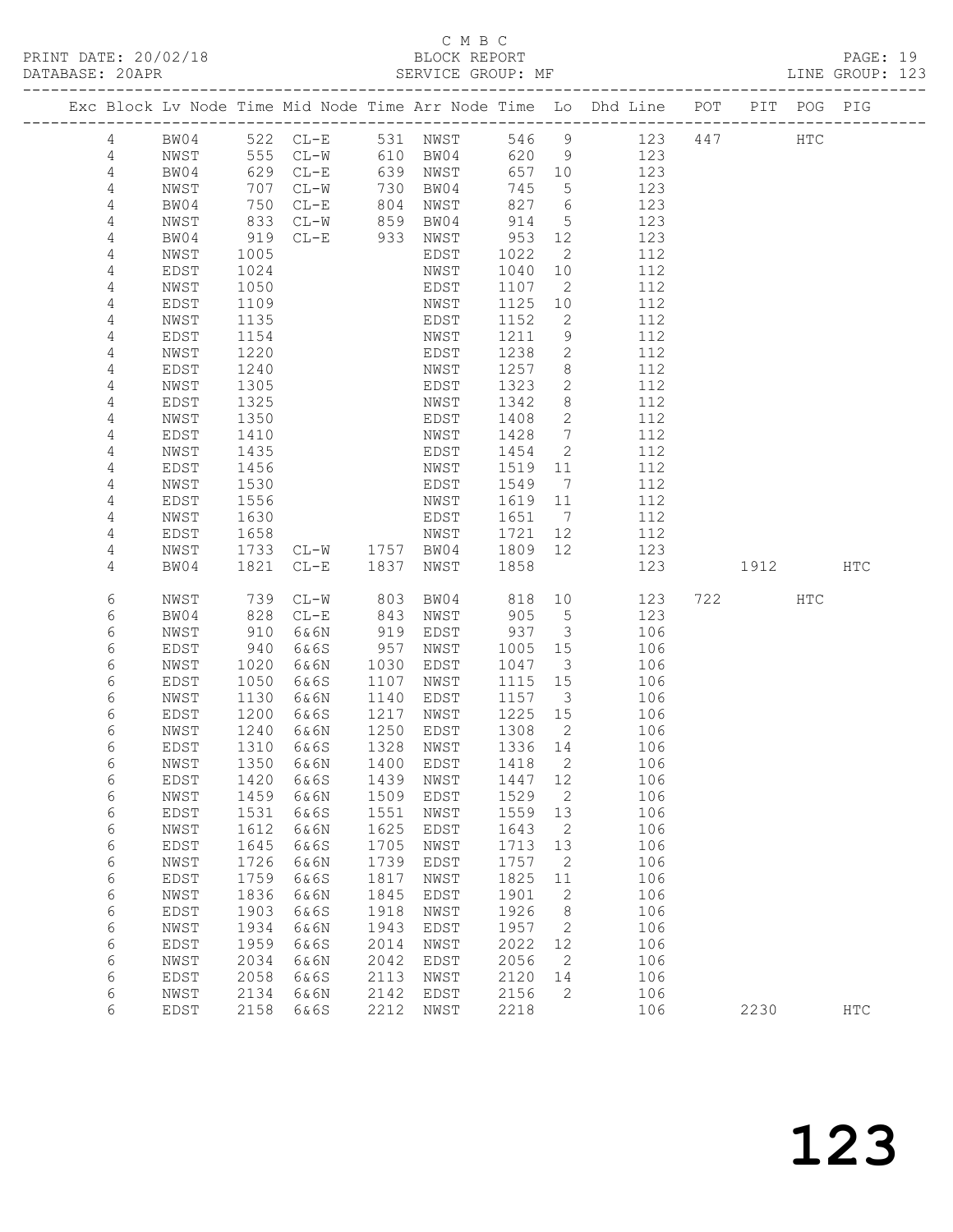|                 |        |                 |                          |      |           |         |                 | Exc Block Lv Node Time Mid Node Time Arr Node Time Lo Dhd Line POT PIT POG PIG |          |     |     |  |
|-----------------|--------|-----------------|--------------------------|------|-----------|---------|-----------------|--------------------------------------------------------------------------------|----------|-----|-----|--|
| $7\phantom{.0}$ | PAST   |                 |                          |      |           |         |                 | 530 GIST 542 HOLD 558 0 129 506                                                |          | HTC |     |  |
| $7\phantom{.0}$ | HOLD   |                 |                          |      |           |         |                 |                                                                                |          |     |     |  |
| $\overline{7}$  | EDST   |                 |                          |      |           |         |                 |                                                                                |          |     |     |  |
| $7\phantom{.0}$ | HOLD   |                 | 700 GIST 718 PAST        |      |           | 739 12  |                 | 129                                                                            |          |     |     |  |
| $7\phantom{.}$  | PAST   |                 | 751 GIST                 |      | 809 HOLD  | 829     |                 | $\overline{0}$<br>129                                                          |          |     |     |  |
| 7               | HOLD   | 829             | BCHL                     |      | EDST      | 859 10  |                 | 133                                                                            |          |     |     |  |
| 7               | EDST   | 909             | BCHL                     |      | HOLD      | 937     | $\overline{0}$  | 133                                                                            |          |     |     |  |
| 7               | HOLD   | 937             | GIST                     |      | 958 PAST  | 1020    | 15              | 129                                                                            |          |     |     |  |
| 7               | PAST   | 1035            | GIST                     |      | 1052 HOLD | 1110    |                 | $\overline{0}$<br>129                                                          |          |     |     |  |
| 7               | HOLD   | 1110            | BCHL                     |      | EDST      | 1137    | $7\overline{ }$ | 133                                                                            |          |     |     |  |
| $7\phantom{.0}$ | EDST   | 1144            | BCHL                     |      | HOLD      | 1210    | $\overline{0}$  | 133                                                                            |          |     |     |  |
| 7               | HOLD   | 1210            | GIST                     |      | 1230 PAST | 1252    | 11              | 129                                                                            |          |     |     |  |
| 7               | PAST   | 1303            | GIST                     |      | 1322 HOLD | 1342    | $\overline{0}$  | 129                                                                            |          |     |     |  |
| 7               | HOLD   | 1342            | BCHL                     |      | EDST      | 1409    | $5\overline{)}$ | 133                                                                            |          |     |     |  |
| 7               | EDST   | 1414            | BCHL                     |      | HOLD      | 1441    | $\overline{0}$  | 133                                                                            |          |     |     |  |
| 7               | HOLD   | 1441            | GIST                     |      | 1505 PAST | 1528    | $5\overline{)}$ | 129                                                                            |          |     |     |  |
| 7               | PAST   | 1533            | GIST                     |      | 1553 HOLD | 1616    |                 | $\overline{O}$<br>129                                                          |          |     |     |  |
| 7               | HOLD   | 1616            | BCHL                     |      | EDST      | 1648    |                 | 133<br>$9 \left( \frac{1}{2} \right)$                                          |          |     |     |  |
| 7               | EDST   |                 | 1657 BCHL<br>1727 GIST   |      | HOLD      | 1727 0  |                 | 133                                                                            |          |     |     |  |
| $7\phantom{.0}$ | HOLD   |                 |                          |      |           | 1813    |                 | 129                                                                            | 1834 HTC |     |     |  |
| 8               | LOST   | 539             | SPST                     |      | 558 MTST  | 620     |                 | 10 0<br>110                                                                    | 508 HTC  |     |     |  |
| 8               | MTST   | ری<br>630<br>71 | SPST                     | 651  | SFU       | 707     | $5\overline{}$  | 144                                                                            |          |     |     |  |
| $\,8\,$         | SFU    |                 | SPST                     |      | 733 MTST  | 805     | 5 <sup>5</sup>  | 144                                                                            |          |     |     |  |
| 8               | MTST   | 810             | SPST                     |      | 838 SFU   | 859     | $7\overline{ }$ | 144                                                                            |          |     |     |  |
| $\,8\,$         | SFU    | 906             | SPST                     |      | 928 MTST  | 955     |                 | $6\overline{6}$<br>144                                                         |          |     |     |  |
| 8               | MTST   | 1001            | SPST                     |      | 1027 SFU  | 1047 7  |                 | 144                                                                            |          |     |     |  |
| $\,8\,$         | SFU    | 1054            | SPST                     |      | 1115 MTST | 1143    | 17              | 144                                                                            |          |     |     |  |
| 8               | MTST   | 1200            | SPST                     | 1226 | SFU       | 1246    |                 | 8 <sup>8</sup><br>144                                                          |          |     |     |  |
| 8               | SFU    | 1254            | SPST                     |      | 1315 MTST | 1346 16 |                 | 144                                                                            |          |     |     |  |
| 8               | MTST   | 1402            | SPST                     | 1431 | SFU       | 1451    | 9               | 144                                                                            |          |     |     |  |
| $\,8\,$         | SFU    | 1500            | SPST                     |      | 1522 MTST | 1556 14 |                 | 144                                                                            |          |     |     |  |
| 8               | MTST   | 1610            | SPST                     | 1642 | SFU       | 1702 8  |                 | 144                                                                            |          |     |     |  |
| 8               | SFU    | 1710            | SPST                     |      | 1733 MTST | 1807    |                 |                                                                                | 144 1831 |     | HTC |  |
| 9               |        |                 |                          |      |           |         |                 |                                                                                | 553 HTC  |     |     |  |
| 9               |        |                 |                          |      |           |         |                 | NWST 608 6&6N 615 EDST 629 2 106<br>EDST 631 6&6S 644 NWST 651 14 106          |          |     |     |  |
| 9               | NWST   | 705             | 6&6N                     | 713  | EDST      | 729     | 2               | 106                                                                            |          |     |     |  |
| 9               | EDST   | 731             | 6&6S                     | 746  | NWST      | 754     | 11              | 106                                                                            |          |     |     |  |
| 9               | NWST   | 805             | 6&6N                     | 814  | EDST      | 832     | $\sqrt{2}$      | 106                                                                            |          |     |     |  |
| 9               | EDST   | 834             | 6&6S                     | 851  | NWST      | 859     | 6               | 106                                                                            |          |     |     |  |
| 9               | NWST   | 905             |                          |      | EDST      | 923     | 2               | 112                                                                            |          |     |     |  |
| 9               | EDST   | 925             |                          |      | NWST      | 942     | 11              | 112                                                                            |          |     |     |  |
| 9               | NWST   | 953             | $CL-W$                   | 1014 | BW04      | 1027    | 6               | 123                                                                            |          |     |     |  |
| 9               | BW04   | 1033            | $CL-E$                   | 1047 | NWST      | 1107    | 16              | 123                                                                            |          |     |     |  |
| 9               | NWST   | 1123            | $CL-W$                   | 1144 | BW04      | 1157    | 6               | 123                                                                            |          |     |     |  |
| 9               | BW04   | 1203            | $CL-E$                   | 1217 | NWST      | 1237    | 16              | 123                                                                            |          |     |     |  |
| 9               | NWST   | 1253            | $\mathtt{CL}-\mathtt{W}$ | 1314 | BW04      | 1327    | 6               | 123                                                                            |          |     |     |  |
| 9               | BW04   | 1333            | $CL-E$                   | 1348 | NWST      | 1410    | 13              | 123                                                                            |          |     |     |  |
| 9               | NWST   | 1423            | $CL-W$                   | 1444 | BW04      | 1457    | 6               | 123                                                                            |          |     |     |  |
| 9               | BW04   | 1503            | $CL-E$                   | 1519 | NWST      | 1545    | 18              | 123                                                                            |          |     |     |  |
| 9               | NWST   | 1603            | $CL-W$                   | 1629 | BW04      | 1644    | 15              | 123                                                                            |          |     |     |  |
| 9               | BW03   | 1659            | PROD                     | 1730 | LOST      | 1740    | 12              | 136                                                                            |          |     |     |  |
| 9               | LOST   | 1752            | SPST                     | 1814 | MTST      | 1842    | 7               | 110                                                                            |          |     |     |  |
| 9               | $MTST$ | 1849            | SPST                     | 1915 | LOST      | 1936    | 8               | 110                                                                            |          |     |     |  |
| 9               | LOST   | 1944            | SPST                     | 2005 | MTST      | 2031    | 24              | 110                                                                            |          |     |     |  |
| 9               | MTST   | 2055            |                          |      | EDST      | 2114    | 2               | 119                                                                            |          |     |     |  |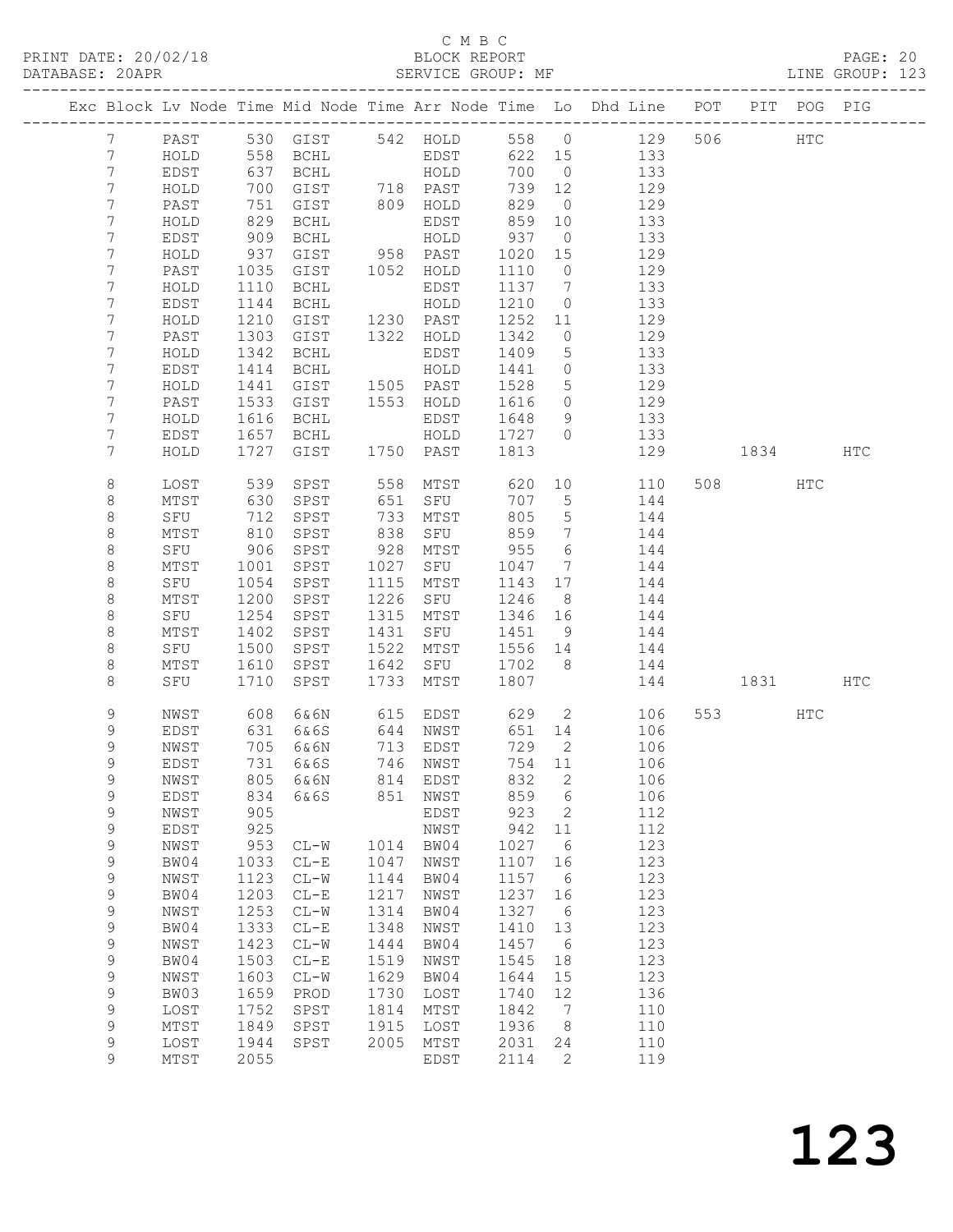#### C M B C C M B C C M B C C M B C C M B C C M B C C M B C C M B C C M B C C M B C C M B C C M B C C M B C C M B C C M B C C M B C C M B C C M B C C M B C C M B C C M B C C M B C C M B C C M B C C M B C C M B C C M B C C M B

| DATABASE: 20APR |          |               |                  | SERVICE GROUP: MF |      |                        |                            |                     | LINE GROUP: 123                                                                                                                                                              |          |     |            |  |
|-----------------|----------|---------------|------------------|-------------------|------|------------------------|----------------------------|---------------------|------------------------------------------------------------------------------------------------------------------------------------------------------------------------------|----------|-----|------------|--|
|                 |          |               |                  |                   |      |                        |                            |                     | Exc Block Lv Node Time Mid Node Time Arr Node Time Lo Dhd Line POT PIT POG PIG                                                                                               |          |     |            |  |
|                 |          | 9 EDST 2116   |                  |                   |      |                        |                            |                     | MTST 2136 119 2156 HTC                                                                                                                                                       |          |     |            |  |
|                 | 11       | LOST          |                  |                   |      |                        |                            |                     | 719 HOLD      752   BW02       758    7          136<br>805   SPST       834   LKST      843    5          134<br>848   SPST        857   BW03       923     5           134 | 648 HTC  |     |            |  |
|                 | 11       | BW02          |                  |                   |      |                        |                            |                     |                                                                                                                                                                              |          |     |            |  |
|                 | 11       | LKST          |                  |                   |      |                        |                            |                     |                                                                                                                                                                              |          |     |            |  |
|                 | 11       | BW03          | 928              | PROD              |      | 955 LOST               | 1002                       |                     | 5 136                                                                                                                                                                        |          |     |            |  |
|                 | 11       | LOST          | 1007             | SPST 1030 MTST    |      |                        |                            |                     | 1056 19 110                                                                                                                                                                  |          |     |            |  |
|                 | 11       | MTST          | 1115             | SPST              |      | 1141 SFU               | 1201 8                     |                     | 144<br>$1201$ 0 144<br>1301 16 144                                                                                                                                           |          |     |            |  |
|                 | 11       | SFU           | $\frac{1209}{1}$ | SPST              |      | 1230 MTST              |                            |                     |                                                                                                                                                                              |          |     |            |  |
|                 | 11       | MTST          | 1317             | SPST              | 1344 | SFU                    |                            |                     | 1404 5 144                                                                                                                                                                   |          |     |            |  |
|                 | 11       | SFU           | 1409             | SPST              | 1430 | MTST                   |                            |                     | 1505 11 144                                                                                                                                                                  |          |     |            |  |
|                 | 11       | MTST          | 1516             | SPST              | 1549 | SFU                    | 1609 11<br>1717 5          |                     | 144                                                                                                                                                                          |          |     |            |  |
|                 | 11<br>11 | SFU           | 1620<br>1722     | SPST<br>SPST      | 1643 | MTST<br>1755 SFU       |                            |                     | 144<br>1815 5 144                                                                                                                                                            |          |     |            |  |
|                 |          | MTST          |                  |                   |      |                        |                            |                     |                                                                                                                                                                              |          |     |            |  |
|                 | 11<br>11 | SFU           | 1820             | SPST              |      | 1842 MTST              |                            |                     | 1912 5 144                                                                                                                                                                   |          |     |            |  |
|                 | 11       | MTST<br>LOST  | 1917<br>2014     | SPST<br>SPST      |      | 1943 LOST<br>2035 MTST | 2101 13                    |                     | 2004 10 110<br>110                                                                                                                                                           |          |     |            |  |
|                 | 11       | MTST          |                  |                   |      |                        |                            |                     | 2114 SPST 2136 LOST 2154 6 110                                                                                                                                               |          |     |            |  |
|                 | 11       | LOST          | 2200             | 6&6W              |      | 2220 22ST              | 2228                       |                     | 101 \                                                                                                                                                                        | 2235 HTC |     |            |  |
|                 | 13       | EDST          | 542              | BCHL              |      | HOLD                   | 604                        |                     | $\overline{0}$<br>133                                                                                                                                                        | 527      | HTC |            |  |
|                 | 13       | HOLD          |                  | 604 GIST 620 PAST |      |                        |                            |                     | 641 10 129                                                                                                                                                                   |          |     |            |  |
|                 | 13       | PAST          |                  | 651 GIST 707 HOLD |      |                        | 724                        |                     | $0 \qquad \qquad 129$                                                                                                                                                        |          |     |            |  |
|                 | 13       | HOLD          |                  |                   |      |                        | 751                        |                     | 14 133                                                                                                                                                                       |          |     |            |  |
|                 | 13       | EDST          |                  |                   |      |                        | 835                        | $\overline{0}$      | 133                                                                                                                                                                          |          |     |            |  |
|                 | 13       | HOLD          |                  |                   |      |                        |                            |                     | $921 \t14 \t129$                                                                                                                                                             |          |     |            |  |
|                 | 13       | PAST          |                  |                   |      | 953 HOLD               |                            |                     | 1011 0 129                                                                                                                                                                   |          |     |            |  |
|                 | 13       | HOLD          | 1011             | BCHL              |      | EDST                   | 1038 5                     |                     | 133                                                                                                                                                                          |          |     |            |  |
|                 | 13       | EDST          | 1043             | BCHL              |      | HOLD                   | 1109                       | $\overline{0}$      | 133                                                                                                                                                                          |          |     |            |  |
|                 | 13       | $\verb HOLD $ | 1109             | GIST              |      | 1129 PAST              |                            |                     | $1151 \t14 \t129$                                                                                                                                                            |          |     |            |  |
|                 | 13       | PAST          | 1205             | GIST 1223 HOLD    |      |                        | 1243                       |                     | $0$ 129                                                                                                                                                                      |          |     |            |  |
|                 | 13       | HOLD          | 1243             | BCHL              |      | EDST                   | 1310                       | $5\overline{)}$     | 133                                                                                                                                                                          |          |     |            |  |
|                 | 13       | EDST          | 1315             | BCHL              |      | HOLD                   | 1342                       | $\overline{0}$      | 133                                                                                                                                                                          |          |     |            |  |
|                 | 13       | HOLD          | 1342             | GIST 1403 PAST    |      |                        | 1425                       | 8 <sup>8</sup>      | 129                                                                                                                                                                          |          |     |            |  |
|                 | 13       | PAST          | 1433             |                   |      | GIST 1452 HOLD 1514    |                            |                     | $0$ 129                                                                                                                                                                      |          |     |            |  |
|                 | 13       | HOLD          | 1514             | BCHL              |      | EDST                   | 1546                       | 9<br>$\overline{0}$ | 133                                                                                                                                                                          |          |     |            |  |
|                 | 13<br>13 | EDST<br>HOLD  |                  |                   |      | HOLD                   | 1626<br>$\frac{1}{1712}$ 7 |                     | 133<br>129                                                                                                                                                                   |          |     |            |  |
|                 |          |               |                  |                   |      |                        |                            |                     | 13 PAST 1719 GIST 1739 HOLD 1801 0 129                                                                                                                                       |          |     |            |  |
|                 | 13       | HOLD          | 1801             | BCHL              |      | EDST                   | 1826                       | - 9                 | 133                                                                                                                                                                          |          |     |            |  |
|                 | 13       | EDST          | 1835             |                   |      | NWST                   | 1852 11                    |                     | 112                                                                                                                                                                          |          |     |            |  |
|                 | 13       | NWST          | 1903             |                   |      | EDST                   | 1921                       | 14                  | 112                                                                                                                                                                          |          |     |            |  |
|                 | 13       | EDST          | 1935             |                   |      | NWST                   | 1952                       | 12                  | 112                                                                                                                                                                          |          |     |            |  |
|                 | 13       | NWST          | 2004             |                   |      | EDST                   | 2020                       | 15                  | 112                                                                                                                                                                          |          |     |            |  |
|                 | 13       | EDST          | 2035             |                   |      | NWST                   | 2049                       | 13                  | 112                                                                                                                                                                          |          |     |            |  |
|                 | 13       | NWST          | 2102             |                   |      | EDST                   | 2118                       | $5^{\circ}$         | 112                                                                                                                                                                          |          |     |            |  |
|                 | 13       | EDST          | 2123             | BCHL              |      | 2141 HOLD              | 2149                       | $\overline{0}$      | 133                                                                                                                                                                          |          |     |            |  |
|                 | 13       | HOLD          | 2149             | GIST              | 2205 | PAST                   | 2222                       | 8 <sup>8</sup>      | 129                                                                                                                                                                          |          |     |            |  |
|                 | 13       | PAST          | 2230             | GIST              | 2244 | HOLD                   | 2259                       | $\overline{0}$      | 129                                                                                                                                                                          |          |     |            |  |
|                 | 13       | HOLD          | 2259             | BCHL              | 2308 | EDST                   | 2322                       | 19                  | 133                                                                                                                                                                          |          |     |            |  |
|                 | 13       | EDST          | 2341             |                   |      | NWST                   | 2354                       | 8                   | 112                                                                                                                                                                          |          |     |            |  |
|                 | 13       | NWST          | 2402             |                   |      | EDST                   | 2416                       | $\overline{7}$      | 112                                                                                                                                                                          |          |     |            |  |
|                 | 13       | EDST          | 2423             | BCHL              |      | 2439 HOLD              | 2447                       | $\Omega$            | 133                                                                                                                                                                          |          |     |            |  |
|                 | 13       | HOLD          | 2447             | GIST              |      | 2502 PAST              | 2518                       |                     | 129                                                                                                                                                                          | 2536     |     | <b>HTC</b> |  |
|                 |          |               |                  |                   |      |                        |                            |                     |                                                                                                                                                                              |          |     |            |  |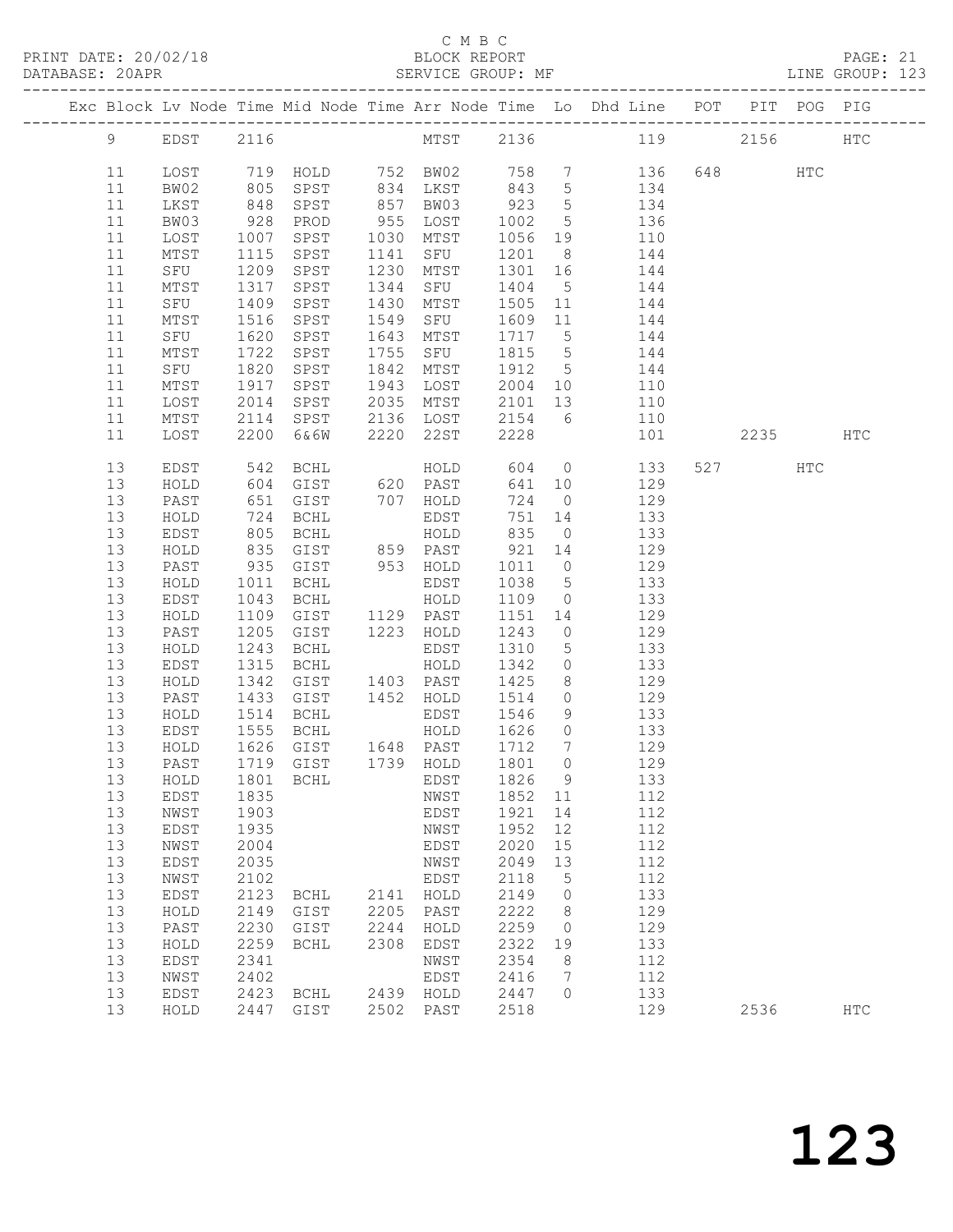## C M B C<br>BLOCK REPORT

PAGE: 22<br>LINE GROUP: 123

|    |      |              |                      |      |                                         |                                                      |                 | Exc Block Lv Node Time Mid Node Time Arr Node Time Lo Dhd Line POT PIT POG PIG |         |            |            |
|----|------|--------------|----------------------|------|-----------------------------------------|------------------------------------------------------|-----------------|--------------------------------------------------------------------------------|---------|------------|------------|
| 14 |      |              |                      |      |                                         |                                                      |                 | MTST 552 SPST 612 SFU 628 6 144                                                | 527 HTC |            |            |
| 14 |      |              |                      |      |                                         |                                                      |                 | SFU 634 SPST 655 MTST 722 5 144                                                |         |            |            |
| 14 | MTST |              | 727 SPST<br>819 SPST |      | 753 SFU 814 5<br>841 MTST 913 8         |                                                      |                 | 144                                                                            |         |            |            |
| 14 | SFU  |              |                      |      |                                         |                                                      |                 | 144                                                                            |         |            |            |
| 14 | MTST | 921          | SPST                 |      | 947 SFU 1007 17                         |                                                      |                 | 144                                                                            |         |            |            |
| 14 | SFU  | 1024<br>1130 | SPST                 |      | 1045 MTST                               | 1113                                                 | 17              | 144                                                                            |         |            |            |
| 14 | MTST |              | SPST                 |      | 1156 SFU                                | 1216                                                 | 8 <sup>8</sup>  | 144                                                                            |         |            |            |
| 14 | SFU  | 1224         | SPST                 |      | 1245 MTST 1316 16                       |                                                      |                 | 144                                                                            |         |            |            |
| 14 | MTST | 1332         | SPST                 | 1359 | SFU                                     | 1419                                                 | $5^{\circ}$     | 144                                                                            |         |            |            |
| 14 | SFU  | 1424         | SPST                 | 1445 | MTST                                    | 1520                                                 | 9               | 144                                                                            |         |            |            |
| 14 | MTST | 1529         | SPST                 |      | 1602 SFU 1622                           |                                                      | 8 <sup>8</sup>  | 144                                                                            |         |            |            |
| 14 | SFU  | 1630         | SPST                 | 1653 | MTST                                    | 1727                                                 | $7\overline{ }$ | 144                                                                            |         |            |            |
| 14 | MTST | 1734         | SPST                 | 1806 | SFU                                     | 1826                                                 | 8 <sup>8</sup>  | 144                                                                            |         |            |            |
| 14 | SFU  | 1834         | SPST                 | 1857 | MTST                                    | 1927 8                                               |                 | 144                                                                            |         |            |            |
| 14 | MTST | 1935         | FN37                 | 1948 | EDST                                    | $2000$<br>$2047$ 18                                  |                 | $116$<br>$116$                                                                 |         |            |            |
| 14 | EDST | 2015         | FGLW                 |      | 2031 MTST                               |                                                      |                 |                                                                                |         |            |            |
| 14 | MTST | 2105         | FN37                 |      | 2117 EDST                               | 2134 11                                              |                 | 116                                                                            |         |            |            |
| 14 | EDST | 2145         | FGLW                 |      | MTST 2217 21<br>SFU 2320 6<br>2201 MTST |                                                      |                 | 116                                                                            |         |            |            |
| 14 | MTST | 2238         | SPST                 | 2302 |                                         |                                                      |                 | 144                                                                            |         |            |            |
| 14 | SFU  | 2326         | SPST                 |      | 2345 MTST                               | 2406 15                                              |                 | 144                                                                            |         |            |            |
| 14 | MTST | 2421         | SPST                 |      | 2443 SFU                                | 2459                                                 |                 | 144                                                                            | 2532    |            | <b>HTC</b> |
| 15 | MTST | 557          | FN37                 |      | 610 EDST                                | 629                                                  |                 | 13<br>116                                                                      | 532     | <b>HTC</b> |            |
| 15 | EDST |              | FGLW                 |      |                                         | 717 10                                               |                 | 116                                                                            |         |            |            |
| 15 | MTST | 642<br>727   | FN37                 |      | אבא<br>700 MTST<br>פחים בני<br>741 EDST | 802                                                  | $6\overline{6}$ | 116                                                                            |         |            |            |
| 15 | EDST | 808          | FGLW                 | 829  | MTST                                    | 849 11                                               |                 | 116                                                                            |         |            |            |
| 15 | MTST |              | FN37                 |      | 914 EDST                                |                                                      | $7\overline{ }$ | 116                                                                            |         |            |            |
| 15 | EDST | 900<br>941   | FGLW                 |      | 959 MTST                                | $\begin{array}{cc} 934 & 7 \\ 1018 & 12 \end{array}$ |                 | 116                                                                            |         |            |            |
| 15 | MTST | 1030         | FN37                 |      | 1044 EDST                               | 1103                                                 | $6\overline{6}$ | 116                                                                            |         |            |            |
| 15 | EDST | 1109         | FGLW                 |      | 1126 MTST                               | 1145 15                                              |                 | 116                                                                            |         |            |            |
| 15 | MTST | 1200         | FN37                 |      | 1213 EDST                               | 1231                                                 | 8 <sup>8</sup>  | 116                                                                            |         |            |            |
| 15 | EDST | 1239         | FGLW                 |      | 1256 MTST                               | 1315 15                                              |                 | 116                                                                            |         |            |            |
| 15 | MTST | 1330         | FN37                 |      | 1343 EDST                               | 1403                                                 | $6\overline{6}$ | 116                                                                            |         |            |            |
| 15 | EDST | 1409         | FGLW                 | 1428 | MTST                                    | 1450 16                                              |                 | 116                                                                            |         |            |            |
| 15 | MTST | 1506         | FN37                 | 1520 | EDST                                    | 1543                                                 | $5^{\circ}$     | 116                                                                            |         |            |            |
| 15 | EDST | 1548         | FGLW                 |      | 1608 MTST                               | 1629                                                 | $5\overline{)}$ | 116                                                                            |         |            |            |
| 15 | MTST | 1634         | SPST                 | 1708 | SFU                                     | 1728                                                 | $5^{\circ}$     | 144                                                                            |         |            |            |
| 15 | SFU  | 1733         | SPST                 | 1756 | MTST                                    | 1828                                                 | $7\overline{ }$ | 144                                                                            |         |            |            |
| 15 | MTST | 1835         | SPST                 | 1903 | SFU                                     | 1923                                                 | 5 <sup>5</sup>  | 144                                                                            |         |            |            |
| 15 | SFU  | 1928         | SPST                 | 1950 | MTST 2016 16                            |                                                      |                 | 144                                                                            |         |            |            |
| 15 | MTST | 2032         | SPST                 |      | 2059 SFU                                | 2119                                                 | $5\overline{)}$ | 144                                                                            |         |            |            |
| 15 | SFU  |              | 2124 SPST            |      | 2144 MTST                               | 2207                                                 |                 | 144                                                                            | 2227    |            | HTC        |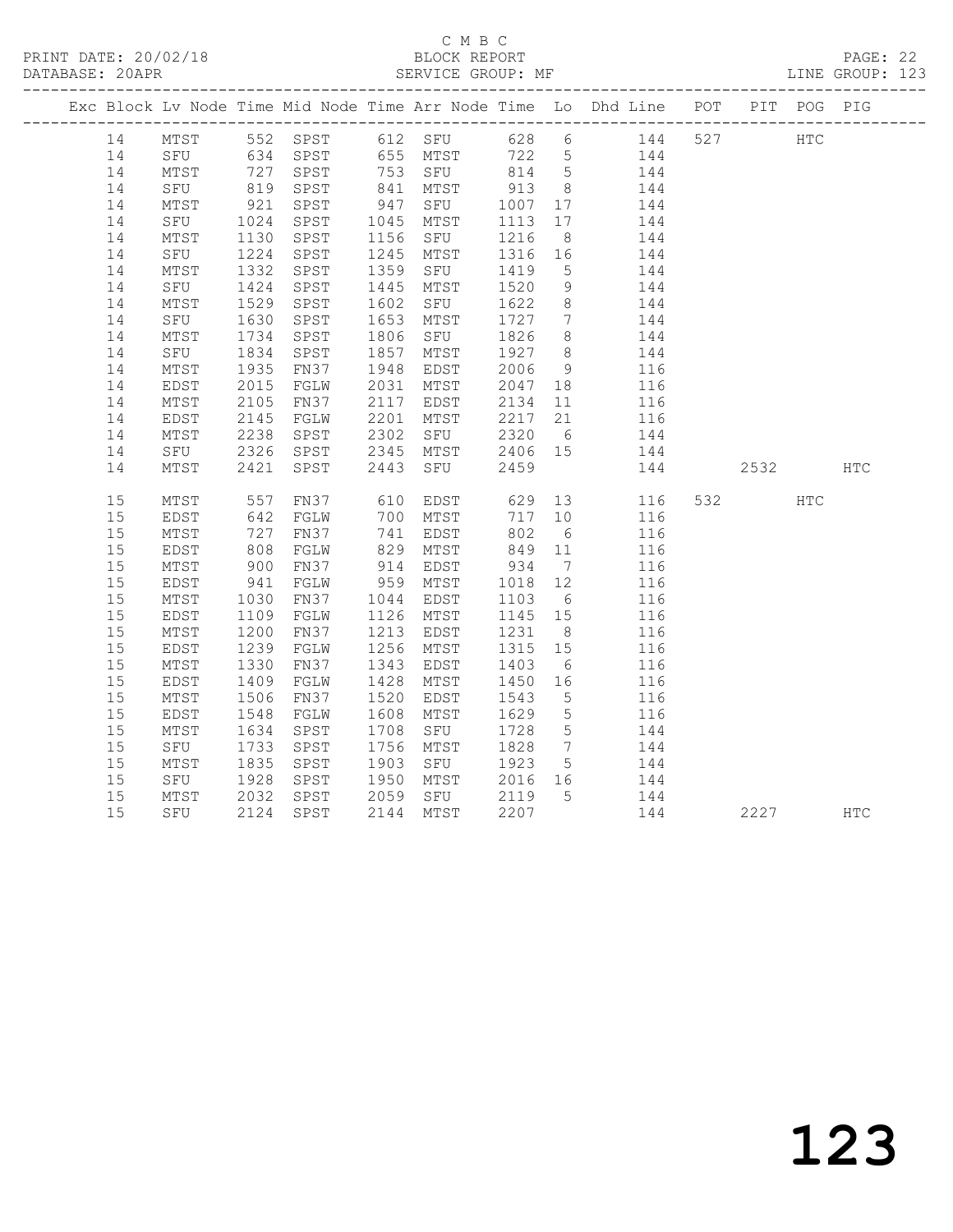#### C M B C<br>BLOCK REPORT SERVICE GROUP: MF

|  |    |      |      |                   |      |          |      |                | Exc Block Lv Node Time Mid Node Time Arr Node Time Lo Dhd Line POT |       | PIT POG PIG |  |
|--|----|------|------|-------------------|------|----------|------|----------------|--------------------------------------------------------------------|-------|-------------|--|
|  | 16 | PAST |      | 559 GIST 611 HOLD |      |          |      |                | 627 0 129                                                          | 535 7 | HTC         |  |
|  | 16 | HOLD | 627  | BCHL              |      | EDST     | 651  | 13             | 133                                                                |       |             |  |
|  | 16 | EDST | 704  | BCHL              |      | HOLD     | 731  | $\overline{0}$ | 133                                                                |       |             |  |
|  | 16 | HOLD | 731  | GIST              |      | 752 PAST | 813  |                | $6 \qquad \qquad$<br>129                                           |       |             |  |
|  | 16 | PAST | 819  | GIST              | 837  | HOLD     | 859  | $\Omega$       | 129                                                                |       |             |  |
|  | 16 | HOLD | 859  | BCHL              |      | EDST     | 927  | 14             | 133                                                                |       |             |  |
|  | 16 | EDST | 941  | BCHL              |      | HOLD     | 1008 | $\bigcirc$     | 133                                                                |       |             |  |
|  | 16 | HOLD | 1008 | GIST              | 1028 | PAST     | 1050 | 12             | 129                                                                |       |             |  |
|  | 16 | PAST | 1102 | GIST              | 1120 | HOLD     | 1140 | $\bigcirc$     | 129                                                                |       |             |  |
|  | 16 | HOLD | 1140 | <b>BCHL</b>       |      | EDST     | 1207 | $7\phantom{0}$ | 133                                                                |       |             |  |
|  | 16 | EDST | 1214 | BCHL              |      | HOLD     | 1240 | $\Omega$       | 133                                                                |       |             |  |
|  | 16 | HOLD | 1240 | GIST              | 1301 | PAST     | 1323 | 10             | 129                                                                |       |             |  |
|  | 16 | PAST | 1333 | GIST              | 1352 | HOLD     | 1413 | $\bigcirc$     | 129                                                                |       |             |  |
|  | 16 | HOLD | 1413 | BCHL              |      | EDST     | 1443 | 12             | 133                                                                |       |             |  |
|  | 16 | EDST | 1455 | BCHL              |      | HOLD     | 1526 | $\overline{0}$ | 133                                                                |       |             |  |
|  | 16 | HOLD | 1526 | GIST              | 1550 | PAST     | 1613 | 5              | 129                                                                |       |             |  |
|  | 16 | PAST | 1618 | GIST              | 1638 | HOLD     | 1701 | $\Omega$       | 129                                                                |       |             |  |
|  | 16 | HOLD | 1701 | BCHL              |      | EDST     | 1733 | 10             | 133                                                                |       |             |  |
|  | 16 | EDST | 1743 | BCHL              |      | HOLD     | 1811 | $\bigcirc$     | 133                                                                |       |             |  |
|  | 16 | HOLD | 1811 | GIST              | 1832 | PAST     | 1854 | 6              | 129                                                                |       |             |  |
|  | 16 | PAST | 1900 | GIST              | 1918 | HOLD     | 1936 | $\bigcirc$     | 129                                                                |       |             |  |
|  | 16 | HOLD | 1936 | BCHL              | 1945 | EDST     | 2001 | 20             | 133                                                                |       |             |  |
|  | 16 | EDST | 2021 | BCHL              | 2039 | HOLD     | 2047 | $\bigcirc$     | 133                                                                |       |             |  |
|  | 16 | HOLD | 2047 | GIST              | 2103 | PAST     | 2120 | 10             | 129                                                                |       |             |  |
|  | 16 | PAST | 2130 | GIST              | 2145 | HOLD     | 2201 | $\bigcirc$     | 129                                                                |       |             |  |

16 HOLD 2201 BCHL 2210 EDST 2224 133 2234 HTC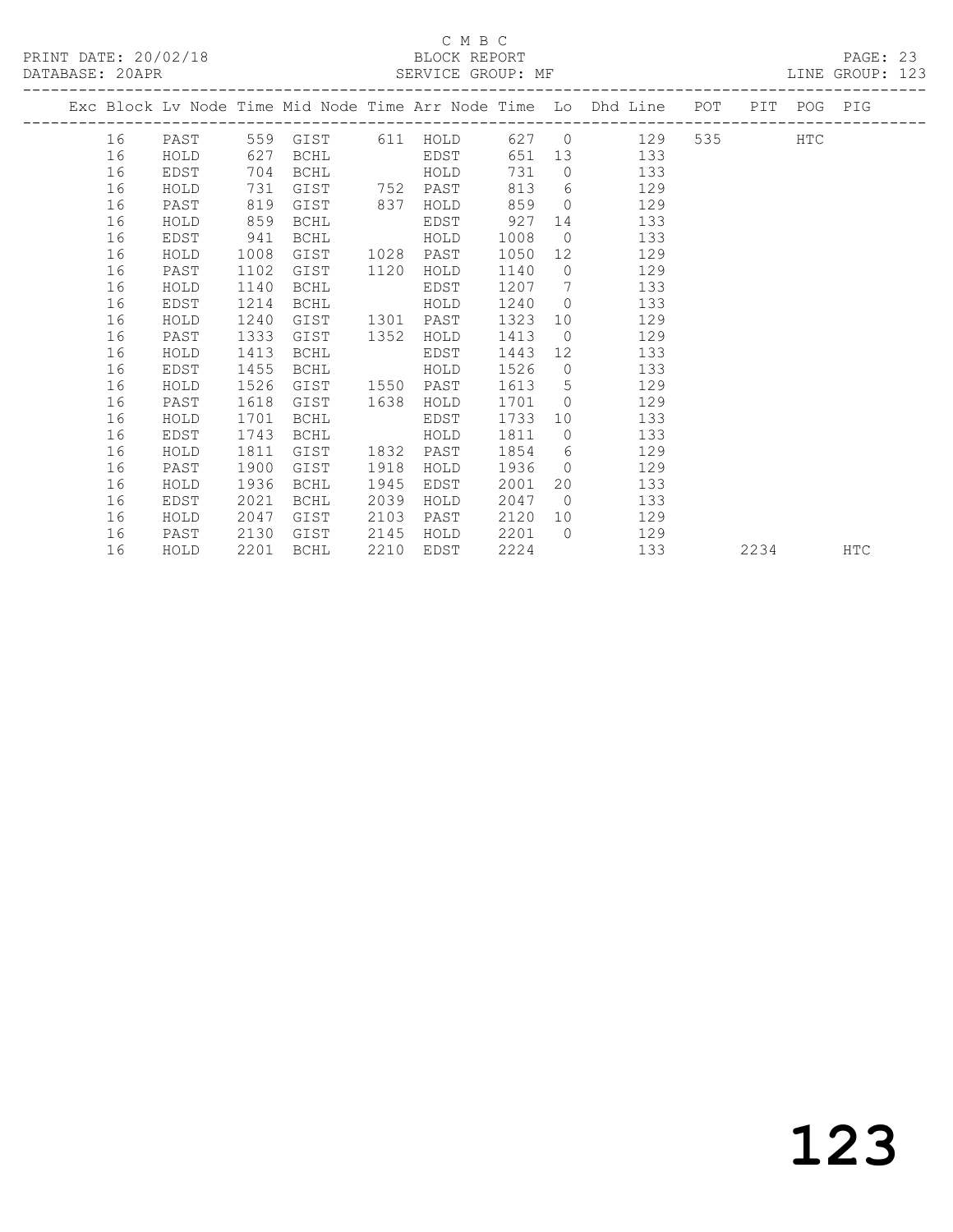## C M B C<br>BLOCK REPORT

PAGE: 24<br>LINE GROUP: 123

|    |               |      |                          |      |                  |        |                 | Exc Block Lv Node Time Mid Node Time Arr Node Time Lo Dhd Line POT PIT POG PIG |     |        |               |            |
|----|---------------|------|--------------------------|------|------------------|--------|-----------------|--------------------------------------------------------------------------------|-----|--------|---------------|------------|
| 17 | CW12          |      | 545 CL-W                 |      |                  |        |                 | 553 BW04 605 11 123                                                            | 533 |        | $_{\rm{HTC}}$ |            |
| 17 | BW04          |      | 616 CL-E<br>649 CL-W     |      | 626 NWST         | 644 5  |                 | 123                                                                            |     |        |               |            |
| 17 | NWST          |      |                          |      | 708 BW04         |        | 722 6           | 123                                                                            |     |        |               |            |
| 17 | BW04          | 728  | $CL-E$                   | 741  | NWST             | 803    | 6               | 123                                                                            |     |        |               |            |
| 17 | NWST          | 809  | $CL-W$                   | 835  | BW04             | 850    | 14              | 123                                                                            |     |        |               |            |
| 17 | BW04          | 904  | $CL-E$                   | 918  | NWST             | 938    | 12              | 123                                                                            |     |        |               |            |
| 17 | NWST          | 950  |                          |      | EDST             | 1007   | $\overline{2}$  | 112                                                                            |     |        |               |            |
| 17 | EDST          | 1009 |                          |      | NWST             | 1025   | 10 <sup>°</sup> | 112                                                                            |     |        |               |            |
| 17 | NWST          | 1035 |                          |      | EDST             | 1052   | $\overline{2}$  | 112                                                                            |     |        |               |            |
| 17 | EDST          | 1054 |                          |      | NWST             | 1110   | 10 <sup>°</sup> | 112                                                                            |     |        |               |            |
| 17 | NWST          | 1120 |                          |      | EDST             | 1137   | $\mathbf{2}$    | 112                                                                            |     |        |               |            |
| 17 | EDST          | 1139 |                          |      | NWST             | 1156   | 9               | 112                                                                            |     |        |               |            |
| 17 | NWST          | 1205 |                          |      | EDST             | 1223   | $\overline{2}$  | 112                                                                            |     |        |               |            |
| 17 | EDST          | 1225 |                          |      | NWST             | 1242   | 8               | 112                                                                            |     |        |               |            |
| 17 | NWST          | 1250 |                          |      | EDST             | 1308   | $\mathbf{2}$    | 112                                                                            |     |        |               |            |
| 17 | EDST          | 1310 |                          |      | NWST             | 1327   | 8               | 112                                                                            |     |        |               |            |
| 17 | NWST          | 1335 |                          |      | EDST             | 1353   | 2               | 112                                                                            |     |        |               |            |
| 17 | EDST          | 1355 |                          |      | NWST             | 1412   | 8               | 112                                                                            |     |        |               |            |
| 17 | NWST          | 1420 |                          |      | EDST             | 1439   | $\overline{2}$  | 112                                                                            |     |        |               |            |
| 17 | EDST          | 1441 |                          |      | NWST             | 1501   | 14              | 112                                                                            |     |        |               |            |
| 17 | NWST          | 1515 |                          |      | EDST             | 1534   | 8 <sup>8</sup>  | 112                                                                            |     |        |               |            |
| 17 | EDST          | 1542 | <b>BCHL</b>              |      | HOLD             | 1613   | $\overline{0}$  | 133                                                                            |     |        |               |            |
| 17 | HOLD          | 1613 | GIST                     |      | 1635 PAST        | 1659   | $5\overline{)}$ | 129                                                                            |     |        |               |            |
| 17 | PAST          | 1704 | GIST                     |      | 1724 HOLD        | 1747   | $\circ$         | 129                                                                            |     |        |               |            |
| 17 | HOLD          | 1747 | BCHL                     |      | EDST             | 1815   | 8               | 133                                                                            |     |        |               |            |
| 17 | EDST          | 1823 | BCHL                     |      | HOLD             | 1849   | $\overline{0}$  | 133                                                                            |     |        |               |            |
| 17 | HOLD          | 1849 | GIST                     |      | 1909 PAST        | 1929   | 5               | 129                                                                            |     |        |               |            |
| 17 | PAST          | 1934 | GIST                     | 1952 | HOLD             | 2010   | $\overline{0}$  | 129                                                                            |     |        |               |            |
| 17 | HOLD          | 2010 | BCHL                     | 2019 | EDST             | 2035   | 16              | 133                                                                            |     |        |               |            |
| 17 | EDST          | 2051 | BCHL                     | 2109 | HOLD             | 2117   | $\overline{0}$  | 133                                                                            |     |        |               |            |
| 17 | HOLD          | 2117 | GIST                     | 2133 | PAST             | 2150   | 10              | 129                                                                            |     |        |               |            |
| 17 | PAST          | 2200 | GIST                     | 2214 | HOLD             | 2229   | $\overline{0}$  | 129                                                                            |     |        |               |            |
| 17 | $\verb HOLD $ | 2229 | BCHL                     | 2238 | EDST             | 2252   | 19              | 133                                                                            |     |        |               |            |
| 17 | EDST          | 2311 |                          |      | NWST             | 2324   | 8 <sup>8</sup>  | 112                                                                            |     |        |               |            |
| 17 | NWST          | 2332 |                          |      | EDST             | 2346   |                 | 112                                                                            |     | 2356 7 |               | HTC        |
| 18 | MTST          | 612  |                          |      | SPST 633 SFU 649 |        |                 | $6\overline{6}$<br>144                                                         |     | 547    | HTC           |            |
| 18 | SFU           |      | 655 SPST                 |      | 716 MTST         | 745 12 |                 | 144                                                                            |     |        |               |            |
| 18 | MTST          |      | 757 FN37                 |      | 811 EDST         | 831    | $7\overline{ }$ | 116                                                                            |     |        |               |            |
|    | 18 EDST       |      | 838 FGLW 859 MTST 918 12 |      |                  |        |                 | 116                                                                            |     |        |               |            |
| 18 | MTST          | 930  | FN37                     | 944  | EDST             | 1003   | 6               | 116                                                                            |     |        |               |            |
| 18 | <b>EDST</b>   | 1009 | FGLW                     | 1026 | MTST             | 1045   | 15              | 116                                                                            |     |        |               |            |
| 18 | MTST          | 1100 | FN37                     | 1113 | EDST             | 1131   | 8               | 116                                                                            |     |        |               |            |
| 18 | EDST          | 1139 | FGLW                     | 1156 | MTST             | 1215   | 15              | 116                                                                            |     |        |               |            |
| 18 | MTST          | 1230 | FN37                     | 1243 | EDST             | 1301   | 8               | 116                                                                            |     |        |               |            |
| 18 | EDST          | 1309 | FGLW                     | 1326 | MTST             | 1345   | 15              | 116                                                                            |     |        |               |            |
| 18 | MTST          | 1400 | FN37                     | 1413 | EDST             | 1435   | 4               | 116                                                                            |     |        |               |            |
| 18 | EDST          | 1439 | FGLW                     | 1456 | MTST             | 1517   | 13              | 116                                                                            |     |        |               |            |
| 18 | MTST          | 1530 | SPST                     | 1602 | LOST             | 1627   | 13              | 110                                                                            |     |        |               |            |
| 18 | LOST          | 1640 | 6&6W                     | 1709 | 22ST             | 1719   | 7               | 101                                                                            |     |        |               |            |
| 18 | 22ST          | 1726 | 6&6N                     | 1740 | LOST             | 1804   |                 | 101                                                                            |     | 1832   |               | <b>HTC</b> |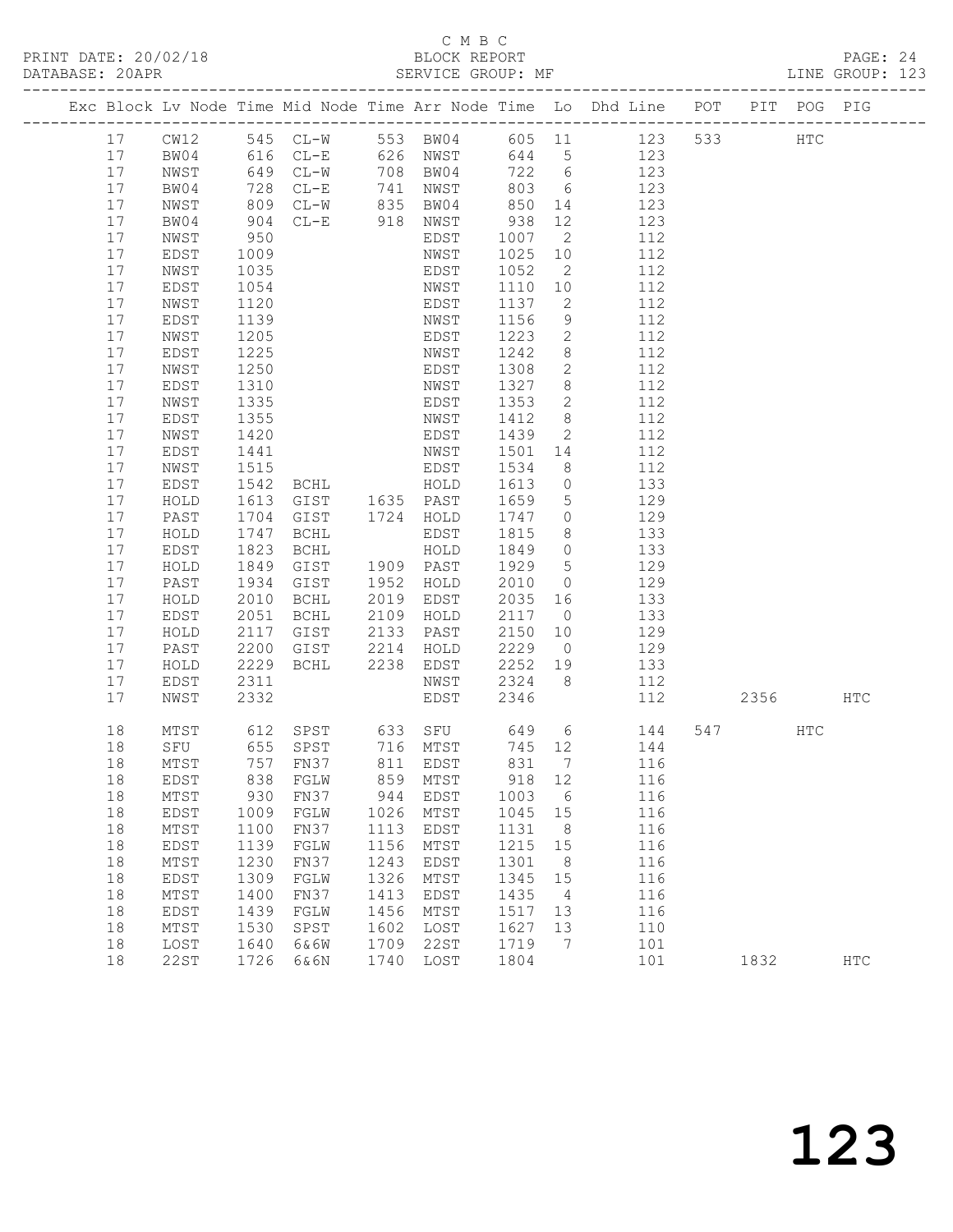#### C M B C DATABASE: 20APR SERVICE GROUP: MF LINE GROUP: 123

|    |              |                   |                                            |              |                |                  |                 | Exc Block Lv Node Time Mid Node Time Arr Node Time Lo Dhd Line POT PIT POG PIG |      |     |            |
|----|--------------|-------------------|--------------------------------------------|--------------|----------------|------------------|-----------------|--------------------------------------------------------------------------------|------|-----|------------|
|    |              |                   |                                            |              |                |                  |                 | 21 EDST 607 BCHL HOLD 629 0 133 552                                            | HTC  |     |            |
| 21 | HOLD         |                   | 629 GIST 645 PAST                          |              |                |                  |                 | 706 15 129                                                                     |      |     |            |
| 21 | PAST         |                   |                                            |              |                | 756 0            |                 | $129$                                                                          |      |     |            |
| 21 | HOLD         |                   |                                            |              | EDST<br>HOLD   | 826 9            |                 | 133                                                                            |      |     |            |
| 21 | EDST         |                   |                                            |              |                | 905              | $\overline{0}$  | 133                                                                            |      |     |            |
| 21 | HOLD         | 905               | GIST                                       |              | 926 PAST       | 948              | 17              | 129                                                                            |      |     |            |
| 21 | PAST         | 1005<br>1041      | GIST 1023 HOLD<br>BCHL EDST                |              |                | 1041 0<br>1108 5 |                 | 129                                                                            |      |     |            |
| 21 | HOLD         |                   |                                            |              |                |                  |                 | $\frac{1}{133}$                                                                |      |     |            |
| 21 | EDST         | 1113              | BCHL HOLD                                  |              |                | 1139 0           |                 | 133                                                                            |      |     |            |
| 21 | HOLD         |                   | 1139 GIST 1159 PAST<br>1233 GIST 1251 HOLD |              |                | 1221 12          |                 | 129                                                                            |      |     |            |
| 21 | PAST         |                   |                                            |              |                | 1311 0           |                 | 129                                                                            |      |     |            |
| 21 | HOLD         | 1311              | BCHL                                       |              | EDST           | 1338             | 6               | 133                                                                            |      |     |            |
| 21 | EDST         | 1344              | BCHL                                       |              | HOLD           | 1411 0           |                 | 133                                                                            |      |     |            |
| 21 | HOLD         | 1411<br>1503      | GIST 1435 PAST<br>GIST 1523 HOLD           |              |                | 1458             | 5 <sup>5</sup>  | 129                                                                            |      |     |            |
| 21 | PAST         |                   |                                            |              |                | 1546             | $\overline{0}$  | 129                                                                            |      |     |            |
| 21 | HOLD         | 1546              | BCHL                                       |              | EDST           | 1618             | $7\overline{ }$ | 133                                                                            |      |     |            |
| 21 | EDST         |                   |                                            |              |                | 1656<br>1743     | $\overline{0}$  | 133<br>129                                                                     |      |     |            |
| 21 | ${\tt HOLD}$ |                   | 1625 BCHL HOLD<br>1656 GIST 1719 PAST      |              |                |                  | $6\overline{6}$ |                                                                                |      |     |            |
| 21 | PAST         |                   |                                            |              |                |                  |                 | 1749 GIST 1808 HOLD 1829 0 129                                                 |      |     |            |
| 21 | ${\tt HOLD}$ | 1829              | BCHL                                       |              | EDST           | 1854             |                 | 133                                                                            | 1908 |     | HTC        |
| 22 | MTST         |                   |                                            |              |                |                  |                 | 644 SPST 705 SFU 721 8 144                                                     | 619  | HTC |            |
| 22 | SFU          |                   | SPST                                       |              |                |                  |                 | 750 MTST 824 5 144<br>859 SFU 919 11 144<br>951 MTST 1018 12 144               |      |     |            |
| 22 | MTST         |                   | SPST                                       |              |                |                  |                 |                                                                                |      |     |            |
| 22 | SFU          | 729<br>829<br>930 | SPST                                       |              |                |                  |                 |                                                                                |      |     |            |
| 22 | MTST         | 1030              |                                            |              | SPST 1056 SFU  | 1116 8           |                 | 144                                                                            |      |     |            |
| 22 | SFU          |                   |                                            |              | 1145 MTST      | 1215 16          |                 | 144                                                                            |      |     |            |
| 22 | MTST         | 1124<br>1231      | SPST<br>SPST                               |              | $1257$ SFU     | 1317 7           |                 | 144                                                                            |      |     |            |
| 22 | SFU          | 1324              | SPST 1345 MTST                             |              |                | 1416 16          |                 | 144                                                                            |      |     |            |
| 22 | MTST         |                   | SPST                                       | 1503         | SFU            | 1523 5           |                 | 144                                                                            |      |     |            |
| 22 | SFU          | 1432<br>1528      | SPST                                       |              | 1551 MTST      | 1625 5           |                 | 144                                                                            |      |     |            |
| 22 | MTST         | 1630              | SPST                                       |              | 1703 LOST      | 1727 5           |                 | 110                                                                            |      |     |            |
| 22 | LOST         | 1732              | SPST                                       |              | 1754 MTST      | 1823             | 11              | 110                                                                            |      |     |            |
| 22 | MTST         | 1834<br>1915      | FN37                                       |              | 1848 EDST      | 1908             | $\overline{7}$  | 116                                                                            |      |     |            |
| 22 | EDST         |                   | FGLW                                       | 1931         | MTST           | 1948 17          |                 | 116                                                                            |      |     |            |
| 22 | MTST         | 2005              | SPST                                       | 2032         | SFU            | 2052 5           |                 | 144                                                                            |      |     |            |
| 22 | SFU          | 2057              | SPST                                       | 2118<br>2228 | MTST           | 2141 23          |                 | 144                                                                            |      |     |            |
| 22 | MTST         | 2204              | SPST                                       |              | SFU            | 2246 8           |                 | 144                                                                            |      |     |            |
| 22 | SFU          | 2254              |                                            |              | SPST 2314 MTST |                  |                 | 2337 6 144                                                                     |      |     |            |
| 22 | MTST         | 2343              | SPST                                       |              | 2405 SFU       |                  |                 | 2421 12 144                                                                    |      |     |            |
| 22 | SFU          | 2433              | SPST                                       |              | 2452 MTST      | 2513             |                 | 144                                                                            | 2533 |     | <b>HTC</b> |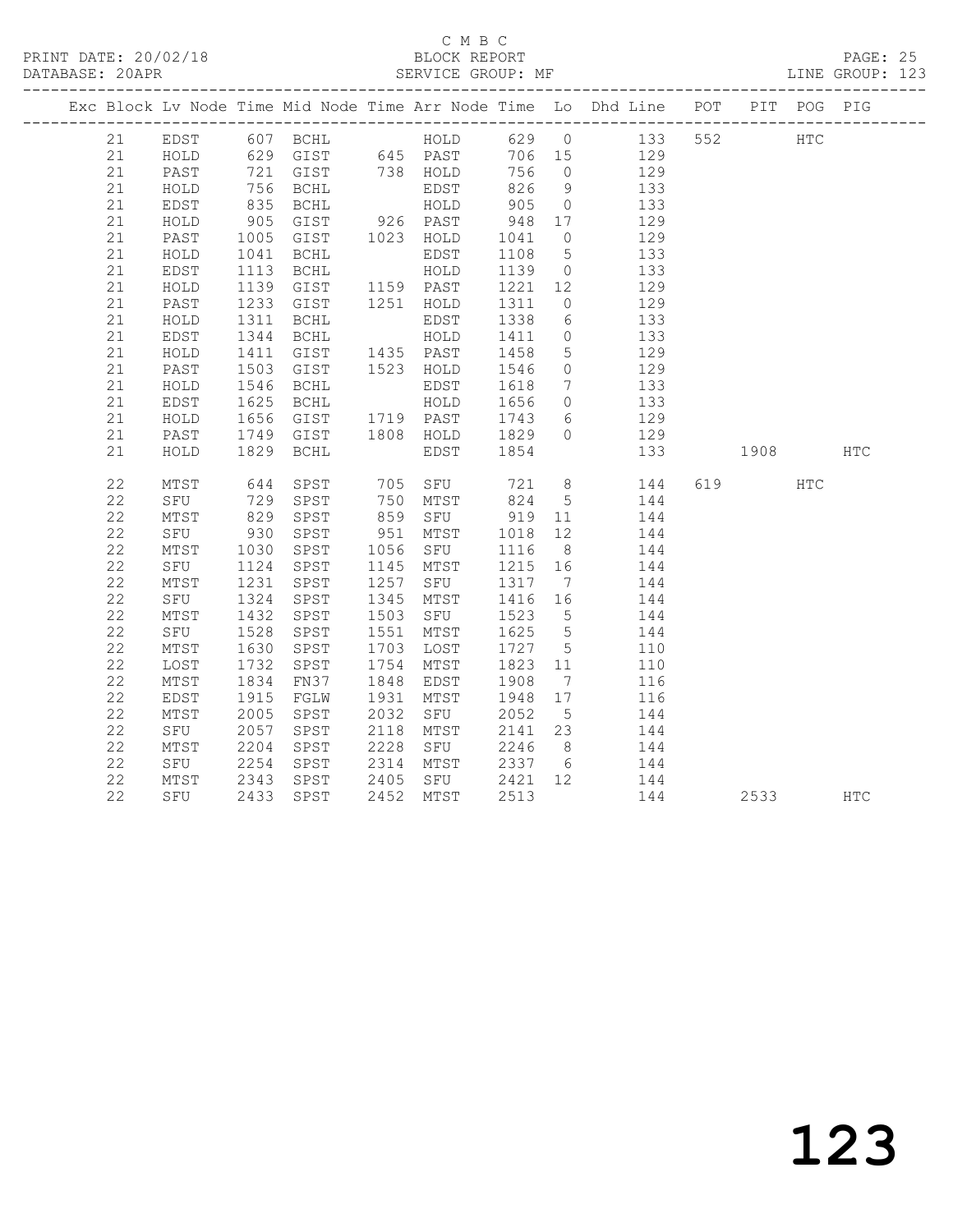## C M B C<br>BLOCK REPORT

PAGE: 26<br>LINE GROUP: 123

|  |          |              |              |                      |      |                          |                |                      | Exc Block Lv Node Time Mid Node Time Arr Node Time Lo Dhd Line POT |     |          | PIT POG PIG   |     |
|--|----------|--------------|--------------|----------------------|------|--------------------------|----------------|----------------------|--------------------------------------------------------------------|-----|----------|---------------|-----|
|  | 23       | PAST         |              |                      |      |                          |                |                      | 635 GIST 649 HOLD 705 0 129                                        | 611 |          | $_{\rm{HTC}}$ |     |
|  | 23       | HOLD         |              |                      |      |                          |                |                      |                                                                    |     |          |               |     |
|  | 23       | EDST         |              | 705 BCHL<br>737 BCHL |      | EDST 730 7<br>HOLD 805 0 |                |                      | 133<br>133                                                         |     |          |               |     |
|  | 23       | HOLD         | 805          | GIST                 |      | 827 PAST                 | 849            | $5\overline{)}$      | 129                                                                |     |          |               |     |
|  | 23       | PAST         | 854          | GIST                 |      | 912 HOLD                 | 930            | $\overline{0}$       | 129                                                                |     |          |               |     |
|  | 23       | HOLD         | 930          | BCHL                 |      |                          | 957            | 14                   | 133                                                                |     |          |               |     |
|  | 23       | EDST         | 1011         | BCHL                 |      | EDST<br>HOLD             | 1038           | $\overline{0}$       | 133                                                                |     |          |               |     |
|  | 23       | HOLD         | 1038         | GIST                 |      | 1058 PAST                | 1120 12        |                      | 129                                                                |     |          |               |     |
|  | 23       | PAST         | 1132         | GIST                 |      | 1150 HOLD                | 1210           | $\overline{0}$       | 129                                                                |     |          |               |     |
|  | 23       | HOLD         | 1210         | BCHL                 |      | EDST                     | 1237 7         |                      | 133                                                                |     |          |               |     |
|  | 23       | EDST         | 1244         | BCHL                 |      | HOLD                     | 1311 0         |                      | 133                                                                |     |          |               |     |
|  | 23       | HOLD         | 1311         | GIST                 |      | 1332 PAST                | 1354           | 9                    | 129                                                                |     |          |               |     |
|  | 23       | PAST         | 1403         | GIST                 |      | 1422 HOLD                | 1443           | $\overline{0}$       | 129                                                                |     |          |               |     |
|  | 23       | HOLD         | 1443         | BCHL                 |      | EDST                     | 1513 12        |                      | 133                                                                |     |          |               |     |
|  | 23       | EDST         | 1525         | BCHL                 |      | HOLD                     | 1556           | $\overline{0}$       | 133                                                                |     |          |               |     |
|  | 23       | HOLD         | 1556         | GIST                 |      | 1618 PAST                |                |                      | 1642 6 129                                                         |     |          |               |     |
|  | 23       | PAST         |              | 1648 GIST            |      |                          |                |                      | 1708 HOLD 1731 0 129                                               |     |          |               |     |
|  | 23       | HOLD         | 1731         | BCHL                 |      | EDST                     | 1800           |                      | 133                                                                |     | 1814     |               | HTC |
|  | 24       | LOST         |              | 559 SPST             |      |                          |                |                      | 618 MTST 640 14 110                                                |     | 528 32   | HTC           |     |
|  | 24       | MTST         | 654          | SPST                 |      | 717 SFU                  |                |                      | 735 6 144                                                          |     |          |               |     |
|  | 24       | SFU          | 741          | SPST                 | 802  | MTST                     | 836 13         |                      | 144                                                                |     |          |               |     |
|  | 24       | MTST         | 849          | SPST                 | 917  | SFU                      | 937            | 5 <sup>5</sup>       | 144                                                                |     |          |               |     |
|  | 24       | SFU          | 942          | SPST                 | 1003 | MTST                     | 1030 10        |                      | 144                                                                |     |          |               |     |
|  | 24       | MTST         | 1040         | SPST                 |      | 1105 LOST                | 1125           | $6\overline{6}$      | 110                                                                |     |          |               |     |
|  | 24       | LOST         | 1131         | 6&6W                 |      | 1155 22ST                | 1205           | 10                   | 101                                                                |     |          |               |     |
|  | 24       | 22ST         | 1215         | 6&6N                 |      | 1225 LOST                | 1248           | $7\overline{ }$      | 101<br>$\frac{1}{136}$                                             |     |          |               |     |
|  | 24       | LOST         | 1255         | HOLD                 |      | 1324 BW02                | 1330           | $5\overline{)}$      | 134                                                                |     |          |               |     |
|  | 24       | BW02         | 1335         | SPST                 |      | 1403 LKST                | 1414           | 5 <sup>5</sup>       |                                                                    |     |          |               |     |
|  | 24<br>24 | LKST<br>BW03 | 1419<br>1459 | SPST                 |      | 1426 BW03<br>1527 LOST   | 1454<br>1537 5 | 5 <sup>5</sup>       | 134<br>136                                                         |     |          |               |     |
|  | 24       | LOST         | 1542         | PROD<br>6&6W         |      | 1611 22ST                | 1622           | 5 <sup>5</sup>       | 101                                                                |     |          |               |     |
|  | 24       | 22ST         | 1627         | 6&6N                 |      | 1641 LOST                | 1707 14        |                      | 101                                                                |     |          |               |     |
|  | 24       | LOST         | 1721         | HOLD                 |      | 1753 BW02                | 1759           | $6\overline{6}$      | 136                                                                |     |          |               |     |
|  | 24       | BW02         | 1805         | SPST                 |      | 1833 LKST                | 1843           | $5\overline{)}$      |                                                                    |     |          |               |     |
|  | 24       | LKST         | 1848         | SPST                 |      | 1855 BW03                | 1918           | $6\overline{6}$      | 134<br>134                                                         |     |          |               |     |
|  | 24       | BW03         |              | 1924 PROD            |      |                          |                |                      | 1948 LOST 1955 5 136                                               |     |          |               |     |
|  | 24       | LOST         | 2000         | 6&6W                 |      | 2020 22ST                | 2028           |                      | 101                                                                |     | 2035 HTC |               |     |
|  |          |              |              |                      |      |                          |                |                      |                                                                    |     |          |               |     |
|  | 27       | EDST         | 720          |                      |      | NWST                     |                |                      | 736 6 112 700                                                      |     |          | $_{\rm HTC}$  |     |
|  | 27       | NWST         | 742          |                      |      | EDST                     | 802            | 9                    | 112                                                                |     |          |               |     |
|  | 27       | EDST         | 811          |                      |      | NWST                     | 827            | $\,8\,$              | 112                                                                |     |          |               |     |
|  | 27<br>27 | NWST         | 835<br>856   |                      |      | EDST                     | 853<br>913     | 3<br>$7\phantom{.0}$ | 112<br>112                                                         |     |          |               |     |
|  | 27       | EDST<br>NWST | 920          |                      |      | NWST<br>EDST             | 937            | 2                    | 112                                                                |     |          |               |     |
|  | 27       | EDST         | 939          |                      |      | NWST                     | 955            | 13                   | 112                                                                |     |          |               |     |
|  | 27       | NWST         | 1008         | $CL-W$               | 1029 | BW04                     | 1042           | 6                    | 123                                                                |     |          |               |     |
|  | 27       | BW04         | 1048         | $CL-E$               | 1102 | NWST                     | 1122           | 16                   | 123                                                                |     |          |               |     |
|  | 27       | NWST         | 1138         | $CL-W$               | 1159 | BW04                     | 1212           | 6                    | 123                                                                |     |          |               |     |
|  | 27       | BW04         | 1218         | $CL-E$               | 1232 | NWST                     | 1252           | 16                   | 123                                                                |     |          |               |     |
|  | 27       | NWST         | 1308         | $CL-W$               | 1329 | BW04                     | 1342           | 6                    | 123                                                                |     |          |               |     |
|  | 27       | BW04         | 1348         | $CL-E$               | 1403 | NWST                     | 1425           | 13                   | 123                                                                |     |          |               |     |
|  | 27       | NWST         | 1438         | $CL-W$               | 1501 | BW04                     | 1516           | 16                   | 123                                                                |     |          |               |     |
|  | 27       | BW04         | 1532         | $CL-E$               | 1548 | NWST                     | 1614           | 9                    | 123                                                                |     |          |               |     |
|  | 27       | NWST         | 1623         | $CL-W$               | 1649 | BW04                     | 1704           | 8                    | 123                                                                |     |          |               |     |
|  | 27       | BW04         | 1712         | $CL-E$               | 1732 | NWST                     | 1755           | 8 <sup>8</sup>       | 123                                                                |     |          |               |     |
|  | 27       | NWST         |              | 1803 CL-W            | 1826 | BW03                     | 1838 18        |                      | 123                                                                |     |          |               |     |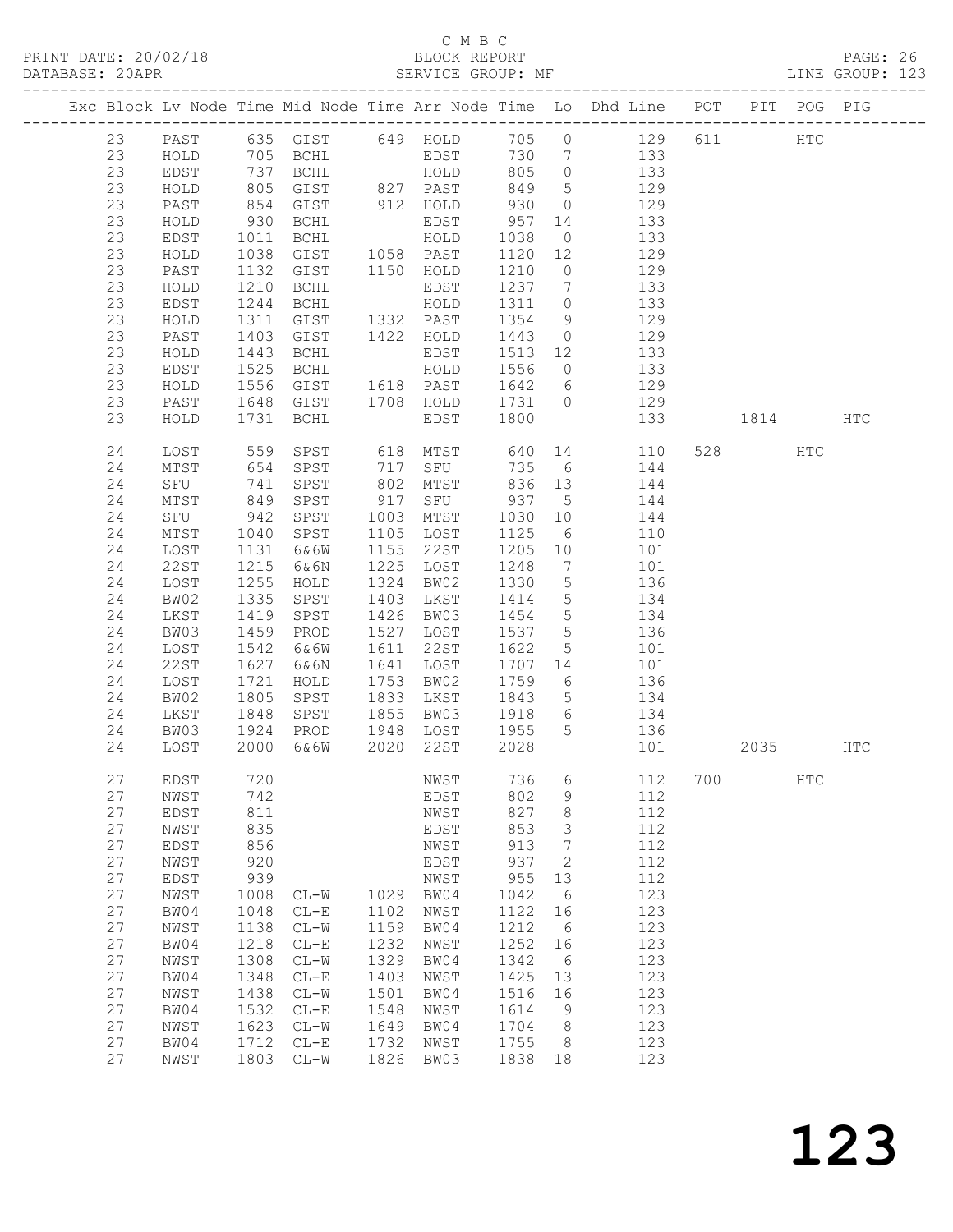PRINT DATE: 20/02/18 BLOCK REPORT<br>DATABASE: 20APR PAGE: 20APR

#### C M B C<br>BLOCK REPORT

PAGE: 27<br>LINE GROUP: 123

|    |             |                          |                      |     | Exc Block Lv Node Time Mid Node Time Arr Node Time Lo Dhd Line POT PIT POG PIG |        |                 |                 |                                                            | ------------------------------------ |          |            |            |
|----|-------------|--------------------------|----------------------|-----|--------------------------------------------------------------------------------|--------|-----------------|-----------------|------------------------------------------------------------|--------------------------------------|----------|------------|------------|
| 27 |             |                          |                      |     | BW03 1856 PROD 1923 LOST 1931 136 1955                                         |        |                 |                 |                                                            |                                      |          |            | <b>HTC</b> |
| 30 | 22ST        |                          | $615$ QU-S           |     | 621 CLFO                                                                       | 642    | $\overline{0}$  |                 |                                                            |                                      | 603 HTC  |            |            |
| 30 | CLFO        | 642                      |                      |     | 22ST                                                                           | 704 11 |                 |                 | $\begin{array}{c}\n104 \\ \hline\n104\n\end{array}$<br>104 |                                      |          |            |            |
| 30 | 22ST        |                          | 715 QU-S 723 CLFO    |     |                                                                                | 743    | $\overline{0}$  |                 | 104                                                        |                                      |          |            |            |
| 30 | CLFO        | 743                      |                      |     | 22ST                                                                           |        | 808 10          |                 | 21 104                                                     |                                      |          |            |            |
| 30 | MTST        | 839                      | SPST                 |     | 907 SFU                                                                        | 927    |                 |                 | 144                                                        |                                      | 1007     |            | HTC        |
| 31 | EDST        | 552                      | BCHL                 |     | HOLD                                                                           | 614    | $\overline{0}$  |                 | 133                                                        |                                      | 537 HTC  |            |            |
| 31 | HOLD        | 614                      | GIST                 |     | 630 PAST                                                                       | 651    | 15              |                 | 129                                                        |                                      |          |            |            |
| 31 | PAST        |                          | 706 GIST             |     | 722 HOLD                                                                       | 740    | $\overline{0}$  |                 | 129                                                        |                                      |          |            |            |
| 31 | HOLD        | 740                      | BCHL                 |     | EDST                                                                           | 810    | 10              |                 | 133                                                        |                                      |          |            |            |
| 31 | EDST        | 820                      | <b>BCHL</b>          |     | HOLD                                                                           | 850    | $\circ$         |                 | 133                                                        |                                      |          |            |            |
| 31 | HOLD        | 850                      | GIST                 |     | 914 PAST                                                                       | 936    |                 |                 | 129                                                        |                                      | 957      |            | HTC        |
| 32 | PAST        | 618                      | GIST                 |     | 632 HOLD                                                                       | 648    | $\circ$         |                 | 129                                                        |                                      | 554 HTC  |            |            |
| 32 | HOLD        | 648                      | BCHL                 |     | EDST                                                                           | 713    | 8               |                 | 133                                                        |                                      |          |            |            |
| 32 | EDST        | 721                      | BCHL                 |     | HOLD                                                                           | 748    | $\circ$         |                 | 133                                                        |                                      |          |            |            |
| 32 | HOLD        | 748                      | GIST                 |     | 809 PAST                                                                       | 830    | 6               |                 | 129                                                        |                                      |          |            |            |
| 32 | PAST        | 836                      | GIST                 |     | 854 HOLD                                                                       | 914    | $\circ$         |                 | 129                                                        |                                      |          |            |            |
| 32 | HOLD        |                          | 914 BCHL             |     | EDST                                                                           | 941    |                 |                 | 133                                                        |                                      | 955 HTC  |            |            |
| 34 | MTST        | 628                      | FN37                 |     | 641 EDST                                                                       | 700    |                 | $6\overline{6}$ | 116                                                        |                                      | 603 HTC  |            |            |
| 34 | EDST        |                          | FGLW                 | 725 | MTST                                                                           | 745    | 13              |                 | 116                                                        |                                      |          |            |            |
| 34 | MTST        | $\frac{706}{750}$<br>758 | SPST                 | 826 | SFU                                                                            | 847    | $\overline{7}$  |                 | 144                                                        |                                      |          |            |            |
| 34 | SFU         |                          | 854 SPST             | 916 | MTST                                                                           | 944    |                 |                 |                                                            | 144                                  | 1008 100 |            | <b>HTC</b> |
|    |             |                          |                      |     |                                                                                |        |                 |                 |                                                            |                                      |          |            |            |
| 35 | EDST        |                          | 622 BCHL<br>644 GIST |     | HOLD                                                                           | 644    | $\overline{0}$  |                 | 133                                                        |                                      | 607 HTC  |            |            |
| 35 | HOLD        |                          |                      |     | 700 PAST                                                                       | 721 15 |                 |                 | 129                                                        |                                      |          |            |            |
| 35 | PAST        |                          | 736 GIST             |     | 754 HOLD                                                                       | 814    | $\overline{0}$  |                 | 129                                                        |                                      |          |            |            |
| 35 | HOLD        | 814                      | BCHL                 |     | EDST                                                                           | 844    | 7               |                 | 133                                                        |                                      |          |            |            |
| 35 | EDST        | 851                      | BCHL                 |     | HOLD                                                                           | 921    | $\Omega$        |                 | 133                                                        |                                      |          |            |            |
| 35 | HOLD        | 921                      | GIST                 |     | 942 PAST                                                                       | 1004   |                 |                 | 129                                                        |                                      | 1025     |            | HTC        |
| 36 | EDST        | 630                      | FGLW                 | 648 | MTST                                                                           | 705    | 8               |                 | 116                                                        |                                      | 615 — 10 | HTC        |            |
| 36 | MTST        | 713                      | FN37                 |     | 726 EDST                                                                       | 745    | $5\phantom{.0}$ |                 | 116                                                        |                                      |          |            |            |
| 36 | EDST        | 750                      | BCHL                 |     | HOLD                                                                           | 820    | $\circ$         |                 | 133                                                        |                                      |          |            |            |
| 36 | HOLD        | 820                      | GIST                 |     | 844 PAST                                                                       | 906    | $5\overline{)}$ |                 | 129                                                        |                                      |          |            |            |
| 36 | PAST        |                          | 911 GIST             |     | 929 HOLD                                                                       | 947    | $\Omega$        |                 | 129                                                        |                                      |          |            |            |
| 36 | HOLD        | 947                      | BCHL                 |     | EDST                                                                           | 1014   |                 |                 | 133                                                        |                                      | 1028     |            | HTC        |
| 37 | MTST        | 643                      | FN37                 | 656 | EDST                                                                           | 715    | 13              |                 | 116                                                        | 618                                  |          | HTC        |            |
| 37 | EDST        | 728                      | FGLW                 | 747 | MTST                                                                           | 807    | 6               |                 | 116                                                        |                                      |          |            |            |
| 37 | MTST        | 813                      | FN37                 | 827 | EDST                                                                           | 847    | 6               |                 | 116                                                        |                                      |          |            |            |
| 37 | EDST        | 853                      | FGLW                 | 914 | MTST                                                                           | 933    |                 |                 | 116                                                        |                                      | 957      |            | HTC        |
|    |             |                          |                      |     |                                                                                |        |                 |                 |                                                            |                                      |          |            |            |
| 38 | NWST        | 1500                     |                      |     | EDST                                                                           | 1519   | 7               |                 | 112                                                        | 1443                                 |          | <b>HTC</b> |            |
| 38 | <b>EDST</b> | 1526                     |                      |     | NWST                                                                           | 1549   | 11              |                 | 112                                                        |                                      |          |            |            |
| 38 | NWST        | 1600                     |                      |     | EDST                                                                           | 1619   | $\overline{7}$  |                 | 112                                                        |                                      |          |            |            |
| 38 | EDST        | 1626                     |                      |     | NWST                                                                           | 1649   | 12              |                 | 112                                                        |                                      |          |            |            |
| 38 | NWST        | 1701                     |                      |     | EDST                                                                           | 1722   | 11              |                 | 112                                                        |                                      |          |            |            |
| 38 | <b>EDST</b> | 1733                     |                      |     | NWST                                                                           | 1756   | 11              |                 | 112                                                        |                                      |          |            |            |
| 38 | NWST        | 1807                     |                      |     | EDST                                                                           | 1826   |                 |                 | 112                                                        |                                      | 1840     |            | <b>HTC</b> |
|    |             |                          |                      |     |                                                                                |        |                 |                 |                                                            |                                      |          |            |            |
| 40 | EDST        | 650                      | <b>BCHL</b>          |     | HOLD                                                                           | 715    | 0               |                 | 133                                                        | 635                                  |          | <b>HTC</b> |            |
| 40 | HOLD        | 715                      | GIST                 | 733 | PAST                                                                           | 754    | 10              |                 | 129                                                        |                                      |          |            |            |
| 40 | PAST        | 804                      | GIST                 | 822 | HOLD                                                                           | 844    | $\circ$         |                 | 129                                                        |                                      |          |            |            |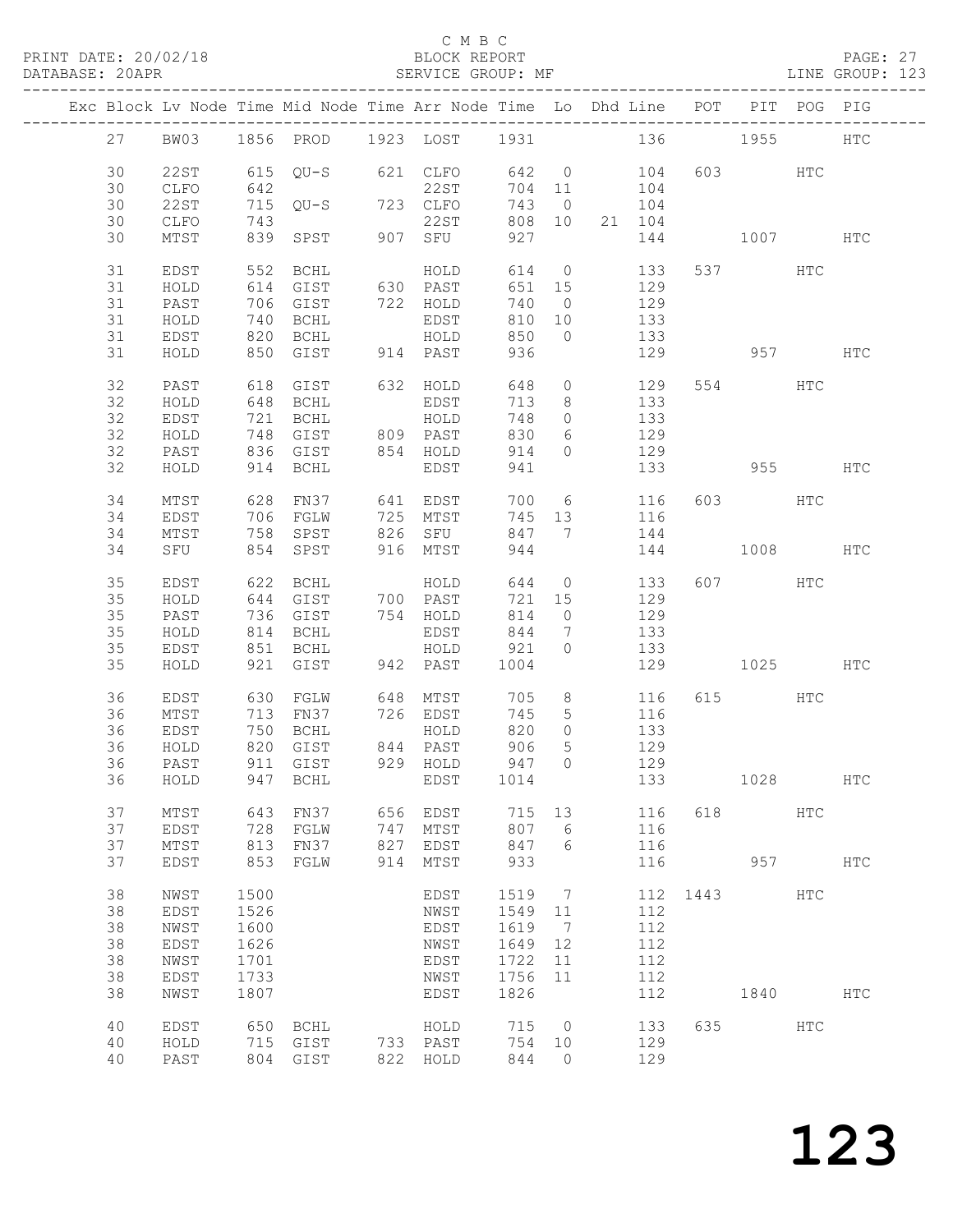#### C M B C<br>BLOCK REPORT

PAGE: 28<br>LINE GROUP: 123

|  |          |               |      |                        |                        |                      |                 | Exc Block Lv Node Time Mid Node Time Arr Node Time Lo Dhd Line POT PIT POG PIG |             |           |            |            |
|--|----------|---------------|------|------------------------|------------------------|----------------------|-----------------|--------------------------------------------------------------------------------|-------------|-----------|------------|------------|
|  | 40       | HOLD 844 BCHL |      |                        | EDST 914               |                      |                 |                                                                                | 133 and 133 | 928       |            | <b>HTC</b> |
|  | 41       | MTST          |      | 705 SPST               | 727 LOST               | 749 10               |                 | 110                                                                            | 640         |           | HTC        |            |
|  | 41       | LOST          |      | 759 SPST               | 822 MTST               | 854                  |                 | 110                                                                            |             | 918       |            | HTC        |
|  |          |               |      |                        |                        |                      |                 |                                                                                |             |           |            |            |
|  | 42       | NWST          |      | 658 CL-W               | 717 BW04               | 731                  | $\overline{7}$  | 123                                                                            | 643         |           | HTC        |            |
|  | 42<br>42 | BW04<br>NWST  |      | 738 CL-E<br>821 CL-W   | 752 NWST<br>849 BW04   | 816<br>904           | 5               | 123<br>123                                                                     |             | 936       |            | <b>HTC</b> |
|  |          |               |      |                        |                        |                      |                 |                                                                                |             |           |            |            |
|  | 43       | MTST          |      | 725 SPST               | 750 LOST               | 812                  | 8               | 110                                                                            | 700         |           | HTC        |            |
|  | 43       | LOST          | 820  | SPST                   | 843 MTST               | 911                  |                 | 110                                                                            |             | 935       |            | <b>HTC</b> |
|  | $4\,4$   | EDST          | 752  | FGLW                   | 811 MTST               | 831                  | 14              | 116                                                                            | 732         |           | <b>HTC</b> |            |
|  | 44       | MTST          |      | 845 FN37               | 859 EDST               | 919                  |                 | 116                                                                            |             | 933       |            | HTC        |
|  |          |               |      |                        |                        |                      |                 |                                                                                |             |           |            |            |
|  | 50       | SFU           | 1436 | SPST                   | 1457 MTST              | 1530                 | 8 <sup>8</sup>  |                                                                                | 144 1351    |           | HTC        |            |
|  | 50<br>50 | MTST<br>EDST  |      | 1538 FN37<br>1623 FGLW | 1552 EDST<br>1643 MTST | 1615<br>1704         | 8               | 116<br>116                                                                     |             | 1728      |            | <b>HTC</b> |
|  |          |               |      |                        |                        |                      |                 |                                                                                |             |           |            |            |
|  | 51       | EDST          | 1427 | <b>BCHL</b>            | HOLD                   | 1454                 | $\circ$         |                                                                                | 133 1407    |           | <b>HTC</b> |            |
|  | 51       | HOLD          | 1454 | GIST                   | 1518 PAST              | 1541                 | $5\phantom{.0}$ | 129                                                                            |             |           |            |            |
|  | 51       | PAST          |      | 1546 GIST              | 1606 HOLD              | 1629                 | $\Omega$        | 129                                                                            |             |           |            |            |
|  | 51       | HOLD          |      | 1629 BCHL              | EDST                   | 1701                 | 9               | 133                                                                            |             |           |            |            |
|  | 51       | EDST          | 1710 | BCHL                   | HOLD                   | 1740                 | $\circ$         | 133                                                                            |             |           |            |            |
|  | 51       | HOLD          | 1740 | GIST                   | 1803 PAST              | 1826                 | $5\phantom{.0}$ | 129                                                                            |             |           |            |            |
|  | 51       | PAST          |      | 1831 GIST              | 1849 HOLD              | 1909                 | $\overline{0}$  | 129                                                                            |             |           |            |            |
|  | 51       | HOLD          |      | 1909 BCHL              | 1918 EDST              | 1934                 | 17              | 133                                                                            |             |           |            |            |
|  | 51       | EDST          | 1951 | <b>BCHL</b>            | 2009 HOLD              | 2017                 | $\overline{0}$  | 133                                                                            |             |           |            |            |
|  | 51       | HOLD          |      | 2017 GIST              | 2033 PAST              | 2050                 | 10              | 129                                                                            |             |           |            |            |
|  | 51       | PAST          | 2100 | GIST                   | 2115 HOLD              | 2131                 | $\overline{0}$  | 129                                                                            |             |           |            |            |
|  | 51       | HOLD          | 2131 | <b>BCHL</b>            | 2140 EDST              | 2156                 | 18              | 133                                                                            |             |           |            |            |
|  | 51       | EDST          | 2214 |                        | NWST                   | 2227                 | $5\overline{)}$ | 112                                                                            |             |           |            |            |
|  | 51       | NWST          | 2232 |                        | EDST                   | 2246                 | $5\overline{)}$ | 112                                                                            |             |           |            |            |
|  | 51       | EDST          |      | 2251 BCHL 2307 HOLD    |                        | 2315                 | $\overline{0}$  | 133                                                                            |             |           |            |            |
|  | 51       | HOLD          | 2315 | GIST                   | $2330$ $PAST$          | 2346<br>2346<br>2429 | 14              | 129                                                                            |             |           |            |            |
|  | 51       | PAST          | 2400 | GIST                   | 2414 HOLD              |                      | $\overline{0}$  | 129                                                                            |             |           |            |            |
|  | 51       | HOLD          | 2429 | BCHL                   | 2438 EDST              | 2452                 | 19              | 9 133                                                                          |             |           |            |            |
|  | 51       | NWST          | 2520 |                        | EDST                   | 2532                 | $\overline{7}$  | 112                                                                            |             |           |            |            |
|  | 51       | EDST          | 2539 |                        | NWST                   | 2548                 |                 | 112                                                                            |             | 2600      |            | HTC        |
|  | 52       | SFU           | 1509 | SPST                   | 1531 MTST              | 1605                 | $5^{\circ}$     |                                                                                | 144 1424    |           | <b>HTC</b> |            |
|  | 52       | MTST          | 1610 | SPST                   |                        | 1707                 | $5^{\circ}$     | 110                                                                            |             |           |            |            |
|  | 52       | LOST          |      | 1712 SPST              | 1643 LOST<br>1735 MTST | 1805 10              |                 | 110                                                                            |             |           |            |            |
|  | 52       | MTST          |      | 1815 SPST              | 1843 SFU               | 1903                 |                 |                                                                                | 144         | 1936 1990 |            | HTC        |
|  |          |               |      |                        |                        |                      |                 |                                                                                |             |           |            |            |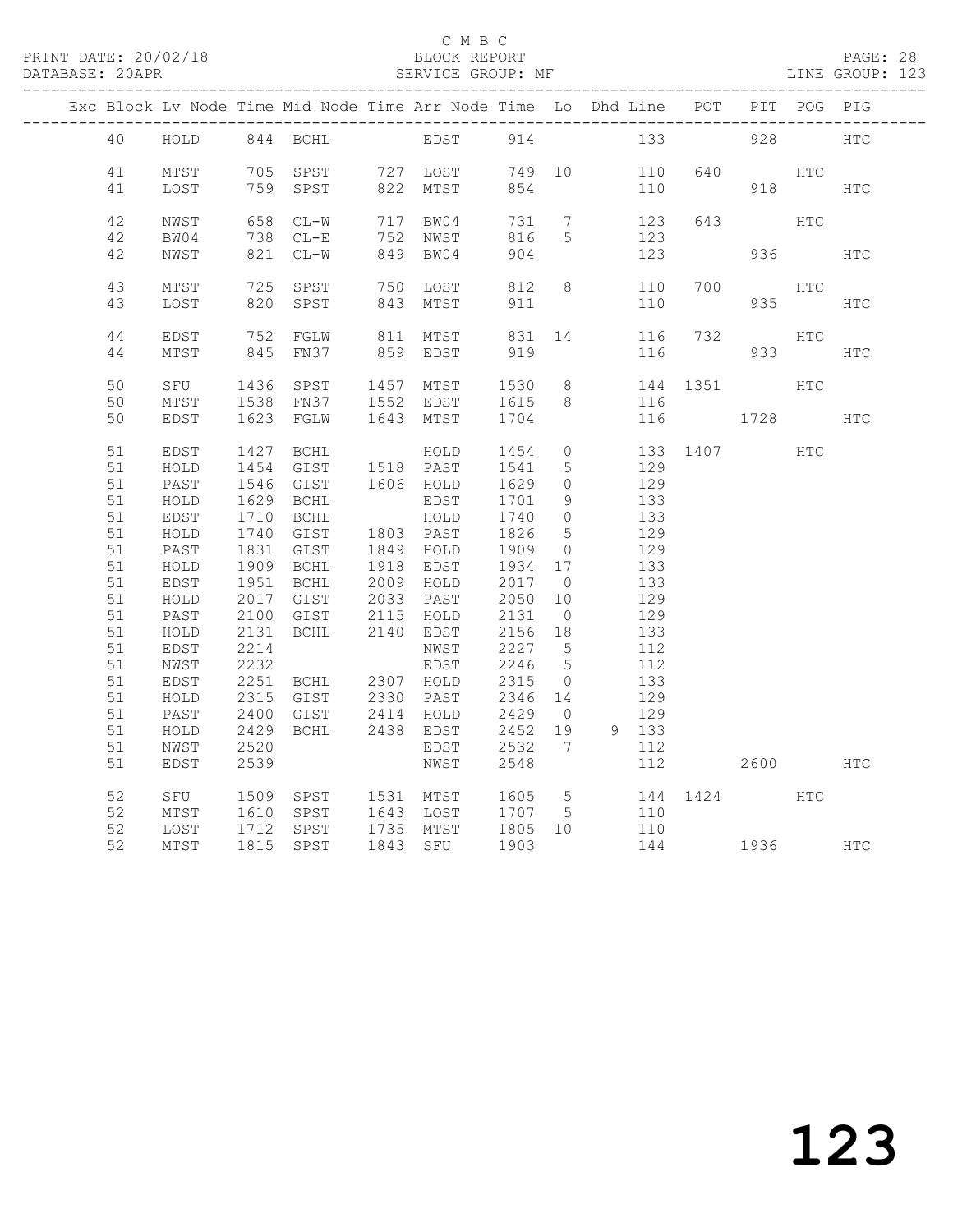### C M B C<br>BLOCK REPORT

| DATABASE: 20APR |                                                                    |             |      |      |           |      | SERVICE GROUP: MF |                              |     |         |     |         | LINE GROUP: 123 |
|-----------------|--------------------------------------------------------------------|-------------|------|------|-----------|------|-------------------|------------------------------|-----|---------|-----|---------|-----------------|
|                 | Exc Block Lv Node Time Mid Node Time Arr Node Time Lo Dhd Line POT |             |      |      |           |      |                   |                              |     |         | PIT | POG PIG |                 |
|                 | 53                                                                 | KYBD        | 443  |      |           | NWST | 503               | $\overline{7}$               |     | 112 423 |     | HTC     |                 |
|                 | 53                                                                 | NWST        | 510  |      |           | EDST | 524               | $\overline{\mathbf{3}}$      | 112 |         |     |         |                 |
|                 | 53                                                                 | EDST        | 527  |      |           | NWST | 542               | $5^{\circ}$                  | 112 |         |     |         |                 |
|                 | 53                                                                 | NWST        | 547  |      |           | EDST | 603               | $\overline{\phantom{a}}$     | 112 |         |     |         |                 |
|                 | 53                                                                 | EDST        | 605  |      |           | NWST | 620               | 14                           | 112 |         |     |         |                 |
|                 | 53                                                                 | NWST        | 634  |      |           | EDST | 652               | 3                            | 112 |         |     |         |                 |
|                 | 53                                                                 | EDST        | 655  |      |           | NWST | 710               | 8                            | 112 |         |     |         |                 |
|                 | 53                                                                 | NWST        | 718  |      |           | EDST | 738               | 5                            | 112 |         |     |         |                 |
|                 | 53                                                                 | EDST        | 743  |      |           | NWST | 759               | 7                            | 112 |         |     |         |                 |
|                 | 53                                                                 | NWST        | 806  |      |           | EDST | 826               | $\mathbf{2}$                 | 112 |         |     |         |                 |
|                 | 53                                                                 | EDST        | 828  |      |           | NWST | 844               | 6                            | 112 |         |     |         |                 |
|                 | 53                                                                 | NWST        | 850  |      |           | EDST | 908               | $\overline{2}$               | 112 |         |     |         |                 |
|                 | 53                                                                 | EDST        | 910  |      |           | NWST | 927               | 8                            | 112 |         |     |         |                 |
|                 | 53                                                                 | NWST        | 935  |      |           | EDST | 952               | $\mathbf{2}$                 | 112 |         |     |         |                 |
|                 | 53                                                                 | EDST        | 954  |      |           | NWST | 1010              | 10                           | 112 |         |     |         |                 |
|                 | 53                                                                 | NWST        | 1020 |      |           | EDST | 1037              | - 2                          | 112 |         |     |         |                 |
|                 | 53                                                                 | EDST        | 1039 |      |           | NWST | 1055              | 10                           | 112 |         |     |         |                 |
|                 | 53                                                                 | NWST        | 1105 |      |           | EDST | 1122              | 2                            | 112 |         |     |         |                 |
|                 | 53                                                                 | EDST        | 1124 |      |           | NWST | 1140              | 10                           | 112 |         |     |         |                 |
|                 | 53                                                                 | NWST        | 1150 |      |           | EDST | 1208              | $\mathbf{2}$                 | 112 |         |     |         |                 |
|                 | 53                                                                 | EDST        | 1210 |      |           | NWST | 1227              | 8                            | 112 |         |     |         |                 |
|                 | 53                                                                 | NWST        | 1235 |      |           | EDST | 1253              | 2                            | 112 |         |     |         |                 |
|                 | 53                                                                 | EDST        | 1255 |      |           | NWST | 1312              | 8                            | 112 |         |     |         |                 |
|                 | 53                                                                 | NWST        | 1320 |      |           | EDST | 1338              | 2                            | 112 |         |     |         |                 |
|                 | 53                                                                 | EDST        | 1340 |      |           | NWST | 1357              | 8                            | 112 |         |     |         |                 |
|                 | 53                                                                 | NWST        | 1405 |      |           | EDST | 1423              | 2                            | 112 |         |     |         |                 |
|                 | 53                                                                 | EDST        | 1425 |      |           | NWST | 1443              | $7\phantom{.0}$              | 112 |         |     |         |                 |
|                 | 53                                                                 | NWST        | 1450 |      |           | EDST | 1509              | 2                            | 112 |         |     |         |                 |
|                 | 53                                                                 | EDST        | 1511 |      |           | NWST | 1534              | 11                           | 112 |         |     |         |                 |
|                 | 53                                                                 | NWST        | 1545 |      |           | EDST | 1604              | $\overline{7}$               | 112 |         |     |         |                 |
|                 | 53                                                                 | EDST        | 1611 |      |           | NWST | 1634              | 11                           | 112 |         |     |         |                 |
|                 | 53                                                                 | NWST        | 1645 |      |           | EDST | 1706              | $\overline{7}$               | 112 |         |     |         |                 |
|                 | 53                                                                 | EDST        | 1713 |      |           | NWST | 1736              | 14                           | 112 |         |     |         |                 |
|                 | 53                                                                 | NWST        | 1750 |      |           | EDST | 1809              | 7                            | 112 |         |     |         |                 |
|                 | 53                                                                 | EDST        | 1816 |      |           | NWST | 1834              | - 8                          | 112 |         |     |         |                 |
|                 | 53                                                                 | NWST        | 1842 |      |           | EDST | 1900              | 5                            | 112 |         |     |         |                 |
|                 | 53                                                                 | EDST        | 1905 |      |           | NWST | 1922              | $7\phantom{.0}\phantom{.0}7$ | 112 |         |     |         |                 |
|                 | 53                                                                 | NWST        | 1929 |      |           | EDST | 1947              | 18                           | 112 |         |     |         |                 |
|                 | 53                                                                 | EDST        | 2005 |      |           | NWST | 2019              | 13                           | 112 |         |     |         |                 |
|                 | 53                                                                 | NWST        | 2032 |      |           | EDST | 2048              | 17                           | 112 |         |     |         |                 |
|                 | 53                                                                 | EDST        | 2105 |      |           | NWST | 2119              | 6                            | 112 |         |     |         |                 |
|                 | 53                                                                 | NWST        | 2125 |      |           | EDST | 2141              | 3                            | 112 |         |     |         |                 |
|                 | 53                                                                 | EDST        | 2144 |      |           | NWST | 2158              | 5                            | 112 |         |     |         |                 |
|                 | 53                                                                 | NWST        | 2203 |      |           | EDST | 2217              | 6<br>$\Omega$                | 112 |         |     |         |                 |
|                 | 53                                                                 | <b>EDST</b> | 2223 | BCHL | 2239 HOLD |      | 2247              |                              | 133 |         |     |         |                 |

53 HOLD 2247 GIST 2302 PAST 2318 129 2336 HTC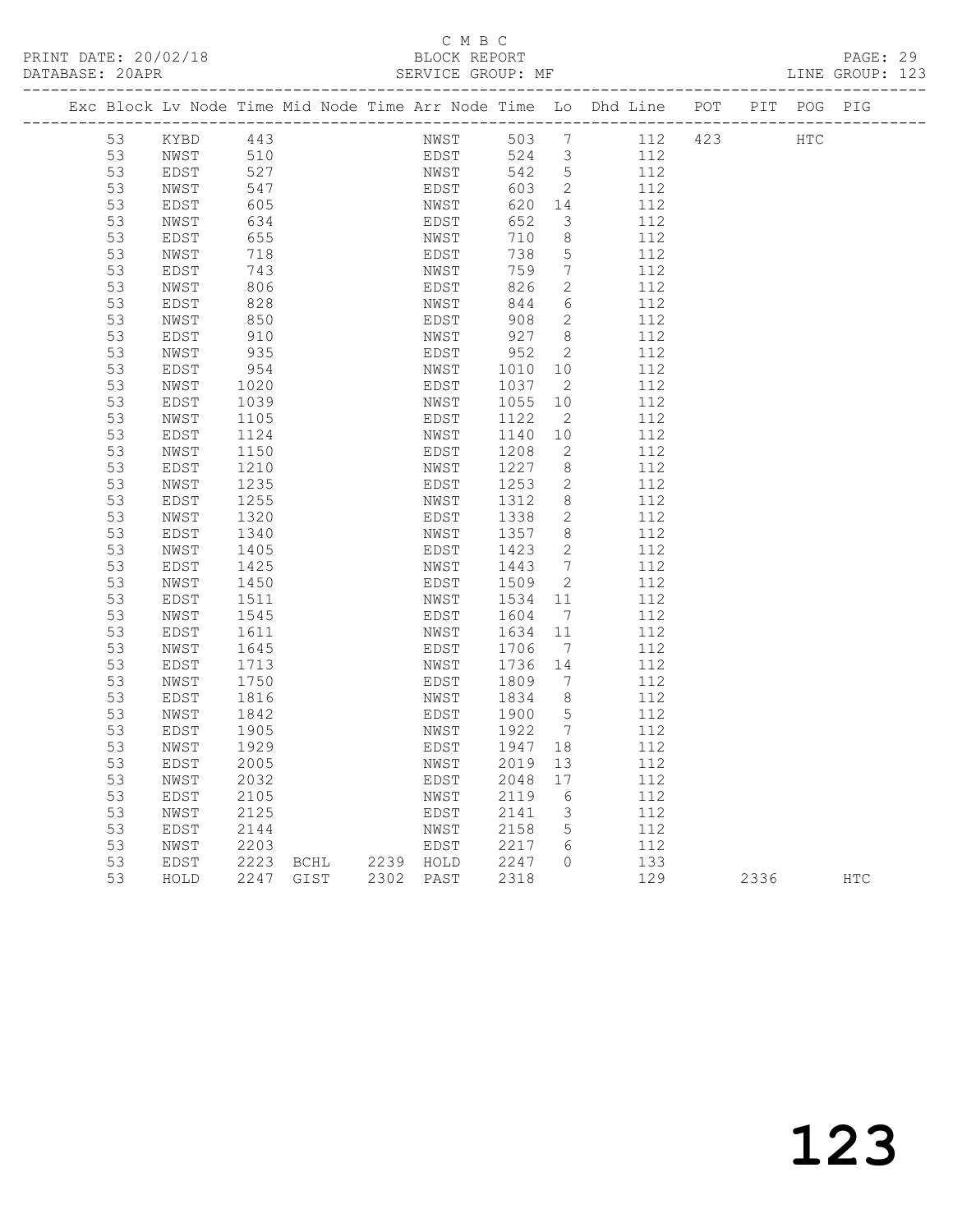#### C M B C C M B C C M B C C M B C C M B C C M B C C M B C C M B C C M B C C M B C C M B C C M B C C M B C C M B C C M B C C M B C C M B C C M B C C M B C C M B C C M B C C M B C C M B C C M B C C M B C C M B C C M B C C M B DATABASE: 20APR SERVICE GROUP: MF LINE GROUP: 123

|          |          |              |              |                                                |      | Exc Block Lv Node Time Mid Node Time Arr Node Time Lo Dhd Line POT |                |                      |                       |     |                                   |      | PIT POG PIG |              |
|----------|----------|--------------|--------------|------------------------------------------------|------|--------------------------------------------------------------------|----------------|----------------------|-----------------------|-----|-----------------------------------|------|-------------|--------------|
|          |          |              |              |                                                |      | SD 54 LOST 1500 SPST 1523 SPST 1523 6 20 110 1429                  |                |                      |                       |     |                                   |      | HTC         |              |
|          | SD 54    | MTST         |              | 1549 SPST                                      |      | 1621 SFU 1641 9                                                    |                |                      |                       | 144 |                                   |      |             |              |
| $#SD$ 54 |          | MTST         | 1549         | SPST                                           |      | 1621 SFU                                                           | 1641 9         |                      |                       |     | 144 1519 HTC                      |      |             |              |
|          | 54       | SFU          | 1650         | SPST                                           | 1713 | MTST                                                               | 1747 11        |                      | 144                   |     |                                   |      |             |              |
|          | 54       | MTST         | 1758         | SPST                                           | 1828 | SFU                                                                | 1848 6         |                      |                       | 144 |                                   |      |             |              |
|          | 54       | SFU          | 1854         | SPST                                           |      | 1917 MTST                                                          | 1947 18        |                      | $\frac{-}{144}$       |     |                                   |      |             |              |
|          | 54       | MTST         | 2005         | FN37 2018 EDST                                 |      |                                                                    | 2036           | 9                    | 116                   |     |                                   |      |             |              |
|          | 54       | EDST         | 2045         | FGLW                                           |      | 2101 MTST                                                          | 2117           | 18                   |                       | 116 |                                   |      |             |              |
|          | 54       | MTST         | 2135<br>2215 | FN37 2147 EDST<br>FGLW 2231 MTST               |      |                                                                    | 2204<br>2247   | 11                   |                       | 116 |                                   |      |             |              |
|          | 54<br>54 | EDST<br>MTST | 2305         |                                                |      | EDST                                                               | 2322           | 18<br>$\overline{2}$ | 119                   | 116 |                                   |      |             |              |
|          | 54       | EDST         | 2324         |                                                |      | MTST                                                               | 2340 6         |                      | 119                   |     |                                   |      |             |              |
|          | 54       | MTST         | 2346         | SPST 2406 LOST                                 |      |                                                                    | 2423 7         |                      |                       | 110 |                                   |      |             |              |
|          | 54       | LOST         | 2430         | SPST                                           |      | 2446 MTST                                                          | 2508           |                      |                       | 110 |                                   | 2528 |             | HTC          |
|          |          |              |              |                                                |      |                                                                    |                |                      |                       |     |                                   |      |             |              |
|          | 56       | BW04         | 1518         | $CL-E$                                         | 1534 | NWST                                                               | 1601           |                      | 12 and $\overline{a}$ |     | 123 1438                          |      | HTC         |              |
|          | 56       | NWST         |              | 1613 CL-W                                      |      | 1639 BW04                                                          | 1654 8         |                      |                       | 123 |                                   |      |             |              |
|          | 56       | BW04         |              | 1702 CL-E                                      |      | 1722 NWST                                                          | 1745 8         |                      |                       | 123 |                                   |      |             |              |
|          | 56       | NWST         | 1753         | $CL-W$                                         | 1817 | BW04                                                               | 1829 17        |                      |                       | 123 |                                   |      |             |              |
|          | 56       | BW04         | 1846         | $CL-E$                                         | 1859 | NWST                                                               | 1918 7         |                      | 123                   |     |                                   |      |             |              |
|          | 56       | NWST         | 1925         | $CL-W$                                         |      | 1948 BW04                                                          | 1959 17        |                      |                       | 123 |                                   |      |             |              |
|          | 56       | BW04         |              | 2016 CL-E 2028 NWST                            |      |                                                                    | 2045 8         |                      |                       | 123 |                                   |      |             |              |
|          | 56       | NWST         |              | 2053 CL-W                                      | 2113 | BW04                                                               | 2124           |                      |                       | 123 |                                   | 2149 |             | HTC          |
|          | SD 57    |              |              | WLDL 1514 BWEX PEWI<br>SFU 1606 SPST 1629 MTST |      | PEWI                                                               |                |                      |                       |     | 1534 17 15 130 1442<br>1703 7 15: |      | HTC         |              |
|          | SD 57    |              |              |                                                |      |                                                                    | 1703 7         |                      |                       | 144 |                                   |      |             |              |
| #SD 57   |          | SFU          | 1606         | SPST                                           | 1629 | MTST                                                               | 1703 7         |                      |                       |     | 144 1521 HTC                      |      |             |              |
|          | 57       | MTST         | 1710         | SPST                                           | 1744 | SFU                                                                | 1804 5         |                      | 144                   |     |                                   |      |             |              |
|          | 57       | SFU          | 1809         | SPST                                           | 1831 | MTST                                                               | 1901 5         |                      |                       | 144 |                                   |      |             |              |
|          | 57       | MTST         | 1906         | SPST                                           |      | 1933 SFU                                                           | 1953           | $5^{\circ}$          |                       | 144 |                                   |      |             |              |
|          | 57       | SFU          | 1958         | SPST                                           | 2020 | MTST                                                               | 2045 19        |                      |                       | 144 |                                   |      |             |              |
|          | 57<br>57 | MTST         | 2104<br>2154 | SPST 2130<br>SPST                              | 2214 | SFU                                                                | 2148<br>2237 6 | 6                    | 144                   | 144 |                                   |      |             |              |
|          | 57       | SFU<br>MTST  | 2243         | SPST                                           | 2304 | MTST<br>LOST                                                       | 2322           | 5 <sup>5</sup>       |                       | 110 |                                   |      |             |              |
|          | 57       | LOST         | 2327         | SPST                                           | 2343 | MTST                                                               | 2405           | $\overline{0}$       |                       | 110 |                                   |      |             |              |
|          | 57       | MTST         | 2405         |                                                |      | EDST                                                               | 2420           | $\overline{2}$       | 119                   |     |                                   |      |             |              |
|          | 57       | EDST         | 2422         |                                                |      | MTST                                                               | 2438 27        |                      |                       | 119 |                                   |      |             |              |
|          | 57       | MTST         | 2505         |                                                |      | EDST                                                               | 2520           | $\overline{2}$       |                       | 119 |                                   |      |             |              |
|          | 57       | EDST         | 2522         |                                                |      | MTST                                                               | 2537 8         |                      |                       | 119 |                                   |      |             |              |
|          | 57       | MTST         |              | 2545                                           |      | EDST 2600 2                                                        |                |                      |                       | 119 |                                   |      |             |              |
|          | 57       | EDST         | 2602         |                                                |      | MTST                                                               | 2617 10        |                      |                       | 119 |                                   |      |             |              |
|          | 57       | MTST         | 2627         |                                                |      | NWST                                                               | 2649           |                      |                       | 112 |                                   | 2701 |             | <b>HTC</b>   |
|          | SD 58    | <b>BCHL</b>  | 1520         | SPST                                           |      | MTST                                                               | 1545           | 14                   |                       | 144 | 1445                              |      | HTC         |              |
|          | SD 58    | MTST         | 1559         | SPST                                           |      | 1631 SFU                                                           | 1651           | 9                    |                       | 144 |                                   |      |             |              |
| #SD 58   |          | MTST         | 1559         | SPST                                           | 1631 | SFU                                                                | 1651           | 9                    |                       | 144 | 1529                              |      | HTC         |              |
|          | 58       | SFU          | 1700         | SPST                                           | 1723 | MTST                                                               | 1756           | 8                    |                       | 144 |                                   |      |             |              |
|          | 58       | MTST         | 1804         | FN37                                           | 1818 | EDST                                                               | 1840           | 9                    |                       | 116 |                                   |      |             |              |
|          | 58       | EDST         |              | 1849 FGLW                                      | 1905 | MTST                                                               | 1922           |                      |                       | 116 |                                   | 1942 |             | $_{\rm HTC}$ |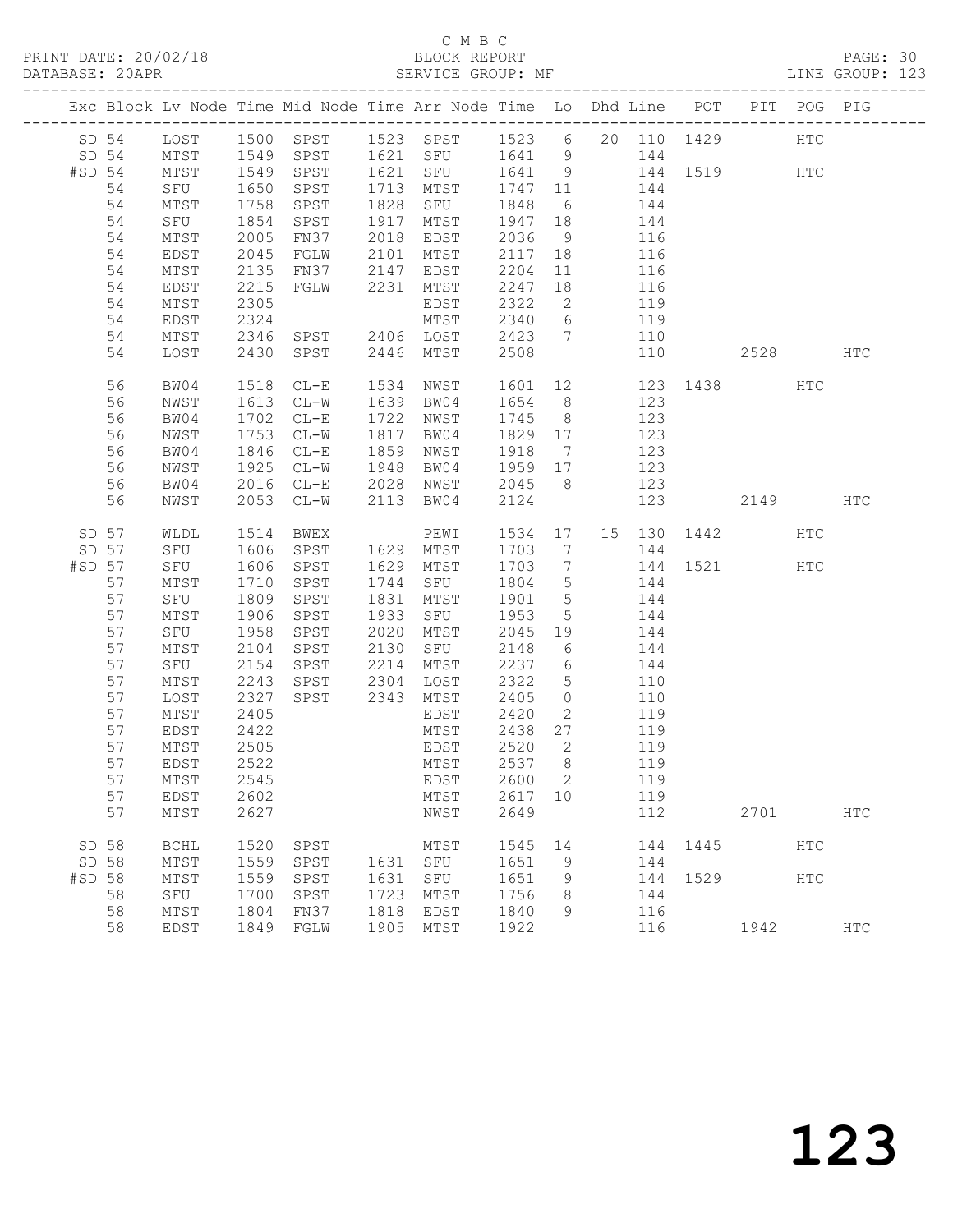PRINT DATE: 20/02/18 BLOCK REPORT<br>DATABASE: 20APR PAGE: 20APR

### C M B C<br>BLOCK REPORT

PAGE: 31<br>LINE GROUP: 123

|          |                     |                      |                     |      | Exc Block Lv Node Time Mid Node Time Arr Node Time Lo Dhd Line POT PIT POG PIG |              |                |        |            |              |         |              |            |
|----------|---------------------|----------------------|---------------------|------|--------------------------------------------------------------------------------|--------------|----------------|--------|------------|--------------|---------|--------------|------------|
| 59       | PAST                |                      |                     |      | 1517 GIST 1537 HOLD 1600 0 129 1445                                            |              |                |        |            |              |         | $_{\rm HTC}$ |            |
| 59       | HOLD                | 1600                 |                     |      | BCHL EDST 1632 7 133                                                           |              |                |        |            |              |         |              |            |
| 59       | EDST                |                      | BCHL                |      |                                                                                |              |                |        | 133        |              |         |              |            |
| 59       | HOLD                | 1639<br>1710<br>1710 |                     |      | HOLD 1710 0<br>1733 PAST 1757 7                                                |              |                |        | 129        |              |         |              |            |
| 59       | PAST                | 1804                 | GIST                |      | 1822 HOLD                                                                      | 1842         | $\overline{0}$ | 129    |            |              |         |              |            |
| 59       | HOLD                | 1842                 | BCHL                |      | EDST                                                                           | 1906 15      |                | 133    |            |              |         |              |            |
| 59       | EDST                | 1921                 | BCHL                |      | 1940 HOLD                                                                      | 1948         | $\overline{0}$ |        | 133        |              |         |              |            |
| 59       | HOLD                | 1948                 | GIST                |      | 2005 PAST                                                                      | $2024$ 6     |                |        | 129        |              |         |              |            |
| 59       | PAST                | 2030                 | GIST                |      | 2045 HOLD                                                                      | 2101         | $\overline{0}$ | 129    |            |              |         |              |            |
| 59       | HOLD                | 2101                 | BCHL                |      | 2110 EDST                                                                      | 2126 27      |                | 133    |            |              |         |              |            |
| 59       | EDST                | 2153                 | BCHL                | 2211 | HOLD                                                                           | 2219         | $\overline{0}$ |        | 133        |              |         |              |            |
| 59       | HOLD                | 2219                 | GIST                |      | 2234 PAST                                                                      | 2250 10      |                |        | 129        |              |         |              |            |
| 59       | PAST                | 2300                 | GIST                |      | 2314 HOLD                                                                      | 2329         | $\overline{0}$ |        | 129        |              |         |              |            |
| 59       | HOLD                |                      |                     |      | 2329 BCHL 2338 EDST                                                            | 2352 19      |                | 133    |            |              |         |              |            |
| 59       | EDST                | 2411                 |                     |      | NWST                                                                           | 2424         | 5 <sup>5</sup> | 112    |            |              |         |              |            |
| 59       | NWST                | 2429                 |                     |      | EDST                                                                           | 2443         | $\overline{1}$ |        | 112        |              |         |              |            |
| 59       | EDST                | 2444                 |                     |      | NWST 2457                                                                      |              | 5              |        | 112        |              |         |              |            |
| 59       | NWST                | 2502                 |                     |      | <b>EDST</b>                                                                    | 2514         |                |        | 112        |              | 2524    |              | HTC        |
|          |                     |                      |                     |      |                                                                                |              |                |        |            |              |         |              |            |
| 60       | MTST                | 1522                 |                     |      | FN37 1536 EDST 1559 9 116 1452 HTC<br>FGLW 1628 MTST 1649 5 116                |              |                |        |            |              |         |              |            |
| 60       | EDST                | 1608                 |                     |      |                                                                                |              |                |        |            |              |         |              |            |
| 60       | MTST                | 1654                 | FN37                |      | 1709 EDST 1734 5                                                               |              |                | 116    |            |              |         |              |            |
| 60       | EDST                | 1739                 | FGLW                | 1757 | MTST                                                                           | 1817         |                |        |            | 116 1841 HTC |         |              |            |
|          |                     |                      |                     |      | 1504 EDST                                                                      | 1527 3       |                |        |            | 116 1420     |         |              |            |
| 61       | MTST                | 1450<br>1530         | FN37                |      | 1547 MTST                                                                      | 1608 14 116  |                |        |            |              |         | HTC          |            |
| 61<br>61 | EDST<br>MTST        | 1622                 | FGLW<br>FN37        |      | 1637 EDST                                                                      |              |                |        |            |              |         |              |            |
| 61       | EDST                | 1708                 | FGLW                |      |                                                                                | 1703 5       |                | 116    | 116        |              |         |              |            |
| 61       | MTST                | 1754                 | FN37                | 1808 | EDST                                                                           | 1830         |                |        |            | 116 1844 HTC |         |              |            |
|          |                     |                      |                     |      |                                                                                |              |                |        |            |              |         |              |            |
| 62       | PROD                | 519                  | SPST                | 528  | MTST                                                                           |              |                | 549 21 | 110        |              | 446 HTC |              |            |
| 62       | MTST                | 610                  | SPST                |      | 631 LOST                                                                       | 651          | 9              |        | 110        |              |         |              |            |
| 62       | LOST                | 700                  | 6&6W                |      | 724 22ST                                                                       | 737 5        |                |        | 101        |              |         |              |            |
| 62       | 22ST                | 742                  | 6&6N                |      | 751 LOST                                                                       | 814          | 6              |        | 101        |              |         |              |            |
| 62       | LOST                | 820                  | 6&6W                |      | 846 22ST                                                                       | 900          | 10             |        | 101        |              |         |              |            |
| 62       | 22ST                |                      | 6&6N                |      | 920 LOST                                                                       | 943          | 12             |        | 101        |              |         |              |            |
| 62       | LOST                | 910<br>955           | HOLD                |      | 1023 BW02                                                                      | 1029 6       |                |        | 136        |              |         |              |            |
| 62       | BW02                |                      | 1035 SPST           |      | 1059 LKST 1108 5                                                               |              |                | 134    |            |              |         |              |            |
| 62       | LKST                |                      | 1113 SPST           |      | 1120 BW03                                                                      | 1144 11 134  |                |        |            |              |         |              |            |
| 62       | BW03                | 1155                 | PROD                | 1222 | LOST                                                                           | 1231         | 5 <sup>5</sup> |        | 136        |              |         |              |            |
| 62       | LOST                | 1236                 | SPST                | 1259 | MTST                                                                           | 1327         | 10             |        | 110        |              |         |              |            |
| 62       | $MTST$              | 1337                 | SPST                | 1404 | LOST                                                                           | 1426         | 8              |        | 110        |              |         |              |            |
| 62       | LOST                | 1434                 | SPST                | 1458 | MTST                                                                           | 1534         | 26             | 10     | 110        |              |         |              |            |
| 62       | EDST                | 1610                 | <b>BCHL</b>         |      | HOLD                                                                           | 1641         | $\circ$        |        | 133        |              |         |              |            |
| 62       | HOLD                | 1641                 | GIST                | 1704 | PAST                                                                           | 1728         | 6              |        | 129        |              |         |              |            |
| 62       | PAST                | 1734                 | GIST                | 1753 | HOLD                                                                           | 1814         | $\circ$        |        | 129        |              |         |              |            |
| 62       | HOLD                | 1814                 | <b>BCHL</b>         |      | EDST                                                                           | 1839         |                |        | 133        |              | 1853    |              | <b>HTC</b> |
|          |                     |                      |                     |      |                                                                                |              |                |        |            |              |         |              |            |
| 63<br>63 | <b>EDST</b><br>HOLD | 1442<br>1511         | <b>BCHL</b><br>GIST | 1535 | HOLD<br>PAST                                                                   | 1511<br>1558 | 0<br>5         |        | 133<br>129 | 1422         |         | HTC          |            |
| 63       | PAST                | 1603                 | GIST                | 1623 | HOLD                                                                           | 1646         | 0              |        | 129        |              |         |              |            |
| 63       | HOLD                | 1646                 | <b>BCHL</b>         |      | EDST                                                                           | 1718         | 7              |        | 133        |              |         |              |            |
| 63       | EDST                | 1725                 | <b>BCHL</b>         |      | HOLD                                                                           | 1755         | $\circ$        |        | 133        |              |         |              |            |
| 63       | HOLD                | 1755                 | GIST                | 1816 | PAST                                                                           | 1838         |                |        | 129        |              | 1859    |              | <b>HTC</b> |
|          |                     |                      |                     |      |                                                                                |              |                |        |            |              |         |              |            |
| 65       | SFU                 | 1542                 | SPST                | 1605 | MTST                                                                           | 1639         | 7              |        | 144        | 1457         |         | <b>HTC</b>   |            |
| 65       | MTST                | 1646                 | SPST                | 1721 | SFU                                                                            | 1741         | 5              |        | 144        |              |         |              |            |
|          |                     |                      |                     |      |                                                                                |              |                |        |            |              |         |              |            |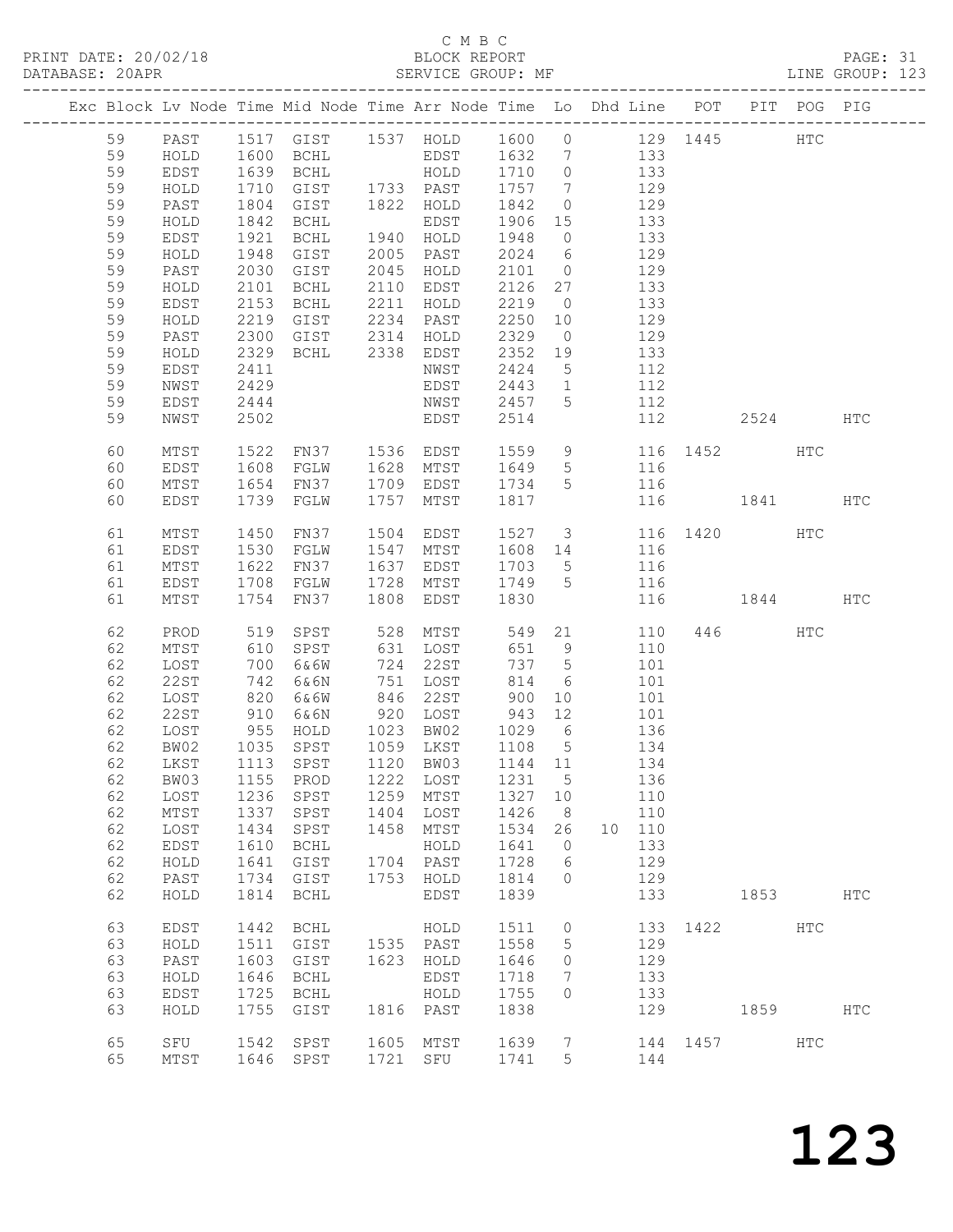#### C M B C C M B C C M B C C M B C C M B C C M B C C M BLOCK REPORT

|          | DATABASE: 20APR |             |      |           |      |                                                                                |        |                 |                |     |                        |      |     | SERVICE GROUP: MF CONTROLLER SERVICE SERVICE GROUP: NE |  |
|----------|-----------------|-------------|------|-----------|------|--------------------------------------------------------------------------------|--------|-----------------|----------------|-----|------------------------|------|-----|--------------------------------------------------------|--|
|          |                 |             |      |           |      | Exc Block Lv Node Time Mid Node Time Arr Node Time Lo Dhd Line POT PIT POG PIG |        |                 |                |     |                        |      |     |                                                        |  |
|          | 65              |             |      |           |      | SFU 1746 SPST 1809 MTST 1841 144 1905 HTC                                      |        |                 |                |     |                        |      |     |                                                        |  |
| SD 66    |                 | KY10        | 1445 |           |      | EDST                                                                           |        |                 |                |     | 1455 5 15 112 1429 HTC |      |     |                                                        |  |
| SD 66    |                 | ARCW        | 1515 |           |      | EDST                                                                           | 1537 5 |                 |                | 101 |                        |      |     |                                                        |  |
| SD 66    |                 | EDST        | 1542 |           |      | NWST                                                                           | 1605   | 10              |                | 112 |                        |      |     |                                                        |  |
| #SD 66   |                 | EDST        | 1542 |           |      | NWST                                                                           | 1605   |                 | 10             |     | 112 1522 HTC           |      |     |                                                        |  |
|          | 66              | NWST        | 1615 |           |      | EDST                                                                           | 1636   | $\overline{7}$  |                | 112 |                        |      |     |                                                        |  |
|          | 66              | EDST        | 1643 |           |      | NWST                                                                           | 1706   |                 | 10             | 112 |                        |      |     |                                                        |  |
|          | 66              | NWST        | 1716 |           |      | EDST                                                                           | 1737   |                 | 11 - 1         | 112 |                        |      |     |                                                        |  |
|          | 66              | EDST        | 1748 |           |      | NWST                                                                           | 1810   |                 |                |     | 112 1824 HTC           |      |     |                                                        |  |
|          | 69              | EDST        | 1510 | BCHL      |      | HOLD                                                                           | 1541   |                 | $\overline{0}$ |     | 133 1450 HTC           |      |     |                                                        |  |
|          | 69              | HOLD        | 1541 | GIST      | 1603 | PAST                                                                           | 1627   | 6               |                | 129 |                        |      |     |                                                        |  |
|          | 69              | PAST        | 1633 | GIST      | 1653 | HOLD                                                                           | 1716   | $\bigcap$       |                | 129 |                        |      |     |                                                        |  |
|          | 69              | HOLD        | 1716 | BCHL      |      | EDST                                                                           | 1748   |                 | 10             | 133 |                        |      |     |                                                        |  |
|          | 69              | EDST        | 1758 | BCHL      |      | HOLD                                                                           | 1824   | $\bigcirc$      |                | 133 |                        |      |     |                                                        |  |
|          | 69              | HOLD        | 1824 | GIST      | 1844 | PAST                                                                           | 1904   |                 |                |     | 129                    | 1922 |     | <b>HTC</b>                                             |  |
| SD 70    |                 | <b>BCHL</b> | 1510 | SPST      |      | MTST                                                                           | 1532   | $7\overline{ }$ |                |     | 110 1435               |      | HTC |                                                        |  |
| SD       | 70              | MTST        | 1539 | SPST      | 1611 | SFU                                                                            | 1631   | 9               |                | 144 |                        |      |     |                                                        |  |
| $#SD$ 70 |                 | MTST        | 1539 | SPST      | 1611 | SFU                                                                            | 1631   | 9               |                |     | 144 1509 HTC           |      |     |                                                        |  |
|          | 70              | SFU         | 1640 | SPST      | 1703 | MTST                                                                           | 1737   | 9               |                | 144 |                        |      |     |                                                        |  |
|          | 70              | MTST        |      | 1746 SPST | 1816 | SFU                                                                            | 1836   |                 |                |     | 144 1916               |      |     | <b>HTC</b>                                             |  |
|          |                 |             |      |           |      |                                                                                |        |                 |                |     |                        |      |     |                                                        |  |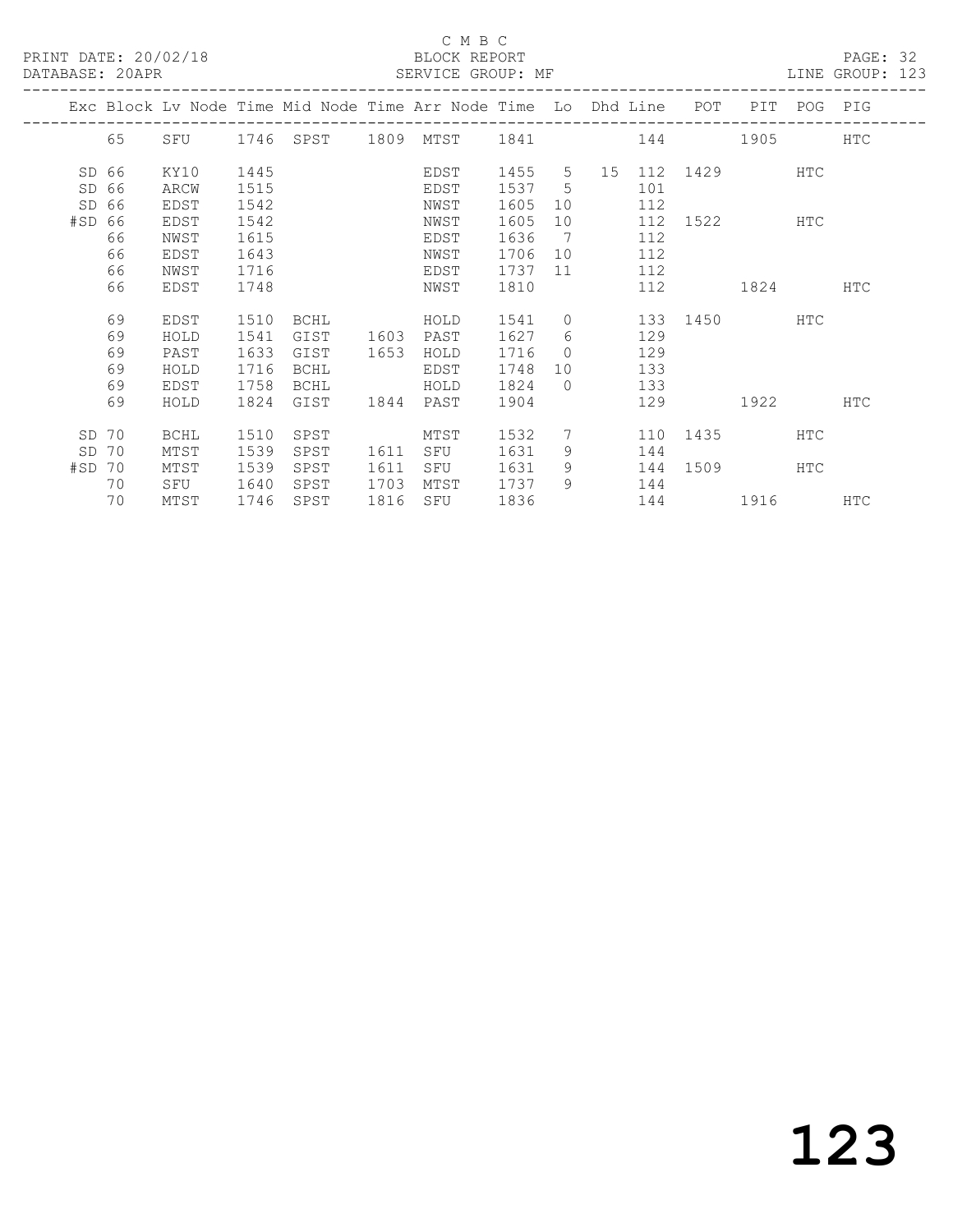| PRINT DATE: 20/02/18                                                                                                                               |                                                                                                                                                                                              |                                                                                     |                                                                                                                                                                                                           | C M B C<br>BLOCK REPORT                             |                                                    |                          |                                                                                                                                                                                                                                                                                                                                                                                                                                                                                                                                                                      |      |              |     |                          | PAGE: 33 |
|----------------------------------------------------------------------------------------------------------------------------------------------------|----------------------------------------------------------------------------------------------------------------------------------------------------------------------------------------------|-------------------------------------------------------------------------------------|-----------------------------------------------------------------------------------------------------------------------------------------------------------------------------------------------------------|-----------------------------------------------------|----------------------------------------------------|--------------------------|----------------------------------------------------------------------------------------------------------------------------------------------------------------------------------------------------------------------------------------------------------------------------------------------------------------------------------------------------------------------------------------------------------------------------------------------------------------------------------------------------------------------------------------------------------------------|------|--------------|-----|--------------------------|----------|
| SCDL SCOTTSDALE                                                                                                                                    | 22ST 22 ST STN<br>BRST BRAID STN<br>HTC Hamilton Depot                                                                                                                                       |                                                                                     |                                                                                                                                                                                                           |                                                     |                                                    |                          | BOGW EB BOYD FS GIFFORD ST<br>CLFO CLIVEDEN & FOSTERS<br>QU-S SB HOWES ST FS HOWES ST RAMP                                                                                                                                                                                                                                                                                                                                                                                                                                                                           |      |              |     |                          |          |
|                                                                                                                                                    |                                                                                                                                                                                              |                                                                                     |                                                                                                                                                                                                           |                                                     |                                                    |                          | Exc Block Lv Node Time Mid Node Time Arr Node Time Lo Dhd Line POT PIT POG PIG                                                                                                                                                                                                                                                                                                                                                                                                                                                                                       |      |              |     |                          |          |
| 60<br>60<br>60<br>60<br>60<br>60                                                                                                                   | 60 22ST 448<br>60 SCDL 517<br>SCDL<br>22ST<br>SCDL<br>22ST<br>SCDL                                                                                                                           | 618<br>902                                                                          | 700<br>732                                                                                                                                                                                                | 22ST                                                |                                                    |                          | SCDL 512 5 340 440 HTC<br>22ST 541 8 340<br>22ST 549 SCDL 613 5 340<br>22ST 650 10 340<br>SCDL 724 8 340<br>22ST 808 17 340<br>930 340 939                                                                                                                                                                                                                                                                                                                                                                                                                           |      |              |     | HTC                      |          |
| 61<br>61<br>61<br>61<br>61<br>61<br>61<br>61<br>61<br>61<br>61<br>61<br>61<br>61<br>61<br>61<br>61<br>61<br>61<br>61<br>61<br>61<br>61<br>61<br>61 | CLFO<br>22ST<br>CLFO<br>22ST<br>CLFO<br>22ST<br>BRST<br>22ST<br>BRST<br>22ST<br>BRST<br>22ST<br>BRST<br>22ST<br>BRST<br>22ST<br>BRST<br>22ST<br>BRST<br>22ST<br>CLFO<br>CLFO<br>22ST<br>CLFO | 854<br>1125<br>1153<br>1225<br>1253<br>1325<br>1353<br>1425<br>1528<br>1732<br>1831 | 301 2013 337 CLFO 616 0<br>616 22ST 638 13<br>651 QU-S 657 CLFO 717 0<br>717 22ST 741 12<br>753 QU-S 759 CLFO 819 0<br>819 22ST 845 9<br>$925$<br>953<br>1025<br>1053 BRST 1114 11<br>1807 QU-S 1813 CLFO | BRST 1314 11<br>BRST 1414 11<br>22ST<br>22ST        | 1758<br>1831<br>1854                               | 9<br>$\overline{0}$<br>7 | 22ST 551 QU-S 557 CLFO 616 0 104<br>638 13 104<br>717 0 104<br>741 12 104<br>819 0 104<br>104<br>22ST 845 9 104<br>BRST 916 9 128<br>22ST 946 7 128<br>BRST 1014 11 128<br>22ST 1046 7 128<br>128<br>22ST 1146 7 128<br>BRST 1214 11 128<br>22ST 1246 7 128<br>128<br>22ST 1346 7 128<br>128<br>PRSI 1414 11 120<br>22ST 1448 7 128<br>1455 BRST 1523 5 128<br>22ST 1551 8 128<br>1528   22ST   1551   8   128<br>1559   QU-S   1606   CLFO   1627   0   104<br>1627   22ST   1655   10   104<br>61  22ST  1705  QU-S  1713  CLFO  1732  0  104<br>104<br>104<br>104 |      | 543 HTC      |     |                          |          |
| 61<br>62<br>62<br>62<br>62<br>62                                                                                                                   | 22ST<br>22ST<br>SCDL<br>22ST<br>SCDL<br>22ST                                                                                                                                                 | 1901<br>1533<br>1620<br>1701<br>1747<br>1829                                        |                                                                                                                                                                                                           | <b>BOGW</b><br>SCDL<br>22ST<br>SCDL<br>22ST<br>SCDL | 1907<br>1605<br>1653<br>1735 12<br>1815 14<br>1857 | 15<br>8 <sup>8</sup>     | 418<br>340<br>340<br>340<br>340<br>340                                                                                                                                                                                                                                                                                                                                                                                                                                                                                                                               | 1517 | 1908<br>1912 | HTC | <b>HTC</b><br><b>HTC</b> |          |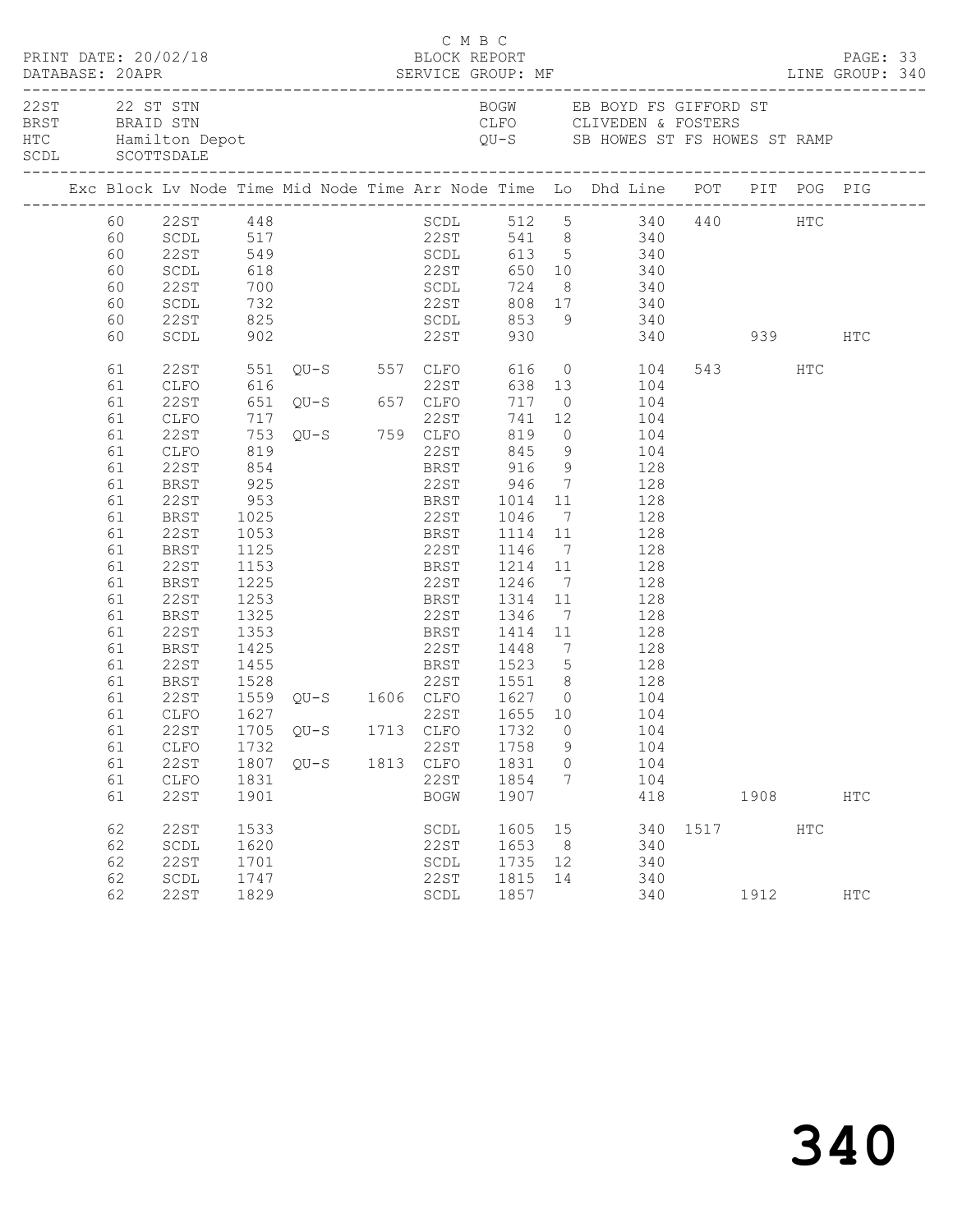### C M B C

| DATABASE: 20APR |    |                                | SERVICE GROUP: MF                                                              |              |         |                |                                   |          |        |            | LINE GROUP: 340 |  |
|-----------------|----|--------------------------------|--------------------------------------------------------------------------------|--------------|---------|----------------|-----------------------------------|----------|--------|------------|-----------------|--|
|                 |    |                                | Exc Block Lv Node Time Mid Node Time Arr Node Time Lo Dhd Line POT PIT POG PIG |              |         |                |                                   |          |        |            |                 |  |
|                 | 63 | 22ST 533                       |                                                                                |              |         |                | SCDL 557 5 340 525 HTC            |          |        |            |                 |  |
|                 | 63 | SCDL                           | 602                                                                            |              |         |                | 22ST 629 14 340                   |          |        |            |                 |  |
|                 | 63 | 22ST                           | 643                                                                            | SCDL         |         |                | 707 10 340                        |          |        |            |                 |  |
|                 | 63 | SCDL                           |                                                                                |              |         |                |                                   |          |        |            |                 |  |
|                 | 63 | 22ST                           | 717<br>809                                                                     |              |         |                | 22ST 752 17 340<br>SCDL 837 5 340 |          |        |            |                 |  |
|                 |    |                                |                                                                                | 22ST 912 15  |         |                |                                   |          |        |            |                 |  |
|                 | 63 | SCDL                           | 842                                                                            |              |         |                | 340                               |          |        |            |                 |  |
|                 | 63 | 22ST                           | 927                                                                            | SCDL 955     |         | 17             | 340                               |          |        |            |                 |  |
|                 | 63 | SCDL                           | 1012                                                                           | 22ST 1037    |         | 22             | 340                               |          |        |            |                 |  |
|                 | 63 | 22ST                           | 1059                                                                           | SCDL         | 1125    |                | 17<br>340                         |          |        |            |                 |  |
|                 | 63 | SCDL                           | 1142                                                                           | 22ST         | 1207    | 22             | 340                               |          |        |            |                 |  |
|                 | 63 | 22ST                           | 1229                                                                           | SCDL         | 1255    |                | 17 340                            |          |        |            |                 |  |
|                 | 63 | SCDL                           | 1312                                                                           | 22ST         | 1337    | 22             | 340                               |          |        |            |                 |  |
|                 | 63 | 22ST                           | 1359                                                                           | SCDL         | 1425 6  |                | 340                               |          |        |            |                 |  |
|                 | 63 | SCDL                           | 1431                                                                           | 22ST         |         |                | 1501 7 340                        |          |        |            |                 |  |
|                 | 63 | 22ST                           | 1508                                                                           | SCDL         | 1540 10 |                | 340                               |          |        |            |                 |  |
|                 | 63 | SCDL                           | 1550                                                                           | 22ST         | 1623 8  |                | 340                               |          |        |            |                 |  |
|                 |    |                                | $\frac{1}{1631}$                                                               |              |         |                |                                   |          |        |            |                 |  |
|                 | 63 | 22ST                           |                                                                                | SCDL         | 1706 14 |                | 340                               |          |        |            |                 |  |
|                 | 63 | SCDL                           | 1720                                                                           | 22ST         |         |                | 1751 10 340                       |          |        |            |                 |  |
|                 | 63 | 22ST                           | 1801                                                                           | SCDL         | 1829 8  |                | 340                               |          |        |            |                 |  |
|                 | 63 | SCDL                           | 1837                                                                           | 22ST         | 1901 14 |                | 340                               |          |        |            |                 |  |
|                 | 63 | 22ST                           | 1915                                                                           | SCDL         | 1940    |                | 340                               |          | 1955   |            | HTC             |  |
|                 | 64 | 22ST                           | 603                                                                            | SCDL         |         |                | 627 5 340                         |          | 551 35 | HTC        |                 |  |
|                 | 64 | SCDL                           | 632                                                                            | 22ST         | 705 10  |                | 340                               |          |        |            |                 |  |
|                 | 64 | 22ST                           | 715                                                                            | SCDL         |         | 741 6          | 340                               |          |        |            |                 |  |
|                 | 64 | SCDL                           | 747                                                                            | 22ST         |         |                | 823 17 340                        |          |        |            |                 |  |
|                 | 64 | 22ST                           | 840                                                                            | SCDL 908 14  |         |                | 340                               |          |        |            |                 |  |
|                 | 64 | SCDL                           | 922                                                                            | 22ST         | 950     | 9              | 340                               |          |        |            |                 |  |
|                 | 64 | 22ST                           | 959                                                                            | SCDL         |         |                | 340                               |          |        |            |                 |  |
|                 |    |                                |                                                                                |              | 1025 17 |                |                                   |          |        |            |                 |  |
|                 | 64 | SCDL                           | 1042                                                                           | 22ST         | 1107    | 22             | 340                               |          |        |            |                 |  |
|                 | 64 | 22ST                           | 1129                                                                           | SCDL         | 1155    | 17             | 340                               |          |        |            |                 |  |
|                 | 64 | SCDL                           | 1212                                                                           | 22ST         | 1237    | 22             | 340                               |          |        |            |                 |  |
|                 | 64 | 22ST                           | 1259                                                                           | SCDL         | 1325    | 17             | 340                               |          |        |            |                 |  |
|                 | 64 | SCDL                           | 1342                                                                           | 22ST         | 1408    | 21             | 340                               |          |        |            |                 |  |
|                 | 64 | 22ST                           | 1429                                                                           | SCDL         |         |                | 1457 5 340                        |          |        |            |                 |  |
|                 | 64 | SCDL                           | 1502                                                                           | 22ST         | 1535 13 |                | 340                               |          |        |            |                 |  |
|                 | 64 | 22ST                           | 1548                                                                           | SCDL         | 1620 15 |                | 340                               |          |        |            |                 |  |
|                 | 64 | SCDL                           | 1635                                                                           | 22ST         | 1708 8  |                | 340                               |          |        |            |                 |  |
|                 | 64 | 22ST                           | 1716                                                                           | SCDL 1750 12 |         |                | 340                               |          |        |            |                 |  |
|                 | 64 | SCDL                           | 1802                                                                           | 22ST         | 1828 17 |                | 340                               |          |        |            |                 |  |
|                 | 64 | 22ST                           | 1845                                                                           | SCDL         | 1913    |                |                                   | 340      | 1928   |            | $_{\rm{HTC}}$   |  |
|                 |    |                                |                                                                                |              |         |                |                                   |          |        |            |                 |  |
|                 | 65 | 22ST                           | 1518                                                                           | SCDL         | 1550    | 15             |                                   | 340 1502 |        | <b>HTC</b> |                 |  |
|                 | 65 | SCDL                           | 1605                                                                           | 22ST         | 1638    | 8 <sup>8</sup> | 340                               |          |        |            |                 |  |
|                 | 65 | 22ST                           | 1646                                                                           | SCDL         | 1721    | 14             | 340                               |          |        |            |                 |  |
|                 | 65 | SCDL                           | 1735                                                                           | 22ST         | 1803    | 13             | 340                               |          |        |            |                 |  |
|                 | 65 | 22ST                           | 1816                                                                           | SCDL         | 1844    | 21             | 340                               |          |        |            |                 |  |
|                 | 65 | SCDL                           | 1905                                                                           | 22ST         | 1927    | $5^{\circ}$    | 340                               |          |        |            |                 |  |
|                 | 65 | 22ST                           | 1932                                                                           | SCDL         | 1957    | 8              | 340                               |          |        |            |                 |  |
|                 | 65 |                                | 2005                                                                           | 22ST         | 2027    |                | 340                               |          |        |            |                 |  |
|                 |    | SCDL                           |                                                                                |              |         | 6              |                                   |          |        |            |                 |  |
|                 | 65 | 22ST                           | 2033                                                                           | SCDL         | 2057    | 8              | 340                               |          |        |            |                 |  |
|                 | 65 | $\operatorname{\mathsf{SCDL}}$ | 2105                                                                           | 22ST         | 2127    | 6              | 340                               |          |        |            |                 |  |
|                 | 65 | 22ST                           | 2133                                                                           | SCDL         | 2157    | 9              | 340                               |          |        |            |                 |  |
|                 | 65 | SCDL                           | 2206                                                                           | 22ST         | 2228    | 5              | 340                               |          |        |            |                 |  |
|                 | 65 | 22ST                           | 2233                                                                           | SCDL         | 2257    | 9              | 340                               |          |        |            |                 |  |
|                 | 65 | SCDL                           | 2306                                                                           | 22ST         | 2327    | 6              | 340                               |          |        |            |                 |  |
|                 | 65 | 22ST                           | 2333                                                                           | SCDL         | 2357    | 9              | 340                               |          |        |            |                 |  |
|                 |    |                                |                                                                                |              |         |                |                                   |          |        |            |                 |  |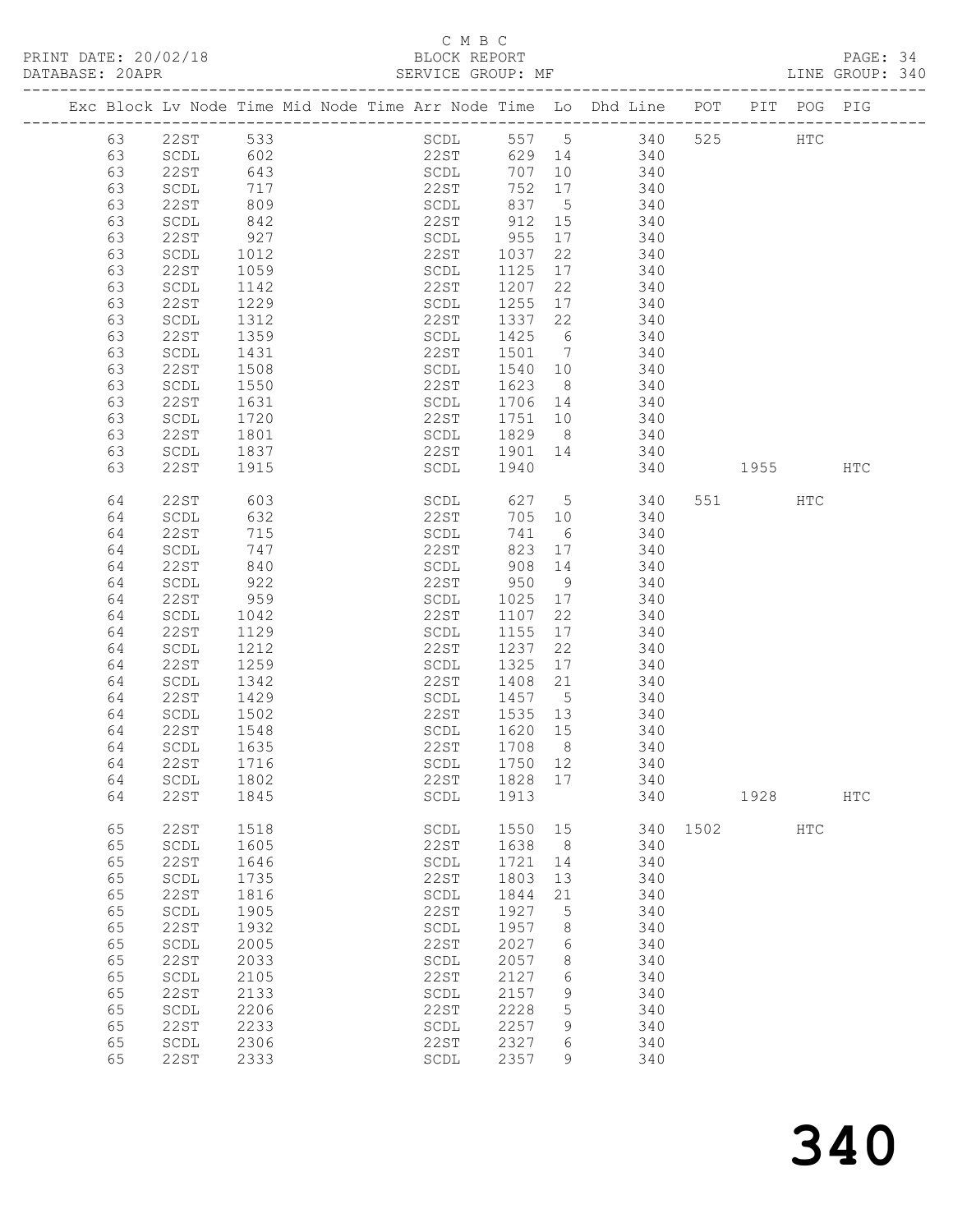| PRINT DATE: 20/02/18<br>DATABASE: 20APR |    |             |      |  |      | C M B C<br>BLOCK REPORT | SERVICE GROUP: MF |                |                                                                                |              |  | PAGE: 35<br>LINE GROUP: 340 |  |
|-----------------------------------------|----|-------------|------|--|------|-------------------------|-------------------|----------------|--------------------------------------------------------------------------------|--------------|--|-----------------------------|--|
|                                         |    |             |      |  |      |                         |                   |                | Exc Block Lv Node Time Mid Node Time Arr Node Time Lo Dhd Line POT PIT POG PIG |              |  |                             |  |
|                                         |    |             |      |  |      |                         |                   |                | 65 SCDL 2406 22ST 2427 6 340                                                   |              |  |                             |  |
|                                         | 65 |             |      |  |      |                         |                   |                |                                                                                |              |  | <b>HTC</b>                  |  |
|                                         | 66 | 22ST        | 503  |  |      |                         |                   |                | SCDL 527 5 340 455 HTC<br>22ST 557 13 340                                      |              |  |                             |  |
|                                         | 66 | SCDL        | 532  |  | 22ST |                         | 557 13            |                | 340                                                                            |              |  |                             |  |
|                                         | 66 | 22ST        | 610  |  | SCDL |                         | 634               | 13             | 340                                                                            |              |  |                             |  |
|                                         | 66 | SCDL        | 647  |  | 22ST |                         | 720               | 11             | 340                                                                            |              |  |                             |  |
|                                         | 66 | 22ST        | 731  |  | SCDL |                         | 757               | $5^{\circ}$    | 340                                                                            |              |  |                             |  |
|                                         | 66 | SCDL        | 802  |  | 22ST |                         | 836               | 19             | 340                                                                            |              |  |                             |  |
|                                         | 66 | <b>22ST</b> | 855  |  | SCDL |                         | 923               | 19             | 340                                                                            |              |  |                             |  |
|                                         | 66 | SCDL        | 942  |  | 22ST |                         | 1008              | 21             | 340                                                                            |              |  |                             |  |
|                                         | 66 | 22ST        | 1029 |  | SCDL |                         | 1055              | 17             | 340                                                                            |              |  |                             |  |
|                                         | 66 | SCDL        | 1112 |  | 22ST |                         | 1137              | 22             | 340                                                                            |              |  |                             |  |
|                                         | 66 | 22ST        | 1159 |  | SCDL |                         | 1225              | 17             | 340                                                                            |              |  |                             |  |
|                                         | 66 | SCDL        | 1242 |  | 22ST |                         | 1307              | 22             | 340                                                                            |              |  |                             |  |
|                                         | 66 | 22ST        | 1329 |  | SCDL |                         | 1355              | 17             | 340                                                                            |              |  |                             |  |
|                                         | 66 | SCDL        | 1412 |  | 22ST |                         | 1440              | 13             | 340                                                                            |              |  |                             |  |
|                                         | 66 | 22ST        | 1453 |  | SCDL |                         | 1525              | 10             | 340                                                                            |              |  |                             |  |
|                                         | 66 | SCDL        | 1535 |  | 22ST |                         | 1608              | 8 <sup>8</sup> | 340                                                                            |              |  |                             |  |
|                                         | 66 | 22ST        | 1616 |  | SCDL |                         | 1650              | 15             | 340                                                                            |              |  |                             |  |
|                                         | 66 | SCDL        | 1705 |  | 22ST |                         | 1736              | 12             | 340                                                                            |              |  |                             |  |
|                                         | 66 | 22ST        | 1748 |  |      |                         | SCDL 1816         |                |                                                                                | 340 1831 HTC |  |                             |  |
|                                         | 67 | 22ST        | 1438 |  | SCDL |                         |                   |                | 1510 10 340 1426 HTC                                                           |              |  |                             |  |
|                                         | 67 | SCDL        | 1520 |  | 22ST |                         | 1553              | 8 <sup>8</sup> | 340                                                                            |              |  |                             |  |
|                                         | 67 | 22ST        | 1601 |  | SCDL |                         | 1635              | 15             | 340                                                                            |              |  |                             |  |
|                                         | 67 | SCDL        | 1650 |  | 22ST |                         | 1723              | 10             | 340                                                                            |              |  |                             |  |
|                                         | 67 | 22ST        | 1733 |  | SCDL |                         | 1805              | 12             | 340                                                                            |              |  |                             |  |
|                                         | 67 | SCDL        | 1817 |  | 22ST |                         | 1843              | 17             | 340                                                                            |              |  |                             |  |
|                                         | 67 | 22ST        | 1900 |  | SCDL |                         | 1925              | 10             | 340                                                                            |              |  |                             |  |
|                                         | 67 | SCDL        | 1935 |  | 22ST |                         | 1957              | 5              | 340                                                                            |              |  |                             |  |
|                                         | 67 | 22ST        | 2002 |  | SCDL |                         | 2027              | 8              | 340                                                                            |              |  |                             |  |
|                                         | 67 | SCDL        | 2035 |  | 22ST |                         | 2057              | $6\overline{}$ | 340                                                                            |              |  |                             |  |
|                                         | 67 | 22ST        | 2103 |  | SCDL |                         | 2127              | 8              | 340                                                                            |              |  |                             |  |

67 22ST 2203 SCDL 2227 340 2242 HTC

67 SCDL 2135 22ST 2157 6 340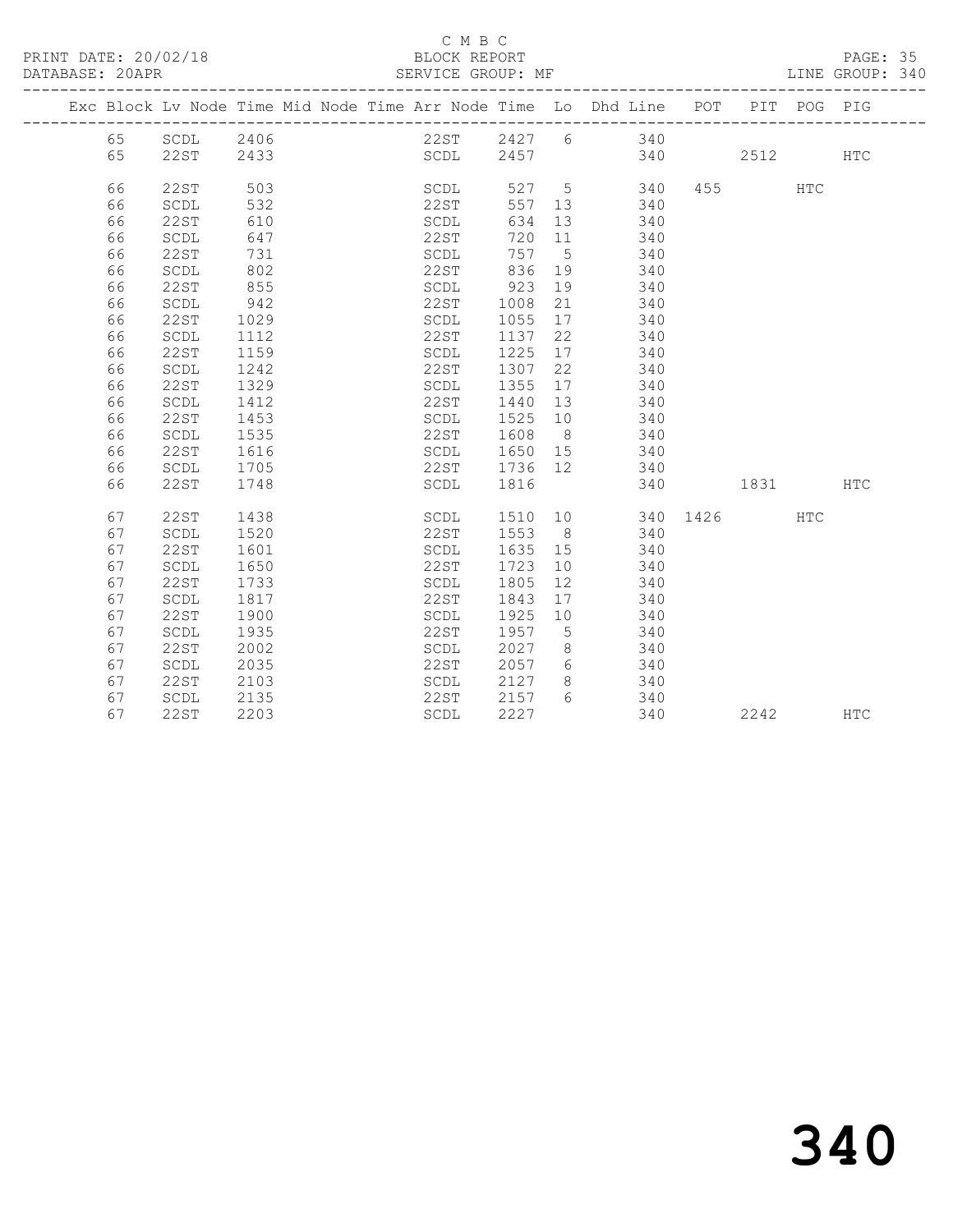| 22 ST STN<br>6&6N 6 AV & 6 ST<br>22ST<br>6&6S 6 AV & 6 ST<br>8&8E 8 ST & 8 AV-E<br>6&6W 6 ST & 6 AV<br>8&8W 8 ST & 8 AV<br>AD3W WB ANDERSON & NO.3 RD<br>BCHL BURNABY CITY HALL<br>BRIGHOUSE STATION<br>BOGE WB BOYD ST FS GIFFORD<br>BHST<br>EB BOYD FS GIFFORD ST<br>BRENTWOOD STN BAY2<br>BOGW<br>BRST<br>BRAID STN<br>BRENTWOOD STN BAY3<br>BW02<br>BW03<br>BRENTWOOD STN BAY4<br>CL-E CANADA WAY & LEDGER-EAST<br>BW04<br>CANADA WAY & LEDGER-WEST<br>WB CAMBIE RD FS NO.6 RD<br>DEER LAKE & CANADA WAY<br>CLFO CLIVEDEN & FOSTERS<br>$CL-W$<br>CW12        NB CANADA WAY FS 12 AVE<br>EDST        EDMONDS STN<br>CM#6<br>DLCW<br>EB EWEN AVE FS PHILIPS ST<br>FGLW NORTH FRASER WAY & GLENLYON WB<br>EWPH<br>NORTH FRASER WAY AT 3700 BLOCK GIST GILMORE STATION<br>FN37<br>HOLD<br>HTCE<br>KEHA<br>MTST METROTOWN STATION<br>LOUGHEED STN<br>LOST<br>NWST<br>NEW WESTMINSTER STN<br>PROD<br>SCOTTSDALE<br>SCDL<br>SPST SPERLING STN | LINE GROUP: 410 |  |  |  | C M B C |  |  |  |  |
|--------------------------------------------------------------------------------------------------------------------------------------------------------------------------------------------------------------------------------------------------------------------------------------------------------------------------------------------------------------------------------------------------------------------------------------------------------------------------------------------------------------------------------------------------------------------------------------------------------------------------------------------------------------------------------------------------------------------------------------------------------------------------------------------------------------------------------------------------------------------------------------------------------------------------------------------|-----------------|--|--|--|---------|--|--|--|--|
|                                                                                                                                                                                                                                                                                                                                                                                                                                                                                                                                                                                                                                                                                                                                                                                                                                                                                                                                            |                 |  |  |  |         |  |  |  |  |
|                                                                                                                                                                                                                                                                                                                                                                                                                                                                                                                                                                                                                                                                                                                                                                                                                                                                                                                                            |                 |  |  |  |         |  |  |  |  |
|                                                                                                                                                                                                                                                                                                                                                                                                                                                                                                                                                                                                                                                                                                                                                                                                                                                                                                                                            |                 |  |  |  |         |  |  |  |  |
|                                                                                                                                                                                                                                                                                                                                                                                                                                                                                                                                                                                                                                                                                                                                                                                                                                                                                                                                            |                 |  |  |  |         |  |  |  |  |
|                                                                                                                                                                                                                                                                                                                                                                                                                                                                                                                                                                                                                                                                                                                                                                                                                                                                                                                                            |                 |  |  |  |         |  |  |  |  |
|                                                                                                                                                                                                                                                                                                                                                                                                                                                                                                                                                                                                                                                                                                                                                                                                                                                                                                                                            |                 |  |  |  |         |  |  |  |  |
|                                                                                                                                                                                                                                                                                                                                                                                                                                                                                                                                                                                                                                                                                                                                                                                                                                                                                                                                            |                 |  |  |  |         |  |  |  |  |
|                                                                                                                                                                                                                                                                                                                                                                                                                                                                                                                                                                                                                                                                                                                                                                                                                                                                                                                                            |                 |  |  |  |         |  |  |  |  |
|                                                                                                                                                                                                                                                                                                                                                                                                                                                                                                                                                                                                                                                                                                                                                                                                                                                                                                                                            |                 |  |  |  |         |  |  |  |  |
|                                                                                                                                                                                                                                                                                                                                                                                                                                                                                                                                                                                                                                                                                                                                                                                                                                                                                                                                            |                 |  |  |  |         |  |  |  |  |
|                                                                                                                                                                                                                                                                                                                                                                                                                                                                                                                                                                                                                                                                                                                                                                                                                                                                                                                                            |                 |  |  |  |         |  |  |  |  |
|                                                                                                                                                                                                                                                                                                                                                                                                                                                                                                                                                                                                                                                                                                                                                                                                                                                                                                                                            |                 |  |  |  |         |  |  |  |  |
|                                                                                                                                                                                                                                                                                                                                                                                                                                                                                                                                                                                                                                                                                                                                                                                                                                                                                                                                            |                 |  |  |  |         |  |  |  |  |
|                                                                                                                                                                                                                                                                                                                                                                                                                                                                                                                                                                                                                                                                                                                                                                                                                                                                                                                                            |                 |  |  |  |         |  |  |  |  |
|                                                                                                                                                                                                                                                                                                                                                                                                                                                                                                                                                                                                                                                                                                                                                                                                                                                                                                                                            |                 |  |  |  |         |  |  |  |  |
| Exc Block Lv Node Time Mid Node Time Arr Node Time Lo Dhd Line POT PIT POG PIG                                                                                                                                                                                                                                                                                                                                                                                                                                                                                                                                                                                                                                                                                                                                                                                                                                                             |                 |  |  |  |         |  |  |  |  |
| 1 HTCW 424 BHST AD3W 455 5 410 423<br>HTC                                                                                                                                                                                                                                                                                                                                                                                                                                                                                                                                                                                                                                                                                                                                                                                                                                                                                                  |                 |  |  |  |         |  |  |  |  |
| 1 AD3W 500 BHST 22ST 543 6 410<br>$\mathbf{1}$<br>22 S T<br>410                                                                                                                                                                                                                                                                                                                                                                                                                                                                                                                                                                                                                                                                                                                                                                                                                                                                            |                 |  |  |  |         |  |  |  |  |
| 000 10 410<br>731 17 410<br>AD3W<br>$\mathbf{1}$                                                                                                                                                                                                                                                                                                                                                                                                                                                                                                                                                                                                                                                                                                                                                                                                                                                                                           |                 |  |  |  |         |  |  |  |  |
| 748<br><b>BRST</b><br>13 155<br>22ST<br>812<br>$\mathbf{1}$                                                                                                                                                                                                                                                                                                                                                                                                                                                                                                                                                                                                                                                                                                                                                                                                                                                                                |                 |  |  |  |         |  |  |  |  |
| 825<br>$\mathbf{1}$<br>22ST<br>854<br>BRST<br>14 155                                                                                                                                                                                                                                                                                                                                                                                                                                                                                                                                                                                                                                                                                                                                                                                                                                                                                       |                 |  |  |  |         |  |  |  |  |
| 932<br>$\mathbf{1}$<br>22ST<br>908<br>940<br>8 155<br>5 155<br>BRST 932 8<br>22ST 1004 5<br>$\mathbf 1$<br>BRST                                                                                                                                                                                                                                                                                                                                                                                                                                                                                                                                                                                                                                                                                                                                                                                                                            |                 |  |  |  |         |  |  |  |  |
| BRST 1033 7 155<br>1009<br>$\mathbf 1$<br>22ST                                                                                                                                                                                                                                                                                                                                                                                                                                                                                                                                                                                                                                                                                                                                                                                                                                                                                             |                 |  |  |  |         |  |  |  |  |
| $\mathbf{1}$<br>22ST 1104 5 155<br>BRST<br>1040                                                                                                                                                                                                                                                                                                                                                                                                                                                                                                                                                                                                                                                                                                                                                                                                                                                                                            |                 |  |  |  |         |  |  |  |  |
| $\mathbf{1}$<br>22ST<br>1109<br>1140<br>BRST 1133 7<br>22ST 1204 5<br>$\begin{array}{c} 155 \\ 155 \end{array}$                                                                                                                                                                                                                                                                                                                                                                                                                                                                                                                                                                                                                                                                                                                                                                                                                            |                 |  |  |  |         |  |  |  |  |
| $\mathbf{1}$<br>BRST<br>BRST 1234 6 155<br>1209<br>$\mathbf 1$<br>22ST                                                                                                                                                                                                                                                                                                                                                                                                                                                                                                                                                                                                                                                                                                                                                                                                                                                                     |                 |  |  |  |         |  |  |  |  |
| 22ST<br>1304 5 155<br>$\mathbf{1}$<br><b>BRST</b><br>1240                                                                                                                                                                                                                                                                                                                                                                                                                                                                                                                                                                                                                                                                                                                                                                                                                                                                                  |                 |  |  |  |         |  |  |  |  |
| BRST 1333 7<br>$\mathbf{1}$<br>1309<br>22ST<br>155                                                                                                                                                                                                                                                                                                                                                                                                                                                                                                                                                                                                                                                                                                                                                                                                                                                                                         |                 |  |  |  |         |  |  |  |  |
| $\mathbf 1$<br>22ST<br>$\mathsf S$<br><b>BRST</b><br>1340<br>1404<br>155<br>$\mathbf 1$<br>22ST<br>155<br>1409<br><b>BRST</b><br>1436<br>6                                                                                                                                                                                                                                                                                                                                                                                                                                                                                                                                                                                                                                                                                                                                                                                                 |                 |  |  |  |         |  |  |  |  |
| $\mathbf 1$<br>22ST<br>1509<br>155<br><b>BRST</b><br>1442<br>10                                                                                                                                                                                                                                                                                                                                                                                                                                                                                                                                                                                                                                                                                                                                                                                                                                                                            |                 |  |  |  |         |  |  |  |  |
| $\mathbf 1$<br>22ST<br>1519<br>AD3W<br>1622<br>410<br>CM#6<br>1553<br>8                                                                                                                                                                                                                                                                                                                                                                                                                                                                                                                                                                                                                                                                                                                                                                                                                                                                    |                 |  |  |  |         |  |  |  |  |
| 22ST<br>$\mathbf{1}$<br>AD3W<br>1630<br>1734<br>410<br>BHST<br>1743<br><b>HTC</b>                                                                                                                                                                                                                                                                                                                                                                                                                                                                                                                                                                                                                                                                                                                                                                                                                                                          |                 |  |  |  |         |  |  |  |  |
| 2<br>718<br>757<br>658<br>EDST<br>FGLW<br>737<br>MTST<br>8<br>116<br>$_{\rm{HTC}}$                                                                                                                                                                                                                                                                                                                                                                                                                                                                                                                                                                                                                                                                                                                                                                                                                                                         |                 |  |  |  |         |  |  |  |  |
| $\mathbf{2}$<br>833<br>856<br>805<br>SPST<br>LOST<br>5<br>110<br>MTST                                                                                                                                                                                                                                                                                                                                                                                                                                                                                                                                                                                                                                                                                                                                                                                                                                                                      |                 |  |  |  |         |  |  |  |  |
| $\mathbf{2}$<br>924<br>937<br>901<br><b>22ST</b><br>5<br>101<br>LOST<br>6&6W<br>$\sqrt{2}$<br>952<br><b>22ST</b><br>942<br>LOST<br>1015<br>101<br>6&6N<br>10                                                                                                                                                                                                                                                                                                                                                                                                                                                                                                                                                                                                                                                                                                                                                                               |                 |  |  |  |         |  |  |  |  |
| $\sqrt{2}$<br>1025<br>1053<br>BW02<br>1059<br>136<br>LOST<br>HOLD<br>6                                                                                                                                                                                                                                                                                                                                                                                                                                                                                                                                                                                                                                                                                                                                                                                                                                                                     |                 |  |  |  |         |  |  |  |  |
| $\mathbf{2}$<br>BW02<br>SPST<br>1129<br>1105<br>LKST<br>1138<br>5<br>134                                                                                                                                                                                                                                                                                                                                                                                                                                                                                                                                                                                                                                                                                                                                                                                                                                                                   |                 |  |  |  |         |  |  |  |  |
| $\mathbf{2}$<br>LKST<br>1143<br>SPST<br>1150<br>BW03<br>1214<br>134<br>11                                                                                                                                                                                                                                                                                                                                                                                                                                                                                                                                                                                                                                                                                                                                                                                                                                                                  |                 |  |  |  |         |  |  |  |  |
| $\sqrt{2}$<br>1252<br>BW03<br>1225<br>1301<br>5<br>136<br>PROD<br>LOST<br>$\mathbf{2}$<br>1330<br>1306<br>SPST<br>1358<br>110<br>LOST<br>MTST<br>11                                                                                                                                                                                                                                                                                                                                                                                                                                                                                                                                                                                                                                                                                                                                                                                        |                 |  |  |  |         |  |  |  |  |
| $\mathbf{2}$<br>1436<br>MTST<br>1409<br>SPST<br>LOST<br>1458<br>7<br>110                                                                                                                                                                                                                                                                                                                                                                                                                                                                                                                                                                                                                                                                                                                                                                                                                                                                   |                 |  |  |  |         |  |  |  |  |
| $\mathbf{2}$<br>1505<br>1529<br>1602<br>5<br>110<br>LOST<br>SPST<br>MTST                                                                                                                                                                                                                                                                                                                                                                                                                                                                                                                                                                                                                                                                                                                                                                                                                                                                   |                 |  |  |  |         |  |  |  |  |
| $\sqrt{2}$<br>1607<br>1622<br>5<br>MTST<br>FN37<br>EDST<br>1648<br>116                                                                                                                                                                                                                                                                                                                                                                                                                                                                                                                                                                                                                                                                                                                                                                                                                                                                     |                 |  |  |  |         |  |  |  |  |
| $\mathbf{2}$<br>1713<br>EDST<br>1653<br>FGLW<br>MTST<br>1734<br>5<br>116<br>$\mathbf{2}$<br>1739<br>FN37<br>1753<br>MTST<br>EDST<br>1815<br>5<br>116                                                                                                                                                                                                                                                                                                                                                                                                                                                                                                                                                                                                                                                                                                                                                                                       |                 |  |  |  |         |  |  |  |  |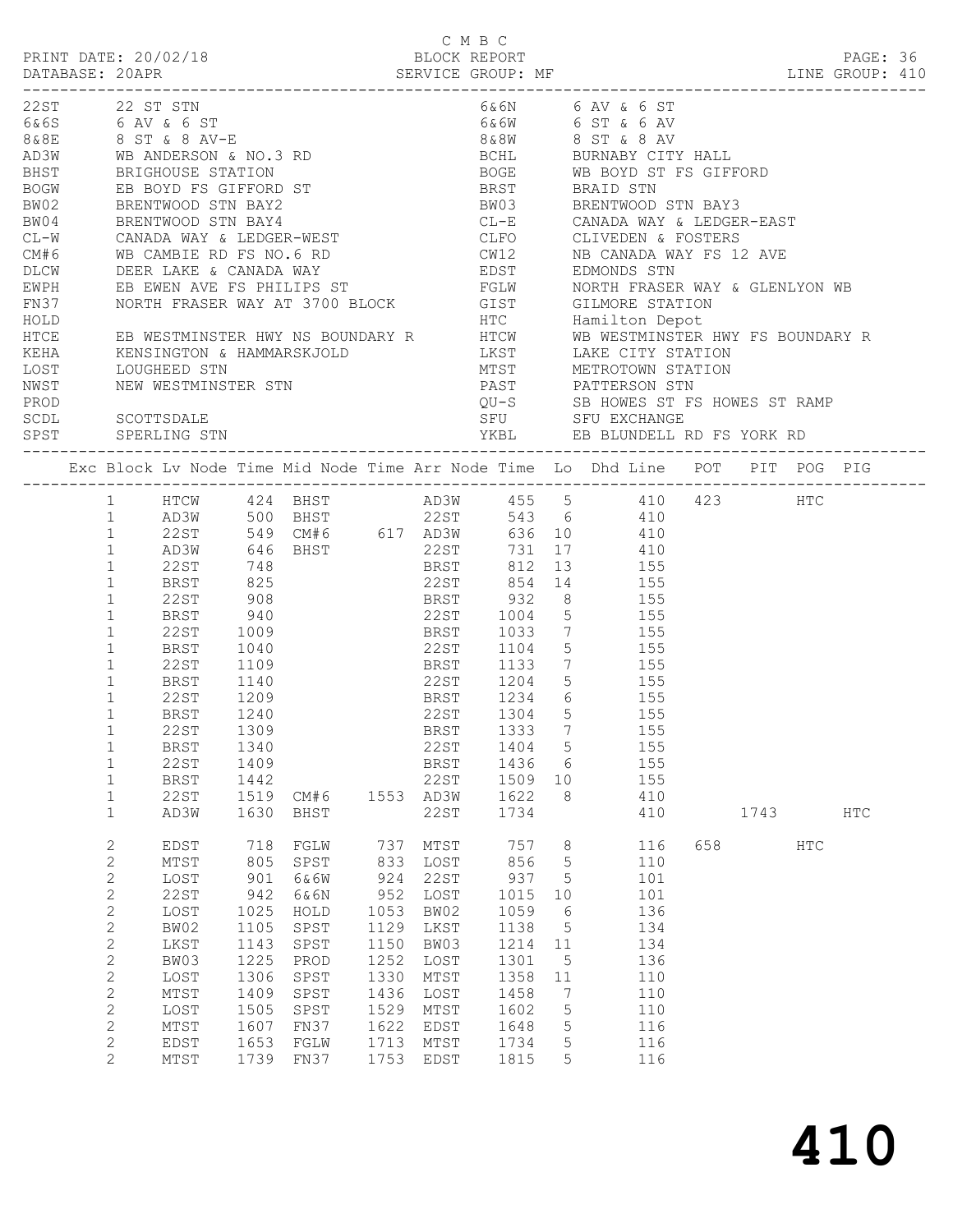PRINT DATE: 20/02/18 BLOCK REPORT PAGE: 37 DATABASE: 20APR

#### C M B C<br>BLOCK REPORT

| DAIADAOL. ZUAFR |        |      |                                                                                                    | ULIVILUL UNUUL. III            |                          |                 |                                                                                |              |          |  |
|-----------------|--------|------|----------------------------------------------------------------------------------------------------|--------------------------------|--------------------------|-----------------|--------------------------------------------------------------------------------|--------------|----------|--|
|                 |        |      |                                                                                                    |                                |                          |                 | Exc Block Lv Node Time Mid Node Time Arr Node Time Lo Dhd Line POT PIT POG PIG |              |          |  |
|                 |        |      |                                                                                                    |                                |                          |                 | 2 EDST 1820 FGLW 1837 MTST 1856 116 1920 HTC                                   |              |          |  |
| $\mathcal{S}$   | BW02   |      |                                                                                                    |                                |                          |                 | 515 SPST 535 LKST 545 5 134 440 HTC<br>550 SPST 557 BW03 620 5 134             |              |          |  |
| $\mathcal{S}$   | LKST   |      |                                                                                                    |                                |                          |                 |                                                                                |              |          |  |
| $\mathcal{S}$   | BW03   |      | 625 PROD                                                                                           |                                |                          |                 | 136                                                                            |              |          |  |
| $\mathfrak{Z}$  | LOST   | 718  | SPST                                                                                               | 651 LOST<br>740 MTST           | 659 19<br>812 7          |                 | 110                                                                            |              |          |  |
| $\mathfrak{Z}$  | MTST   | 819  | SPST                                                                                               |                                |                          |                 | 144                                                                            |              |          |  |
| $\mathfrak{Z}$  | SFU    | 918  | SPST                                                                                               |                                |                          |                 | 144                                                                            |              |          |  |
| $\mathfrak{Z}$  | MTST   | 1015 | SPST                                                                                               | 1041 SFU                       | 1101                     |                 | 8 <sup>1</sup><br>144                                                          |              |          |  |
| $\mathfrak{Z}$  | SFU    | 1109 | SPST                                                                                               | 1130 MTST                      | 1158 18                  |                 | 144                                                                            |              |          |  |
| $\mathfrak{Z}$  | MTST   | 1216 | SPST                                                                                               | 1242 SFU                       | 1302 7                   |                 | 144                                                                            |              |          |  |
| $\mathfrak{Z}$  | SFU    | 1309 | SPST                                                                                               | 1330 MTST                      | 1401 16                  |                 | 144                                                                            |              |          |  |
| $\mathfrak{Z}$  | MTST   | 1417 | SPST                                                                                               | 1446 SFU                       | 1506 12                  |                 | 144                                                                            |              |          |  |
| $\mathfrak{Z}$  | SFU    | 1518 | SPST                                                                                               | 1541 MTST                      |                          |                 | 144                                                                            |              |          |  |
| $\mathfrak{Z}$  | MTST   | 1622 | SPST                                                                                               | 1654 SFU                       | 1615 7<br>1714 6         |                 | 144                                                                            |              |          |  |
| $\mathfrak{Z}$  | SFU    | 1720 | SPST                                                                                               | 1743 MTST                      |                          |                 | 144                                                                            |              |          |  |
| $\mathfrak{Z}$  | MTST   | 1822 | SPST                                                                                               | 1849 LOST                      | 1817 5<br>1910 15        |                 | 110                                                                            |              |          |  |
| $\mathfrak{Z}$  | LOST   | 1925 | HOLD                                                                                               | 1952 BW02                      | 1958                     |                 | 136                                                                            |              |          |  |
| $\mathfrak{Z}$  | BW02   | 2005 | SPST                                                                                               | 2027 LKST                      | 2036                     |                 | $\frac{7}{5}$<br>134                                                           |              |          |  |
| $\mathfrak{Z}$  | LKST   | 2041 | SPST                                                                                               | 2048 BW03                      | 2108 15                  |                 | 134                                                                            |              |          |  |
| $\mathfrak{Z}$  | BW03   | 2123 | PROD                                                                                               | 2145 LOST                      | 2152 5                   |                 | 136                                                                            |              |          |  |
| $\mathfrak{Z}$  | LOST   | 2157 | HOLD                                                                                               | 2224 BW02                      | 2230 5                   |                 | 136                                                                            |              |          |  |
| $\mathfrak{Z}$  | BW02   | 2235 | SPST                                                                                               | 2255 LKST                      |                          |                 | 134                                                                            |              |          |  |
| $\mathfrak{Z}$  | LKST   | 2309 | SPST                                                                                               | 2316 BW03                      | 2304 5<br>2335 21        |                 | 134                                                                            |              |          |  |
| $\mathfrak{Z}$  | BW03   |      |                                                                                                    | 2417 LOST                      | 2424 21                  |                 | 136                                                                            |              |          |  |
| $\mathcal{S}$   | LOST   |      | 2356 PROD<br>2445 HOLD                                                                             | 2508 BW02                      | 2513                     |                 | 136                                                                            |              | 2538 HTC |  |
|                 |        |      |                                                                                                    |                                |                          |                 |                                                                                |              |          |  |
| $\overline{4}$  | 22ST   |      | 605 CM#6 634 AD3W 654 10                                                                           |                                |                          |                 | 410                                                                            | 553 HTC      |          |  |
| 4               | AD3W   |      | 704 BHST                                                                                           | 22ST 750 12<br>836 AD3W 900 10 |                          |                 | 410                                                                            |              |          |  |
| $\overline{4}$  | 22ST   |      | 802 CM#6                                                                                           |                                |                          |                 | 410                                                                            |              |          |  |
| 4               | AD3W   | 910  | BHST                                                                                               | 22ST                           | 1002                     |                 | 410                                                                            | 1011 HTC     |          |  |
| $\mathsf S$     | LOST   | 1330 | 6&6W                                                                                               | 1355 22ST 1405 10              |                          |                 |                                                                                | 101 1259 HTC |          |  |
| $\mathbf 5$     | 22ST   | 1415 | 6&6N                                                                                               |                                | 1452                     | $7\overline{ }$ | 101                                                                            |              |          |  |
| 5               | LOST   | 1459 | 6&6W                                                                                               | 1427 LOST<br>1526 22ST         | 1538                     | $6\overline{6}$ | 101                                                                            |              |          |  |
| 5               | 22ST   | 1544 | 6&6N                                                                                               |                                |                          |                 | 101                                                                            |              |          |  |
| 5               | LOST   | 1629 | SPST                                                                                               | 1557 LOST<br>1653 MTST         | 1624 5<br>1725 5<br>1725 |                 | 110                                                                            |              |          |  |
| 5               | MTST   | 1730 |                                                                                                    |                                |                          |                 | $6\overline{6}$<br>110                                                         |              |          |  |
| 5               | LOST   |      | 1730 SPST 1801 LOST 1824<br>1830 6&6W 1855 22ST 1903                                               |                                |                          |                 | 101                                                                            |              | 1910 HTC |  |
| $6\overline{6}$ | 22 ST  | 609  |                                                                                                    | YKBL 629                       |                          |                 | $\overline{0}$<br>418                                                          | 557 HTC      |          |  |
| $6\,$           | YKBL   | 629  |                                                                                                    | 22ST 648 7                     |                          |                 | 418                                                                            |              |          |  |
| $6\,$           | 22 S T |      |                                                                                                    |                                |                          |                 | 410                                                                            |              |          |  |
| $6\,$           | AD3W   |      | 025<br>655 CM#6 726 AD3W<br>758 BHST 22ST<br>910 CM#6 936 AD3W<br>655 CM#6<br>758 BHST<br>910 CM#6 |                                | 748 10<br>853 17         |                 | 410                                                                            |              |          |  |
| 6               | 22 S T |      |                                                                                                    |                                | 1001 9                   |                 | 410                                                                            |              |          |  |
|                 |        |      |                                                                                                    |                                |                          |                 |                                                                                |              |          |  |

 6 AD3W 1010 BHST 22ST 1059 10 410 6 22ST 1109 CM#6 1135 AD3W 1200 10 410 6 AD3W 1210 BHST 22ST 1259 8 410 6 22ST 1307 CM#6 1333 AD3W 1400 10 410 6 AD3W 1410 BHST 22ST 1503 9 410 6 22ST 1512 CM#6 1546 AD3W 1615 7 410 6 AD3W 1622 BHST 22ST 1726 9 410

6 22ST 1953 CM#6 2015 AD3W 2037 8 410

6 22ST 1735 CM#6 1811 AD3W 1837 8 410<br>6 22ST 1735 CM#6 1811 AD3W 1837 8 410<br>6 AD3W 1845 BHST 22ST 1943 10 410 6 AD3W 1845 BHST 22ST 1943 10 410

6 AD3W 2045 BHST 22ST 2125 410 2132 HTC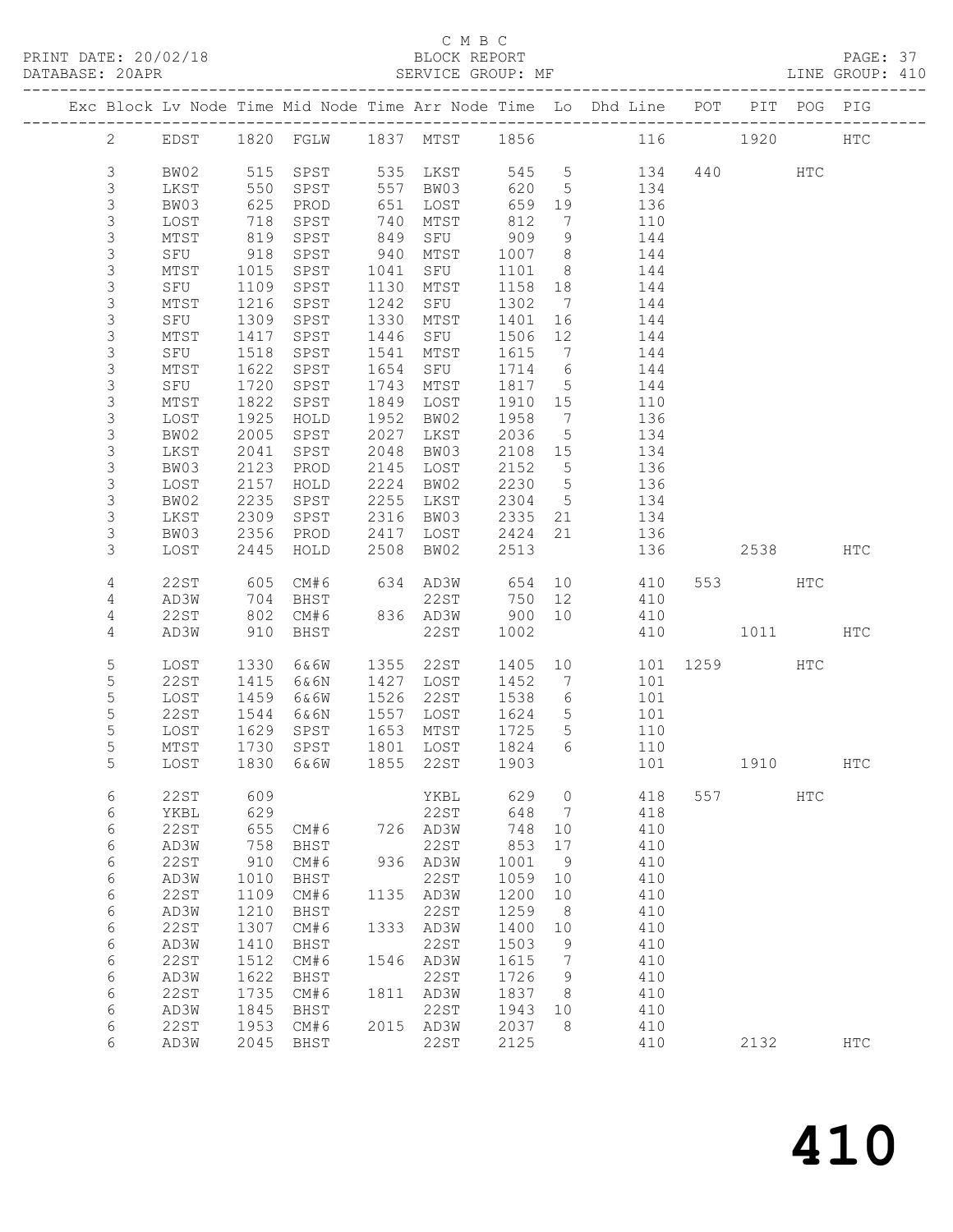| DATABASE: 20APR |                 |             |      | SERVICE GROUP: MF |      |                |         |                 |                                                                                |           |     | LINE GROUP: 410 |  |
|-----------------|-----------------|-------------|------|-------------------|------|----------------|---------|-----------------|--------------------------------------------------------------------------------|-----------|-----|-----------------|--|
|                 |                 |             |      |                   |      |                |         |                 | Exc Block Lv Node Time Mid Node Time Arr Node Time Lo Dhd Line POT PIT POG PIG |           |     |                 |  |
|                 | 7               |             |      |                   |      |                |         |                 | LOST 1522 HOLD 1554 BW02 1600 5 136 1451 HTC                                   |           |     |                 |  |
|                 | $7\phantom{.0}$ | BW02        |      |                   |      |                |         |                 | 1605 SPST 1637 LKST 1648 8 134                                                 |           |     |                 |  |
|                 | $7\phantom{.0}$ | LKST        |      | 1656 SPST         |      |                |         |                 | 1703 BW03 1731 27 134                                                          |           |     |                 |  |
|                 | $7\phantom{.0}$ | BW03        | 1758 | PROD              |      | 1826 LOST      | 1834    | 9               | 136                                                                            |           |     |                 |  |
|                 | $7\phantom{.0}$ | LOST        | 1843 | SPST              |      | 1904 MTST      | 1930    | $5\overline{)}$ | 110                                                                            |           |     |                 |  |
|                 | $7\phantom{.}$  | MTST        | 1935 | SPST              |      | 2002 SFU 2022  |         | 6               | 144                                                                            |           |     |                 |  |
|                 | 7               | SFU         | 2028 | SPST              | 2050 | MTST           | 2115    | 19              | 144                                                                            |           |     |                 |  |
|                 | $7\phantom{.}$  | MTST        | 2134 | SPST              | 2200 | SFU            | 2218    | 6               | 144                                                                            |           |     |                 |  |
|                 | 7               | SFU         | 2224 | SPST              | 2244 | MTST           | 2307    | $7\overline{ }$ | 144                                                                            |           |     |                 |  |
|                 | 7               | MTST        | 2314 | SPST              |      | 2334 LOST 2351 |         | 9               | 110                                                                            |           |     |                 |  |
|                 | 7               | LOST        | 2400 | 6&6W              |      | 2420 22ST      | 2428    |                 |                                                                                | 101 2435  |     | HTC             |  |
|                 | 8               | LOST        | 525  | HOLD              |      | 552 BW02       | 557     |                 | $8 - 8$<br>136                                                                 | 454       | HTC |                 |  |
|                 | 8               | BW02        | 605  | SPST              |      | 625 LKST       | 635     | 5               | 134                                                                            |           |     |                 |  |
|                 | 8               | LKST        | 640  | SPST              |      | 647 BW03       | 716     |                 | $9 \left( \frac{1}{2} \right)$<br>134                                          |           |     |                 |  |
|                 | 8               | BW03        | 725  | PROD              |      | 753 LOST       | 801     |                 | 136                                                                            |           | 829 | HTC             |  |
|                 | 9               | 22ST        |      | 639 CM#6 709 AD3W |      |                | 730     |                 | $8 \overline{)}$<br>410                                                        | 627 — 100 | HTC |                 |  |
|                 | 9               | AD3W        | 738  | BHST              |      | 22ST           | 831     | $5\phantom{.0}$ | 410                                                                            |           |     |                 |  |
|                 | 9               | 22ST        | 836  |                   |      | BRST           | 859     | $6\overline{6}$ | 128                                                                            |           |     |                 |  |
|                 | 9               | BRST        | 905  |                   |      | 22ST           | 928     | $5\overline{)}$ | 128                                                                            |           |     |                 |  |
|                 | 9               | 22ST        | 933  |                   |      | BRST           | 954     | 11              | 128                                                                            |           |     |                 |  |
|                 | 9               | BRST        | 1005 |                   |      | 22ST           | 1026    | $\overline{7}$  | 128                                                                            |           |     |                 |  |
|                 | 9               | 22ST        | 1033 |                   |      | BRST           | 1054    | 11              | 128                                                                            |           |     |                 |  |
|                 | 9               | BRST        | 1105 |                   |      | 22ST           | 1126    | $\overline{7}$  | 128                                                                            |           |     |                 |  |
|                 | 9               | 22ST        | 1133 |                   |      | BRST           | 1154 11 |                 | 128                                                                            |           |     |                 |  |
|                 | 9               | BRST        | 1205 |                   |      | 22ST           | 1226    | $\overline{7}$  | 128                                                                            |           |     |                 |  |
|                 | 9               | 22ST        | 1233 |                   |      | BRST           | 1254    | 11              | 128                                                                            |           |     |                 |  |
|                 | 9               | <b>BRST</b> | 1305 |                   |      | 22ST           | 1326    | $\overline{7}$  | 128                                                                            |           |     |                 |  |
|                 | 9               | 22ST        | 1333 |                   |      | BRST           | 1354    | 11              | 128                                                                            |           |     |                 |  |
|                 | 9               | BRST        | 1405 |                   |      | 22ST           | 1428    | $\overline{7}$  | 128                                                                            |           |     |                 |  |
|                 | 9               | 22ST        | 1435 |                   |      | BRST           | 1500    | $\overline{7}$  | 128                                                                            |           |     |                 |  |
|                 | 9               | BRST        | 1507 |                   |      | 22ST           | 1530    | 25              | 128                                                                            |           |     |                 |  |
|                 | 9               | 22ST        | 1555 |                   |      | BRST           | 1624    | $5\overline{)}$ | 128                                                                            |           |     |                 |  |
|                 | 9               | BRST        | 1629 |                   |      | 22ST           | 1652    | 23              | 128                                                                            |           |     |                 |  |
|                 | 9               | 22ST        | 1715 |                   |      | BRST           | 1743    | $6\overline{6}$ | 128                                                                            |           |     |                 |  |
|                 | 9               | BRST        | 1749 |                   |      | 22ST           | 1811    | 9               | 128                                                                            |           |     |                 |  |
|                 | 9               | 22ST        | 1820 |                   |      | BRST           | 1842    | $\overline{9}$  | 128                                                                            |           |     |                 |  |
|                 | q               | BRST        | 1851 |                   |      |                |         |                 | 22ST 1910 13 128                                                               |           |     |                 |  |
|                 | 9               | 22ST        | 1923 |                   |      | BRST           | 1943    | 5               | 128                                                                            |           |     |                 |  |
|                 | 9               | <b>BRST</b> | 1948 |                   |      | 22ST           | 2007    | 16              | 128                                                                            |           |     |                 |  |
|                 | 9               | 22ST        | 2023 |                   |      | BRST           | 2042    | 6               | 128                                                                            |           |     |                 |  |
|                 | 9               | <b>BRST</b> | 2048 |                   |      | 22ST           | 2106    | 24              | 128                                                                            |           |     |                 |  |
|                 | 9               | 22ST        | 2130 |                   |      | BRST           | 2149    | 16              | 128                                                                            |           |     |                 |  |
|                 | 9               | <b>BRST</b> | 2205 |                   |      | 22ST           | 2226    | 5               | 155                                                                            |           |     |                 |  |
|                 | 9               | <b>22ST</b> | 2231 |                   |      | <b>BRST</b>    | 2250    | 15              | 128                                                                            |           |     |                 |  |
|                 | 9               | <b>BRST</b> | 2305 |                   |      | 22ST           | 2326    | 5               | 155                                                                            |           |     |                 |  |
|                 | 9               | <b>22ST</b> | 2331 |                   |      | <b>BRST</b>    | 2350    | 14              | 128                                                                            |           |     |                 |  |
|                 | 9               | <b>BRST</b> | 2404 |                   |      | 22ST           | 2425    | 5               | 155                                                                            |           |     |                 |  |
|                 | 9               | 22ST        | 2430 |                   |      | <b>BRST</b>    | 2446    |                 | 128                                                                            | 2507      |     | <b>HTC</b>      |  |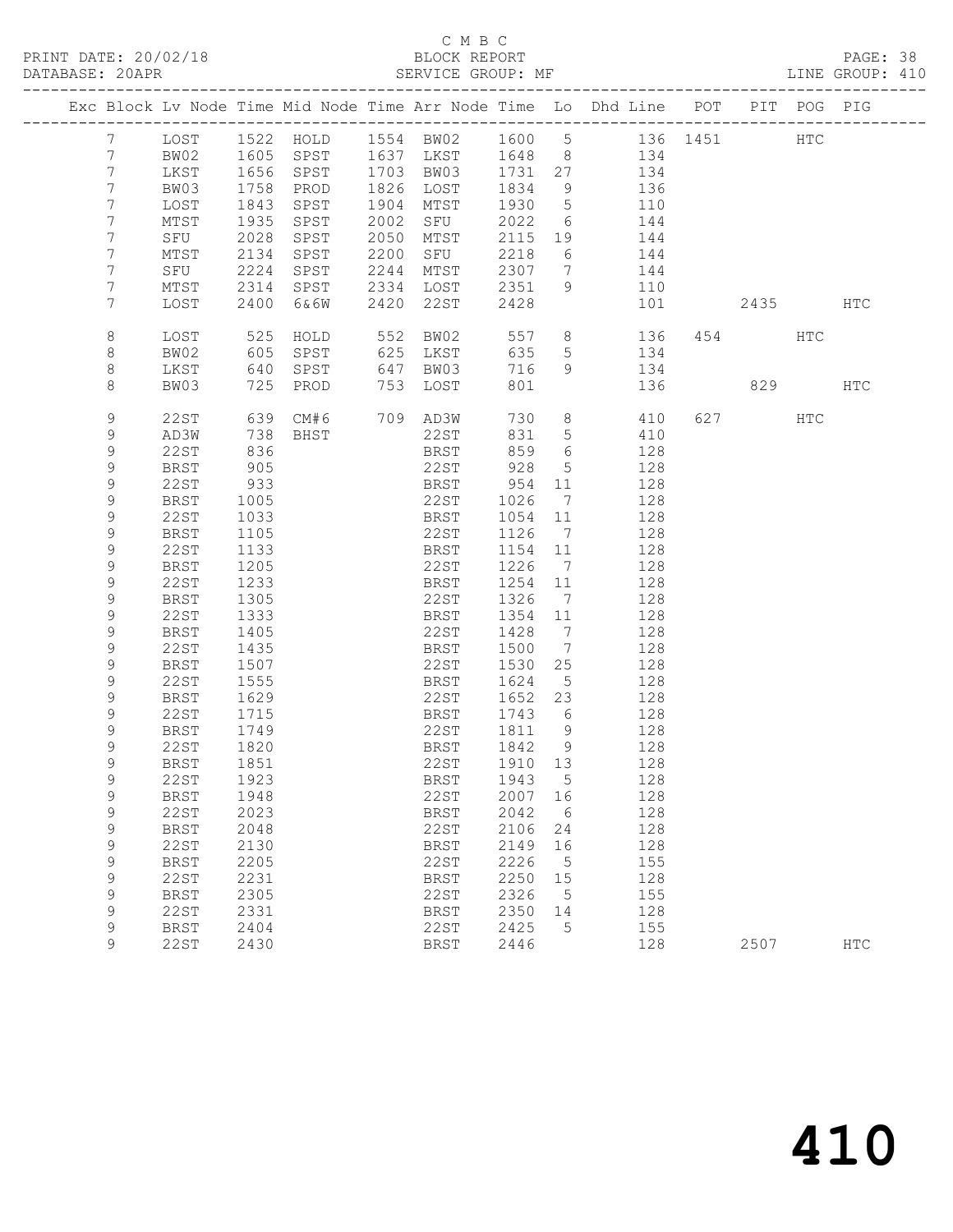#### C M B C<br>BLOCK REPORT

PAGE: 39<br>LINE GROUP: 410

|    |             |              |                                                     |     |                             |         |    | Exc Block Lv Node Time Mid Node Time Arr Node Time Lo Dhd Line POT PIT POG PIG                |     |          |     |     |
|----|-------------|--------------|-----------------------------------------------------|-----|-----------------------------|---------|----|-----------------------------------------------------------------------------------------------|-----|----------|-----|-----|
| 10 |             |              |                                                     |     |                             |         |    | 22ST 645 CM#6 715 AD3W 736 10 410 633                                                         |     |          | HTC |     |
| 10 | AD3W        |              |                                                     |     |                             |         |    |                                                                                               |     |          |     |     |
| 10 | 22ST        |              |                                                     |     |                             |         |    |                                                                                               |     |          |     |     |
| 10 | AD3W        |              |                                                     |     |                             |         |    |                                                                                               |     |          |     |     |
| 10 | 22ST        |              |                                                     |     |                             |         |    | 1049 CM#6 1115 AD3W 1140 10 410                                                               |     |          |     |     |
| 10 | AD3W        | 1150         | BHST                                                |     | 22ST                        | 1239    | 9  | 410                                                                                           |     |          |     |     |
| 10 | 22ST        |              |                                                     |     |                             |         |    |                                                                                               |     |          |     |     |
| 10 | AD3W        | 1248<br>1350 | CM#6 1314 AD3W<br>BHST 22ST<br>BHST                 |     | AD3W 1340 10<br>22ST 1443 6 |         |    | 410<br>410                                                                                    |     |          |     |     |
| 10 | 22 S T      |              |                                                     |     |                             |         |    | 1449 CM#6 1523 AD3W 1552 8 410                                                                |     |          |     |     |
| 10 | AD3W        |              |                                                     |     |                             |         |    |                                                                                               |     |          |     |     |
| 10 | 22ST        |              |                                                     |     |                             |         |    | 410                                                                                           |     |          |     |     |
| 10 | AD3W        |              |                                                     |     |                             |         |    | 1600 BHST 22ST 1703 8 410<br>1711 CM#6 1748 AD3W 1815 7 410<br>1822 BHST 22ST 1922 410<br>410 |     | 1929 HTC |     |     |
|    |             |              |                                                     |     |                             |         |    |                                                                                               |     |          |     |     |
| 11 | BRST        | 602          |                                                     |     |                             |         |    | 22ST 625 5 155                                                                                |     | 541 HTC  |     |     |
| 11 | 22ST        | 630<br>659   |                                                     |     |                             |         |    | BRST 652 7 155<br>22ST 724 6 155                                                              |     |          |     |     |
| 11 | <b>BRST</b> |              |                                                     |     |                             |         |    |                                                                                               |     |          |     |     |
| 11 | 22ST        | 730          |                                                     |     | <b>BRST</b>                 |         |    | $754$ 11 155                                                                                  |     |          |     |     |
| 11 | BRST        | 805          |                                                     |     | 22ST                        |         |    | 833 13 155                                                                                    |     |          |     |     |
| 11 | 22ST        | 846          |                                                     |     |                             |         |    | BRST 910 5 155<br>22ST 939 155                                                                |     |          |     |     |
| 11 | BRST        | 915          |                                                     |     |                             |         |    |                                                                                               |     | 948 HTC  |     |     |
| 12 | HTCW        |              | 444 BHST AD3W                                       |     |                             |         |    | 515 5 410                                                                                     |     | 443 HTC  |     |     |
| 12 | AD3W        |              |                                                     |     | 22ST                        |         |    | 603 8 410                                                                                     |     |          |     |     |
| 12 | 22ST        |              |                                                     |     |                             | 700 10  |    | 410                                                                                           |     |          |     |     |
| 12 | AD3W        |              | 520 BHST 22ST<br>611 CM#6 640 AD3W<br>710 BHST 22ST |     |                             |         |    | $756$ 12 $410$<br>$756$ 12 $410$                                                              |     |          |     |     |
| 12 | 22ST        |              | 808 CM#6                                            |     |                             |         |    | 842 AD3W 906 10 410                                                                           |     |          |     |     |
| 12 | AD3W        |              | 916 BHST                                            |     | 22ST                        |         |    | 1005 14 410                                                                                   |     |          |     |     |
| 12 | 22ST        |              | 1019 CM#6                                           |     | 1045 AD3W                   |         |    |                                                                                               |     |          |     |     |
| 12 | AD3W        | 1120         | BHST                                                |     | 22ST 1209 9                 |         |    | $1110$ $10$ $410$<br>$410$ $410$                                                              |     |          |     |     |
| 12 | 22ST        |              |                                                     |     |                             |         |    | 1218 CM#6 1244 AD3W 1310 10 410                                                               |     |          |     |     |
| 12 | AD3W        | 1320         | BHST                                                |     | 22ST                        | 1411 12 |    | 410                                                                                           |     |          |     |     |
| 12 | 22ST        | 1423         | CM#6                                                |     | 1449 AD3W                   |         |    |                                                                                               |     |          |     |     |
| 12 | AD3W        | 1530         | BHST                                                |     | AD3W 1518 12<br>22ST 1631 6 |         |    | 410<br>410                                                                                    |     |          |     |     |
| 12 | 22ST        | 1637         |                                                     |     |                             |         |    | CM#6 1716 AD3W 1745 7 410                                                                     |     |          |     |     |
| 12 | AD3W        | 1752         | BHST                                                |     |                             |         |    | 22ST 1852 10 410                                                                              |     |          |     |     |
| 12 | 22 S T      |              |                                                     |     |                             |         |    |                                                                                               |     |          |     |     |
| 12 | AD3W        |              |                                                     |     |                             | 2042    |    | 410                                                                                           |     | 2049 HTC |     |     |
| 13 | 22 S T      |              |                                                     |     |                             |         |    | 517 CM#6 544 AD3W 600 10 410                                                                  |     | 509 HTC  |     |     |
|    | 13 AD3W     |              | 610 BHST                                            |     | 22ST                        | 653 8   |    | 410                                                                                           |     |          |     |     |
| 13 | 22ST        | 701          | CM#6                                                |     | 732 AD3W                    | 754     | 10 | 410                                                                                           |     |          |     |     |
| 13 | AD3W        | 804          | BHST                                                |     | 22ST                        | 859     |    | 410                                                                                           |     | 911      |     | HTC |
| 14 | HTCW        | 504          | BHST                                                |     | AD3W                        | 535     | 5  | 410                                                                                           | 503 |          | HTC |     |
| 14 | AD3W        | 540          | BHST                                                |     | 22ST                        | 623     | 5  | 410                                                                                           |     |          |     |     |
| 14 | <b>22ST</b> | 628          | CM#6                                                | 657 | AD3W                        | 718     | 10 | 410                                                                                           |     |          |     |     |
| 14 | AD3W        | 728          | BHST                                                |     | 22ST                        | 818     | 8  | 410                                                                                           |     |          |     |     |
| 14 | 22ST        | 826          | CM#6                                                | 900 | AD3W                        | 926     | 8  | 410                                                                                           |     |          |     |     |
| 14 | AD3W        | 934          | BHST                                                |     | 22ST                        | 1023    |    | 410                                                                                           |     | 1032     |     | HTC |
| 15 | EWPH        | 510          |                                                     |     | 22ST                        | 518     | 10 | 410                                                                                           | 509 |          | HTC |     |
| 15 | <b>22ST</b> | 528          | CM#6                                                |     | 555 AD3W                    | 611     | 11 | 410                                                                                           |     |          |     |     |
| 15 | AD3W        | 622          | BHST                                                |     | 22ST                        | 705     | 7  | 410                                                                                           |     |          |     |     |
| 15 | <b>22ST</b> | 712          | CM#6                                                |     | 743 AD3W                    | 806     | 10 | 410                                                                                           |     |          |     |     |
| 15 | AD3W        | 816          | BHST                                                |     | 22ST                        | 909     |    | 410                                                                                           |     | 918      |     | HTC |
|    |             |              |                                                     |     |                             |         |    |                                                                                               |     |          |     |     |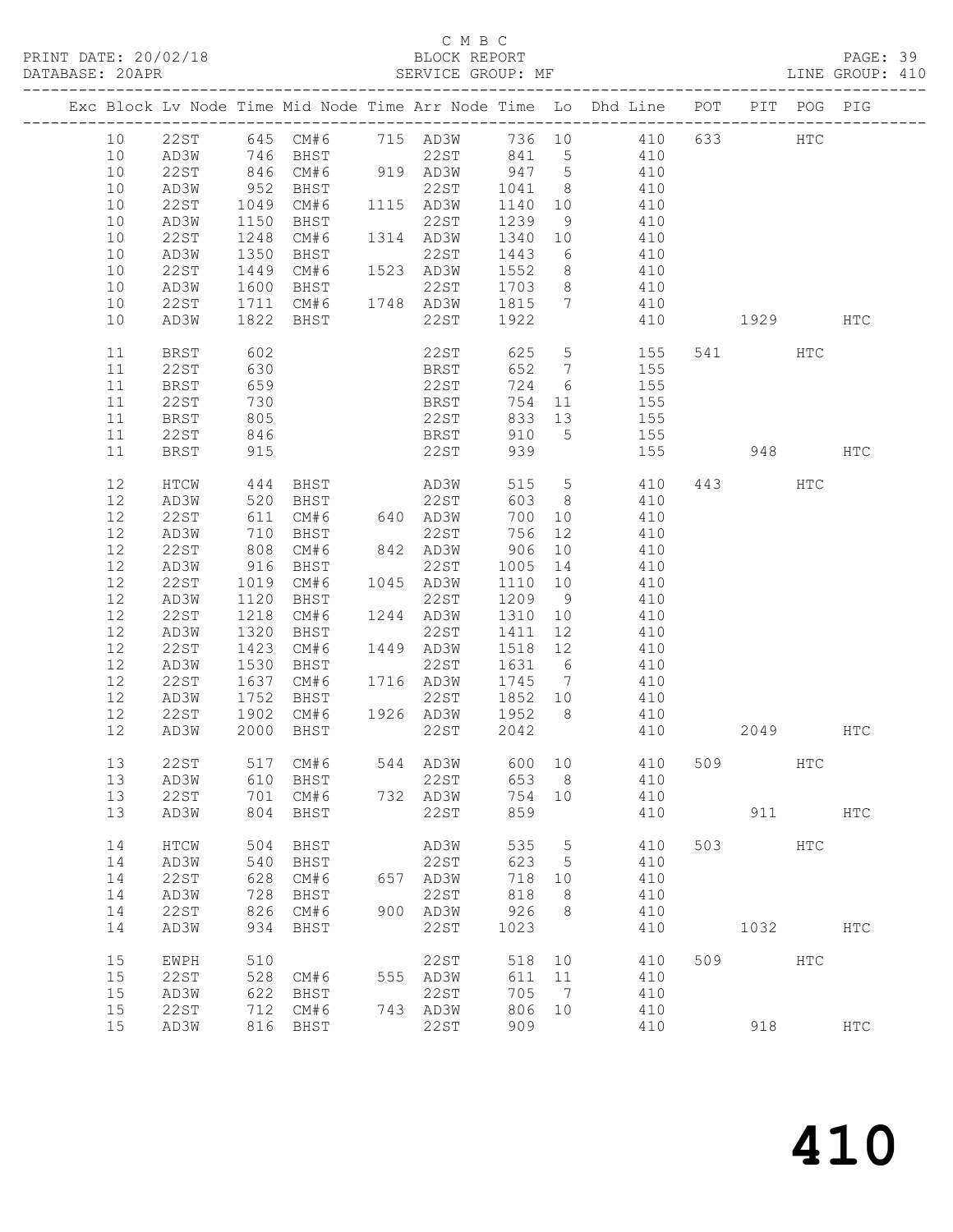PRINT DATE: 20/02/18 BLOCK REPORT PAGE: 40 DATABASE: 20APR

#### C M B C<br>BLOCK REPORT

|    |             |      |                   |      |           |        |                   | -----------------------                                            |     |      |                   |            |
|----|-------------|------|-------------------|------|-----------|--------|-------------------|--------------------------------------------------------------------|-----|------|-------------------|------------|
|    |             |      |                   |      |           |        |                   | Exc Block Lv Node Time Mid Node Time Arr Node Time Lo Dhd Line POT |     |      | PIT POG PIG       |            |
| 16 | 22ST        |      | 537 QU-S 543 CLFO |      |           | 602 0  |                   | 104                                                                | 529 |      | $_{\mathrm{HTC}}$ |            |
| 16 | CLFO        | 602  |                   |      | 22ST      | 624 14 |                   | 104                                                                |     |      |                   |            |
| 16 | 22ST        | 638  | $QU-S$ 644 $CLFO$ |      |           | 704    | $\overline{0}$    | 104                                                                |     |      |                   |            |
| 16 | CLFO        | 704  |                   |      | 22ST      | 728    | 11                | 104                                                                |     |      |                   |            |
| 16 | 22ST        | 739  | $OU-S$            | 747  | CLFO      | 807    | $\circ$           | 104                                                                |     |      |                   |            |
| 16 | CLFO        | 807  |                   |      | 22ST      | 834    | 6                 | 104                                                                |     |      |                   |            |
| 16 | 22ST        | 840  | 6&6N              | 850  | LOST      | 914    | 11                | 101                                                                |     |      |                   |            |
| 16 | LOST        | 925  | HOLD              | 954  | BW02      | 1000   | $5^{\circ}$       | 136                                                                |     |      |                   |            |
| 16 | BW02        | 1005 | SPST              | 1029 | LKST      | 1038   | $5\overline{)}$   | 134                                                                |     |      |                   |            |
| 16 | LKST        | 1043 | SPST              | 1050 | BW03      | 1114   | 11                | 134                                                                |     |      |                   |            |
| 16 | BW03        | 1125 | PROD              | 1152 | LOST      | 1159   | $7\phantom{.0}\,$ | 136                                                                |     |      |                   |            |
| 16 | LOST        | 1206 | SPST              | 1229 | MTST      | 1257   | 11                | 110                                                                |     |      |                   |            |
| 16 | MTST        | 1308 | SPST              | 1334 | LOST      | 1356   | 10                | 110                                                                |     |      |                   |            |
| 16 | LOST        | 1406 | SPST              | 1430 | MTST      | 1501   | 9                 | 110                                                                |     |      |                   |            |
| 16 | MTST        | 1510 | SPST              | 1539 | LOST      | 1604   | 17                | 110                                                                |     |      |                   |            |
| 16 | LOST        | 1621 | HOLD              | 1653 | BW02      | 1659   | 6                 | 136                                                                |     |      |                   |            |
| 16 | BW02        | 1705 | SPST              | 1735 | LKST      | 1746   | $5\overline{)}$   | 134                                                                |     |      |                   |            |
| 16 | LKST        | 1751 | SPST              | 1758 | BW04      | 1826   | $5\overline{)}$   | 134                                                                |     |      |                   |            |
| 16 | BW04        | 1831 | $CL-E$            | 1844 | NWST      | 1903   | 6                 | 123                                                                |     |      |                   |            |
| 16 | NWST        | 1909 | $CL-W$            | 1932 | BW04      | 1943   | 18                | 123                                                                |     |      |                   |            |
| 16 | BW04        | 2001 | $CL-E$            | 2013 | NWST      | 2030   | 9                 | 123                                                                |     |      |                   |            |
| 16 | NWST        | 2039 | $CL-W$            | 2059 | BW04      | 2110   | 5                 | 123                                                                |     |      |                   |            |
| 16 | BW04        | 2115 | $CL-E$            | 2126 | NWST      | 2142   |                   | 123                                                                |     | 2154 |                   | <b>HTC</b> |
| 17 | EWPH        | 521  |                   |      | 22ST      | 529    | 8                 | 410                                                                | 520 |      | <b>HTC</b>        |            |
| 17 | 22ST        | 537  | CM#6              | 605  | AD3W      | 622    | 12                | 410                                                                |     |      |                   |            |
| 17 | AD3W        | 634  | BHST              |      | 22ST      | 717    | 10                | 410                                                                |     |      |                   |            |
| 17 | 22ST        | 727  | CM#6              |      | 800 AD3W  | 824    | 10                | 410                                                                |     |      |                   |            |
| 17 | AD3W        | 834  | BHST              |      | 22ST      | 928    | 11                | 410                                                                |     |      |                   |            |
| 17 | <b>22ST</b> | 939  | CM#6              |      | 1005 AD3W | 1030   | 10                | 410                                                                |     |      |                   |            |
| 17 | AD3W        | 1040 | BHST              |      | 22ST      | 1129   | 9                 | 410                                                                |     |      |                   |            |
| 17 | 22ST        | 1138 | CM#6              | 1204 | AD3W      | 1230   | 10                | 410                                                                |     |      |                   |            |
| 17 | AD3W        | 1240 | BHST              |      | 22ST      | 1331   | $5\phantom{.0}$   | 410                                                                |     |      |                   |            |
| 17 | 22ST        | 1336 | CM#6              | 1402 | AD3W      | 1430   | 10                | 410                                                                |     |      |                   |            |
| 17 | AD3W        | 1440 | BHST              |      | 22ST      | 1533   | 9                 | 410                                                                |     |      |                   |            |
| 17 | 22ST        | 1542 | CM#6              |      | 1616 AD3W | 1645   | $7\overline{ }$   | 410                                                                |     |      |                   |            |
| 17 | AD3W        | 1652 | BHST              |      | 22ST      | 1756   | 9                 | 410                                                                |     |      |                   |            |
| 17 | <b>22ST</b> | 1805 | CM#6              |      | 1837 AD3W | 1900   | $7\overline{ }$   | 410                                                                |     |      |                   |            |

 17 AD3W 1907 BHST 22ST 1954 7 410 17 22ST 2001 CM#6 2023 AD3W 2045 7 410

 17 22ST 2317 CM#6 2338 AD3W 2400 10 410 17 AD3W 2410 BHST 22ST 2446 14 410

 17 AD3W 2052 BHST 22ST 2132 5 410 17 22ST 2137 CM#6 2159 AD3W 2221 9 410 17 AD3W 2230 BHST 22ST 2312 5 410

17 22ST 2500 6&6N 2509 LOST 2528 101 2552 HTC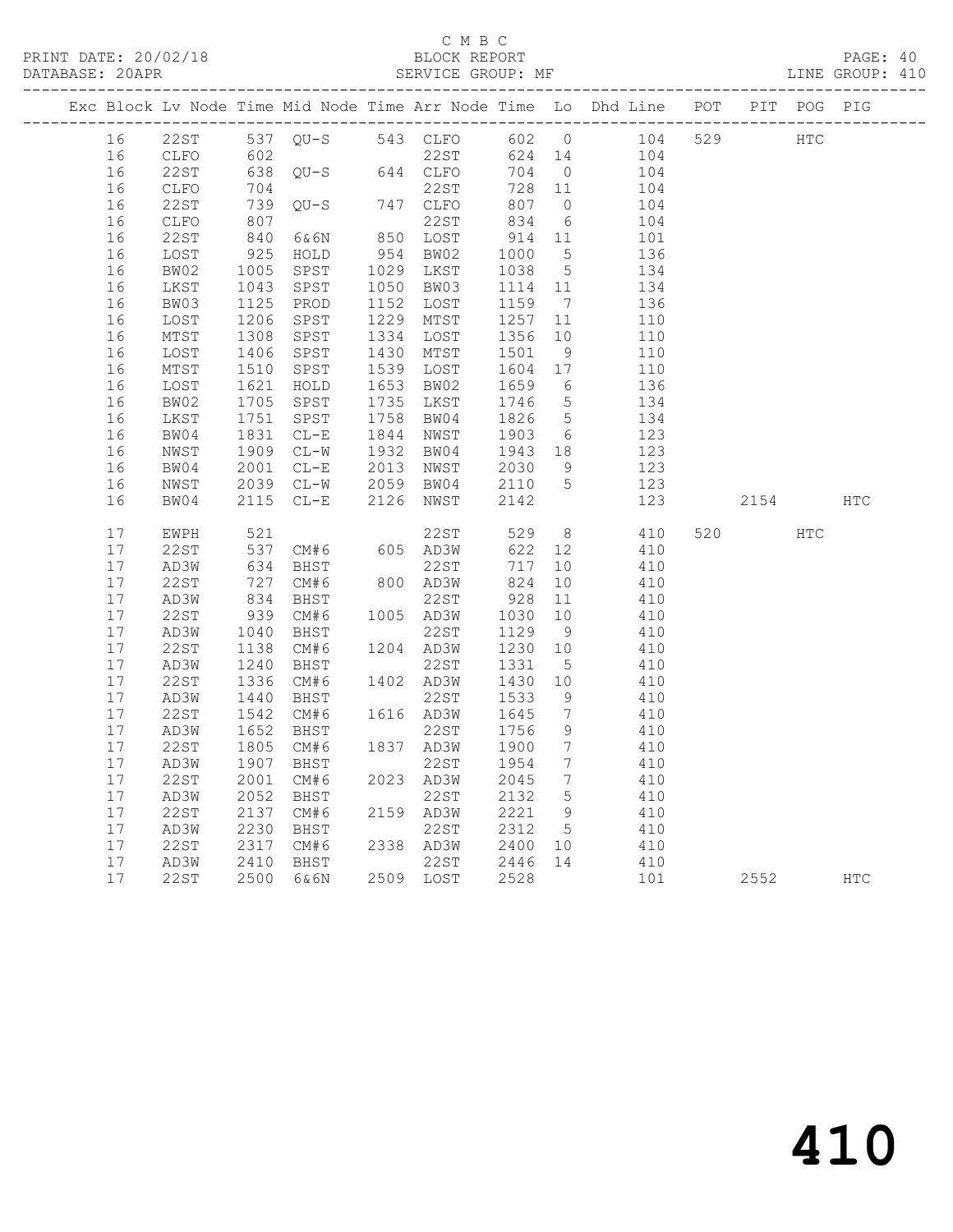#### C M B C<br>BLOCK REPORT

PAGE: 41<br>LINE GROUP: 410

|  |    |             |            |                                       |                                                                                   |         | Exc Block Lv Node Time Mid Node Time Arr Node Time Lo Dhd Line POT |          | PIT POG PIG |              |
|--|----|-------------|------------|---------------------------------------|-----------------------------------------------------------------------------------|---------|--------------------------------------------------------------------|----------|-------------|--------------|
|  | 18 |             |            |                                       |                                                                                   |         | 22ST 523 CM#6 550 AD3W 606 10 410                                  | 515      | <b>HTC</b>  |              |
|  | 18 | AD3W        |            |                                       |                                                                                   |         |                                                                    |          |             |              |
|  | 18 | 22ST        |            |                                       |                                                                                   |         |                                                                    |          |             |              |
|  | 18 | AD3W        |            |                                       |                                                                                   |         |                                                                    |          |             |              |
|  | 18 | 22ST        |            | 919 CM#6                              | 945 AD3W 1010 10                                                                  |         | 410                                                                |          |             |              |
|  | 18 | AD3W        | 1020       | BHST                                  | 22ST                                                                              | 1109 10 | 410                                                                |          |             |              |
|  | 18 | 22ST        |            | 1119 CM#6 1145 AD3W<br>1220 BHST 22ST | AD3W 1210 10<br>22ST 1309 8                                                       |         | $410$<br>$410$                                                     |          |             |              |
|  | 18 | AD3W        | 1220       | BHST                                  |                                                                                   |         |                                                                    |          |             |              |
|  | 18 | 22ST        | 1317       |                                       |                                                                                   |         | CM#6 1343 AD3W 1410 10 410                                         |          |             |              |
|  | 18 | AD3W        | 1420       | BHST                                  | 22ST 1513 14                                                                      |         | 410                                                                |          |             |              |
|  | 18 | 22ST        |            | 1527 CM#6                             |                                                                                   |         | 410                                                                |          |             |              |
|  | 18 | AD3W        |            |                                       |                                                                                   |         | 410                                                                |          |             |              |
|  | 18 | 22ST        |            |                                       | 1527 CM#6 1601 AD3W 1630 7<br>1637 BHST 22ST 1741 7<br>1748 CM#6 1821 AD3W 1845 7 |         | 410                                                                |          |             |              |
|  | 18 | AD3W        |            | 1852 BHST                             | 22ST 1950                                                                         |         | 410                                                                | 1957 HTC |             |              |
|  | 19 | 22ST        |            |                                       |                                                                                   |         |                                                                    | 538 HTC  |             |              |
|  | 19 | AD3W        |            |                                       |                                                                                   |         |                                                                    |          |             |              |
|  | 19 | 22ST        |            | 733 CM#6                              | 806 AD3W                                                                          | 830 10  | 410                                                                |          |             |              |
|  | 19 | AD3W        |            | 840 BHST                              | 22ST                                                                              | 934     | 410 943                                                            |          |             | $_{\rm HTC}$ |
|  | 20 | EWPH        |            |                                       |                                                                                   |         | 523 9 410<br>617 11 410                                            | 514 HTC  |             |              |
|  | 20 | 22ST        |            |                                       |                                                                                   |         |                                                                    |          |             |              |
|  | 20 | AD3W        |            | 628 BHST                              | 22ST                                                                              |         | 711 7 410                                                          |          |             |              |
|  | 20 | 22ST        |            |                                       | 718 CM#6 749 AD3W                                                                 | 812 10  | 410                                                                |          |             |              |
|  | 20 | AD3W        |            | 822 BHST                              | 22ST                                                                              | 915     | 410                                                                | 924      |             | <b>HTC</b>   |
|  | 21 | <b>22ST</b> | 518        |                                       | SCDL                                                                              |         | 542 5 340                                                          | 510 HTC  |             |              |
|  | 21 | SCDL        | 547        |                                       | 22ST                                                                              |         | 612 15 340                                                         |          |             |              |
|  | 21 | 22ST        | 627        |                                       | SCDL                                                                              | 651     | 11 340                                                             |          |             |              |
|  | 21 | SCDL        | 702<br>749 |                                       | 22ST<br>SCDL                                                                      | 735 14  | 340                                                                |          |             |              |
|  | 21 | 22ST        |            |                                       |                                                                                   |         | $817$ $5$ $340$<br>817 5 340                                       |          |             |              |
|  | 21 | SCDL        | 822        |                                       | 22ST 854 11                                                                       |         | 340                                                                |          |             |              |
|  | 21 | 22ST        |            |                                       |                                                                                   |         | 905 CM#6 932 AD3W 956 9 410                                        |          |             |              |
|  | 21 | AD3W        |            | 1005 BHST                             | 22ST                                                                              | 1054    | 410                                                                | 1103 HTC |             |              |
|  | 22 | 22ST        |            |                                       | 555 CM#6 623 AD3W                                                                 |         | 642 10 410                                                         | 547      | HTC         |              |
|  | 22 | AD3W        |            | 652 BHST                              | 22ST                                                                              |         | 737 8 410                                                          |          |             |              |
|  | 22 | 22ST        |            | 745 CM#6                              | 818 AD3W                                                                          |         | 842 10 410                                                         |          |             |              |
|  | 22 | AD3W        |            | 852 BHST                              | 22ST                                                                              | 946     | 410                                                                |          | 955 700     | HTC          |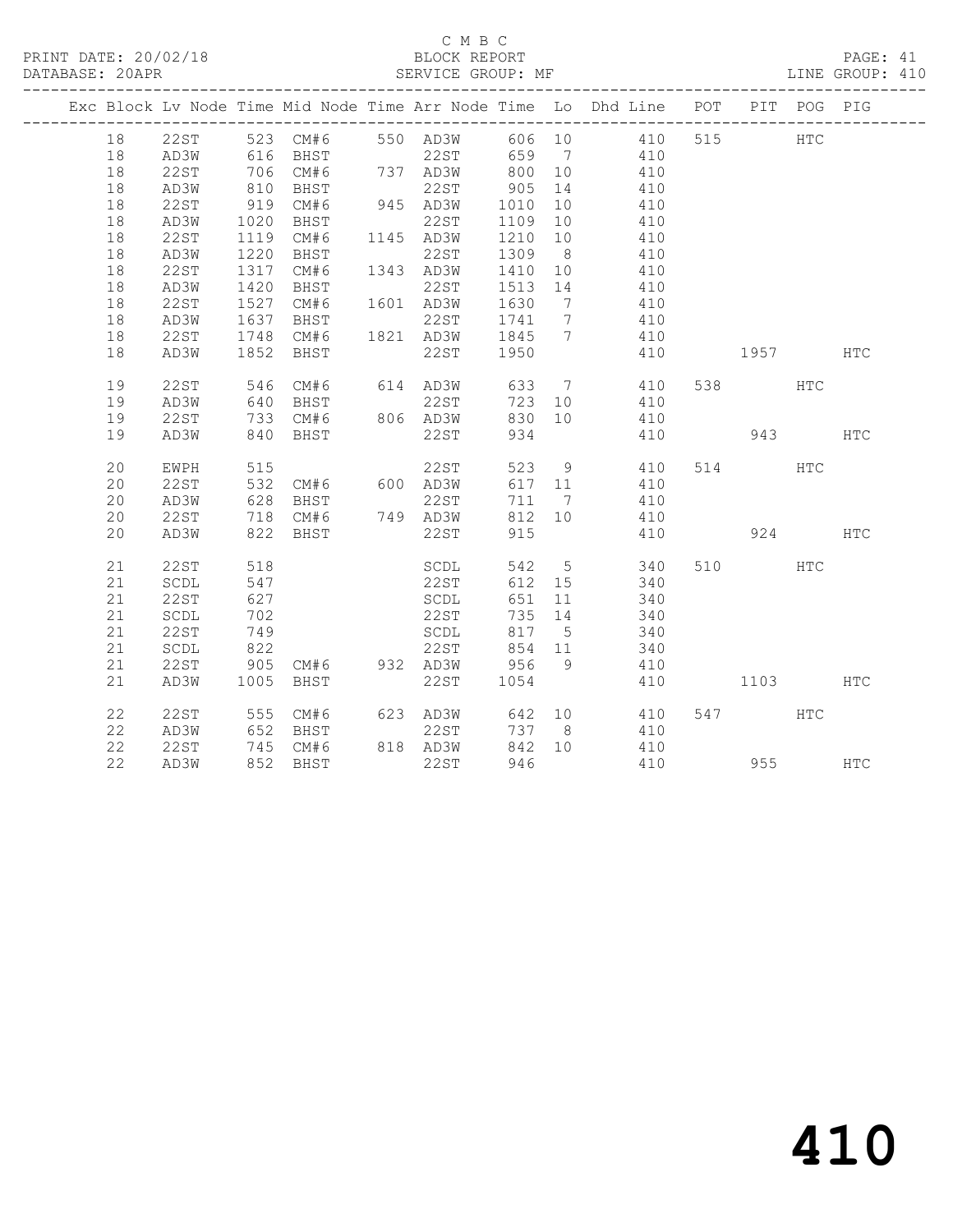#### C M B C<br>BLOCK REPORT

PAGE: 42<br>LINE GROUP: 410

|  |         |             |      |             |        |                                  |      |             |                             |                 |                 |                 |     | Exc Block Lv Node Time Mid Node Time Arr Node Time Lo Dhd Line POT PIT POG PIG |     |     |
|--|---------|-------------|------|-------------|--------|----------------------------------|------|-------------|-----------------------------|-----------------|-----------------|-----------------|-----|--------------------------------------------------------------------------------|-----|-----|
|  | 23      | LOST        |      |             |        |                                  |      |             |                             |                 |                 |                 |     | 520 6&6W 540 22ST 549 12 101 449 HTC                                           |     |     |
|  | 23      | 22ST        |      |             |        |                                  |      |             | 601 QU-S 607 CLFO 626 0 104 |                 |                 |                 |     |                                                                                |     |     |
|  | 23      | CLFO        | 626  |             |        |                                  |      | 22ST        |                             | 648 15          | 104             |                 |     |                                                                                |     |     |
|  | 23      | 22ST        |      |             |        | 020 2231<br>703 QU-S 709 CLFO    |      |             | 729                         | $\overline{0}$  |                 | 104             |     |                                                                                |     |     |
|  | 23      | CLFO        | 729  |             |        |                                  | 22ST |             |                             | 753 15          |                 | 104             |     |                                                                                |     |     |
|  | 23      | 22ST        |      |             |        | 808 QU-S 814 CLFO                |      |             | 834                         | $\overline{0}$  |                 | 104             |     |                                                                                |     |     |
|  | 23      | CLFO        | 834  |             |        |                                  | 22ST |             |                             | 859 16          |                 | 104             |     |                                                                                |     |     |
|  | 23      | 22ST        | 915  |             |        | $QU-S$ 921 $CLFO$                |      |             | 940                         | $\overline{0}$  |                 | 104             |     |                                                                                |     |     |
|  | 23      | CLFO        | 940  |             |        |                                  | 22ST |             | 1005                        | $5\overline{)}$ |                 | 104             |     |                                                                                |     |     |
|  | 23      | 22ST        |      |             |        | 1016 CLFO                        |      |             | 1035                        | $\overline{0}$  |                 | 104             |     |                                                                                |     |     |
|  | 23      | CLFO        | 1035 |             |        |                                  | 22ST |             | 1100 10                     |                 |                 | 104             |     |                                                                                |     |     |
|  | 23      | 22ST        | 1110 |             |        | $QU-S$ 1116 $CLFO$               |      |             | 1135                        | $\overline{0}$  |                 | 104             |     |                                                                                |     |     |
|  | 23      | CLFO        | 1135 |             |        |                                  | 22ST |             | 1200 10                     |                 |                 | 104             |     |                                                                                |     |     |
|  | 23      | 22ST        | 1210 |             | $QU-S$ | 1216 CLFO                        |      |             | 1235                        | $\overline{0}$  |                 | 104             |     |                                                                                |     |     |
|  | 23      | CLFO        | 1235 |             |        |                                  |      |             | 1300 10                     |                 |                 | 104             |     |                                                                                |     |     |
|  | 23      | 22ST        | 1310 |             |        | $QU-S$ 1316 $CLFO$               |      |             | 1335                        | $\overline{0}$  |                 | 104             |     |                                                                                |     |     |
|  | 23      | CLFO        | 1335 |             |        |                                  | 22ST |             | 1400 13                     |                 |                 | 104             |     |                                                                                |     |     |
|  | 23      | 22ST        |      |             |        | 1335 22ST<br>1413 QU-S 1419 CLFO |      |             | 1440                        | $\overline{0}$  |                 | 104             |     |                                                                                |     |     |
|  | 23      | CLFO        | 1440 |             |        |                                  |      |             | 1507                        | $5\overline{)}$ | 104             |                 |     |                                                                                |     |     |
|  | 23      | 22ST        | 1512 |             |        | $22ST$<br>$QU-S$ 1518 $CLFO$     |      |             | 1540                        | $\overline{0}$  |                 | 104             |     |                                                                                |     |     |
|  | 23      | CLFO        | 1540 |             |        |                                  | 22ST |             | 1610                        | $5^{\circ}$     |                 | 104             |     |                                                                                |     |     |
|  | 23      | 22ST        | 1615 |             |        |                                  | BRST |             | 1644                        | $5\overline{)}$ |                 | 128             |     |                                                                                |     |     |
|  | 23      | BRST        | 1649 |             |        |                                  | 22ST |             | 1712                        | 6               |                 | 128             |     |                                                                                |     |     |
|  | 23      | 22ST        | 1718 |             |        | CM#6 1755 AD3W                   |      |             | 1822                        | 8               |                 | 410             |     |                                                                                |     |     |
|  | 23      | AD3W        | 1830 | BHST        |        | $\mathbf{r}$                     | 22ST |             | 1928                        | $\overline{7}$  |                 | 410             |     |                                                                                |     |     |
|  | 23      | 22ST        | 1935 | CM#6        |        | 1958 AD3W                        |      |             | 2022                        | 8 <sup>8</sup>  |                 | 410             |     |                                                                                |     |     |
|  | 23      | AD3W        | 2030 | BHST        |        |                                  | 22ST |             | 2110                        | $\overline{7}$  |                 | 410             |     |                                                                                |     |     |
|  | 23      | 22ST        | 2117 | CM#6        |        | 2139 AD3W                        |      |             | 2201                        | 9               |                 | 410             |     |                                                                                |     |     |
|  | 23      | AD3W        | 2210 | BHST        |        |                                  | 22ST |             | 2252                        | $5\overline{)}$ |                 | 410             |     |                                                                                |     |     |
|  | 23      | 22ST        | 2257 | CM#6        |        | $2$<br>$\sim$<br>2318 AD3W       |      |             | 2340 10                     |                 |                 | 410             |     |                                                                                |     |     |
|  | 23      | AD3W        | 2350 | BHST        |        |                                  | 22ST |             | 2426 21                     |                 |                 | 410             |     |                                                                                |     |     |
|  | 23      | 22ST        | 2447 | CM#6        |        | 2508 AD3W                        |      |             | 2530 5                      |                 | 410             |                 |     |                                                                                |     |     |
|  | 23      | AD3W        | 2535 | BHST        |        |                                  | 22ST |             | 2611                        |                 |                 | 410             |     | 2618                                                                           |     | HTC |
|  | 24      | 22ST        | 603  |             |        |                                  |      | <b>BRST</b> | 623                         |                 | $7\overline{ }$ | 128             |     | 551 HTC                                                                        |     |     |
|  | 24      | BRST        | 630  |             |        |                                  |      | 22ST        |                             | 650 13          |                 | 128             |     |                                                                                |     |     |
|  | 24      | 22ST        | 703  |             |        |                                  | BRST |             | 723                         | 6               |                 | 128             |     |                                                                                |     |     |
|  | 24      | BRST        | 729  |             |        |                                  | 22ST |             | 752                         | $\overline{7}$  |                 | 128             |     |                                                                                |     |     |
|  | 24      | 22ST        | 759  |             |        |                                  | BRST |             | 822                         | $5^{\circ}$     |                 | $\frac{1}{128}$ |     |                                                                                |     |     |
|  | 24 BRST |             | 827  |             |        |                                  | 22ST |             | 854                         |                 |                 | 128             |     | 906                                                                            |     | HTC |
|  | 25      | 22ST        | 559  | CM#6        |        | 628                              | AD3W |             | 648                         | 10              |                 | 410             | 551 |                                                                                | HTC |     |
|  | 25      | AD3W        | 658  | BHST        |        |                                  | 22ST |             | 743                         | 14              |                 | 410             |     |                                                                                |     |     |
|  | 25      | <b>22ST</b> | 757  | CM#6        |        | 830                              | AD3W |             | 854                         | 10              |                 | 410             |     |                                                                                |     |     |
|  | $2\,5$  | AD3W        | 904  | <b>BHST</b> |        |                                  | 22ST |             | 956                         | 13              |                 | 410             |     |                                                                                |     |     |
|  | $2\,5$  | 22ST        | 1009 | CM#6        |        | 1035                             | AD3W |             | 1100                        | 10              |                 | 410             |     |                                                                                |     |     |
|  | 25      | AD3W        | 1110 | BHST        |        |                                  | 22ST |             | 1159                        | 9               |                 | 410             |     |                                                                                |     |     |
|  | $2\,5$  | 22ST        | 1208 | CM#6        |        | 1234 AD3W                        |      |             | 1300                        | 10              |                 | 410             |     |                                                                                |     |     |
|  | 25      | AD3W        | 1310 | BHST        |        |                                  | 22ST |             | 1401                        | 10              |                 | 410             |     |                                                                                |     |     |
|  | 25      | 22ST        | 1411 | CM#6        |        | 1437                             | AD3W |             | 1506                        | 10              |                 | 410             |     |                                                                                |     |     |
|  | 25      | AD3W        | 1516 | BHST        |        |                                  | 22ST |             | 1617                        | 5               |                 | 410             |     |                                                                                |     |     |
|  | 25      | 22ST        | 1622 | CM#6        |        | 1701                             | AD3W |             | 1730                        | $7\phantom{.0}$ |                 | 410             |     |                                                                                |     |     |
|  | 25      | AD3W        | 1737 | BHST        |        |                                  | 22ST |             | 1837                        | 6               |                 | 410             |     |                                                                                |     |     |
|  | $2\,5$  | <b>22ST</b> | 1843 | $QU-S$      |        | 1849 CLFO                        |      |             | 1907                        | $\circ$         |                 | 104             |     |                                                                                |     |     |
|  | 25      | CLFO        | 1907 |             |        |                                  | 22ST |             | 1930                        |                 |                 | 104             |     | 1937                                                                           |     | HTC |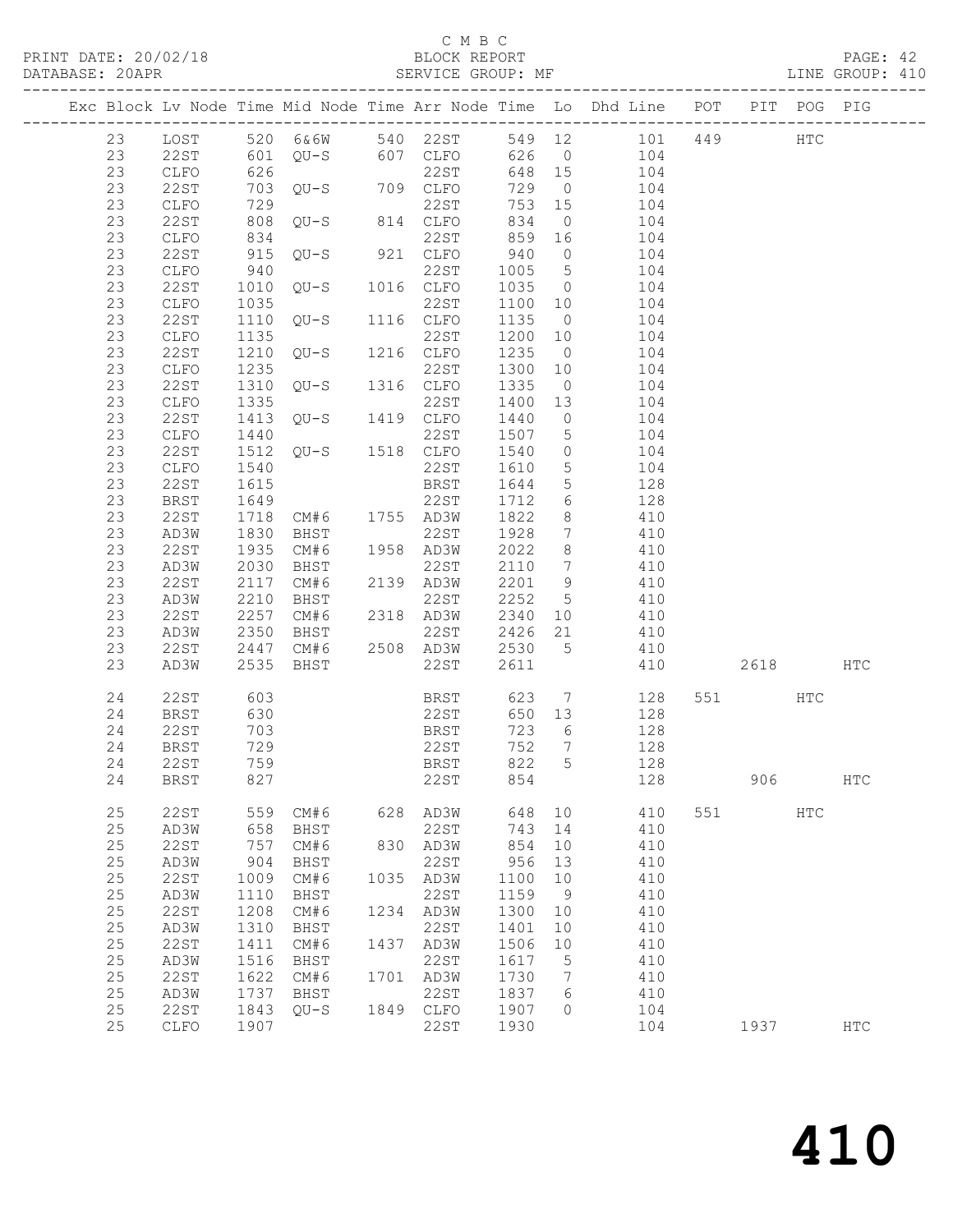PRINT DATE: 20/02/18 BLOCK REPORT<br>DATABASE: 20APR PAGE: 20APR

#### C M B C<br>BLOCK REPORT

PAGE: 43<br>LINE GROUP: 410

| Exc Block Lv Node Time Mid Node Time Arr Node Time Lo Dhd Line POT PIT POG PIG<br>26  22ST  751  CM#6  824  AD3W  848  10  410  736<br>HTC<br>858 BHST<br>26<br>22ST 952 7 410<br>AD3W<br>959 CM#6 1025 AD3W 1050 10<br>1100 BHST 22ST 1149 9<br>26<br>22ST<br>410<br>26<br>AD3W<br>410<br>1158<br>CM#6 1224 AD3W<br>1250 10<br>410<br>26<br>22ST<br>26<br>1351<br>AD3W<br>1300<br>BHST<br>22ST<br>$5\overline{)}$<br>410<br>26<br>1356<br>22ST<br>CM#6<br>1422 AD3W<br>1450 10<br>410<br>26<br>1500<br>22ST<br>1600<br>$5\overline{)}$<br>AD3W<br>BHST<br>410<br>1709 6 410<br>1605<br>26<br>22ST<br>CM#6<br>1640 AD3W<br>26<br>1715<br>22ST<br>1816 13 410<br>AD3W<br>BHST<br>26<br>22ST<br>1829<br>1859 AD3W<br>1922 8<br>CM# 6<br>410<br>26<br>1930<br>22ST<br>2015<br>AD3W<br>BHST<br>410<br>2022 2023<br>HTC<br>27<br>540<br>549 LOST<br>608 17<br>532 HTC<br>22ST<br>6 & 6 N<br>101<br>27<br>625<br>659<br>LOST<br>HOLD<br>653 BW02<br>6 136<br>739<br>27<br>BW02<br>705<br>730 LKST<br>5 <sup>5</sup><br>SPST<br>$\begin{array}{c}\n 134 \\  \hline\n 134\n \end{array}$<br>27<br>744<br>SPST<br>753 BW03<br>823<br>5<br>LKST<br>27<br>828<br>855 LOST<br>904<br>136<br>932<br>BW03<br>PROD<br>HTC<br>28<br>622<br>22ST<br>646 5<br>155<br>601 HTC<br>BRST<br><b>BRST</b><br>28<br>22ST<br>651<br>713 6<br>155<br>22ST<br>28<br>719<br>746<br>155<br><b>BRST</b><br>20<br>28<br>22ST<br>806<br>BRST<br>830<br>10<br>155<br>28<br>840<br>22ST<br>155<br>BRST<br>$5\overline{)}$<br>908<br>934<br>28<br>913<br>128<br>22ST<br>BRST<br>11<br>28<br>22ST<br>128<br>BRST<br>945<br>1006<br>$\overline{7}$<br>28<br>22ST<br>1013<br>BRST<br>1034<br>11<br>128<br>28<br>22ST<br>1106<br>128<br>BRST<br>1045<br>$\overline{7}$<br>28<br>22ST<br>1113<br>BRST<br>1134 11<br>128<br>28<br>1145<br>22ST<br>1206<br>$\overline{7}$<br>128<br>BRST<br>28<br>22ST<br>1213<br>BRST<br>1234<br>11<br>128<br>28<br>22ST<br>1306<br>128<br>BRST<br>1245<br>$\overline{7}$<br>28<br>1334<br>22ST<br>1313<br>BRST<br>11<br>128<br>128<br>28<br>1345<br>22ST<br>1406<br>9<br>BRST<br>28<br>22ST<br>$6\overline{6}$<br>128<br>1415<br>BRST<br>1439<br>28<br>22ST<br>1508<br><b>BRST</b><br>1445<br>$\overline{7}$<br>128<br>28<br>1544<br>$5\overline{)}$<br>22ST<br>1515<br>BRST<br>128<br>1549<br>128<br>28<br>22ST<br>BRST<br>1612 23<br>28<br>22ST<br>1635<br>1704 5<br>BRST<br>128<br>1732 5<br>28<br>1709<br>128<br>22ST<br>BRST<br>28<br><b>22ST</b><br>1804<br>5<br>128<br>1737<br>BRST<br>22ST<br>1831<br>28<br>1809<br>128<br><b>BRST</b><br>19<br>28<br><b>22ST</b><br>1850<br>1911<br>128<br><b>BRST</b><br>5<br>28<br>1916<br>22ST<br>1935<br>128<br><b>BRST</b><br>18<br>128<br>28<br><b>22ST</b><br>1953<br><b>BRST</b><br>2012<br>6<br>28<br>2018<br>22ST<br>2036<br>128<br>21<br><b>BRST</b><br>128<br>28<br><b>22ST</b><br>2057<br>2116<br>22<br><b>BRST</b><br>28<br>2138<br>22ST<br>2156<br>5<br>128<br><b>BRST</b><br>2221<br>28<br><b>22ST</b><br>2201<br>16<br>155<br><b>BRST</b><br>2253<br>28<br>2237<br>22ST<br>8<br>128<br><b>BRST</b><br>28<br><b>22ST</b><br>2301<br>2320<br>155<br><b>BRST</b><br>17<br>2353<br>28<br><b>BRST</b><br>2337<br>22ST<br>128<br>8<br>28<br>22ST<br>2401<br>2420<br>155<br><b>BRST</b><br>17<br>128<br>28<br><b>BRST</b><br>2437<br>22ST<br>2452<br>5<br>128<br>28<br>2457<br>2513<br>5<br>22ST<br><b>BRST</b><br>28<br>22ST<br>2533<br>5<br>128<br><b>BRST</b><br>2518<br>28<br>2553<br>128<br>22ST<br>2538<br><b>BRST</b><br>2614<br><b>HTC</b> |  |  |  |  |  |  |  |  |
|----------------------------------------------------------------------------------------------------------------------------------------------------------------------------------------------------------------------------------------------------------------------------------------------------------------------------------------------------------------------------------------------------------------------------------------------------------------------------------------------------------------------------------------------------------------------------------------------------------------------------------------------------------------------------------------------------------------------------------------------------------------------------------------------------------------------------------------------------------------------------------------------------------------------------------------------------------------------------------------------------------------------------------------------------------------------------------------------------------------------------------------------------------------------------------------------------------------------------------------------------------------------------------------------------------------------------------------------------------------------------------------------------------------------------------------------------------------------------------------------------------------------------------------------------------------------------------------------------------------------------------------------------------------------------------------------------------------------------------------------------------------------------------------------------------------------------------------------------------------------------------------------------------------------------------------------------------------------------------------------------------------------------------------------------------------------------------------------------------------------------------------------------------------------------------------------------------------------------------------------------------------------------------------------------------------------------------------------------------------------------------------------------------------------------------------------------------------------------------------------------------------------------------------------------------------------------------------------------------------------------------------------------------------------------------------------------------------------------------------------------------------------------------------------------------------------------------------------------------------------------------------------------------------------------------------------------------------------------------------------------------------------------------------------------------------------------------------------------------------------------------------------------------------------------------------------------------------------------------------------------------------------------------------------------------------------------------------------------------------------------------------------------------------------------------------------------------------------------------------------|--|--|--|--|--|--|--|--|
|                                                                                                                                                                                                                                                                                                                                                                                                                                                                                                                                                                                                                                                                                                                                                                                                                                                                                                                                                                                                                                                                                                                                                                                                                                                                                                                                                                                                                                                                                                                                                                                                                                                                                                                                                                                                                                                                                                                                                                                                                                                                                                                                                                                                                                                                                                                                                                                                                                                                                                                                                                                                                                                                                                                                                                                                                                                                                                                                                                                                                                                                                                                                                                                                                                                                                                                                                                                                                                                                                              |  |  |  |  |  |  |  |  |
|                                                                                                                                                                                                                                                                                                                                                                                                                                                                                                                                                                                                                                                                                                                                                                                                                                                                                                                                                                                                                                                                                                                                                                                                                                                                                                                                                                                                                                                                                                                                                                                                                                                                                                                                                                                                                                                                                                                                                                                                                                                                                                                                                                                                                                                                                                                                                                                                                                                                                                                                                                                                                                                                                                                                                                                                                                                                                                                                                                                                                                                                                                                                                                                                                                                                                                                                                                                                                                                                                              |  |  |  |  |  |  |  |  |
|                                                                                                                                                                                                                                                                                                                                                                                                                                                                                                                                                                                                                                                                                                                                                                                                                                                                                                                                                                                                                                                                                                                                                                                                                                                                                                                                                                                                                                                                                                                                                                                                                                                                                                                                                                                                                                                                                                                                                                                                                                                                                                                                                                                                                                                                                                                                                                                                                                                                                                                                                                                                                                                                                                                                                                                                                                                                                                                                                                                                                                                                                                                                                                                                                                                                                                                                                                                                                                                                                              |  |  |  |  |  |  |  |  |
|                                                                                                                                                                                                                                                                                                                                                                                                                                                                                                                                                                                                                                                                                                                                                                                                                                                                                                                                                                                                                                                                                                                                                                                                                                                                                                                                                                                                                                                                                                                                                                                                                                                                                                                                                                                                                                                                                                                                                                                                                                                                                                                                                                                                                                                                                                                                                                                                                                                                                                                                                                                                                                                                                                                                                                                                                                                                                                                                                                                                                                                                                                                                                                                                                                                                                                                                                                                                                                                                                              |  |  |  |  |  |  |  |  |
|                                                                                                                                                                                                                                                                                                                                                                                                                                                                                                                                                                                                                                                                                                                                                                                                                                                                                                                                                                                                                                                                                                                                                                                                                                                                                                                                                                                                                                                                                                                                                                                                                                                                                                                                                                                                                                                                                                                                                                                                                                                                                                                                                                                                                                                                                                                                                                                                                                                                                                                                                                                                                                                                                                                                                                                                                                                                                                                                                                                                                                                                                                                                                                                                                                                                                                                                                                                                                                                                                              |  |  |  |  |  |  |  |  |
|                                                                                                                                                                                                                                                                                                                                                                                                                                                                                                                                                                                                                                                                                                                                                                                                                                                                                                                                                                                                                                                                                                                                                                                                                                                                                                                                                                                                                                                                                                                                                                                                                                                                                                                                                                                                                                                                                                                                                                                                                                                                                                                                                                                                                                                                                                                                                                                                                                                                                                                                                                                                                                                                                                                                                                                                                                                                                                                                                                                                                                                                                                                                                                                                                                                                                                                                                                                                                                                                                              |  |  |  |  |  |  |  |  |
|                                                                                                                                                                                                                                                                                                                                                                                                                                                                                                                                                                                                                                                                                                                                                                                                                                                                                                                                                                                                                                                                                                                                                                                                                                                                                                                                                                                                                                                                                                                                                                                                                                                                                                                                                                                                                                                                                                                                                                                                                                                                                                                                                                                                                                                                                                                                                                                                                                                                                                                                                                                                                                                                                                                                                                                                                                                                                                                                                                                                                                                                                                                                                                                                                                                                                                                                                                                                                                                                                              |  |  |  |  |  |  |  |  |
|                                                                                                                                                                                                                                                                                                                                                                                                                                                                                                                                                                                                                                                                                                                                                                                                                                                                                                                                                                                                                                                                                                                                                                                                                                                                                                                                                                                                                                                                                                                                                                                                                                                                                                                                                                                                                                                                                                                                                                                                                                                                                                                                                                                                                                                                                                                                                                                                                                                                                                                                                                                                                                                                                                                                                                                                                                                                                                                                                                                                                                                                                                                                                                                                                                                                                                                                                                                                                                                                                              |  |  |  |  |  |  |  |  |
|                                                                                                                                                                                                                                                                                                                                                                                                                                                                                                                                                                                                                                                                                                                                                                                                                                                                                                                                                                                                                                                                                                                                                                                                                                                                                                                                                                                                                                                                                                                                                                                                                                                                                                                                                                                                                                                                                                                                                                                                                                                                                                                                                                                                                                                                                                                                                                                                                                                                                                                                                                                                                                                                                                                                                                                                                                                                                                                                                                                                                                                                                                                                                                                                                                                                                                                                                                                                                                                                                              |  |  |  |  |  |  |  |  |
|                                                                                                                                                                                                                                                                                                                                                                                                                                                                                                                                                                                                                                                                                                                                                                                                                                                                                                                                                                                                                                                                                                                                                                                                                                                                                                                                                                                                                                                                                                                                                                                                                                                                                                                                                                                                                                                                                                                                                                                                                                                                                                                                                                                                                                                                                                                                                                                                                                                                                                                                                                                                                                                                                                                                                                                                                                                                                                                                                                                                                                                                                                                                                                                                                                                                                                                                                                                                                                                                                              |  |  |  |  |  |  |  |  |
|                                                                                                                                                                                                                                                                                                                                                                                                                                                                                                                                                                                                                                                                                                                                                                                                                                                                                                                                                                                                                                                                                                                                                                                                                                                                                                                                                                                                                                                                                                                                                                                                                                                                                                                                                                                                                                                                                                                                                                                                                                                                                                                                                                                                                                                                                                                                                                                                                                                                                                                                                                                                                                                                                                                                                                                                                                                                                                                                                                                                                                                                                                                                                                                                                                                                                                                                                                                                                                                                                              |  |  |  |  |  |  |  |  |
|                                                                                                                                                                                                                                                                                                                                                                                                                                                                                                                                                                                                                                                                                                                                                                                                                                                                                                                                                                                                                                                                                                                                                                                                                                                                                                                                                                                                                                                                                                                                                                                                                                                                                                                                                                                                                                                                                                                                                                                                                                                                                                                                                                                                                                                                                                                                                                                                                                                                                                                                                                                                                                                                                                                                                                                                                                                                                                                                                                                                                                                                                                                                                                                                                                                                                                                                                                                                                                                                                              |  |  |  |  |  |  |  |  |
|                                                                                                                                                                                                                                                                                                                                                                                                                                                                                                                                                                                                                                                                                                                                                                                                                                                                                                                                                                                                                                                                                                                                                                                                                                                                                                                                                                                                                                                                                                                                                                                                                                                                                                                                                                                                                                                                                                                                                                                                                                                                                                                                                                                                                                                                                                                                                                                                                                                                                                                                                                                                                                                                                                                                                                                                                                                                                                                                                                                                                                                                                                                                                                                                                                                                                                                                                                                                                                                                                              |  |  |  |  |  |  |  |  |
|                                                                                                                                                                                                                                                                                                                                                                                                                                                                                                                                                                                                                                                                                                                                                                                                                                                                                                                                                                                                                                                                                                                                                                                                                                                                                                                                                                                                                                                                                                                                                                                                                                                                                                                                                                                                                                                                                                                                                                                                                                                                                                                                                                                                                                                                                                                                                                                                                                                                                                                                                                                                                                                                                                                                                                                                                                                                                                                                                                                                                                                                                                                                                                                                                                                                                                                                                                                                                                                                                              |  |  |  |  |  |  |  |  |
|                                                                                                                                                                                                                                                                                                                                                                                                                                                                                                                                                                                                                                                                                                                                                                                                                                                                                                                                                                                                                                                                                                                                                                                                                                                                                                                                                                                                                                                                                                                                                                                                                                                                                                                                                                                                                                                                                                                                                                                                                                                                                                                                                                                                                                                                                                                                                                                                                                                                                                                                                                                                                                                                                                                                                                                                                                                                                                                                                                                                                                                                                                                                                                                                                                                                                                                                                                                                                                                                                              |  |  |  |  |  |  |  |  |
|                                                                                                                                                                                                                                                                                                                                                                                                                                                                                                                                                                                                                                                                                                                                                                                                                                                                                                                                                                                                                                                                                                                                                                                                                                                                                                                                                                                                                                                                                                                                                                                                                                                                                                                                                                                                                                                                                                                                                                                                                                                                                                                                                                                                                                                                                                                                                                                                                                                                                                                                                                                                                                                                                                                                                                                                                                                                                                                                                                                                                                                                                                                                                                                                                                                                                                                                                                                                                                                                                              |  |  |  |  |  |  |  |  |
|                                                                                                                                                                                                                                                                                                                                                                                                                                                                                                                                                                                                                                                                                                                                                                                                                                                                                                                                                                                                                                                                                                                                                                                                                                                                                                                                                                                                                                                                                                                                                                                                                                                                                                                                                                                                                                                                                                                                                                                                                                                                                                                                                                                                                                                                                                                                                                                                                                                                                                                                                                                                                                                                                                                                                                                                                                                                                                                                                                                                                                                                                                                                                                                                                                                                                                                                                                                                                                                                                              |  |  |  |  |  |  |  |  |
|                                                                                                                                                                                                                                                                                                                                                                                                                                                                                                                                                                                                                                                                                                                                                                                                                                                                                                                                                                                                                                                                                                                                                                                                                                                                                                                                                                                                                                                                                                                                                                                                                                                                                                                                                                                                                                                                                                                                                                                                                                                                                                                                                                                                                                                                                                                                                                                                                                                                                                                                                                                                                                                                                                                                                                                                                                                                                                                                                                                                                                                                                                                                                                                                                                                                                                                                                                                                                                                                                              |  |  |  |  |  |  |  |  |
|                                                                                                                                                                                                                                                                                                                                                                                                                                                                                                                                                                                                                                                                                                                                                                                                                                                                                                                                                                                                                                                                                                                                                                                                                                                                                                                                                                                                                                                                                                                                                                                                                                                                                                                                                                                                                                                                                                                                                                                                                                                                                                                                                                                                                                                                                                                                                                                                                                                                                                                                                                                                                                                                                                                                                                                                                                                                                                                                                                                                                                                                                                                                                                                                                                                                                                                                                                                                                                                                                              |  |  |  |  |  |  |  |  |
|                                                                                                                                                                                                                                                                                                                                                                                                                                                                                                                                                                                                                                                                                                                                                                                                                                                                                                                                                                                                                                                                                                                                                                                                                                                                                                                                                                                                                                                                                                                                                                                                                                                                                                                                                                                                                                                                                                                                                                                                                                                                                                                                                                                                                                                                                                                                                                                                                                                                                                                                                                                                                                                                                                                                                                                                                                                                                                                                                                                                                                                                                                                                                                                                                                                                                                                                                                                                                                                                                              |  |  |  |  |  |  |  |  |
|                                                                                                                                                                                                                                                                                                                                                                                                                                                                                                                                                                                                                                                                                                                                                                                                                                                                                                                                                                                                                                                                                                                                                                                                                                                                                                                                                                                                                                                                                                                                                                                                                                                                                                                                                                                                                                                                                                                                                                                                                                                                                                                                                                                                                                                                                                                                                                                                                                                                                                                                                                                                                                                                                                                                                                                                                                                                                                                                                                                                                                                                                                                                                                                                                                                                                                                                                                                                                                                                                              |  |  |  |  |  |  |  |  |
|                                                                                                                                                                                                                                                                                                                                                                                                                                                                                                                                                                                                                                                                                                                                                                                                                                                                                                                                                                                                                                                                                                                                                                                                                                                                                                                                                                                                                                                                                                                                                                                                                                                                                                                                                                                                                                                                                                                                                                                                                                                                                                                                                                                                                                                                                                                                                                                                                                                                                                                                                                                                                                                                                                                                                                                                                                                                                                                                                                                                                                                                                                                                                                                                                                                                                                                                                                                                                                                                                              |  |  |  |  |  |  |  |  |
|                                                                                                                                                                                                                                                                                                                                                                                                                                                                                                                                                                                                                                                                                                                                                                                                                                                                                                                                                                                                                                                                                                                                                                                                                                                                                                                                                                                                                                                                                                                                                                                                                                                                                                                                                                                                                                                                                                                                                                                                                                                                                                                                                                                                                                                                                                                                                                                                                                                                                                                                                                                                                                                                                                                                                                                                                                                                                                                                                                                                                                                                                                                                                                                                                                                                                                                                                                                                                                                                                              |  |  |  |  |  |  |  |  |
|                                                                                                                                                                                                                                                                                                                                                                                                                                                                                                                                                                                                                                                                                                                                                                                                                                                                                                                                                                                                                                                                                                                                                                                                                                                                                                                                                                                                                                                                                                                                                                                                                                                                                                                                                                                                                                                                                                                                                                                                                                                                                                                                                                                                                                                                                                                                                                                                                                                                                                                                                                                                                                                                                                                                                                                                                                                                                                                                                                                                                                                                                                                                                                                                                                                                                                                                                                                                                                                                                              |  |  |  |  |  |  |  |  |
|                                                                                                                                                                                                                                                                                                                                                                                                                                                                                                                                                                                                                                                                                                                                                                                                                                                                                                                                                                                                                                                                                                                                                                                                                                                                                                                                                                                                                                                                                                                                                                                                                                                                                                                                                                                                                                                                                                                                                                                                                                                                                                                                                                                                                                                                                                                                                                                                                                                                                                                                                                                                                                                                                                                                                                                                                                                                                                                                                                                                                                                                                                                                                                                                                                                                                                                                                                                                                                                                                              |  |  |  |  |  |  |  |  |
|                                                                                                                                                                                                                                                                                                                                                                                                                                                                                                                                                                                                                                                                                                                                                                                                                                                                                                                                                                                                                                                                                                                                                                                                                                                                                                                                                                                                                                                                                                                                                                                                                                                                                                                                                                                                                                                                                                                                                                                                                                                                                                                                                                                                                                                                                                                                                                                                                                                                                                                                                                                                                                                                                                                                                                                                                                                                                                                                                                                                                                                                                                                                                                                                                                                                                                                                                                                                                                                                                              |  |  |  |  |  |  |  |  |
|                                                                                                                                                                                                                                                                                                                                                                                                                                                                                                                                                                                                                                                                                                                                                                                                                                                                                                                                                                                                                                                                                                                                                                                                                                                                                                                                                                                                                                                                                                                                                                                                                                                                                                                                                                                                                                                                                                                                                                                                                                                                                                                                                                                                                                                                                                                                                                                                                                                                                                                                                                                                                                                                                                                                                                                                                                                                                                                                                                                                                                                                                                                                                                                                                                                                                                                                                                                                                                                                                              |  |  |  |  |  |  |  |  |
|                                                                                                                                                                                                                                                                                                                                                                                                                                                                                                                                                                                                                                                                                                                                                                                                                                                                                                                                                                                                                                                                                                                                                                                                                                                                                                                                                                                                                                                                                                                                                                                                                                                                                                                                                                                                                                                                                                                                                                                                                                                                                                                                                                                                                                                                                                                                                                                                                                                                                                                                                                                                                                                                                                                                                                                                                                                                                                                                                                                                                                                                                                                                                                                                                                                                                                                                                                                                                                                                                              |  |  |  |  |  |  |  |  |
|                                                                                                                                                                                                                                                                                                                                                                                                                                                                                                                                                                                                                                                                                                                                                                                                                                                                                                                                                                                                                                                                                                                                                                                                                                                                                                                                                                                                                                                                                                                                                                                                                                                                                                                                                                                                                                                                                                                                                                                                                                                                                                                                                                                                                                                                                                                                                                                                                                                                                                                                                                                                                                                                                                                                                                                                                                                                                                                                                                                                                                                                                                                                                                                                                                                                                                                                                                                                                                                                                              |  |  |  |  |  |  |  |  |
|                                                                                                                                                                                                                                                                                                                                                                                                                                                                                                                                                                                                                                                                                                                                                                                                                                                                                                                                                                                                                                                                                                                                                                                                                                                                                                                                                                                                                                                                                                                                                                                                                                                                                                                                                                                                                                                                                                                                                                                                                                                                                                                                                                                                                                                                                                                                                                                                                                                                                                                                                                                                                                                                                                                                                                                                                                                                                                                                                                                                                                                                                                                                                                                                                                                                                                                                                                                                                                                                                              |  |  |  |  |  |  |  |  |
|                                                                                                                                                                                                                                                                                                                                                                                                                                                                                                                                                                                                                                                                                                                                                                                                                                                                                                                                                                                                                                                                                                                                                                                                                                                                                                                                                                                                                                                                                                                                                                                                                                                                                                                                                                                                                                                                                                                                                                                                                                                                                                                                                                                                                                                                                                                                                                                                                                                                                                                                                                                                                                                                                                                                                                                                                                                                                                                                                                                                                                                                                                                                                                                                                                                                                                                                                                                                                                                                                              |  |  |  |  |  |  |  |  |
|                                                                                                                                                                                                                                                                                                                                                                                                                                                                                                                                                                                                                                                                                                                                                                                                                                                                                                                                                                                                                                                                                                                                                                                                                                                                                                                                                                                                                                                                                                                                                                                                                                                                                                                                                                                                                                                                                                                                                                                                                                                                                                                                                                                                                                                                                                                                                                                                                                                                                                                                                                                                                                                                                                                                                                                                                                                                                                                                                                                                                                                                                                                                                                                                                                                                                                                                                                                                                                                                                              |  |  |  |  |  |  |  |  |
|                                                                                                                                                                                                                                                                                                                                                                                                                                                                                                                                                                                                                                                                                                                                                                                                                                                                                                                                                                                                                                                                                                                                                                                                                                                                                                                                                                                                                                                                                                                                                                                                                                                                                                                                                                                                                                                                                                                                                                                                                                                                                                                                                                                                                                                                                                                                                                                                                                                                                                                                                                                                                                                                                                                                                                                                                                                                                                                                                                                                                                                                                                                                                                                                                                                                                                                                                                                                                                                                                              |  |  |  |  |  |  |  |  |
|                                                                                                                                                                                                                                                                                                                                                                                                                                                                                                                                                                                                                                                                                                                                                                                                                                                                                                                                                                                                                                                                                                                                                                                                                                                                                                                                                                                                                                                                                                                                                                                                                                                                                                                                                                                                                                                                                                                                                                                                                                                                                                                                                                                                                                                                                                                                                                                                                                                                                                                                                                                                                                                                                                                                                                                                                                                                                                                                                                                                                                                                                                                                                                                                                                                                                                                                                                                                                                                                                              |  |  |  |  |  |  |  |  |
|                                                                                                                                                                                                                                                                                                                                                                                                                                                                                                                                                                                                                                                                                                                                                                                                                                                                                                                                                                                                                                                                                                                                                                                                                                                                                                                                                                                                                                                                                                                                                                                                                                                                                                                                                                                                                                                                                                                                                                                                                                                                                                                                                                                                                                                                                                                                                                                                                                                                                                                                                                                                                                                                                                                                                                                                                                                                                                                                                                                                                                                                                                                                                                                                                                                                                                                                                                                                                                                                                              |  |  |  |  |  |  |  |  |
|                                                                                                                                                                                                                                                                                                                                                                                                                                                                                                                                                                                                                                                                                                                                                                                                                                                                                                                                                                                                                                                                                                                                                                                                                                                                                                                                                                                                                                                                                                                                                                                                                                                                                                                                                                                                                                                                                                                                                                                                                                                                                                                                                                                                                                                                                                                                                                                                                                                                                                                                                                                                                                                                                                                                                                                                                                                                                                                                                                                                                                                                                                                                                                                                                                                                                                                                                                                                                                                                                              |  |  |  |  |  |  |  |  |
|                                                                                                                                                                                                                                                                                                                                                                                                                                                                                                                                                                                                                                                                                                                                                                                                                                                                                                                                                                                                                                                                                                                                                                                                                                                                                                                                                                                                                                                                                                                                                                                                                                                                                                                                                                                                                                                                                                                                                                                                                                                                                                                                                                                                                                                                                                                                                                                                                                                                                                                                                                                                                                                                                                                                                                                                                                                                                                                                                                                                                                                                                                                                                                                                                                                                                                                                                                                                                                                                                              |  |  |  |  |  |  |  |  |
|                                                                                                                                                                                                                                                                                                                                                                                                                                                                                                                                                                                                                                                                                                                                                                                                                                                                                                                                                                                                                                                                                                                                                                                                                                                                                                                                                                                                                                                                                                                                                                                                                                                                                                                                                                                                                                                                                                                                                                                                                                                                                                                                                                                                                                                                                                                                                                                                                                                                                                                                                                                                                                                                                                                                                                                                                                                                                                                                                                                                                                                                                                                                                                                                                                                                                                                                                                                                                                                                                              |  |  |  |  |  |  |  |  |
|                                                                                                                                                                                                                                                                                                                                                                                                                                                                                                                                                                                                                                                                                                                                                                                                                                                                                                                                                                                                                                                                                                                                                                                                                                                                                                                                                                                                                                                                                                                                                                                                                                                                                                                                                                                                                                                                                                                                                                                                                                                                                                                                                                                                                                                                                                                                                                                                                                                                                                                                                                                                                                                                                                                                                                                                                                                                                                                                                                                                                                                                                                                                                                                                                                                                                                                                                                                                                                                                                              |  |  |  |  |  |  |  |  |
|                                                                                                                                                                                                                                                                                                                                                                                                                                                                                                                                                                                                                                                                                                                                                                                                                                                                                                                                                                                                                                                                                                                                                                                                                                                                                                                                                                                                                                                                                                                                                                                                                                                                                                                                                                                                                                                                                                                                                                                                                                                                                                                                                                                                                                                                                                                                                                                                                                                                                                                                                                                                                                                                                                                                                                                                                                                                                                                                                                                                                                                                                                                                                                                                                                                                                                                                                                                                                                                                                              |  |  |  |  |  |  |  |  |
|                                                                                                                                                                                                                                                                                                                                                                                                                                                                                                                                                                                                                                                                                                                                                                                                                                                                                                                                                                                                                                                                                                                                                                                                                                                                                                                                                                                                                                                                                                                                                                                                                                                                                                                                                                                                                                                                                                                                                                                                                                                                                                                                                                                                                                                                                                                                                                                                                                                                                                                                                                                                                                                                                                                                                                                                                                                                                                                                                                                                                                                                                                                                                                                                                                                                                                                                                                                                                                                                                              |  |  |  |  |  |  |  |  |
|                                                                                                                                                                                                                                                                                                                                                                                                                                                                                                                                                                                                                                                                                                                                                                                                                                                                                                                                                                                                                                                                                                                                                                                                                                                                                                                                                                                                                                                                                                                                                                                                                                                                                                                                                                                                                                                                                                                                                                                                                                                                                                                                                                                                                                                                                                                                                                                                                                                                                                                                                                                                                                                                                                                                                                                                                                                                                                                                                                                                                                                                                                                                                                                                                                                                                                                                                                                                                                                                                              |  |  |  |  |  |  |  |  |
|                                                                                                                                                                                                                                                                                                                                                                                                                                                                                                                                                                                                                                                                                                                                                                                                                                                                                                                                                                                                                                                                                                                                                                                                                                                                                                                                                                                                                                                                                                                                                                                                                                                                                                                                                                                                                                                                                                                                                                                                                                                                                                                                                                                                                                                                                                                                                                                                                                                                                                                                                                                                                                                                                                                                                                                                                                                                                                                                                                                                                                                                                                                                                                                                                                                                                                                                                                                                                                                                                              |  |  |  |  |  |  |  |  |
|                                                                                                                                                                                                                                                                                                                                                                                                                                                                                                                                                                                                                                                                                                                                                                                                                                                                                                                                                                                                                                                                                                                                                                                                                                                                                                                                                                                                                                                                                                                                                                                                                                                                                                                                                                                                                                                                                                                                                                                                                                                                                                                                                                                                                                                                                                                                                                                                                                                                                                                                                                                                                                                                                                                                                                                                                                                                                                                                                                                                                                                                                                                                                                                                                                                                                                                                                                                                                                                                                              |  |  |  |  |  |  |  |  |
|                                                                                                                                                                                                                                                                                                                                                                                                                                                                                                                                                                                                                                                                                                                                                                                                                                                                                                                                                                                                                                                                                                                                                                                                                                                                                                                                                                                                                                                                                                                                                                                                                                                                                                                                                                                                                                                                                                                                                                                                                                                                                                                                                                                                                                                                                                                                                                                                                                                                                                                                                                                                                                                                                                                                                                                                                                                                                                                                                                                                                                                                                                                                                                                                                                                                                                                                                                                                                                                                                              |  |  |  |  |  |  |  |  |
|                                                                                                                                                                                                                                                                                                                                                                                                                                                                                                                                                                                                                                                                                                                                                                                                                                                                                                                                                                                                                                                                                                                                                                                                                                                                                                                                                                                                                                                                                                                                                                                                                                                                                                                                                                                                                                                                                                                                                                                                                                                                                                                                                                                                                                                                                                                                                                                                                                                                                                                                                                                                                                                                                                                                                                                                                                                                                                                                                                                                                                                                                                                                                                                                                                                                                                                                                                                                                                                                                              |  |  |  |  |  |  |  |  |
|                                                                                                                                                                                                                                                                                                                                                                                                                                                                                                                                                                                                                                                                                                                                                                                                                                                                                                                                                                                                                                                                                                                                                                                                                                                                                                                                                                                                                                                                                                                                                                                                                                                                                                                                                                                                                                                                                                                                                                                                                                                                                                                                                                                                                                                                                                                                                                                                                                                                                                                                                                                                                                                                                                                                                                                                                                                                                                                                                                                                                                                                                                                                                                                                                                                                                                                                                                                                                                                                                              |  |  |  |  |  |  |  |  |
|                                                                                                                                                                                                                                                                                                                                                                                                                                                                                                                                                                                                                                                                                                                                                                                                                                                                                                                                                                                                                                                                                                                                                                                                                                                                                                                                                                                                                                                                                                                                                                                                                                                                                                                                                                                                                                                                                                                                                                                                                                                                                                                                                                                                                                                                                                                                                                                                                                                                                                                                                                                                                                                                                                                                                                                                                                                                                                                                                                                                                                                                                                                                                                                                                                                                                                                                                                                                                                                                                              |  |  |  |  |  |  |  |  |
|                                                                                                                                                                                                                                                                                                                                                                                                                                                                                                                                                                                                                                                                                                                                                                                                                                                                                                                                                                                                                                                                                                                                                                                                                                                                                                                                                                                                                                                                                                                                                                                                                                                                                                                                                                                                                                                                                                                                                                                                                                                                                                                                                                                                                                                                                                                                                                                                                                                                                                                                                                                                                                                                                                                                                                                                                                                                                                                                                                                                                                                                                                                                                                                                                                                                                                                                                                                                                                                                                              |  |  |  |  |  |  |  |  |
|                                                                                                                                                                                                                                                                                                                                                                                                                                                                                                                                                                                                                                                                                                                                                                                                                                                                                                                                                                                                                                                                                                                                                                                                                                                                                                                                                                                                                                                                                                                                                                                                                                                                                                                                                                                                                                                                                                                                                                                                                                                                                                                                                                                                                                                                                                                                                                                                                                                                                                                                                                                                                                                                                                                                                                                                                                                                                                                                                                                                                                                                                                                                                                                                                                                                                                                                                                                                                                                                                              |  |  |  |  |  |  |  |  |
|                                                                                                                                                                                                                                                                                                                                                                                                                                                                                                                                                                                                                                                                                                                                                                                                                                                                                                                                                                                                                                                                                                                                                                                                                                                                                                                                                                                                                                                                                                                                                                                                                                                                                                                                                                                                                                                                                                                                                                                                                                                                                                                                                                                                                                                                                                                                                                                                                                                                                                                                                                                                                                                                                                                                                                                                                                                                                                                                                                                                                                                                                                                                                                                                                                                                                                                                                                                                                                                                                              |  |  |  |  |  |  |  |  |
|                                                                                                                                                                                                                                                                                                                                                                                                                                                                                                                                                                                                                                                                                                                                                                                                                                                                                                                                                                                                                                                                                                                                                                                                                                                                                                                                                                                                                                                                                                                                                                                                                                                                                                                                                                                                                                                                                                                                                                                                                                                                                                                                                                                                                                                                                                                                                                                                                                                                                                                                                                                                                                                                                                                                                                                                                                                                                                                                                                                                                                                                                                                                                                                                                                                                                                                                                                                                                                                                                              |  |  |  |  |  |  |  |  |
|                                                                                                                                                                                                                                                                                                                                                                                                                                                                                                                                                                                                                                                                                                                                                                                                                                                                                                                                                                                                                                                                                                                                                                                                                                                                                                                                                                                                                                                                                                                                                                                                                                                                                                                                                                                                                                                                                                                                                                                                                                                                                                                                                                                                                                                                                                                                                                                                                                                                                                                                                                                                                                                                                                                                                                                                                                                                                                                                                                                                                                                                                                                                                                                                                                                                                                                                                                                                                                                                                              |  |  |  |  |  |  |  |  |
|                                                                                                                                                                                                                                                                                                                                                                                                                                                                                                                                                                                                                                                                                                                                                                                                                                                                                                                                                                                                                                                                                                                                                                                                                                                                                                                                                                                                                                                                                                                                                                                                                                                                                                                                                                                                                                                                                                                                                                                                                                                                                                                                                                                                                                                                                                                                                                                                                                                                                                                                                                                                                                                                                                                                                                                                                                                                                                                                                                                                                                                                                                                                                                                                                                                                                                                                                                                                                                                                                              |  |  |  |  |  |  |  |  |
|                                                                                                                                                                                                                                                                                                                                                                                                                                                                                                                                                                                                                                                                                                                                                                                                                                                                                                                                                                                                                                                                                                                                                                                                                                                                                                                                                                                                                                                                                                                                                                                                                                                                                                                                                                                                                                                                                                                                                                                                                                                                                                                                                                                                                                                                                                                                                                                                                                                                                                                                                                                                                                                                                                                                                                                                                                                                                                                                                                                                                                                                                                                                                                                                                                                                                                                                                                                                                                                                                              |  |  |  |  |  |  |  |  |
|                                                                                                                                                                                                                                                                                                                                                                                                                                                                                                                                                                                                                                                                                                                                                                                                                                                                                                                                                                                                                                                                                                                                                                                                                                                                                                                                                                                                                                                                                                                                                                                                                                                                                                                                                                                                                                                                                                                                                                                                                                                                                                                                                                                                                                                                                                                                                                                                                                                                                                                                                                                                                                                                                                                                                                                                                                                                                                                                                                                                                                                                                                                                                                                                                                                                                                                                                                                                                                                                                              |  |  |  |  |  |  |  |  |
|                                                                                                                                                                                                                                                                                                                                                                                                                                                                                                                                                                                                                                                                                                                                                                                                                                                                                                                                                                                                                                                                                                                                                                                                                                                                                                                                                                                                                                                                                                                                                                                                                                                                                                                                                                                                                                                                                                                                                                                                                                                                                                                                                                                                                                                                                                                                                                                                                                                                                                                                                                                                                                                                                                                                                                                                                                                                                                                                                                                                                                                                                                                                                                                                                                                                                                                                                                                                                                                                                              |  |  |  |  |  |  |  |  |
|                                                                                                                                                                                                                                                                                                                                                                                                                                                                                                                                                                                                                                                                                                                                                                                                                                                                                                                                                                                                                                                                                                                                                                                                                                                                                                                                                                                                                                                                                                                                                                                                                                                                                                                                                                                                                                                                                                                                                                                                                                                                                                                                                                                                                                                                                                                                                                                                                                                                                                                                                                                                                                                                                                                                                                                                                                                                                                                                                                                                                                                                                                                                                                                                                                                                                                                                                                                                                                                                                              |  |  |  |  |  |  |  |  |
|                                                                                                                                                                                                                                                                                                                                                                                                                                                                                                                                                                                                                                                                                                                                                                                                                                                                                                                                                                                                                                                                                                                                                                                                                                                                                                                                                                                                                                                                                                                                                                                                                                                                                                                                                                                                                                                                                                                                                                                                                                                                                                                                                                                                                                                                                                                                                                                                                                                                                                                                                                                                                                                                                                                                                                                                                                                                                                                                                                                                                                                                                                                                                                                                                                                                                                                                                                                                                                                                                              |  |  |  |  |  |  |  |  |

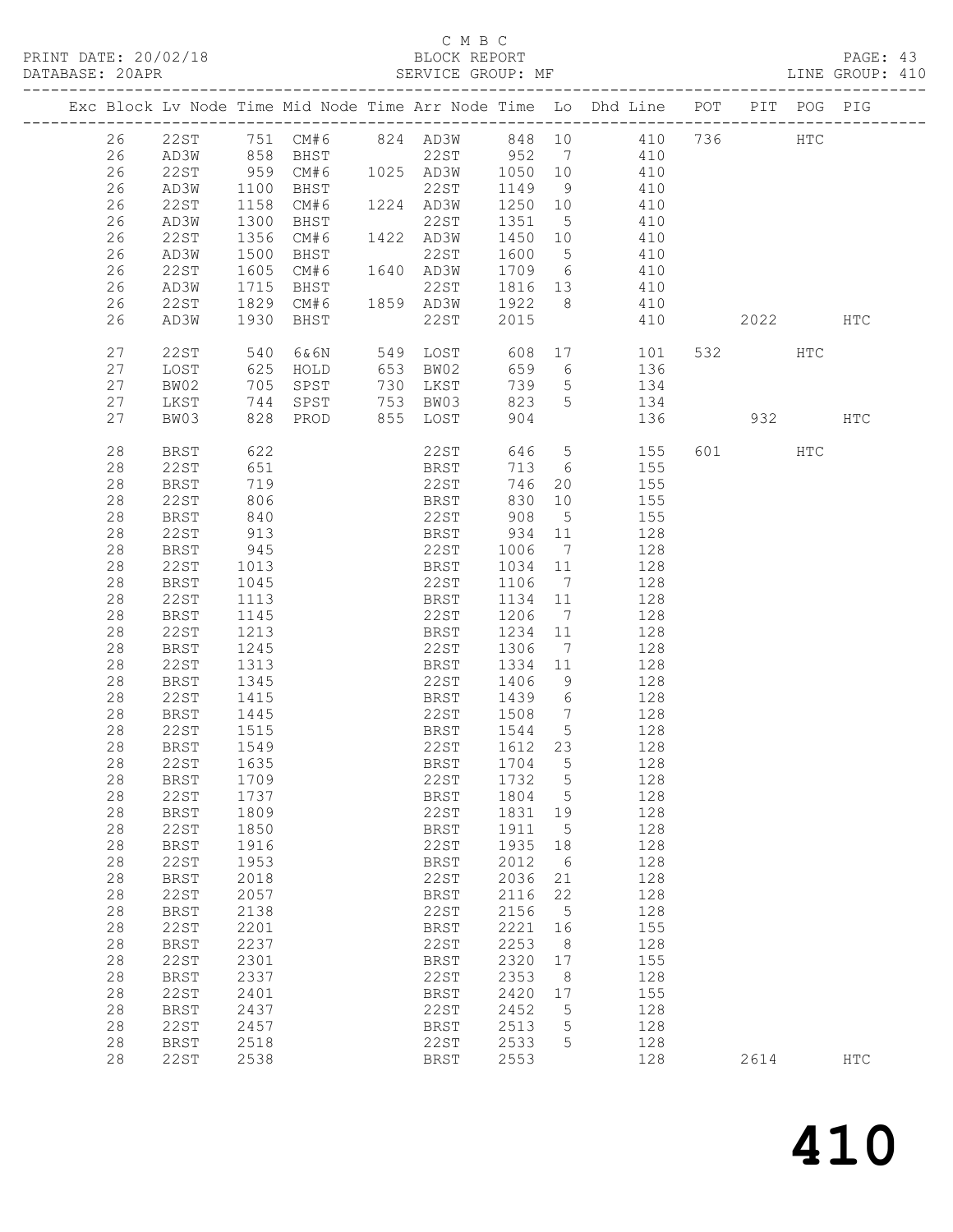#### C M B C<br>BLOCK REPORT

PAGE: 44<br>LINE GROUP: 410

|  |    |             |      |                               |                                |                   |                              | Exc Block Lv Node Time Mid Node Time Arr Node Time Lo Dhd Line POT PIT POG PIG                                                                                                                                                                          |       |          |            |            |
|--|----|-------------|------|-------------------------------|--------------------------------|-------------------|------------------------------|---------------------------------------------------------------------------------------------------------------------------------------------------------------------------------------------------------------------------------------------------------|-------|----------|------------|------------|
|  | 29 | 22ST        |      |                               |                                |                   |                              | $\begin{tabular}{cccccc} 1404 & CM#6 & 1430 & AD3W & 1458 & 12 & 410 & 1352 \\ 1510 & BHST & 22ST & 1610 & 6 & 410 \\ 1616 & CM#6 & 1653 & AD3W & 1722 & 8 & 410 \\ 1730 & BHST & 22ST & 1830 & 16 & 410 \\ 1846 & YKBL & 1908 & 0 & 418 \end{tabular}$ |       | HTC      |            |            |
|  | 29 | AD3W        |      |                               |                                |                   |                              |                                                                                                                                                                                                                                                         |       |          |            |            |
|  | 29 | 22ST        |      |                               |                                |                   |                              |                                                                                                                                                                                                                                                         |       |          |            |            |
|  | 29 | AD3W        |      |                               |                                |                   |                              |                                                                                                                                                                                                                                                         |       |          |            |            |
|  | 29 | 22ST        |      |                               |                                |                   |                              |                                                                                                                                                                                                                                                         |       |          |            |            |
|  |    |             |      |                               | 22ST                           | 1925              |                              |                                                                                                                                                                                                                                                         |       |          |            |            |
|  | 29 | YKBL        | 1908 |                               |                                |                   |                              |                                                                                                                                                                                                                                                         |       | 418 1932 |            | <b>HTC</b> |
|  | 30 | 22ST        | 525  | $QU-S$ 531 $CLFO$             |                                | 550               | $\circledcirc$               | 104                                                                                                                                                                                                                                                     |       | 517      | HTC        |            |
|  | 30 | CLFO        |      | 550<br>617 6&6N               | 22ST                           | 612               | 5 <sup>5</sup>               | 104                                                                                                                                                                                                                                                     |       |          |            |            |
|  | 30 | 22ST        |      |                               | 626 LOST                       | 647               | 8 <sup>8</sup>               | 101                                                                                                                                                                                                                                                     |       |          |            |            |
|  | 30 | LOST        |      |                               |                                | 730               | 5 <sup>5</sup>               | 136                                                                                                                                                                                                                                                     |       |          |            |            |
|  | 30 | BW02        |      | 655 HOLD<br>735 SPST          | 724 BW02<br>802 LKST           | 811               | 5 <sup>5</sup>               | $\begin{array}{c}\n1 \\ 134\n\end{array}$                                                                                                                                                                                                               |       |          |            |            |
|  | 30 | LKST        |      | 816 SPST                      |                                | 853               | 5 <sup>5</sup>               | 134                                                                                                                                                                                                                                                     |       |          |            |            |
|  | 30 | BW03        |      | 858 PROD                      | 825 BW03<br>925 LOST           | 934               |                              | 136                                                                                                                                                                                                                                                     |       | 1002     |            | HTC        |
|  |    |             |      |                               |                                |                   |                              |                                                                                                                                                                                                                                                         |       |          |            |            |
|  | 31 | BOGE        | 602  |                               | 22ST                           | 609 14            |                              | 418                                                                                                                                                                                                                                                     |       | 601 7    | HTC        |            |
|  | 31 | 22ST        |      | $623$ CM#6 652 AD3W           |                                | 712 10            |                              | 410                                                                                                                                                                                                                                                     |       |          |            |            |
|  | 31 | AD3W        |      |                               | 22ST                           | 812               | 6                            | 410                                                                                                                                                                                                                                                     |       |          |            |            |
|  | 31 | 22ST        | 818  | $722$ BHST<br>818             | BRST                           | 841               | 6                            | 128                                                                                                                                                                                                                                                     |       |          |            |            |
|  | 31 | BRST        | 847  |                               | 22ST                           | 912               |                              | 128                                                                                                                                                                                                                                                     |       | 921      |            | <b>HTC</b> |
|  |    |             |      |                               |                                |                   |                              |                                                                                                                                                                                                                                                         |       |          |            |            |
|  | 32 | 22ST        | 705  |                               | YKBL                           | 729               | $\circ$                      | 418                                                                                                                                                                                                                                                     |       | 650 000  | <b>HTC</b> |            |
|  | 32 | YKBL        |      |                               |                                | 751               | 9                            | 418                                                                                                                                                                                                                                                     |       |          |            |            |
|  | 32 | 22ST        |      | 729 22ST<br>800 6&6N 810 LOST |                                | $751$<br>834      | 6                            | 101                                                                                                                                                                                                                                                     |       |          |            |            |
|  | 32 | LOST        | 840  | 6&6W 906 22ST                 |                                | 920               | 18                           | 101                                                                                                                                                                                                                                                     |       |          |            |            |
|  | 32 | 22ST        | 938  |                               | BRST                           | 1002              | 8 <sup>8</sup>               | 155                                                                                                                                                                                                                                                     |       |          |            |            |
|  | 32 | <b>BRST</b> | 1010 |                               | 22ST                           | 1034              | $5\overline{)}$              | 155                                                                                                                                                                                                                                                     |       |          |            |            |
|  | 32 | 22ST        | 1039 |                               | BRST                           |                   | $\overline{7}$               | 155                                                                                                                                                                                                                                                     |       |          |            |            |
|  | 32 | BRST        | 1110 |                               | 22ST                           | 1103<br>1134      | $5\overline{)}$              | 155                                                                                                                                                                                                                                                     |       |          |            |            |
|  | 32 | 22ST        | 1139 |                               | BRST                           |                   | $6\overline{6}$              | 155                                                                                                                                                                                                                                                     |       |          |            |            |
|  | 32 |             | 1210 |                               | 22ST                           | 1204<br>1234      | $5\overline{)}$              | 155                                                                                                                                                                                                                                                     |       |          |            |            |
|  |    | BRST        |      |                               |                                |                   | $7\overline{ }$              |                                                                                                                                                                                                                                                         |       |          |            |            |
|  | 32 | 22ST        | 1239 |                               | BRST 1303<br>22ST 1334<br>BRST |                   |                              | 155                                                                                                                                                                                                                                                     |       |          |            |            |
|  | 32 | <b>BRST</b> | 1310 |                               |                                |                   | $5\overline{)}$              | 155                                                                                                                                                                                                                                                     |       |          |            |            |
|  | 32 | 22ST        | 1339 |                               | BRST                           | 1404              | 6                            | 155                                                                                                                                                                                                                                                     |       |          |            |            |
|  | 32 | <b>BRST</b> | 1410 |                               | 22ST                           | 1435              | 5                            | 155                                                                                                                                                                                                                                                     |       |          |            |            |
|  | 32 | 22ST        | 1440 | CM#6 1506 AD3W                |                                | 1535              | 10                           | 410                                                                                                                                                                                                                                                     |       |          |            |            |
|  | 32 | AD3W        | 1545 | BHST                          | 22ST<br>1732 AD3W              | 1646<br>1800      | $7\phantom{.0}\phantom{.0}7$ | 410                                                                                                                                                                                                                                                     |       |          |            |            |
|  | 32 | 22ST        |      | 1653 CM#6                     |                                |                   | $7\phantom{.0}\phantom{.0}7$ | 410                                                                                                                                                                                                                                                     |       |          |            |            |
|  | 32 | AD3W        | 1807 | BHST                          | 22ST                           | 1907 13<br>2007 8 |                              | 410                                                                                                                                                                                                                                                     |       |          |            |            |
|  | 32 | 22ST        | 1920 | CM#6                          | 1943 AD3W                      |                   | 8 <sup>8</sup>               | 410                                                                                                                                                                                                                                                     |       |          |            |            |
|  | 32 | AD3W        |      | 2015 BHST                     | 22ST                           | 2057              | $5^{\circ}$                  | 410                                                                                                                                                                                                                                                     |       |          |            |            |
|  | 32 | 22ST        |      | 2102 CM#6                     | 2124 AD3W                      |                   | 9                            | 410                                                                                                                                                                                                                                                     |       |          |            |            |
|  | 32 | AD3W        |      | 2155 BHST                     | 22ST                           | 2146 9<br>2235 25 |                              | 410                                                                                                                                                                                                                                                     |       |          |            |            |
|  | 32 | 22ST        |      | 2300 6&6N                     | 2309 LOST                      | 2329              |                              |                                                                                                                                                                                                                                                         | 101 \ | 2353     |            | <b>HTC</b> |
|  |    |             |      |                               |                                |                   |                              |                                                                                                                                                                                                                                                         |       |          |            |            |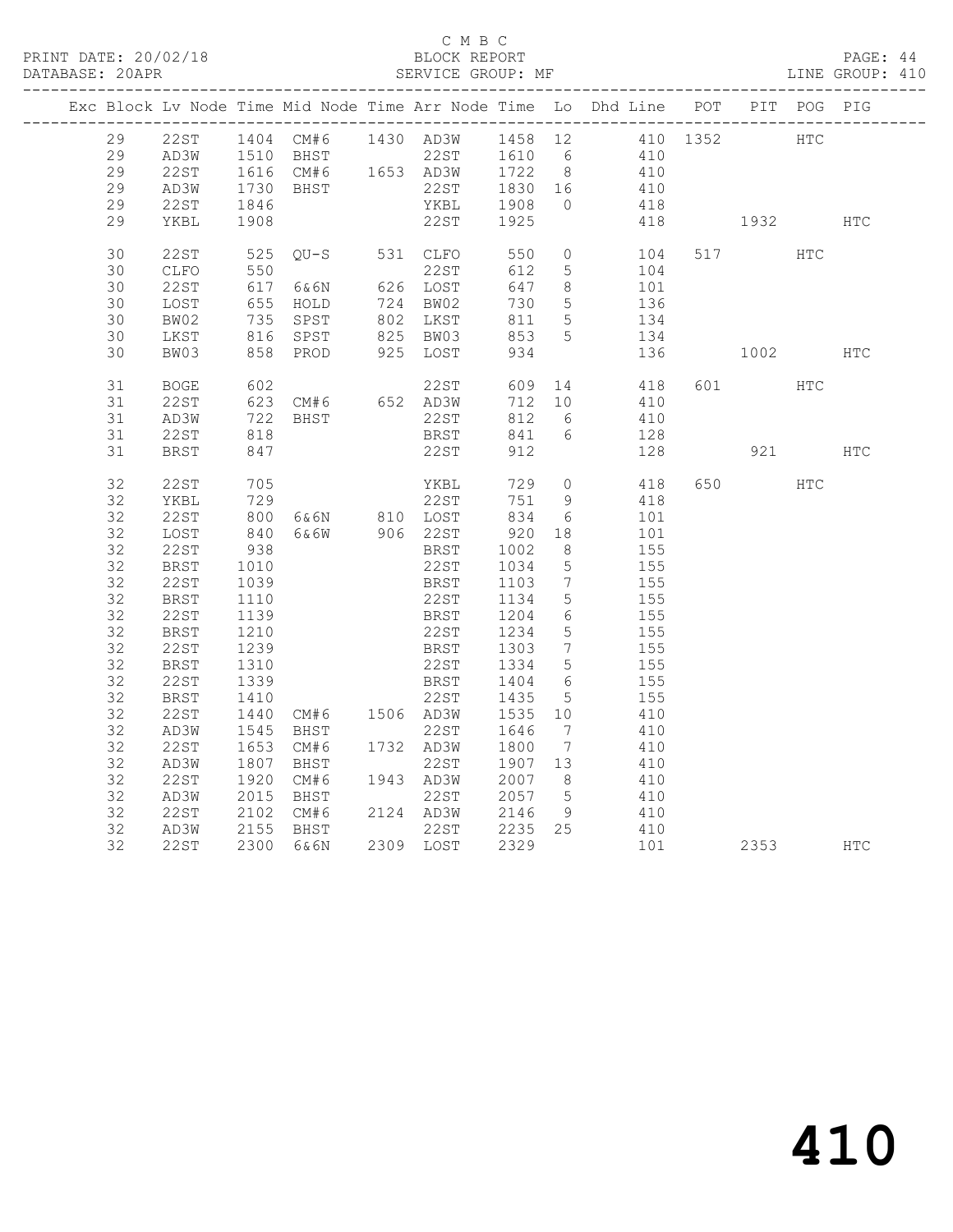## C M B C<br>BLOCK REPORT<br>SERVICE GROUP: MF

| DATABASE: 20APR |    |             |                   | SERVICE GROUP: MF                   |      |                             |         |                 |                                                                                             |         |     | LINE GROUP: 410 |  |
|-----------------|----|-------------|-------------------|-------------------------------------|------|-----------------------------|---------|-----------------|---------------------------------------------------------------------------------------------|---------|-----|-----------------|--|
|                 |    |             |                   |                                     |      |                             |         |                 | Exc Block Lv Node Time Mid Node Time Arr Node Time Lo Dhd Line POT PIT POG PIG              |         |     |                 |  |
|                 | 33 |             |                   |                                     |      |                             |         |                 | 22ST 634 CM#6 703 AD3W 724 10 410 622 HTC                                                   |         |     |                 |  |
|                 | 33 |             |                   |                                     |      |                             |         |                 | AD3W 734 BHST 22ST 827 5 410                                                                |         |     |                 |  |
|                 | 33 | 22ST        |                   |                                     |      |                             |         |                 | 832 CM#6 905 AD3W 933 7 410<br>940 BHST 22ST 1029 10 410<br>1039 CM#6 1105 AD3W 1130 10 410 |         |     |                 |  |
|                 | 33 | AD3W        |                   |                                     |      |                             |         |                 |                                                                                             |         |     |                 |  |
|                 | 33 | 22ST        |                   |                                     |      |                             |         |                 |                                                                                             |         |     |                 |  |
|                 |    |             |                   |                                     |      |                             |         |                 |                                                                                             |         |     |                 |  |
|                 | 33 | AD3W        | 1140              |                                     |      |                             |         |                 | BHST 22ST 1229 9 410<br>CM#6 1304 AD3W 1330 10 410                                          |         |     |                 |  |
|                 | 33 | 22ST        | 1238              |                                     |      |                             |         |                 |                                                                                             |         |     |                 |  |
|                 | 33 | AD3W        | 1340<br>1438      | BHST                                |      | $22ST$ $1433$ 5             |         |                 | 410                                                                                         |         |     |                 |  |
|                 | 33 | 22ST        |                   |                                     |      |                             |         |                 | BRST 1507 5 155                                                                             |         |     |                 |  |
|                 | 33 | BRST        | 1512              |                                     |      |                             |         |                 | 22ST 1539 7 155                                                                             |         |     |                 |  |
|                 | 33 | 22ST        | 1546              |                                     |      | BRST                        |         |                 | 1617 11 155                                                                                 |         |     |                 |  |
|                 | 33 | BRST        |                   |                                     |      |                             |         |                 |                                                                                             |         |     |                 |  |
|                 | 33 | 22ST        | 1628<br>1706      |                                     |      |                             |         |                 | 22ST 1655 11 155<br>BRST 1738 14 155                                                        |         |     |                 |  |
|                 | 33 | BRST        | 1752              |                                     |      |                             |         |                 | 22ST 1815 10 155                                                                            |         |     |                 |  |
|                 | 33 | 22ST        | 1825              |                                     |      | BRST                        |         |                 | 1853 8 155                                                                                  |         |     |                 |  |
|                 | 33 |             |                   |                                     |      |                             |         |                 |                                                                                             |         |     |                 |  |
|                 |    | BRST        | 1901<br>1938      |                                     |      | 22ST 1924 14<br>BRST 2000 5 |         |                 | $\frac{155}{155}$                                                                           |         |     |                 |  |
|                 | 33 | 22ST        |                   |                                     |      |                             |         |                 | 155                                                                                         |         |     |                 |  |
|                 | 33 | BRST        | 2005              |                                     |      |                             |         |                 | 22ST 2026 12 155                                                                            |         |     |                 |  |
|                 | 33 | 22ST        | 2038              |                                     |      |                             |         |                 | BRST 2059 6 155                                                                             |         |     |                 |  |
|                 | 33 | BRST        | 2105              |                                     |      | 22ST                        | 2126    |                 | 155 2133 HTC                                                                                |         |     |                 |  |
|                 | 34 | BOGE        | 626               |                                     |      | 22ST                        |         |                 | 633 5 418                                                                                   | 625     | HTC |                 |  |
|                 | 34 | 22ST        | 638               |                                     |      | YKBL                        |         |                 | 700 0 418                                                                                   |         |     |                 |  |
|                 | 34 | YKBL        | 700               |                                     |      |                             |         |                 | 722 13 418                                                                                  |         |     |                 |  |
|                 | 34 | 22ST        | 700<br>735<br>801 |                                     |      | 22ST<br>YKBL                | 801 0   |                 | 418                                                                                         |         |     |                 |  |
|                 | 34 | YKBL        |                   |                                     |      | 22ST                        |         |                 | $824$ 11 418                                                                                |         |     |                 |  |
|                 |    |             |                   |                                     |      |                             |         |                 |                                                                                             |         |     |                 |  |
|                 | 34 | 22ST        | 835               |                                     |      |                             |         |                 | YKBL 900 0 418                                                                              |         |     |                 |  |
|                 | 34 | YKBL        | 900               |                                     |      | <b>HTCE</b>                 | 915     |                 | 418 916 HTC                                                                                 |         |     |                 |  |
|                 | 35 | MTST        | 745               |                                     |      | SPST 812 LOST 834 7         |         |                 | 110                                                                                         | 720     | HTC |                 |  |
|                 | 35 | LOST        | 841               |                                     |      | SPST 904 MTST 931 9         |         |                 | 110                                                                                         |         |     |                 |  |
|                 | 35 | MTST        | 940               | SPST                                |      | 1005 LOST                   | 1025    | $7\overline{ }$ | 110                                                                                         |         |     |                 |  |
|                 | 35 | LOST        | 1032<br>1115      | 6&6W                                |      | 1055 22ST                   | 1105 10 |                 | 101                                                                                         |         |     |                 |  |
|                 | 35 | 22ST        |                   | 6&6N                                |      | 1125 LOST                   | 1146 9  |                 | 101                                                                                         |         |     |                 |  |
|                 | 35 | LOST        | 1155              | HOLD                                |      | 1223 BW02                   |         |                 | 1229 6 136                                                                                  |         |     |                 |  |
|                 | 35 | BW02        |                   | SPST                                |      | 1301 LKST                   |         |                 | 1312 5 134                                                                                  |         |     |                 |  |
|                 | 35 | LKST        |                   | SPST                                |      | 1324 BW03                   |         |                 |                                                                                             |         |     |                 |  |
|                 | 35 | BW03        |                   | 1235 SPST<br>1317 SPST<br>1356 PROD |      | 1423 LOST                   |         |                 | 1348 8 134<br>1432 20 136                                                                   |         |     |                 |  |
|                 |    |             |                   |                                     |      |                             |         |                 |                                                                                             |         |     |                 |  |
|                 |    |             |                   |                                     |      |                             |         |                 | 35 LOST 1452 HOLD 1524 BW04 1530 22 136                                                     |         |     |                 |  |
|                 | 35 | BW04        |                   | 1552 CL-E                           | 1608 | NWST                        | 1633 10 |                 | 123                                                                                         |         |     |                 |  |
|                 | 35 | NWST        |                   | 1643 CL-W                           |      | 1709 BW04                   | 1724    | 8 <sup>8</sup>  | 123                                                                                         |         |     |                 |  |
|                 | 35 | BW04        |                   | 1732 CL-E                           | 1751 | NWST                        | 1814 9  |                 | 123                                                                                         |         |     |                 |  |
|                 | 35 | NWST        | 1823              | $CL-W$                              | 1846 | BW04                        | 1858    |                 | 123                                                                                         |         |     | HTC             |  |
|                 | 36 | LOST        | 540               | 6&6W                                | 600  | 22ST                        | 609     | 14              | 101                                                                                         | 509 HTC |     |                 |  |
|                 | 36 | 22ST        | 623               |                                     |      | BRST                        | 643     | $\overline{7}$  | 128                                                                                         |         |     |                 |  |
|                 | 36 |             | 650               |                                     |      | 22ST                        | 712     |                 | 128                                                                                         |         |     |                 |  |
|                 |    | BRST        |                   |                                     |      |                             |         | 11              |                                                                                             |         |     |                 |  |
|                 | 36 | <b>22ST</b> | 723               |                                     |      | BRST                        | 743     | $5^{\circ}$     | 128                                                                                         |         |     |                 |  |
|                 | 36 | <b>BRST</b> | 748               |                                     |      | 22ST                        | 815     | $5\overline{)}$ | 128                                                                                         |         |     |                 |  |
|                 | 36 | 22ST        | 820               | CM#6                                |      | 854 AD3W                    | 920     | 8               | 410                                                                                         |         |     |                 |  |
|                 | 36 | AD3W        | 928               | BHST                                |      | 22ST                        | 1017    |                 | 410                                                                                         | 1026    |     | <b>HTC</b>      |  |
|                 | 37 | LOST        | 600               | 6&6W                                | 622  | 22ST                        | 633     | 6               | 101                                                                                         | 529     | HTC |                 |  |
|                 | 37 | 22ST        | 639               | 6&6N                                |      | 648 LOST                    | 709 11  |                 | 101                                                                                         |         |     |                 |  |
|                 | 37 | LOST        | 720               | 6&6W                                | 746  | 22ST                        | 759     | 6               | 101                                                                                         |         |     |                 |  |
|                 | 37 | 22ST        | 805               |                                     |      | YKBL                        | 831     | $\overline{0}$  | 418                                                                                         |         |     |                 |  |
|                 | 37 |             | 831               |                                     |      | 22ST                        | 854 11  |                 | 418                                                                                         |         |     |                 |  |
|                 |    | YKBL        |                   |                                     |      |                             |         |                 |                                                                                             |         |     |                 |  |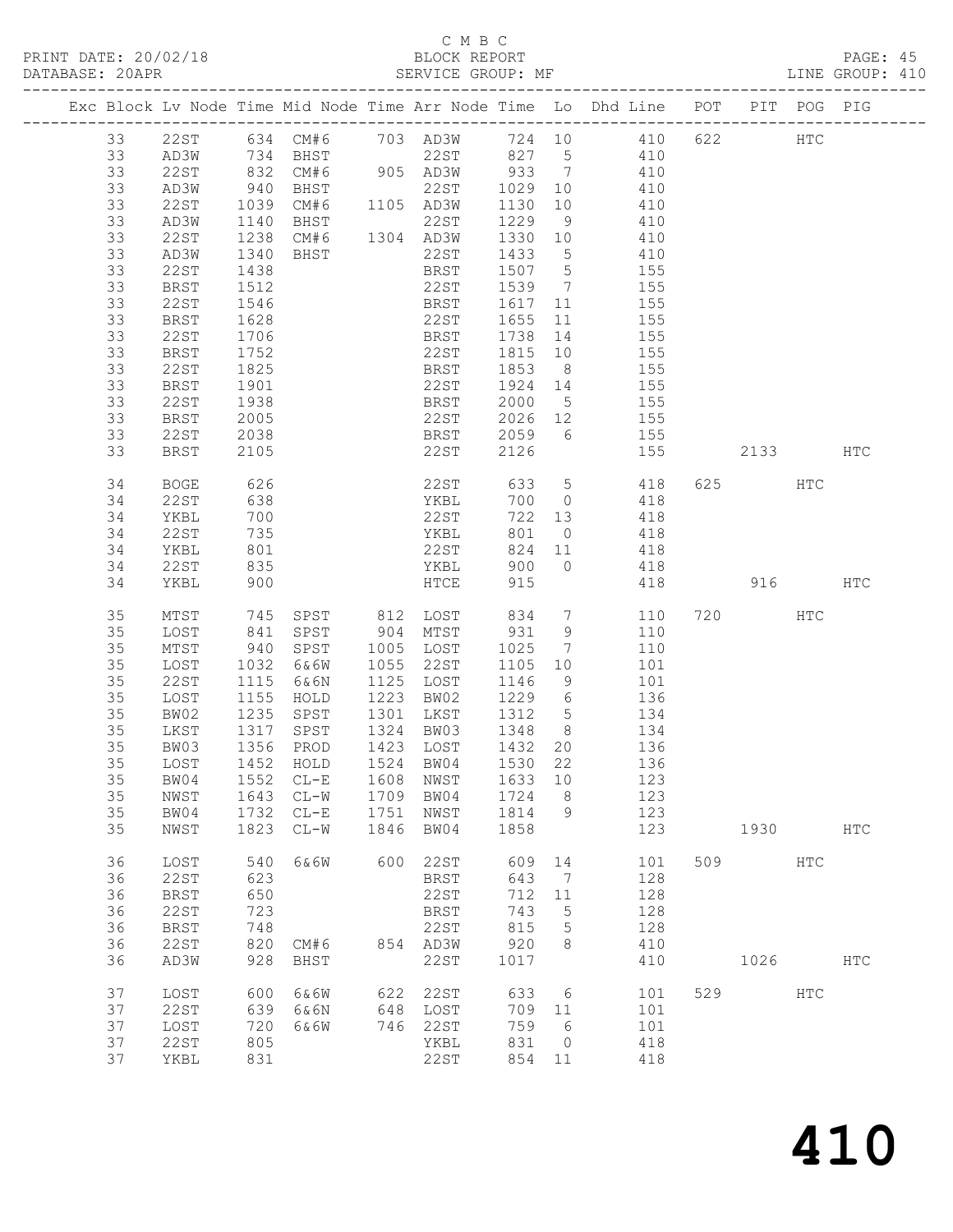|  |          |                      |                                                        |                                                     |                                            |                          |                | Exc Block Lv Node Time Mid Node Time Arr Node Time Lo Dhd Line POT |          | PIT POG PIG |     |
|--|----------|----------------------|--------------------------------------------------------|-----------------------------------------------------|--------------------------------------------|--------------------------|----------------|--------------------------------------------------------------------|----------|-------------|-----|
|  | 37       |                      |                                                        |                                                     |                                            |                          |                | YKBL 930 0 418                                                     |          |             |     |
|  | 37       | 22ST 905<br>YKBL 930 |                                                        |                                                     | HTCE                                       | 945                      |                |                                                                    | 418 946  |             | HTC |
|  |          |                      |                                                        |                                                     |                                            |                          |                |                                                                    |          |             |     |
|  | 38       | BRST                 | 542                                                    |                                                     | 22ST                                       | 601 9                    |                | 155                                                                | 521 HTC  |             |     |
|  | 38       | 22ST                 | 610                                                    |                                                     | <b>BRST</b>                                | 631 11                   |                | 155                                                                |          |             |     |
|  | 38       | BRST                 | 642                                                    |                                                     | 22ST                                       | 707 5                    |                | 155                                                                |          |             |     |
|  | 38       | 22ST                 | 712                                                    |                                                     | BRST                                       | 736 7                    |                | 155                                                                |          |             |     |
|  | 38       | <b>BRST</b>          | 743<br>$\begin{array}{c} \n 743 \\  828\n \end{array}$ |                                                     | 22ST 811 17<br>BRST 852 6                  | 811 17                   |                | 155                                                                |          |             |     |
|  | 38       | 22ST                 |                                                        |                                                     |                                            |                          |                | 155                                                                |          |             |     |
|  | 38       | BRST                 | 858                                                    |                                                     | 22ST                                       | 924                      |                | 155                                                                | 933 000  |             | HTC |
|  | 39       | 22ST                 |                                                        | 721 CM#6 754 AD3W<br>828 BHST 22ST                  |                                            | 818                      | 10             | 410                                                                | 706 700  | HTC         |     |
|  | 39       | AD3W                 |                                                        |                                                     |                                            | 921 8                    |                | 410                                                                |          |             |     |
|  | 39       | 22ST                 |                                                        | 929 CM#6                                            | 955 AD3W                                   | 1020                     | 10             | 410                                                                |          |             |     |
|  | 39       | AD3W                 | 1030                                                   | BHST                                                | 22ST                                       | 1119 10                  |                | 410                                                                |          |             |     |
|  | 39       | 22ST                 |                                                        | 1129 CM#6                                           | 1155 AD3W                                  | 1220 10                  |                | 410                                                                |          |             |     |
|  | 39       | AD3W                 | 1230                                                   |                                                     | BHST 22ST 1321 6<br>CM#6 1353 AD3W 1420 10 |                          |                | 410                                                                |          |             |     |
|  | 39       | 22ST                 | 1327                                                   |                                                     |                                            |                          |                | 410                                                                |          |             |     |
|  | 39       | AD3W                 | 1430                                                   | BHST                                                | 22ST                                       | 1523 5<br>1559 9         |                | 410<br>155                                                         |          |             |     |
|  | 39       | 22ST                 | 1528                                                   |                                                     | BRST                                       |                          |                |                                                                    |          |             |     |
|  | 39<br>39 | <b>BRST</b>          | 1608<br>1646                                           |                                                     | 22ST<br>BRST                               | 1635    11<br>1718    11 |                | 155<br>155                                                         |          |             |     |
|  | 39       | 22ST<br>BRST         | 1729                                                   |                                                     | 22ST                                       |                          |                | 155                                                                |          |             |     |
|  | 39       | 22ST                 | 1805                                                   |                                                     | <b>BRST</b>                                | 1755 10<br>1833 6        |                | 155                                                                |          |             |     |
|  | 39       | <b>BRST</b>          | 1839                                                   |                                                     |                                            |                          |                | 155                                                                |          |             |     |
|  | 39       | 22ST                 | 1909                                                   |                                                     | 22ST 1902 7<br>BRST 1903 7                 |                          |                | 155                                                                | 1955 HTC |             |     |
|  |          |                      |                                                        |                                                     |                                            |                          |                |                                                                    |          |             |     |
|  | 41       | 22ST                 | 739                                                    |                                                     |                                            |                          |                | CM#6 812 AD3W 836 10 410<br>BHST 22ST 940 9 410                    | 724      | HTC         |     |
|  | 41       | AD3W                 | 846                                                    |                                                     |                                            |                          |                |                                                                    |          |             |     |
|  | 41<br>41 | 22ST                 |                                                        | 949 CM#6 1015 AD3W 1040 10<br>1050 BHST 22ST 1139 9 |                                            |                          |                | 410<br>410                                                         |          |             |     |
|  | 41       | AD3W<br>22ST         | 1148                                                   | CM#6                                                |                                            |                          |                |                                                                    |          |             |     |
|  | 41       | AD3W                 | 1250                                                   | BHST                                                | 1214 AD3W<br>22ST                          | 1240 10<br>1341 5        |                | 410<br>410                                                         |          |             |     |
|  | 41       | 22ST                 |                                                        | 1346 CM#6                                           |                                            |                          |                | 410                                                                |          |             |     |
|  | 41       | AD3W                 | 1450                                                   | BHST                                                | 1412 AD3W 1440 10<br>22ST 1550 6           |                          |                | 410                                                                |          |             |     |
|  | 41       | 22ST                 |                                                        | 1556 CM#6                                           | 1631 AD3W                                  | 1700                     | $\overline{7}$ | 410                                                                |          |             |     |
|  | 41       | AD3W                 | 1707                                                   | BHST                                                | 22ST                                       | 1808 14                  |                | 410                                                                |          |             |     |
|  | 41       | 22ST                 |                                                        | 1822 CM#6                                           | 1852 AD3W                                  | 1915 7                   |                | 410                                                                |          |             |     |
|  | 41       | AD3W                 | 1922                                                   | BHST                                                | 22ST                                       | 2009 7                   |                | 410                                                                |          |             |     |
|  | 41       | 22ST                 | 2016                                                   | CM#6                                                | 2038 AD3W                                  | 2100 10                  |                | 410                                                                |          |             |     |
|  | 41       | AD3W                 | 2110                                                   | BHST                                                | 22ST                                       | 2150                     |                | $\frac{410}{101}$                                                  |          |             |     |
|  | 41       | 22ST                 | 2200                                                   | 6&6N                                                | 2209 LOST                                  | 2150 10<br>2229 26       |                |                                                                    |          |             |     |
|  | 41       | LOST                 | 2255<br>2335                                           | HOLD                                                | 2322 BW02 2327 8<br>2355 LKST 2404 5       |                          |                | 136                                                                |          |             |     |
|  | 41       | BW02                 |                                                        | SPST                                                |                                            |                          |                | 134                                                                |          |             |     |
|  | 41       | LKST                 |                                                        | 2409 SPST                                           | 2416 BW03 2435                             |                          |                | 134                                                                | 2500     | HTC         |     |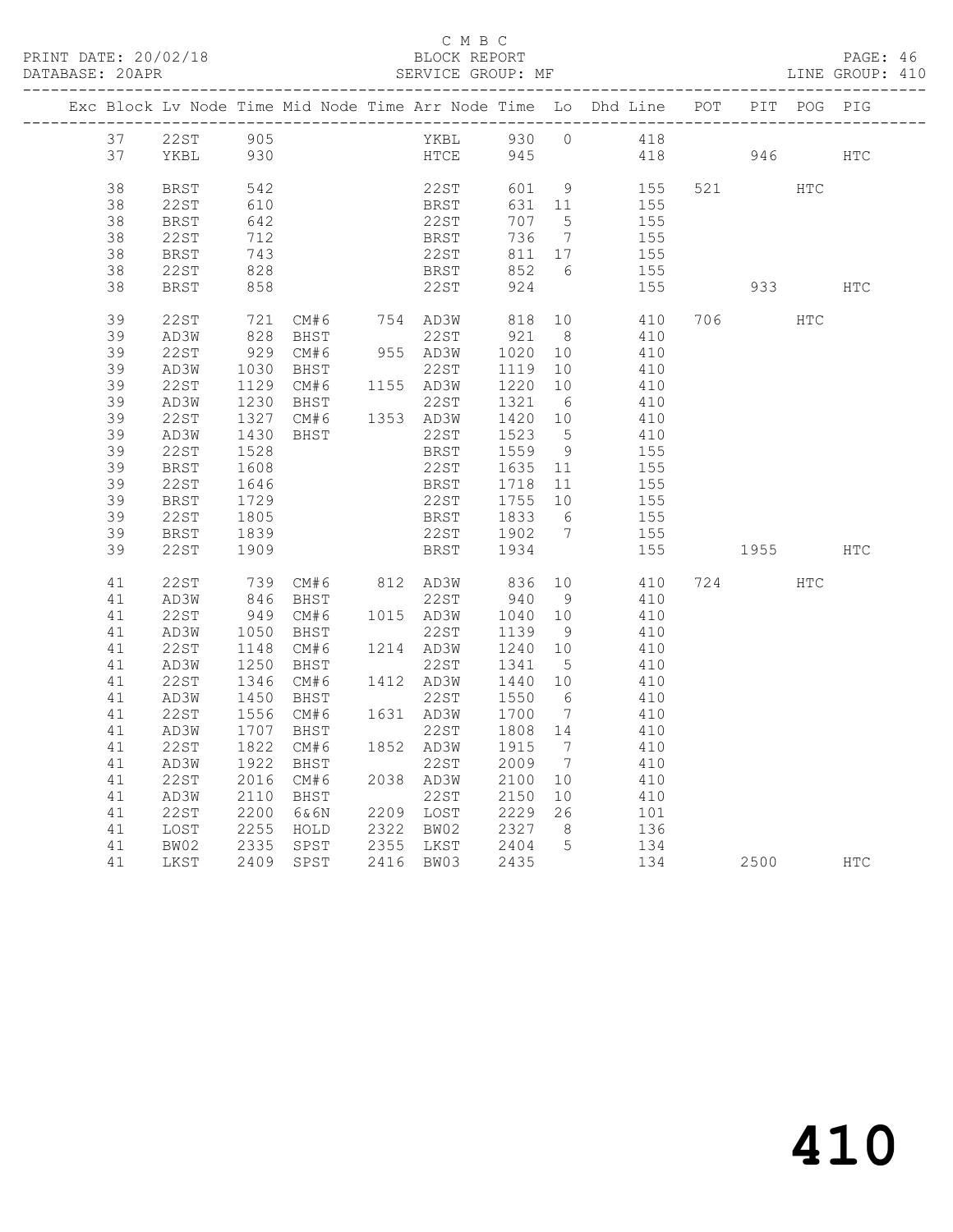#### C M B C<br>BLOCK REPORT

| DATABASE: 20APR |    |         |      |                   |      |           |      |                   | SERVICE GROUP: MF                                                              |          | LINE GROUP: 410 |  |
|-----------------|----|---------|------|-------------------|------|-----------|------|-------------------|--------------------------------------------------------------------------------|----------|-----------------|--|
|                 |    |         |      |                   |      |           |      |                   | Exc Block Lv Node Time Mid Node Time Arr Node Time Lo Dhd Line POT PIT POG PIG |          |                 |  |
|                 | 42 | BRST    |      |                   |      | 545 22ST  |      |                   | 128<br>604 13                                                                  | 524 HTC  |                 |  |
|                 | 42 | 22 S T  |      | 617 CM#6 646 AD3W |      |           | 706  |                   | 410                                                                            |          |                 |  |
|                 | 42 | AD3W    | 716  | BHST              |      | 22ST      | 806  |                   | $8 \overline{)}$<br>410                                                        |          |                 |  |
|                 | 42 | 22ST    | 814  | CM#6              |      | 848 AD3W  | 912  | 10                | 410                                                                            |          |                 |  |
|                 | 42 | AD3W    | 922  | BHST              |      | 22ST      | 1011 | 18                | 410                                                                            |          |                 |  |
|                 | 42 | 22ST    | 1029 | CM#6              |      | 1055 AD3W | 1120 | 10                | 410                                                                            |          |                 |  |
|                 | 42 | AD3W    | 1130 | BHST              |      | 22ST      | 1219 | -9                | 410                                                                            |          |                 |  |
|                 | 42 | 22ST    | 1228 | CM#6              | 1254 | AD3W      | 1320 |                   | 410                                                                            |          |                 |  |
|                 | 42 | AD3W    | 1330 | BHST              |      | 22ST      | 1423 | 9                 | 410                                                                            |          |                 |  |
|                 | 42 | 22 S T  | 1432 | CM#6              |      | 1458 AD3W | 1527 |                   | 410<br>11                                                                      |          |                 |  |
|                 | 42 | AD3W    | 1538 | BHST              |      | 22ST      | 1639 | 5                 | 410                                                                            |          |                 |  |
|                 | 42 | 22ST    | 1644 | CM#6              |      | 1723 AD3W | 1752 | 8 <sup>1</sup>    | 410                                                                            |          |                 |  |
|                 | 42 | AD3W    | 1800 | BHST              |      | 22ST      | 1900 | 13                | 410                                                                            |          |                 |  |
|                 | 42 | 22ST    | 1913 | CM#6              | 1936 | AD3W      | 2000 | $7\phantom{.0}\,$ | 410                                                                            |          |                 |  |
|                 | 42 | AD3W    | 2007 | BHST              |      | 22ST      | 2049 |                   | 410<br>11 1                                                                    |          |                 |  |
|                 | 42 | 22ST    | 2100 | 6&6N              | 2109 | LOST      | 2129 | 16                | 101                                                                            |          |                 |  |
|                 | 42 | LOST    | 2145 | SPST              | 2204 | MTST      | 2228 |                   | 110                                                                            | 2248 HTC |                 |  |
|                 | 43 | 8 & 8 W | 528  |                   |      | 22ST      | 537  | $5^{\circ}$       | 128                                                                            | 508 HTC  |                 |  |
|                 | 43 | 22ST    | 542  |                   |      | BRST      | 600  | 10                | 128                                                                            |          |                 |  |
|                 | 43 | BRST    | 610  |                   |      | 22ST      | 629  | 14                | 128                                                                            |          |                 |  |
|                 | 43 | 22ST    | 643  |                   |      | BRST      | 703  | $\overline{7}$    | 128                                                                            |          |                 |  |

 43 BRST 710 22ST 732 8 128 43 22ST 740 BRST 803 5 128 43 BRST 808 22ST 835 5 128

 44 AD3W 1552 BHST 22ST 1653 7 410 44 22ST 1700 CM#6 1739 AD3W 1807 8 410 44 AD3W 1815 BHST 22ST 1915 13 410

45 CLFO 1517 22ST 1546 5 104

45 AD3W 1915 BHST 22ST 2002 6 410

45 AD3W 2101 BHST 22ST 2141 15 410

45 AD3W 2250 BHST 22ST 2330 17 410

 46 22ST 1647 6&6N 1701 LOST 1727 11 101 46 LOST 1738 6&6W 1807 22ST 1817 5 101 46 22ST 1822 6&6N 1832 LOST 1855 5 101 46 LOST 1900 6&6W 1922 22ST 1930 5 101 46 22ST 1935 6&6N 1945 LOST 2008 17 101 46 LOST 2025 HOLD 2052 BW02 2058 7 136

43 22ST 840 CM#6 913 AD3W 941 5 410

44 22ST 1928 CM#6 1951 AD3W 2015 7 410

 45 22ST 1551 CM#6 1625 AD3W 1654 6 410 45 AD3W 1700 BHST 22ST 1801 11 410 45 22ST 1812 CM#6 1844 AD3W 1907 8 410

45 22ST 2008 CM#6 2030 AD3W 2052 9 410

45 22ST 2156 CM#6 2218 AD3W 2240 10 410

45 22ST 2347 CM#6 2408 AD3W 2430 10 410

SD 46 LOST 1600 6&6W 1629 22ST 1639 8 101

43 AD3W 946 BHST 22ST 1035 410 1044 HTC

44 AD3W 2022 BHST 22ST 2104 410 2111 HTC

45 AD3W 2440 BHST 22ST 2516 410 2523 HTC

410

SD 46 KEHA 1513 SPST 1523 27 10 134 1428 HTC

#SD 46 LOST 1600 6&6W 1629 22ST 1639 8 101 1519 HTC

44 22ST 1442 CM#6 1515 AD3W 1544 8 410 1426 HTC

45 22ST 1450 QU-S 1456 CLFO 1517 0 104 1434 HTC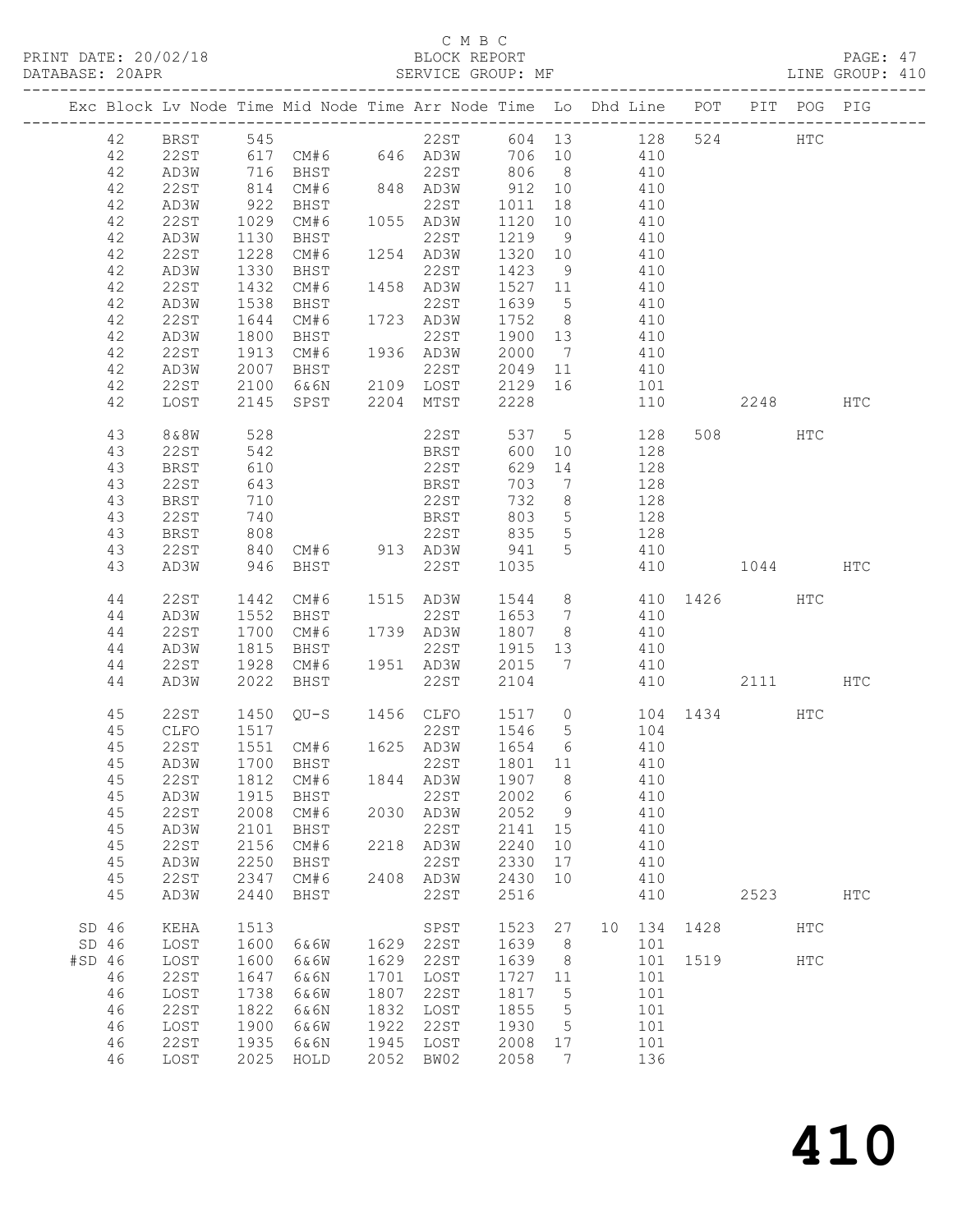#### C M B C<br>BLOCK REPORT

PAGE: 48<br>LINE GROUP: 410

|        |          |                   |      |                    |      |                    |         |                | Exc Block Lv Node Time Mid Node Time Arr Node Time Lo Dhd Line POT PIT POG PIG |      |          |            |               |
|--------|----------|-------------------|------|--------------------|------|--------------------|---------|----------------|--------------------------------------------------------------------------------|------|----------|------------|---------------|
|        | 46       | BW02              |      |                    |      |                    |         |                | 2105 SPST 2127 LKST 2136 134 2203                                              |      |          |            | <b>HTC</b>    |
|        | 47<br>47 | 22ST<br>CLFO      | 1425 |                    |      | 22ST 1451 6        |         |                | 1358 QU-S 1404 CLFO 1425 0 104 1346 HTC<br>104                                 |      |          |            |               |
|        | 47       | 22ST              | 1457 |                    |      | BRST               | 1527 5  |                | 155                                                                            |      |          |            |               |
|        |          |                   |      |                    |      |                    |         |                |                                                                                |      |          |            |               |
|        | 47       | BRST              | 1532 |                    |      | 22ST               | 1559    | $\overline{7}$ | 155                                                                            |      |          |            |               |
|        | 47       | 22ST              | 1606 |                    |      | BRST               | 1637 11 |                | 155                                                                            |      |          |            |               |
|        | 47       | BRST              | 1648 |                    |      | 22ST               | 1715 5  |                | 155                                                                            |      |          |            |               |
|        | 47       | 22ST              | 1720 |                    |      | BRST               | 1751    |                |                                                                                |      | 155 1812 |            | HTC           |
|        | SD 48    | 8&8E              | 1513 |                    |      | BRST               |         |                | 1536 14 128 1439                                                               |      |          | HTC        |               |
|        | SD 48    | BRST              | 1550 |                    |      | 22ST               |         |                | 1617 9 155                                                                     |      |          |            |               |
| #SD 48 |          | BRST              | 1550 |                    |      | 22ST               | 1617 9  |                | 155 1529 HTC                                                                   |      |          |            |               |
|        | 48       | 22ST              | 1626 |                    |      | BRST               | 1657 12 |                | 155                                                                            |      |          |            |               |
|        | 48       | <b>BRST</b>       | 1709 |                    |      | 22ST               | 1737 8  |                | 155                                                                            |      |          |            |               |
|        | 48       | 22ST              | 1745 |                    |      | BRST               | 1813    | 5 <sup>5</sup> | 155                                                                            |      |          |            |               |
|        | 48       | <b>BRST</b>       | 1818 |                    |      | 22ST               | 1841 6  |                | 155                                                                            |      |          |            |               |
|        | 48       | 22ST              | 1847 |                    |      | BRST               | 1912    | 21             | 155                                                                            |      |          |            |               |
|        | 48       | BRST              | 1933 |                    |      | 22ST               | 1954 14 |                | 155                                                                            |      |          |            |               |
|        | 48       | 22ST              | 2008 |                    |      | <b>BRST</b>        | 2030 5  |                | 155                                                                            |      |          |            |               |
|        | 48       | BRST              | 2035 |                    |      | 22ST               | 2056 12 |                | 155                                                                            |      |          |            |               |
|        | 48       | 22ST              | 2108 |                    |      | BRST               | 2129    |                |                                                                                | 155  | 2150 HTC |            |               |
|        | 49       | 22ST              | 1504 | $QU-S$ 1510 $CLFO$ |      |                    | 1532    |                | 0 104 1448                                                                     |      |          | HTC        |               |
|        | 49       | CLFO              | 1532 |                    |      | 22ST               | 1602 13 |                | 104                                                                            |      |          |            |               |
|        | 49       | 22ST              | 1615 | $QU-S$             |      | 1622 CLFO          | 1643 0  |                | 104                                                                            |      |          |            |               |
|        | 49       | ${\tt CLFO}$      | 1643 |                    |      | 22ST               | 1710 13 |                | 104                                                                            |      |          |            |               |
|        | 49       | 22ST              | 1723 | $QU-S$             |      | 1729 CLFO          | 1747 0  |                | 104                                                                            |      |          |            |               |
|        | 49       |                   |      |                    |      | 22ST               |         |                | 104                                                                            |      |          |            |               |
|        |          | CLFO              | 1747 | $QU-S$             |      | 1831 CLFO          | 1812 13 |                |                                                                                |      |          |            |               |
|        | 49       | 22ST              | 1825 |                    |      |                    | 1849    | $\overline{0}$ | 104                                                                            |      |          |            |               |
|        | 49       | ${\tt CLFO}$      | 1849 |                    |      | 22ST               | 1912 23 |                | 104                                                                            |      |          |            |               |
|        | 49       | 22ST              | 1935 | QU-S               |      | 1941 CLFO          | 2000    | $\overline{0}$ | 104                                                                            |      |          |            |               |
|        | 49       | CLFO              | 2000 |                    |      | 22ST               | 2022 18 |                | 104                                                                            |      |          |            |               |
|        | 49       | 22ST              | 2040 | $QU-S$             |      | 2045 CLFO          | 2103    | $\overline{0}$ | 104                                                                            |      |          |            |               |
|        | 49       | CLFO              | 2103 | $QU-S$             |      | 22ST               | 2125 15 |                | 104                                                                            |      |          |            |               |
|        | 49       | 22ST              | 2140 |                    |      | 2145 CLFO          | 2203 0  |                | 104                                                                            |      |          |            |               |
|        | 49       | CLFO              | 2203 |                    |      | 22ST 2225 15       |         |                | 104                                                                            |      |          |            |               |
|        | 49       | 22ST              | 2240 |                    |      | $QU-S$ 2245 $CLFO$ | 2303 0  |                | 104                                                                            |      |          |            |               |
|        | 49       | CLFO              | 2303 |                    |      | 22ST               | 2323 17 |                | 104                                                                            |      |          |            |               |
|        |          | 49 22ST 2340 QU-S |      |                    |      | 2345 CLFO 2403 0   |         |                | 104                                                                            |      |          |            |               |
|        | 49       | CLFO              | 2403 |                    |      | 22ST               | 2423    | 14             | 104                                                                            |      |          |            |               |
|        | 49       | 22ST              | 2437 | $OU-S$             | 2442 | CLFO               | 2500    | $\Omega$       | 104                                                                            |      |          |            |               |
|        | 49       | CLFO              | 2500 |                    |      | 22ST               | 2520    |                | 104                                                                            |      | 2527     |            | <b>HTC</b>    |
|        | 50       | HTCW              | 1452 |                    |      | YKBL               | 1507    | $\circ$        | 418                                                                            | 1451 |          | <b>HTC</b> |               |
|        | 50       | YKBL              | 1507 |                    |      | 22ST               | 1534    | 11             | 418                                                                            |      |          |            |               |
|        | 50       | <b>22ST</b>       | 1545 |                    |      | YKBL               | 1609    | 0              | 418                                                                            |      |          |            |               |
|        | 50       | YKBL              | 1609 |                    |      | 22ST               | 1638    | 7              | 418                                                                            |      |          |            |               |
|        | 50       | <b>22ST</b>       | 1645 |                    |      | YKBL               | 1711    | 0              | 418                                                                            |      |          |            |               |
|        | 50       | YKBL              | 1711 |                    |      | 22ST               | 1737    | 8              | 418                                                                            |      |          |            |               |
|        | 50       | <b>22ST</b>       | 1745 |                    |      | YKBL               | 1809    | 0              | 418                                                                            |      |          |            |               |
|        | 50       | YKBL              | 1809 |                    |      | 22ST               | 1831    | 5              | 418                                                                            |      |          |            |               |
|        | 50       | <b>22ST</b>       | 1836 |                    |      | <b>BOGW</b>        | 1844    |                | 418                                                                            |      | 1845     |            | $_{\rm{HTC}}$ |
|        |          |                   |      |                    |      |                    |         |                |                                                                                |      |          |            |               |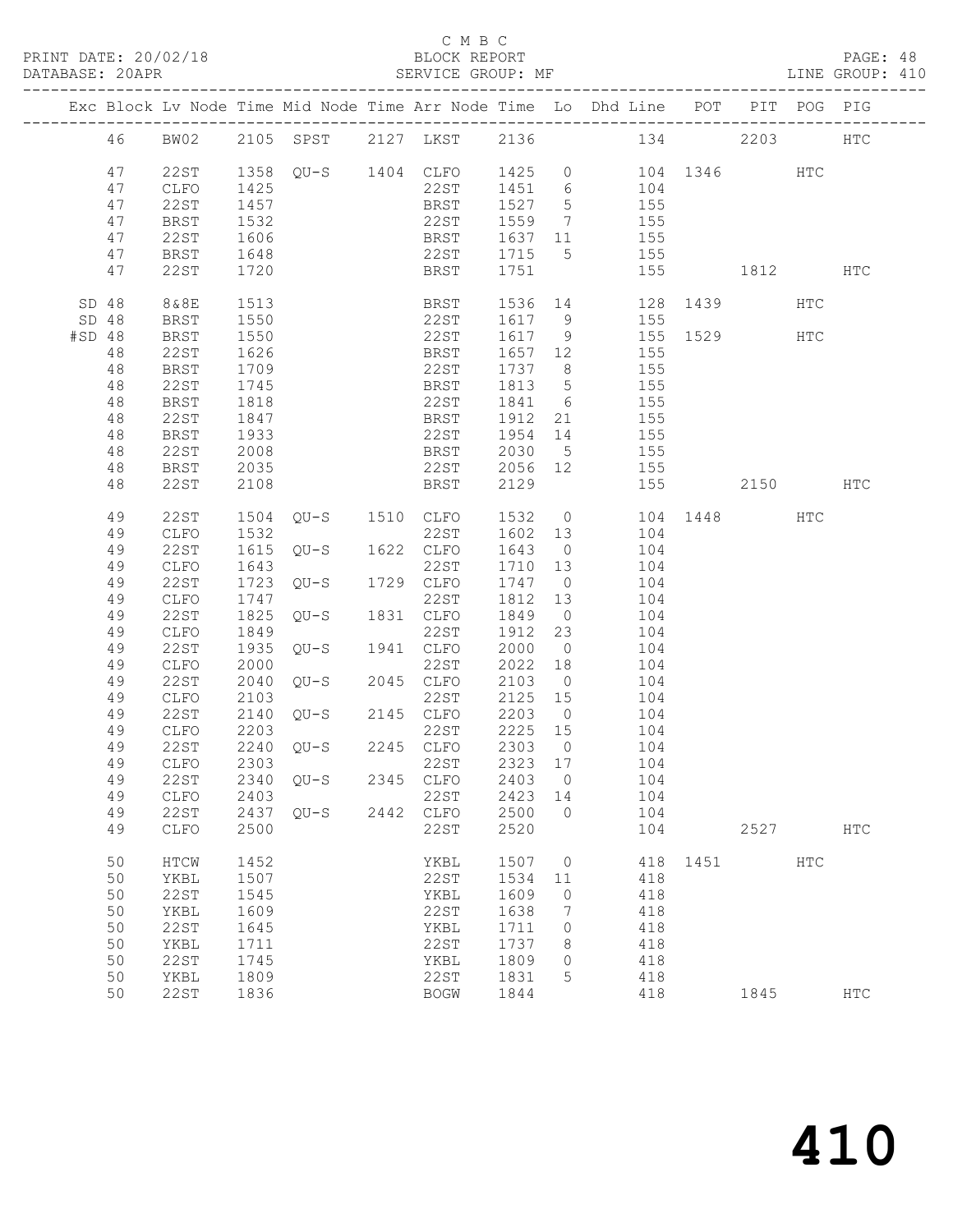#### C M B C BLOCK REPORT<br>SERVICE GROUP: MF

|        |                                                                |                                                                                                    |                                      |                                                                       |      | BLOCK REPORT PAGE: 49<br>SERVICE GROUP: MF LINE GROUP: 410<br>PRINT DATE: 20/02/18 BLOCK REPORT<br>DATABASE: 20APR SERVICE GROUP:                                                                        |                                      |                         |                                 |                                               |      |                          |              |  |
|--------|----------------------------------------------------------------|----------------------------------------------------------------------------------------------------|--------------------------------------|-----------------------------------------------------------------------|------|----------------------------------------------------------------------------------------------------------------------------------------------------------------------------------------------------------|--------------------------------------|-------------------------|---------------------------------|-----------------------------------------------|------|--------------------------|--------------|--|
|        |                                                                |                                                                                                    |                                      |                                                                       |      | Exc Block Lv Node Time Mid Node Time Arr Node Time Lo Dhd Line POT PIT POG PIG                                                                                                                           |                                      |                         |                                 |                                               |      |                          |              |  |
| #SD 51 | 51<br>51                                                       | BW02<br>LKST                                                                                       |                                      | 905 SPST<br>945 SPST<br>1025 PROD                                     |      | SD 51 BW03 735 PROD 803 LOST 811 8 136 700<br>SD 51 LOST 819 HOLD 852 BW02 858 7 136<br>LOST 819 HOLD 852 BW02 858 7 136 748 HTC<br>931 LKST 940 5 134<br>952 BW03 1016 9 134<br>1052 LOST 1059 7 136    |                                      |                         |                                 |                                               |      | HTC                      |              |  |
|        | 51<br>51<br>51<br>51<br>51<br>51<br>51<br>51<br>51             | BW03<br>LOST<br>MTST<br>LOST<br>22ST<br>LOST<br>22ST<br>LOST<br>MTST                               | 1522                                 | 1106 SPST<br>1209 SPST<br>1301 6&6W<br>1344 6&6N<br>1430 6&6W<br>6&6N |      | 1129 MTST 1157 12 110<br>1234 LOST<br>1326 22ST 1336 8 101<br>1355 LOST 1420 10 101<br>1457 22ST 1507 15 101<br>1535 LOST 1602 7 101<br>1609 SPST 1633 MTST 1705 5 110<br>1710 SPST 1743 LOST 1807 7 110 | 1256 5 110                           |                         |                                 |                                               |      |                          |              |  |
|        | 51                                                             | LOST                                                                                               |                                      |                                                                       |      | 1814 SPST 1836 MTST 1904                                                                                                                                                                                 |                                      |                         | 110                             | 1924 HTC                                      |      |                          |              |  |
|        | 52<br>52<br>52<br>52<br>52<br>52<br>52<br>52<br>52<br>52<br>52 | 22ST<br>BRST<br>22ST<br><b>BRST</b><br>22ST<br><b>BRST</b><br>22ST<br>LOST<br>BW02<br>LKST<br>BW03 | 1955<br>2035                         | 1535<br>1609<br>1655<br>HOLD<br>SPST<br>2111 SPST<br>2153 PROD        |      | BRST 1604 5 128 1519<br>22ST 1632 23 128<br>BRST 1724 5 128<br>22ST 1752 5 128<br>2022 BW02<br>2057 LKST 2106 5 134<br>2118 BW03 2138 15 134<br>2215 LOST 2222 5 136                                     | 2028 7 136                           |                         |                                 |                                               |      | HTC                      |              |  |
|        | 52                                                             | LOST                                                                                               |                                      | 2227 HOLD                                                             |      | 2253 BW02                                                                                                                                                                                                |                                      |                         |                                 | 2258 136 2323 HTC                             |      |                          |              |  |
|        | 53<br>53<br>53<br>53<br>53<br>53                               | 22ST<br>AD3W<br>22ST<br>AD3W<br>22ST<br>AD3W                                                       | 1504<br>1728<br>1837                 | CM#6<br>1615 BHST<br>BHST                                             |      | 1538 AD3W<br>22ST<br>CM#6 1804 AD3W 1830 7 410<br>22ST 1935 11 410<br>1946 CM#6 2008 AD3W 2030 7 410<br>2037 BHST 22ST 2117 410                                                                          |                                      |                         |                                 | 1607 8 410 1448 HTC<br>1719 9 410<br>2124 HTC |      |                          |              |  |
| SD 54  | SD 54<br>54                                                    | KEHA<br>22ST<br>AD3W                                                                               | 1514<br>1609<br>1722                 | CM#6<br>BHST                                                          |      | LKST 1531 13 25 134 1429 HTC<br>1646 AD3W<br>22ST                                                                                                                                                        | 1715<br>1823                         | 7                       | 410<br>410                      | 410 1557                                      | 1832 | <b>HTC</b>               | HTC          |  |
|        | 55<br>55<br>55<br>55                                           | HTCW<br>YKBL<br><b>22ST</b><br>YKBL                                                                | 1522<br>1537<br>1615<br>1641         |                                                                       |      | YKBL<br>22ST<br>YKBL<br>22ST                                                                                                                                                                             | 1537<br>1606<br>1641<br>1709         | $\circ$<br>9<br>$\circ$ | 418<br>418<br>418<br>418        | 1521                                          | 1718 | <b>HTC</b>               | $_{\rm HTC}$ |  |
| #SD 56 | SD 56<br>SD 56<br>56<br>56                                     | 8 & 8 W<br><b>22ST</b><br><b>22ST</b><br>AD3W<br><b>22ST</b>                                       | 1515<br>1534<br>1534<br>1645<br>1755 | CM#6<br>CM#6<br>BHST<br>CM#6                                          | 1608 | 22ST<br>1608 AD3W<br>AD3W<br>22ST<br>1828 AD3W                                                                                                                                                           | 1525<br>1637<br>1637<br>1749<br>1852 | 9<br>8<br>8<br>6<br>8   | 128<br>410<br>410<br>410<br>410 | 1450<br>1518                                  |      | <b>HTC</b><br><b>HTC</b> |              |  |
|        | 56<br>57<br>57<br>57<br>57                                     | AD3W<br><b>22ST</b><br>AD3W<br><b>22ST</b><br>AD3W                                                 | 1900<br>1415<br>1523<br>1629<br>1745 | BHST<br>CM#6<br>BHST<br>CM#6<br>BHST                                  | 1441 | 22ST<br>AD3W<br>22ST<br>1708 AD3W<br>22ST                                                                                                                                                                | 1951<br>1510<br>1624<br>1737<br>1845 | 13<br>5<br>8<br>10      | 410<br>410<br>410<br>410<br>410 | 1403                                          | 1958 | HTC                      | HTC          |  |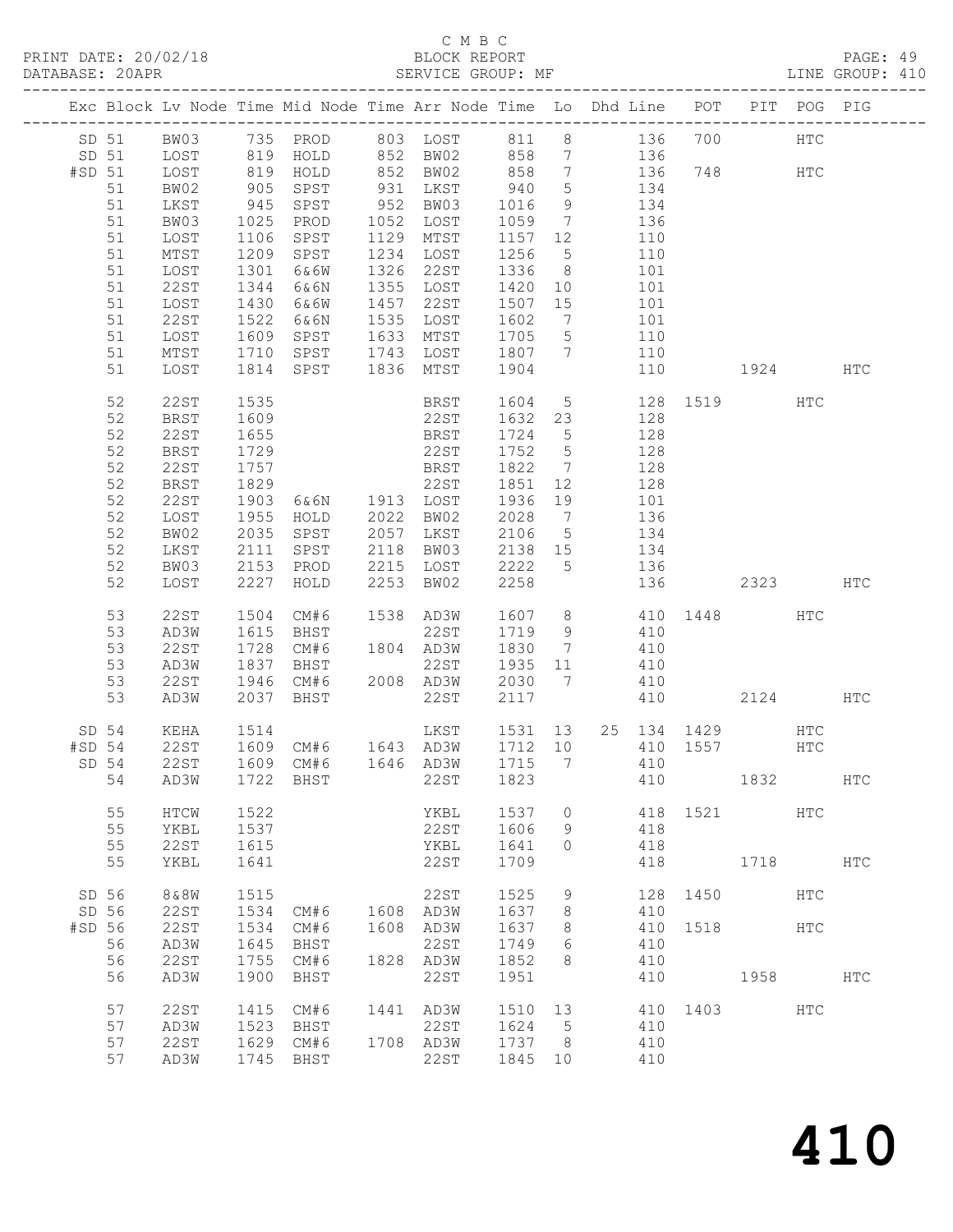#### C M B C<br>BLOCK REPORT

PAGE: 50<br>LINE GROUP: 410

|        |          |                     |              |                                            |      |                   |              |                      | Exc Block Lv Node Time Mid Node Time Arr Node Time Lo Dhd Line POT PIT POG PIG |              |        |           |               |
|--------|----------|---------------------|--------------|--------------------------------------------|------|-------------------|--------------|----------------------|--------------------------------------------------------------------------------|--------------|--------|-----------|---------------|
|        | 57       | 22ST                |              |                                            |      |                   |              |                      | 1855 CM#6 1919 AD3W 1945 7 410                                                 |              |        |           |               |
|        | 57       | AD3W                | 1952         | BHST                                       |      | 22ST              |              |                      | 2037 410                                                                       |              | 2044   |           | <b>HTC</b>    |
|        | 58       | 22ST                | 1428         | QU-S                                       |      | 1434 CLFO         |              |                      | 1455 0                                                                         | 104 1416 HTC |        |           |               |
|        | 58       | CLFO                | 1455         |                                            |      | 22ST              | 1522 11      |                      | 104                                                                            |              |        |           |               |
|        | 58       | 22ST                | 1533         | $QU-S$                                     |      | 1540 CLFO         | 1602         | $\overline{0}$       | 104                                                                            |              |        |           |               |
|        | 58       | CLFO                | 1602         |                                            |      | 22ST              | 1630         | $5\overline{)}$      | 104                                                                            |              |        |           |               |
|        | 58       | 22ST                | 1635         | QU-S                                       |      | 1642 CLFO         | 1703         | $\overline{0}$       | 104                                                                            |              |        |           |               |
|        | 58       | CLFO                | 1703         |                                            |      | 22ST              | 1729         | 13                   | 104                                                                            |              |        |           |               |
|        | 58       | 22ST                | 1742         | QU-S                                       |      | 1748 CLFO         | 1806         | $\overline{0}$       | 104                                                                            |              |        |           |               |
|        | 58       | CLFO                | 1806         |                                            |      | 22ST              | 1830         | 8 <sup>8</sup>       | 104                                                                            |              |        |           |               |
|        | 58<br>58 | 22ST<br>AD3W        | 1838         | CM#6                                       |      | 1903 AD3W<br>22ST | 1930<br>2022 | $7\overline{ }$      | 410<br>410                                                                     |              |        |           |               |
|        | 58       | 22ST                | 1937<br>2031 | BHST<br>CM#6                               |      | 2053 AD3W         | 2115         | 9<br>10              | 410                                                                            |              |        |           |               |
|        | 58       | AD3W                | 2125         | BHST                                       |      | 22ST              | 2205         | 11                   | 410                                                                            |              |        |           |               |
|        | 58       | 22ST                | 2216         | CM#6                                       |      | 2238 AD3W         | 2300         | 10                   | 410                                                                            |              |        |           |               |
|        | 58       | AD3W                | 2310         | BHST                                       |      | 22ST              | 2346         | 14                   | 410                                                                            |              |        |           |               |
|        | 58       | 22ST                | 2400         | 6&6N                                       |      | 2409 LOST         | 2428         |                      | 101                                                                            |              | 2452   |           | <b>HTC</b>    |
| SD 60  |          | MTST                | 714          | SPST                                       |      | 736 LOST          |              |                      | 758 12<br>110                                                                  | 649          |        | HTC       |               |
| SD 60  |          | LOST                | 810          | SPST                                       | 833  | MTST              | 905          |                      | 110                                                                            |              | 929    |           | $_{\rm{HTC}}$ |
| #SD 60 |          | LOST                | 810          | SPST                                       | 833  | MTST              | 905          |                      | 110                                                                            | 739          | 929    | HTC       | HTC           |
|        | 61       | BRST                | 513          |                                            |      | 22ST              | 532          | $5\overline{)}$      | 155                                                                            | 452          |        | HTC       |               |
|        | 61       | 22ST                | 537          |                                            |      | YKBL              | 557          | $\overline{0}$       | 418                                                                            |              |        |           |               |
|        | 61       | YKBL                | 557          |                                            |      | 22ST              | 616          | 9                    | 418                                                                            |              |        |           |               |
|        | 61       | 22ST                | 625          | QU-S 631 CLFO                              |      |                   | 652          | $\circ$              | 104                                                                            |              |        |           |               |
|        | 61<br>61 | CLFO<br>22ST        | 652<br>724   | $QU-S$ 732 $CLFO$                          |      | 22ST              | 714<br>752   | 10<br>$\overline{0}$ | 104<br>104                                                                     |              |        |           |               |
|        | 61       | CLFO                | 752          |                                            |      | 22ST              | 819          | $5\overline{)}$      | 104                                                                            |              |        |           |               |
|        | 61       | 22ST                | 824          | $QU-S$ 832 $CLFO$                          |      |                   | 851          | $\Omega$             | 104                                                                            |              |        |           |               |
|        | 61       | CLFO                | 851          |                                            |      | 22ST              | 916          |                      | 104                                                                            |              |        | 925 — 100 | HTC           |
|        | 62       | HTCW                | 522          | BHST                                       |      | AD3W              | 553          | 10                   | 410                                                                            |              | 521 72 | HTC       |               |
|        | 62       | AD3W                | 603          | BHST                                       |      | 22ST              | 646          | $5^{\circ}$          | 410                                                                            |              |        |           |               |
|        | 62       | 22ST                | 651          | CM#6                                       |      | 721 AD3W          | 742 10       |                      | 410                                                                            |              |        |           |               |
|        | 62       | AD3W                | 752          | BHST                                       |      | 22ST              | 847 5        |                      | 410                                                                            |              |        |           |               |
|        | 62       | 22ST                |              | 852 CM#6                                   |      | 925 AD3W          | 953          | $\overline{7}$       | 410                                                                            |              |        |           |               |
|        | 62       | AD3W                |              | 1000 BHST                                  |      | 22ST              | 1049 10      |                      | 410                                                                            |              |        |           |               |
|        |          |                     |              | 62  22ST  1059  CM#6  1125  AD3W  1150  10 |      |                   |              |                      | 410                                                                            |              |        |           |               |
|        | 62<br>62 | AD3W<br><b>22ST</b> | 1200<br>1258 | BHST<br>CM#6                               | 1324 | 22ST<br>AD3W      | 1249<br>1350 | 9<br>9               | 410<br>410                                                                     |              |        |           |               |
|        | 62       | AD3W                | 1359         | BHST                                       |      | 22ST              | 1452         | 5                    | 410                                                                            |              |        |           |               |
|        | 62       | <b>22ST</b>         | 1457         | CM#6                                       | 1531 | AD3W              | 1600         | 7                    | 410                                                                            |              |        |           |               |
|        | 62       | AD3W                | 1607         | BHST                                       |      | 22ST              | 1710         | 5                    | 410                                                                            |              |        |           |               |
|        | 62       | <b>22ST</b>         | 1715         |                                            |      | YKBL              | 1739         | 0                    | 418                                                                            |              |        |           |               |
|        | 62       | YKBL                | 1739         |                                            |      | 22ST              | 1803         | 12                   | 418                                                                            |              |        |           |               |
|        | 62       | <b>22ST</b>         | 1815         |                                            |      | YKBL              | 1839         | $\circ$              | 418                                                                            |              |        |           |               |
|        | 62       | YKBL                | 1839         |                                            |      | 22ST              | 1858         | 5                    | 418                                                                            |              |        |           |               |
|        | 62       | 22ST                | 1903         | $QU-S$                                     | 1909 | CLFO              | 1928         | 0                    | 104                                                                            |              |        |           |               |
|        | 62       | CLFO                | 1928         |                                            |      | 22ST              | 1951         |                      | 104                                                                            |              | 1958   |           | <b>HTC</b>    |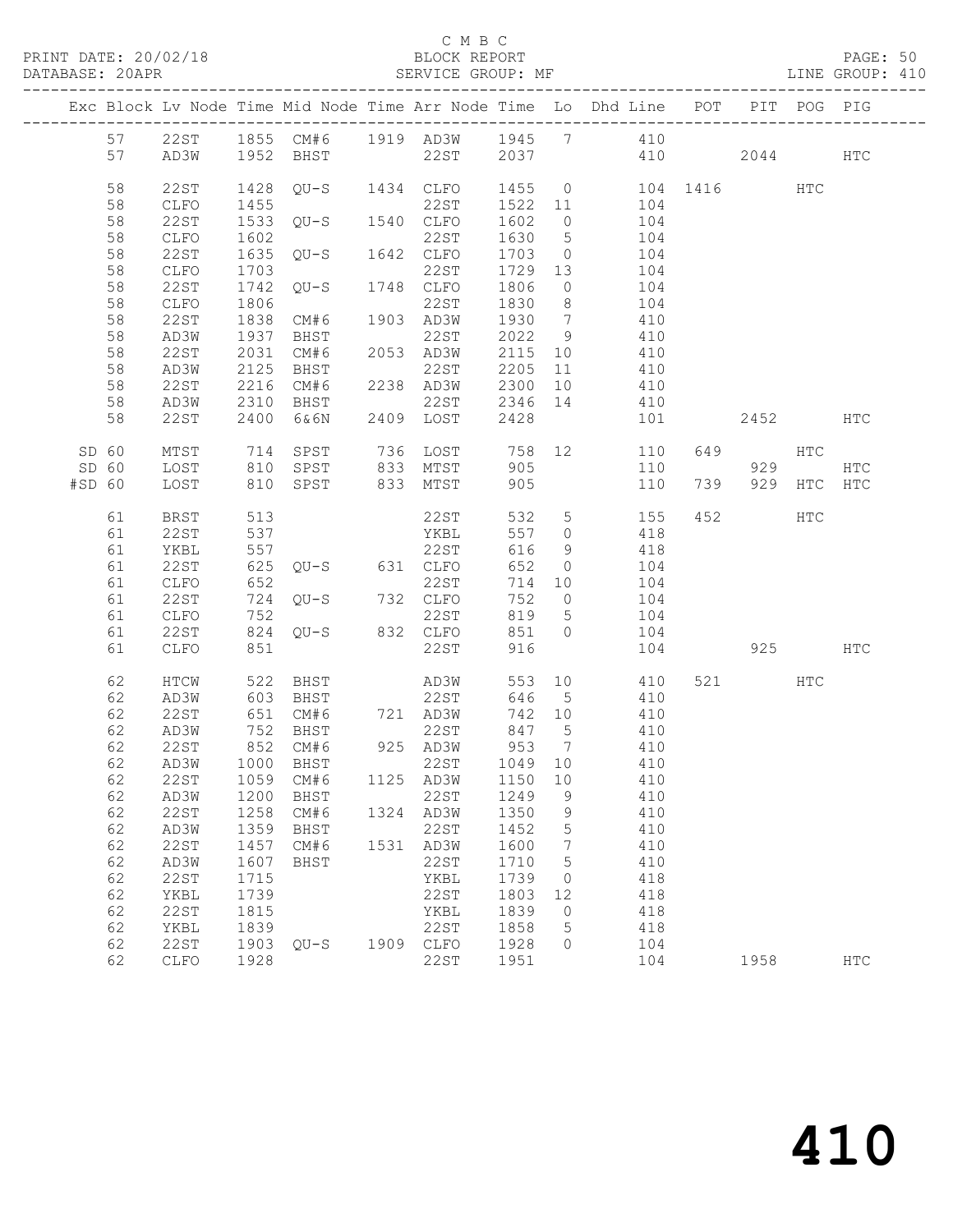## C M B C<br>BLOCK REPORT

| PRINT DATE: 20/02/18 |    |          |      |                                  | BLOCK REPORT |      |      |      |                | DATABASE: 20APR SERVICE GROUP: MF<br>------------------------------------      |  | PAGE: 51<br>LINE GROUP: 410 |  |
|----------------------|----|----------|------|----------------------------------|--------------|------|------|------|----------------|--------------------------------------------------------------------------------|--|-----------------------------|--|
|                      |    |          |      |                                  |              |      |      |      |                | Exc Block Lv Node Time Mid Node Time Arr Node Time Lo Dhd Line POT PIT POG PIG |  |                             |  |
|                      |    |          |      | 63 LKST 519 SPST                 |              |      |      |      |                | 526 BW03 545 9 134 443 HTC                                                     |  |                             |  |
|                      | 63 | BW03 554 |      | PROD                             | 618          |      | LOST | 625  |                | 15<br>136                                                                      |  |                             |  |
|                      | 63 | LOST     | 640  | 6&6W                             | 702          | 22st |      | 713  |                | 7<br>101                                                                       |  |                             |  |
|                      | 63 | 22 S T   | 720  | 6&6N                             | 729          | LOST |      | 752  |                | $8\overline{)}$<br>101                                                         |  |                             |  |
|                      | 63 | LOST     | 800  | 6&6W                             | 826          | 22ST |      | 840  | 9              | 101                                                                            |  |                             |  |
|                      | 63 | 22ST     | 849  | OU-S                             | 855          | CLFO |      | 913  | $\overline{0}$ | 104                                                                            |  |                             |  |
|                      | 63 | CLFO     | 913  |                                  |              | 22ST |      | 938  |                | $5 - 5$<br>104                                                                 |  |                             |  |
|                      | 63 | 22ST     | 943  | $QU-S$ 949 $CLFO$                |              |      |      | 1008 |                | $\overline{0}$<br>104                                                          |  |                             |  |
|                      | 63 | CLFO     | 1008 |                                  |              | 22ST |      | 1033 | $7\phantom{0}$ | 104                                                                            |  |                             |  |
|                      | 63 | 22ST     |      | 1040 QU-S 1046 CLFO              |              |      |      | 1105 |                | $\overline{0}$<br>104                                                          |  |                             |  |
|                      | 63 | CLFO     | 1105 |                                  |              | 22ST |      | 1130 |                | $8 \overline{)}$<br>104                                                        |  |                             |  |
|                      | 63 | 22ST     |      | 1138 QU-S 1144 CLFO              |              |      |      | 1203 |                | $\overline{0}$<br>104                                                          |  |                             |  |
|                      | 63 | CLFO     | 1203 |                                  |              | 22ST |      | 1228 |                | 104                                                                            |  |                             |  |
|                      | 63 | 22ST     |      | 1240 QU-S 1246 CLFO              |              |      |      | 1305 | $\Omega$       | 104                                                                            |  |                             |  |
|                      | 63 | CLFO     |      | 1305 22ST<br>1343 QU-S 1349 CLFO |              |      |      | 1330 |                | 13<br>104                                                                      |  |                             |  |
|                      | 63 | 22ST     |      |                                  |              |      |      | 1410 |                | $\overline{0}$<br>104                                                          |  |                             |  |
|                      | 63 | CLFO     | 1410 |                                  |              | 22ST |      | 1435 | $5^{\circ}$    | 104                                                                            |  |                             |  |
|                      | 63 | 22ST     |      | 1440 OU-S 1446 CLFO              |              |      |      | 1507 |                | $\overline{0}$<br>104                                                          |  |                             |  |
|                      | 63 | CLFO     | 1507 |                                  |              | 22ST |      | 1535 |                | 10<br>104                                                                      |  |                             |  |
|                      | 63 | 22 S T   |      | 1545 QU-S 1552 CLFO              |              |      |      | 1613 | $\overline{0}$ | 104                                                                            |  |                             |  |
|                      | 63 | CLFO     | 1613 |                                  |              | 22ST |      | 1641 | 11             | 104                                                                            |  |                             |  |
|                      | 63 | 22ST     |      | 1652 QU-S 1658 CLFO              |              |      |      | 1718 |                | $\overline{0}$<br>104                                                          |  |                             |  |
|                      | 63 | CLFO     | 1718 |                                  |              | 22ST |      | 1744 |                | 9<br>104                                                                       |  |                             |  |
|                      | 63 | 22ST     |      | 1753 QU-S 1759 CLFO              |              |      |      | 1817 |                | $0 \qquad \qquad 104$                                                          |  |                             |  |
|                      | 63 | CLFO     | 1817 |                                  |              | 22ST |      | 1841 | $5^{\circ}$    | 104                                                                            |  |                             |  |

| 63 | CLFO            | 1203 |              |      | 22ST         | 1228 | $12$            | 104 |     |      |            |     |
|----|-----------------|------|--------------|------|--------------|------|-----------------|-----|-----|------|------------|-----|
| 63 | 22ST            | 1240 | $QU-S$       | 1246 | CLFO         | 1305 | $\circ$         | 104 |     |      |            |     |
| 63 | CLFO            | 1305 |              |      | <b>22ST</b>  | 1330 | 13              | 104 |     |      |            |     |
| 63 | 22ST            | 1343 | $QU-S$       | 1349 | ${\tt CLFO}$ | 1410 | $\circ$         | 104 |     |      |            |     |
| 63 | CLFO            | 1410 |              |      | 22ST         | 1435 | $\mathsf S$     | 104 |     |      |            |     |
| 63 | 22ST            | 1440 | $QU-S$       | 1446 | CLFO         | 1507 | $\circ$         | 104 |     |      |            |     |
| 63 | CLFO            | 1507 |              |      | 22ST         | 1535 | 10              | 104 |     |      |            |     |
| 63 | 22ST            | 1545 | $QU-S$       | 1552 | ${\tt CLFO}$ | 1613 | $\circ$         | 104 |     |      |            |     |
| 63 | CLFO            | 1613 |              |      | <b>22ST</b>  | 1641 | 11              | 104 |     |      |            |     |
| 63 | 22ST            | 1652 | $QU-S$       | 1658 | ${\tt CLFO}$ | 1718 | $\circledcirc$  | 104 |     |      |            |     |
| 63 | ${\tt CLFO}$    | 1718 |              |      | 22ST         | 1744 | $\mathsf 9$     | 104 |     |      |            |     |
| 63 | 22ST            | 1753 | $QU-S$       | 1759 | ${\tt CLFO}$ | 1817 | $\circledcirc$  | 104 |     |      |            |     |
| 63 | ${\tt CLFO}$    | 1817 |              |      | 22ST         | 1841 | $\mathsf S$     | 104 |     |      |            |     |
| 63 | 22ST            | 1846 | CM#6         | 1911 | AD3W         | 1938 | $7\phantom{.0}$ | 410 |     |      |            |     |
| 63 | AD3W            | 1945 | BHST         |      | 22ST         | 2030 | 16              | 410 |     |      |            |     |
| 63 | 22ST            | 2046 | CM#6         |      | 2108 AD3W    | 2130 | 10              | 410 |     |      |            |     |
| 63 | AD3W            | 2140 | BHST         |      | 22ST         | 2220 | 17              | 410 |     |      |            |     |
| 63 | 22ST            | 2237 | CM#6         | 2258 | AD3W         | 2320 | 10              | 410 |     |      |            |     |
| 63 | AD3W            | 2330 | BHST         |      | 22ST         | 2406 | 11              | 410 |     |      |            |     |
| 63 | 22ST            | 2417 | CM#6         | 2438 | AD3W         | 2500 | $5\phantom{.0}$ | 410 |     |      |            |     |
| 63 | AD3W            | 2505 | BHST         |      | 22ST         | 2541 |                 | 410 |     | 2548 |            | HTC |
|    |                 |      |              |      |              |      |                 |     |     |      |            |     |
| 64 | MTST            | 535  | FN37         | 546  | EDST         | 602  | 5               | 116 | 510 |      | <b>HTC</b> |     |
| 64 | EDST            | 607  | FGLW         | 624  | MTST         | 640  | 5               | 116 |     |      |            |     |
| 64 | $\mathtt{MTST}$ | 645  | SPST         | 706  | LOST         | 726  | 12              | 110 |     |      |            |     |
| 64 | LOST            | 738  | SPST         | 801  | MTST         | 833  | 12              | 110 |     |      |            |     |
| 64 | $\mathtt{MTST}$ | 845  | SPST         | 910  | LOST         | 931  | $5\overline{)}$ | 110 |     |      |            |     |
| 64 | LOST            | 936  | ${\tt SPST}$ | 959  | MTST         | 1024 | 21              | 110 |     |      |            |     |
| 64 | MTST            | 1045 | SPST         | 1111 | SFU          | 1131 | 8               | 144 |     |      |            |     |
| 64 | SFU             | 1139 | SPST         | 1200 | MTST         | 1230 | 16              | 144 |     |      |            |     |
| 64 | MTST            | 1246 | SPST         | 1312 | SFU          | 1332 | $\overline{7}$  | 144 |     |      |            |     |
| 64 | SFU             | 1339 | SPST         | 1400 | MTST         | 1432 | 16              | 144 |     |      |            |     |
| 64 | MTST            | 1448 | ${\tt SPST}$ | 1519 | SFU          | 1539 | 9               | 144 |     |      |            |     |
| 64 | SFU             | 1548 | SPST         | 1611 | MTST         | 1645 | $\overline{5}$  | 144 |     |      |            |     |
| 64 | $\mathtt{MTST}$ | 1650 | SPST         | 1723 | LOST         | 1747 | $\,8\,$         | 110 |     |      |            |     |
| 64 | LOST            | 1755 | HOLD         | 1824 | BW02         | 1830 | $\mathsf S$     | 136 |     |      |            |     |
| 64 | BW02            | 1835 | ${\tt SPST}$ | 1901 | LKST         | 1911 | $\mathsf S$     | 134 |     |      |            |     |
| 64 | LKST            | 1916 | SPST         | 1923 | BW03         | 1946 | 10              | 134 |     |      |            |     |
| 64 | BW03            | 1956 | PROD         | 2020 | LOST         | 2027 | 17              | 136 |     |      |            |     |
| 64 | LOST            | 2044 | ${\tt SPST}$ | 2103 | MTST         | 2127 | 16              | 110 |     |      |            |     |
| 64 | $\mathtt{MTST}$ | 2143 | SPST         | 2205 | LOST         | 2223 | $\mathsf S$     | 110 |     |      |            |     |
| 64 | LOST            | 2228 | SPST         | 2246 | MTST         | 2309 | $5\phantom{.0}$ | 110 |     |      |            |     |
| 64 | $\mathtt{MTST}$ | 2314 | ${\tt SPST}$ | 2336 | SFU          | 2352 | 6               | 144 |     |      |            |     |
| 64 | SFU             | 2358 | ${\tt SPST}$ | 2417 | MTST         | 2438 | $\,8\,$         | 144 |     |      |            |     |
| 64 | MTST            | 2446 | SPST         | 2506 | LOST         | 2523 | 6               | 110 |     |      |            |     |
|    |                 |      |              |      |              |      |                 |     |     |      |            |     |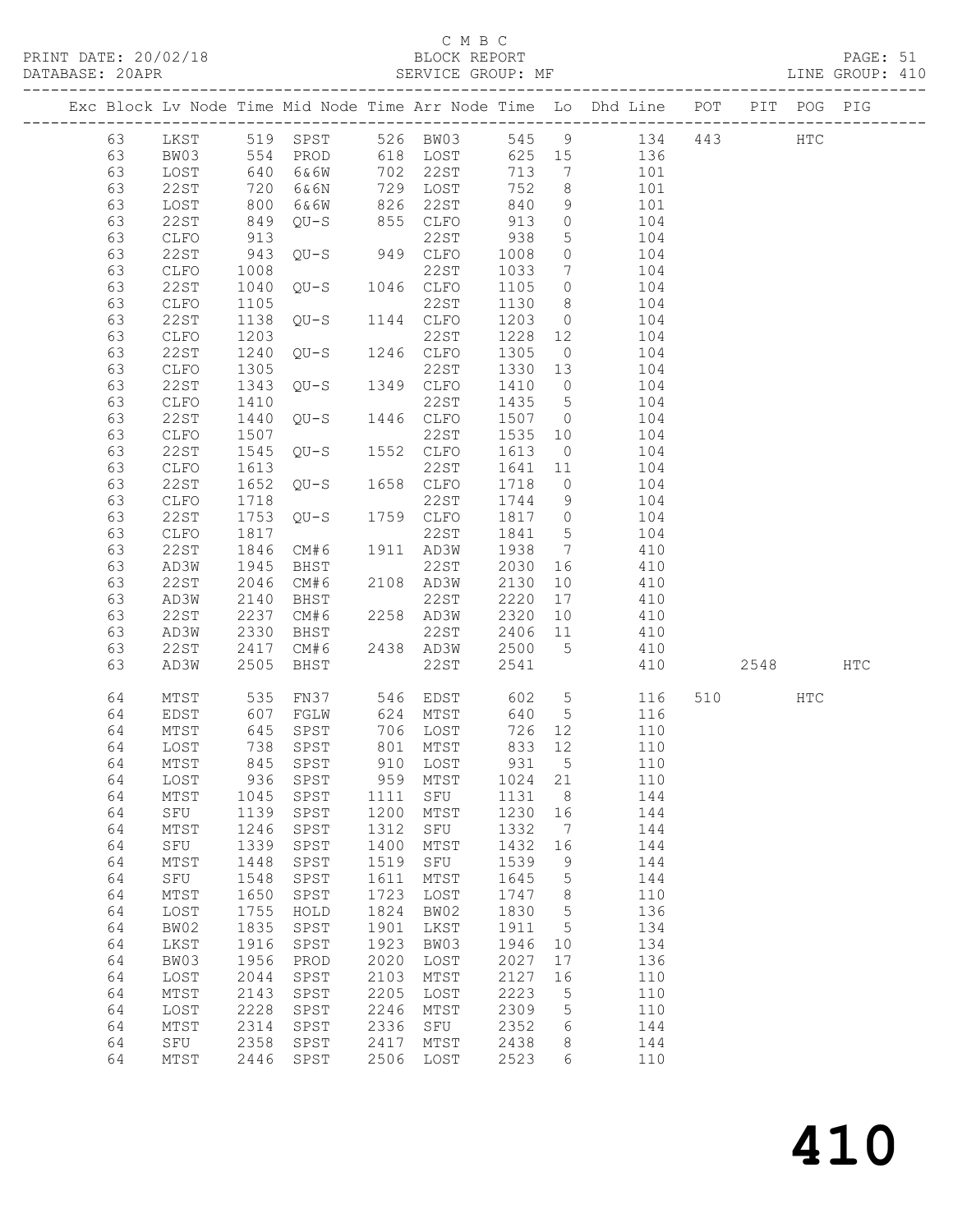PRINT DATE: 20/02/18

## C M B C<br>BLOCK REPORT<br>CEPUILE CROIIP MF

|                                                                                                          |                                                                                                                                                          |                                                                                                                                         |                                                                                                                                                                          |                                                                                                                                         |                                                                                                                                                       |                                                                                                                                          |                                                                                                                                          | Exc Block Lv Node Time Mid Node Time Arr Node Time Lo Dhd Line POT PIT POG PIG                                                                                                                                                                                                                                                                             |              |          |            |  |
|----------------------------------------------------------------------------------------------------------|----------------------------------------------------------------------------------------------------------------------------------------------------------|-----------------------------------------------------------------------------------------------------------------------------------------|--------------------------------------------------------------------------------------------------------------------------------------------------------------------------|-----------------------------------------------------------------------------------------------------------------------------------------|-------------------------------------------------------------------------------------------------------------------------------------------------------|------------------------------------------------------------------------------------------------------------------------------------------|------------------------------------------------------------------------------------------------------------------------------------------|------------------------------------------------------------------------------------------------------------------------------------------------------------------------------------------------------------------------------------------------------------------------------------------------------------------------------------------------------------|--------------|----------|------------|--|
| 64                                                                                                       | MTST                                                                                                                                                     | 2615                                                                                                                                    |                                                                                                                                                                          |                                                                                                                                         |                                                                                                                                                       |                                                                                                                                          |                                                                                                                                          | 64 LOST 2529 SPST 2545 MTST 2607 8 110<br>EDST 2630 119 2640 HTC                                                                                                                                                                                                                                                                                           |              |          |            |  |
| 65<br>65<br>65<br>65<br>65<br>65<br>65<br>65<br>65<br>65<br>65<br>65<br>65<br>65<br>65                   | EDST<br>MTST<br>EDST<br>MTST<br>EDST<br>MTST<br>LOST<br>22ST<br>LOST<br>BW02<br>LKST<br>BW03<br>LOST<br>BW02<br>LKST                                     | 742<br>823<br>$910$<br>$1002$<br>1045<br>1125<br>1205<br>1247<br>1326<br>1422<br>$150J$<br>$1552$                                       | FN37<br>FGLW<br>SPST 935 LOST<br>6&6N<br>HOLD<br>SPST<br>SPST<br>PROD<br>HOLD<br>SPST<br>SPST                                                                            |                                                                                                                                         | 756 EDST<br>844 MTST<br>$6.6W$ $1025$ $22ST$<br>1055 LOST<br>1153 BW02<br>1231 LKST<br>1254 BW03<br>1353 LOST<br>1451 BW02<br>1536 LKST<br>1559 BW04  |                                                                                                                                          |                                                                                                                                          | $733 \t 9 \t 116$<br>$\begin{array}{cccc} 818 & 5 & & 116 \\ 904 & 6 & & 116 \\ 955 & 7 & & 110 \\ 1035 & 10 & & 101 \end{array}$<br>1116 9 101<br>$\begin{array}{cccc} 1159 & 6 & & 136 \\ 1242 & 5 & & 134 \\ 1318 & 8 & & 134 \end{array}$<br>1402 20 136<br>$\begin{array}{cccc} 1457 & 6 & & 136 \\ 1547 & 5 & & 134 \\ 1627 & 5 & & 134 \end{array}$ |              |          |            |  |
| 65<br>65<br>65                                                                                           | BW04<br>NWST<br>BW04                                                                                                                                     | 1632<br>1723                                                                                                                            | $CL-E$<br>$CL-W$<br>1812 CL-E                                                                                                                                            | 1650                                                                                                                                    | NWST<br>1748 BW04 1801 11<br>1828 NWST                                                                                                                | 1849                                                                                                                                     |                                                                                                                                          | 1715 8 123<br>123                                                                                                                                                                                                                                                                                                                                          | 123 1903 HTC |          |            |  |
| 66<br>66<br>66<br>66                                                                                     | NWST<br>BW03<br>LOST<br>MTST                                                                                                                             | 1503<br>1600                                                                                                                            | $CL-W$<br>PROD<br>1649 SPST<br>1750 SPST<br>1750 SPST                                                                                                                    |                                                                                                                                         | 1630 LOST<br>1820 LOST 1842                                                                                                                           |                                                                                                                                          |                                                                                                                                          | 1529 BW04 1544 16 123 1446<br>1640 9 136<br>110                                                                                                                                                                                                                                                                                                            | 110 1910 HTC |          | <b>HTC</b> |  |
| 67<br>67<br>67<br>67<br>67<br>67<br>67<br>67<br>67<br>67                                                 | MTST<br>SFU<br>MTST<br>SFU<br>MTST<br>SFU<br>MTST<br>SFU 1448<br>MTST<br>LOST                                                                            | 842<br>947<br>1039<br>1145<br>1239<br>1347<br>1700                                                                                      | SPST<br>SPST<br>SPST<br>SPST<br>SPST<br>1550 SPST 1622 LOST 1647 13<br>6&6W                                                                                              | 1100                                                                                                                                    | 904 MTST<br>MTST<br>1211 SFU<br>1300 MTST<br>1729 22ST                                                                                                | 1739 6                                                                                                                                   |                                                                                                                                          | 748 SPST 816 SFU 837 5 144 723 HTC<br>$144$<br>1013 SFU 1033 6<br>$1128$ $17$ $144$<br>1231 8 144<br>1331 16 144<br>SPST 1414 SFU 1434 14 144<br>SPST 1510 MTST 1545 5 144<br>110<br>101<br>67 22ST 1745 6&6N 1759 LOST 1823 101                                                                                                                           |              | 1851 HTC |            |  |
| 68<br>68<br>68<br>68<br>68<br>68<br>68<br>68<br>68<br>68<br>68<br>68<br>68<br>68<br>68<br>68<br>68<br>68 | EDST<br>$MTST$<br>EDST<br>$MTST$<br>LOST<br>22ST<br>LOST<br>BW02<br>LKST<br>BW03<br>LOST<br>BW02<br>LKST<br>BW04<br>${\tt NWST}$<br>BW04<br>NWST<br>BW04 | 618<br>658<br>739<br>825<br>933<br>1015<br>1055<br>1135<br>1213<br>1256<br>1355<br>1435<br>1524<br>1612<br>1703<br>1752<br>1843<br>1931 | FGLW<br>FN37<br>FGLW<br>SPST<br>6&6W<br>6&6N<br>HOLD<br>SPST<br>SPST<br>PROD<br>HOLD<br>SPST<br>SPST<br>$CL-E$<br>$CL-W$<br>$CL-E$<br>$\mathtt{CL}-\mathtt{W}$<br>$CL-E$ | 636<br>711<br>800<br>851<br>955<br>1025<br>1123<br>1159<br>1220<br>1323<br>1424<br>1506<br>1531<br>1629<br>1729<br>1810<br>1906<br>1944 | MTST<br>EDST<br>MTST<br>LOST<br>22ST<br>LOST<br>BW02<br>LKST<br>BW03<br>LOST<br>BW02<br>LKST<br>BW04<br>NWST<br>BW04<br>$_{\rm NWST}$<br>BW04<br>NWST | 653<br>730<br>820<br>914<br>1005<br>1046<br>1129<br>1208<br>1244<br>1332<br>1430<br>1517<br>1559<br>1654<br>1744<br>1833<br>1917<br>2001 | 5<br>9<br>$\mathsf S$<br>19<br>10<br>9<br>$\sqrt{6}$<br>5<br>12<br>23<br>$\mathsf S$<br>$7\phantom{.0}$<br>13<br>9<br>8<br>10<br>14<br>8 | 116<br>116<br>116<br>110<br>101<br>101<br>136<br>134<br>134<br>136<br>136<br>134<br>134<br>123<br>123<br>123<br>123<br>123                                                                                                                                                                                                                                 | 603          |          | HTC        |  |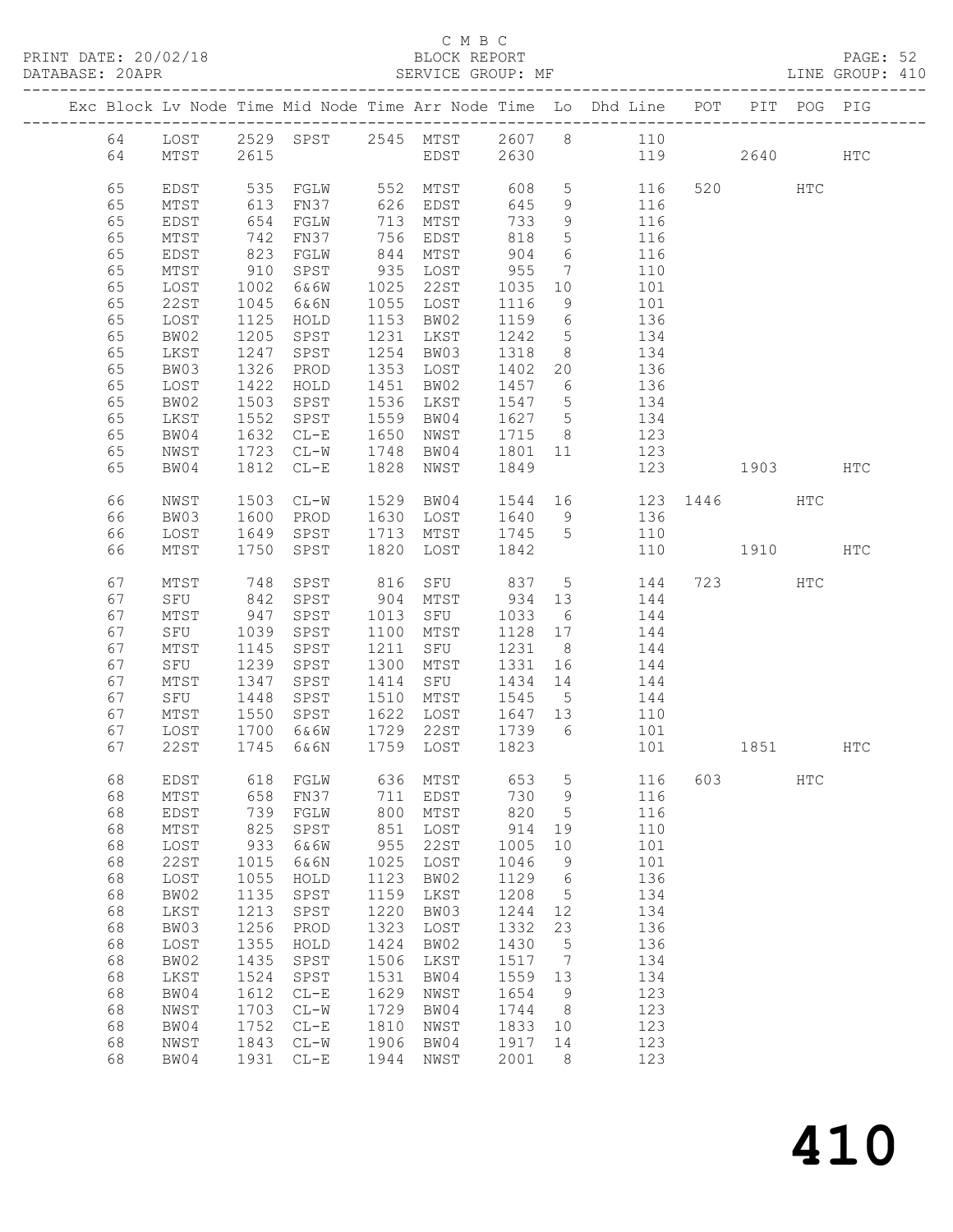#### C M B C<br>BLOCK REPORT

PAGE: 53<br>LINE GROUP: 410

|        |                |                      |                      |                           |              |                                                               |                              |                                    | Exc Block Lv Node Time Mid Node Time Arr Node Time Lo Dhd Line POT |          |          | PIT POG PIG |               |
|--------|----------------|----------------------|----------------------|---------------------------|--------------|---------------------------------------------------------------|------------------------------|------------------------------------|--------------------------------------------------------------------|----------|----------|-------------|---------------|
|        | 68<br>68       | NWST<br>BW04         |                      | 2045 CL-E 2057 NWST 2114  |              |                                                               |                              |                                    | 2009 CL-W 2029 BW04 2040 5 123                                     | 123      | 2126 HTC |             |               |
|        | SD 69<br>SD 69 | DLCW<br>NWST         | 1511<br>1553         |                           |              | NWST                                                          |                              |                                    | 1541  12  123  1438<br>123                                         |          |          | HTC         |               |
| #SD 69 | 69             | NWST<br>BW04         | 1553<br>1652         | $CL-E$                    |              | CL-W 1619 BW04 1634 18<br>CL-W 1619 BW04 1634 18<br>1711 NWST | 1736                         | $\overline{7}$                     | $\frac{1}{123}$ 1536<br>123                                        |          |          | HTC         |               |
|        | 69<br>69       | NWST<br>BW03         | 1743<br>1827         | $CL-W$<br>PROD            |              | 1807 BW04<br>1855 LOST                                        | 1819 8<br>1903 11            |                                    | 123<br>136                                                         |          |          |             |               |
|        | 69<br>69       | LOST<br>MTST         | 1914<br>2014         | SPST<br>SPST              |              | 1935 MTST<br>2038 LOST                                        | 2001 13<br>2057 17           |                                    | 110<br>110                                                         |          |          |             |               |
|        | 69<br>69       | LOST<br>MTST         | 2114<br>2213         | SPST<br>SPST              | 2133         | MTST                                                          | 2157 16<br>2252 8            |                                    | 110<br>110                                                         |          |          |             |               |
|        | 69             | LOST                 | 2300                 | 6&6W                      |              | 2234   LOST        2252<br>2320    22ST        2328           |                              |                                    | 101                                                                |          | 2335     |             | HTC           |
|        | 70<br>70       | 22ST<br>LOST         | 520<br>558<br>635    | 6&6N<br>HOLD              |              | 529 LOST<br>625 BW02<br>658 LKST                              | 548<br>630                   | $5\overline{)}$                    | 10<br>101<br>136                                                   |          | 512      | HTC         |               |
|        | 70<br>70       | BW02<br>LKST         | 713                  | SPST<br>SPST              |              | 722 BW03                                                      | 708<br>753                   | $5\overline{)}$<br>$5\overline{)}$ | 134<br>134                                                         |          |          |             |               |
|        | 70<br>70       | BW03<br>LOST         | 758<br>853<br>935    | PROD<br>HOLD              |              | 828 LOST<br>923 BW02<br>959 LKST                              | 837 16<br>929                | 6                                  | 136<br>136                                                         |          |          |             |               |
|        | 70<br>70       | BW02<br>LKST         | 1013                 | SPST<br>SPST              |              | 1020 BW03                                                     | 1008<br>1044 11              | $5\overline{)}$                    | 134<br>134                                                         |          |          |             |               |
|        | 70<br>70<br>70 | BW03<br>LOST         | 1055<br>1136         | PROD<br>SPST              |              | 1122 LOST<br>1159 MTST<br>1304 LOST                           | 1129 7<br>1227 12<br>1326 10 |                                    | 136<br>110                                                         |          |          |             |               |
|        | 70<br>70       | MTST<br>LOST<br>MTST | 1239<br>1336<br>1440 | SPST<br>SPST<br>SPST      | 1400         | MTST<br>1508 LOST                                             | 1428 12<br>1534 14           |                                    | 110<br>110<br>110                                                  |          |          |             |               |
|        | 70<br>70       | LOST<br>MTST         | 1548<br>1658         | SPST<br>SPST              |              | 1612 MTST<br>1733 SFU                                         | 1644 14<br>1753 5            |                                    | 110<br>144                                                         |          |          |             |               |
|        | 70<br>70       | SFU<br>MTST          | 1758<br>1904         | SPST<br>FN37              | 1821         | MTST<br>1917 EDST                                             | 1851 13<br>1936              | 9                                  | 144<br>116                                                         |          |          |             |               |
|        | 70<br>70       | EDST<br>MTST         | 1945<br>2035         | FGLW<br>FN37              | 2001<br>2047 | MTST 2017 18<br>EDST                                          | 2104                         |                                    | 116                                                                | 116      | 2114     |             | HTC           |
|        | 71             | 22ST                 | 1500                 | 6&6N                      |              |                                                               |                              |                                    | 1513 LOST 1541 10 101 1444                                         |          |          | <b>HTC</b>  |               |
|        | 71<br>71<br>71 | LOST<br>BW02<br>LKST | 1551<br>1635         | HOLD<br>SPST<br>1725 SPST |              | 1623 BW02<br>1706 LKST<br>1732 BW03                           | 1629 6<br>1717 8<br>1800     |                                    | 136<br>134                                                         | 134 1832 |          |             | HTC           |
|        | 72             | BW02                 | 1535                 | SPST                      | 1607         | LKST                                                          | 1618                         | 8                                  | 134                                                                | 1500     |          | HTC         |               |
|        | 72<br>72       | LKST<br>BW03         | 1626<br>1729         | SPST<br>PROD              | 1633<br>1758 | BW03<br>LOST                                                  | 1701<br>1808                 | 28<br>$17$                         | 134<br>136                                                         |          |          |             |               |
|        | 72<br>72       | LOST<br>BW02         | 1825<br>1905         | HOLD<br>SPST              | 1853<br>1929 | BW02<br>LKST                                                  | 1859<br>1939                 | 6<br>5                             | 136<br>134                                                         |          |          |             |               |
|        | 72<br>72       | LKST<br>BW03         | 1944<br>2026         | SPST<br>PROD              | 1951<br>2048 | BW03<br>LOST                                                  | 2014<br>2055                 | 12<br>5                            | 134<br>136                                                         |          |          |             |               |
|        | 72             | LOST                 | 2100                 | 6&6W                      | 2120         | 22ST                                                          | 2128                         |                                    | 101                                                                |          | 2135     |             | $_{\rm{HTC}}$ |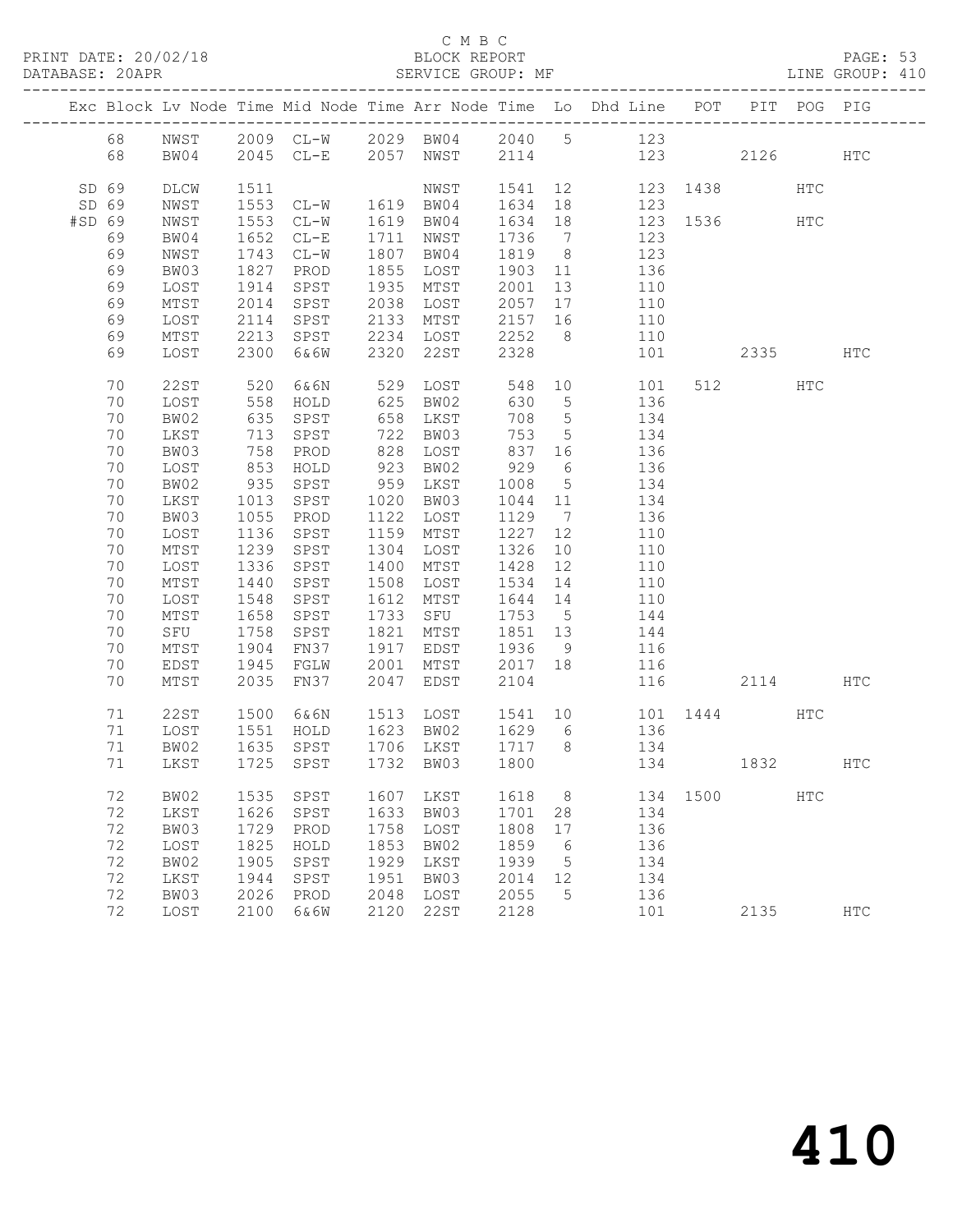## C M B C<br>BLOCK REPORT

PAGE: 54<br>LINE GROUP: 410

|    |                              |                                     |                      |      |                                       |                                 |                 | Exc Block Lv Node Time Mid Node Time Arr Node Time Lo Dhd Line POT PIT POG PIG           |          |            |  |
|----|------------------------------|-------------------------------------|----------------------|------|---------------------------------------|---------------------------------|-----------------|------------------------------------------------------------------------------------------|----------|------------|--|
|    |                              |                                     |                      |      |                                       |                                 |                 | 73 SPST 550 PROD 559 LOST 608 12 110 522 HTC                                             |          |            |  |
| 73 | LOST                         |                                     |                      |      |                                       |                                 |                 |                                                                                          |          |            |  |
| 73 | MTST                         |                                     |                      |      |                                       |                                 |                 | 620 SPST 641 MTST 706 9 110<br>715 SPST 741 SFU 802 5 144<br>807 SPST 829 MTST 903 6 144 |          |            |  |
| 73 | SFU                          |                                     |                      |      |                                       |                                 |                 |                                                                                          |          |            |  |
| 73 | MTST 909<br>SFU 1009<br>MTST |                                     | SPST                 |      |                                       |                                 |                 | 937 SFU 957 12 144<br>1030 MTST 1058 11 144                                              |          |            |  |
| 73 |                              |                                     | SPST                 |      |                                       |                                 |                 |                                                                                          |          |            |  |
| 73 | MTST                         |                                     | SPST                 |      | 1134 LOST 1155                        |                                 | 5 <sup>5</sup>  | 110                                                                                      |          |            |  |
| 73 | LOST                         | $\frac{1300}{1200}$<br>1200<br>1245 | 6&6W                 |      | 1225 22ST                             | 1235 10                         |                 | $\begin{array}{c} 101 \\ 101 \end{array}$                                                |          |            |  |
| 73 | 22ST                         |                                     | 6&6N                 |      | 1255 LOST                             | 1318                            | $\overline{7}$  |                                                                                          |          |            |  |
| 73 | LOST                         | 1325<br>1405                        | HOLD                 |      | 1354 BW02                             | 1400                            |                 | $\begin{array}{ccc} 5 & 136 \\ 5 & 134 \end{array}$                                      |          |            |  |
| 73 | BW02                         |                                     | SPST                 |      | 1434 LKST                             | 1445                            |                 |                                                                                          |          |            |  |
| 73 | LKST                         | 1450<br>1532                        | SPST                 |      | 1457 BW03                             |                                 |                 | 1527 5 134                                                                               |          |            |  |
| 73 | BW03                         |                                     | PROD                 |      | 1602 LOST                             | 1612                            | 8 <sup>8</sup>  | 136                                                                                      |          |            |  |
| 73 | LOST                         | 1620                                | 6&6W                 |      | 1649 22ST                             | 1659                            |                 | $\frac{1}{7}$ 101                                                                        |          |            |  |
| 73 | 22ST                         | 1706<br>1800                        | 6&6N                 |      | 1720 LOST                             |                                 |                 | $\begin{array}{cccc} 1744 & 16 & & 101 \\ 1835 & 7 & & 101 \end{array}$                  |          |            |  |
| 73 | LOST                         |                                     | 6&6W                 |      | 1825 22ST                             |                                 |                 |                                                                                          |          |            |  |
| 73 | 22ST                         | 1842                                | 6&6N                 |      | 1852 LOST                             | 1915 15                         |                 | $\begin{array}{c} 101 \\ 101 \end{array}$                                                |          |            |  |
| 73 | LOST                         | 1930                                | 6&6W                 |      | 1952 22ST                             | 2000                            | $5\overline{)}$ |                                                                                          |          |            |  |
| 73 | 22ST                         | 2005                                | 6&6N                 |      | 2015 LOST                             | 2038 17                         |                 | 101                                                                                      |          |            |  |
| 73 | LOST                         | 2055<br>2135                        | HOLD                 |      | 2122 BW02                             | 2128<br>2206                    | $7\overline{ }$ | 136                                                                                      |          |            |  |
| 73 | BW02                         |                                     | SPST                 |      | 2157 LKST                             |                                 | $5^{\circ}$     | $130$<br>$134$                                                                           |          |            |  |
| 73 | LKST                         | 2211<br>2256                        | SPST                 |      | 2218 BW03                             |                                 |                 | 2237 19 134<br>2325 30 136                                                               |          |            |  |
| 73 | BW03                         |                                     | PROD                 |      | 2318 LOST                             |                                 |                 |                                                                                          |          |            |  |
| 73 | LOST                         |                                     | 2355 HOLD            |      | 2422 BW02                             | 2427                            |                 | 8 136                                                                                    |          |            |  |
| 73 | BW02                         | 2435                                | SPST                 |      | 2455 LKST                             | 2504                            |                 | 134                                                                                      | 2531 HTC |            |  |
| 74 | NWST                         | 607<br>640                          | $CL-W$               |      | 624 BW04<br>652 NWST                  |                                 |                 | 634    6    123<br>711    7    123                                                       | 552 35   | <b>HTC</b> |  |
| 74 | BW04                         |                                     | $CL-E$               |      |                                       |                                 |                 |                                                                                          |          |            |  |
| 74 | NWST                         |                                     | 718 CL-W<br>802 CL-E |      | 741 BW04<br>817 NWST                  | $756$ 6<br>840 5                |                 | 756 6 123<br>840 5 123                                                                   |          |            |  |
| 74 | BW04                         |                                     |                      |      | 817 NWST                              |                                 |                 | 123                                                                                      |          |            |  |
| 74 | NWST                         | 845                                 | $CL-W$               |      | 909 BW04                              | 923 10                          |                 | 123                                                                                      |          |            |  |
| 74 | BW04                         | 933<br>1023                         | $CL-E$               | 947  | NWST                                  | 1007                            | 16              | 123                                                                                      |          |            |  |
| 74 | NWST                         |                                     | $CL-W$               |      | 1044 BW04                             | 1057                            | $6\overline{6}$ | $\frac{1}{123}$                                                                          |          |            |  |
| 74 | BW04                         | 1103<br>1153                        | $CL-E$               |      | 1117 NWST                             | 1137 16                         |                 | 123                                                                                      |          |            |  |
| 74 | NWST                         |                                     | $CL-W$               |      | 1214 BW04                             | 1227 6                          |                 | 123                                                                                      |          |            |  |
| 74 | BW04                         | 1233<br>1323                        | $CL-E$               | 1247 | NWST                                  | 1307 16                         |                 | 123                                                                                      |          |            |  |
| 74 | NWST                         | 1323                                | $CL-W$               |      | 1344 BW04                             | 1357 6                          |                 | 123                                                                                      |          |            |  |
| 74 | BW04                         | 1403                                | $CL-E$               |      | 1418 NWST                             | 1441                            | 10              | 123                                                                                      |          |            |  |
| 74 | NWST                         | 1451<br>1542                        | $CL-W$               |      | 1514 BW04                             | 1529 13<br>$13229$ 13<br>1624 9 |                 | 123                                                                                      |          |            |  |
| 74 | BW04                         |                                     | $CL-E$               |      | 1558 NWST                             |                                 |                 | 123                                                                                      |          |            |  |
| 74 | NWST                         | 1633<br>1722                        | $CL-W$               |      | 1659 BW04                             | 1714                            | 8 <sup>8</sup>  | 123                                                                                      |          |            |  |
| 74 | BW04                         |                                     | $CL-E$               |      | 1741 NWST                             | 1804                            | 9               | 123                                                                                      |          |            |  |
| 74 | NWST                         |                                     | $1813 \quad CL-W$    |      | 1836 BW04 1848 13<br>1914 NWST 1931 9 |                                 |                 | 123                                                                                      |          |            |  |
| 74 | BW04                         |                                     | 1901 CL-E            |      |                                       |                                 |                 | 123                                                                                      |          |            |  |

74 NWST 1940 CL-W 2000 BW04 2011 123 2036 HTC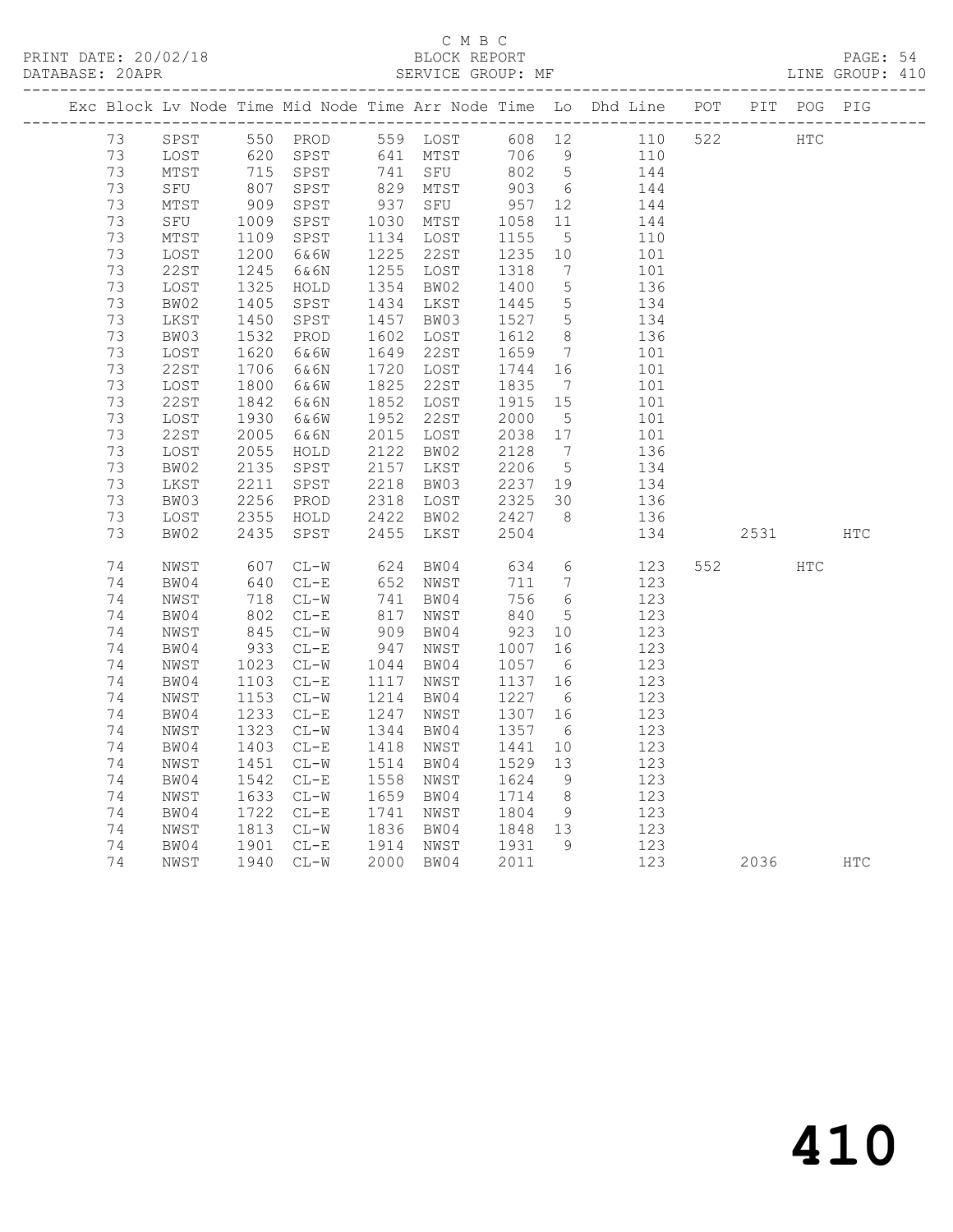### C M B C<br>BLOCK REPORT

LINE GROUP: 410

|  |    | Exc Block Lv Node Time Mid Node Time Arr Node Time Lo Dhd Line POT |      |        |      |      |      |      |                 |           |  | PIT POG PIG |  |
|--|----|--------------------------------------------------------------------|------|--------|------|------|------|------|-----------------|-----------|--|-------------|--|
|  | 76 | NWST 605                                                           |      |        |      |      | EDST |      |                 | 621 2 112 |  | <b>HTC</b>  |  |
|  | 76 | EDST                                                               | 623  |        |      |      | NWST | 638  |                 | 112       |  |             |  |
|  | 76 | NWST                                                               | 648  |        |      |      | EDST | 706  | $\overline{2}$  | 112       |  |             |  |
|  | 76 | EDST                                                               | 708  |        |      | NWST |      | 723  | $7\overline{ }$ | 112       |  |             |  |
|  | 76 | NWST                                                               | 730  |        |      | EDST |      | 750  | 6               | 112       |  |             |  |
|  | 76 | EDST                                                               | 756  |        |      | NWST |      | 812  | $7\overline{ }$ | 112       |  |             |  |
|  | 76 | NWST                                                               | 819  |        |      | EDST |      | 839  | $\mathcal{S}$   | 112       |  |             |  |
|  | 76 | EDST                                                               | 842  |        |      | NWST |      | 859  | 11              | 112       |  |             |  |
|  | 76 | NWST                                                               | 910  | CL-W   | 932  | BW04 |      | 945  | $5^{\circ}$     | 123       |  |             |  |
|  | 76 | BW04                                                               | 950  | $CL-E$ | 1004 | NWST |      | 1024 | 14              | 123       |  |             |  |
|  | 76 | NWST                                                               | 1038 | $CL-W$ | 1059 | BW04 |      | 1112 | 6               | 123       |  |             |  |
|  | 76 | BW04                                                               | 1118 | $CL-E$ | 1132 | NWST |      | 1152 | 16              | 123       |  |             |  |
|  | 76 | NWST                                                               | 1208 | $CL-W$ | 1229 | BW04 |      | 1242 | 6               | 123       |  |             |  |
|  | 76 | BW04                                                               | 1248 | $CL-E$ | 1302 | NWST |      | 1322 | 16              | 123       |  |             |  |
|  | 76 | NWST                                                               | 1338 | $CL-W$ | 1359 | BW04 |      | 1412 | 6               | 123       |  |             |  |
|  | 76 | BW04                                                               | 1418 | $CL-E$ | 1433 | NWST |      | 1456 | 17              | 123       |  |             |  |
|  | 76 | NWST                                                               | 1513 | $CL-W$ | 1539 | BW04 |      | 1554 | 8               | 123       |  |             |  |
|  | 76 | BW04                                                               | 1602 | $CL-E$ | 1619 | NWST |      | 1644 | 9               | 123       |  |             |  |
|  | 76 | NWST                                                               | 1653 | $CL-W$ | 1719 | BW04 |      | 1734 | 8 <sup>8</sup>  | 123       |  |             |  |
|  | 76 | BW04                                                               | 1742 | $CL-E$ | 1801 | NWST |      | 1824 | 9               | 123       |  |             |  |
|  | 76 | NWST                                                               | 1833 | $CL-W$ | 1856 | BW04 |      | 1907 | 9               | 123       |  |             |  |
|  | 76 | BW04                                                               | 1916 | $CL-E$ | 1929 | NWST |      | 1946 | 8               | 123       |  |             |  |
|  | 76 | NWST                                                               | 1954 | $CL-W$ | 2014 | BW04 |      | 2025 | $5\phantom{.0}$ | 123       |  |             |  |
|  | 76 | BW04                                                               | 2030 | $CL-E$ | 2042 | NWST |      | 2059 | $\overline{7}$  | 123       |  |             |  |
|  | 76 | NWST                                                               | 2106 | $CL-W$ | 2126 | BW04 |      | 2137 | 5               | 123       |  |             |  |
|  | 76 | BW04                                                               | 2142 | $CL-E$ | 2153 | NWST |      | 2209 | 10              | 123       |  |             |  |
|  | 76 | NWST                                                               | 2219 | 6&6N   | 2226 | EDST |      | 2238 | 2               | 106       |  |             |  |
|  | 76 | EDST                                                               | 2240 | 6&6S   | 2253 | NWST |      | 2259 | 20              | 106       |  |             |  |

76 EDST 2538 6&6S 2549 NWST 2555 106 2607 HTC

 76 NWST 2319 6&6N 2325 EDST 2337 2 106 76 EDST 2339 6&6S 2351 NWST 2357 20 106

 76 EDST 2437 6&6S 2448 NWST 2454 25 106 76 NWST 2519 6&6N 2525 EDST 2536 2 106

176 NWST 2417 6&6N 2423 EDST 2435 2 106<br>
76 EDST 2437 6&6S 2448 NWST 2454 25 106<br>
76 NWST 2519 6&6N 2525 EDST 2536 2 106<br>
76 EDST 2538 6&6S 2549 NWST 2555 106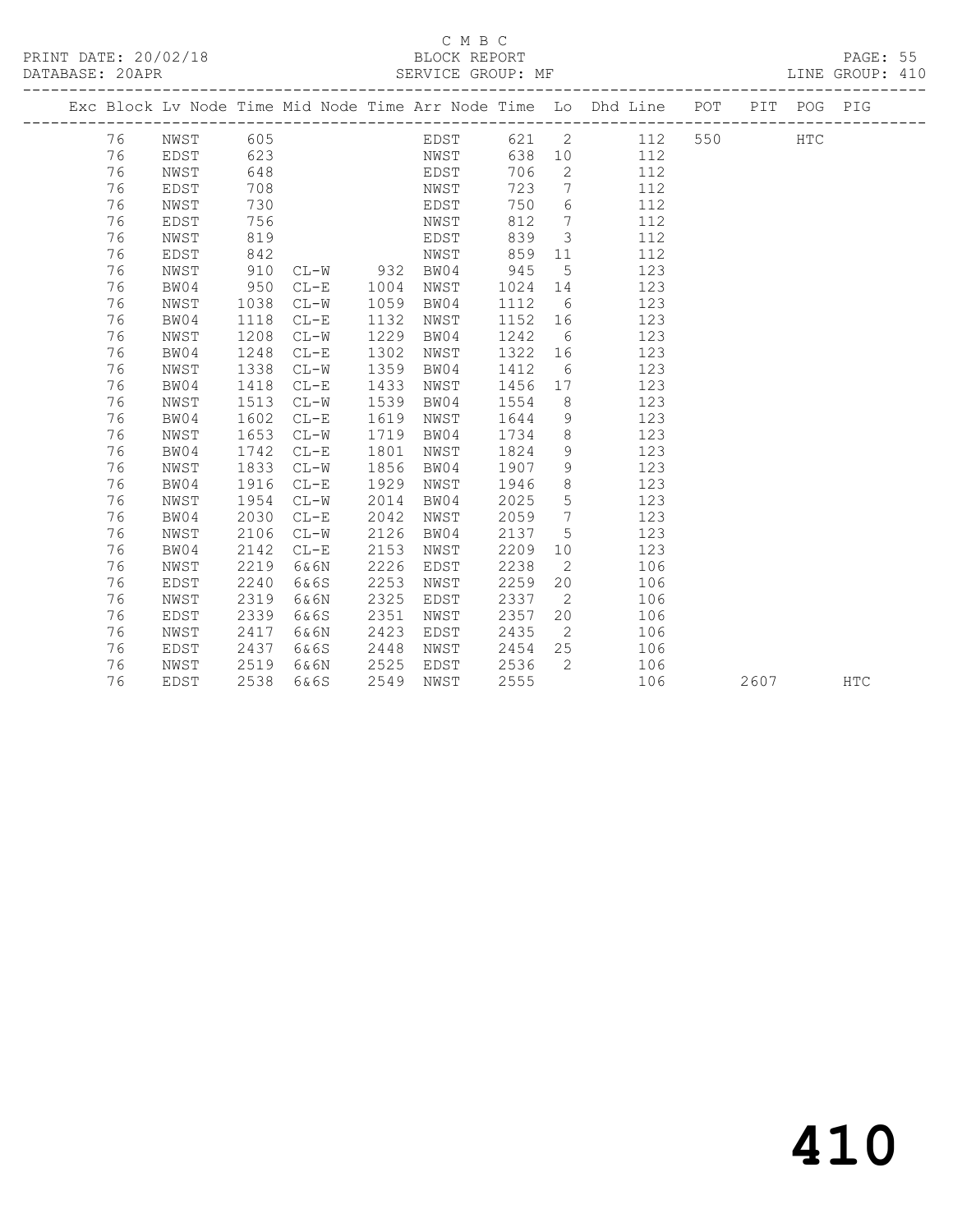### C M B C<br>BLOCK REPORT

PAGE: 56<br>LINE GROUP: 410

|    |      |             |                                   |      |          |         |                 | Exc Block Lv Node Time Mid Node Time Arr Node Time Lo Dhd Line POT |      | PIT POG PIG |              |
|----|------|-------------|-----------------------------------|------|----------|---------|-----------------|--------------------------------------------------------------------|------|-------------|--------------|
| 77 | CW12 |             | 525 CL-W 533 BW04                 |      |          |         |                 | 545 5 123                                                          | 513  | HTC         |              |
| 77 | BW04 |             | 550 CL-E                          |      | 559 NWST |         |                 | 616 13 123                                                         |      |             |              |
| 77 | NWST |             | 629 CL-W                          |      | 646 BW04 | 658     | $6\overline{6}$ | 123                                                                |      |             |              |
| 77 | BW04 | 704         | $CL-E$                            |      | 716 NWST |         | 737 12          | 123                                                                |      |             |              |
| 77 | NWST | 749         | $CL-W$                            | 814  | BW04     | 829     | 11              | 123                                                                |      |             |              |
| 77 | BW04 | 840         | $CL-E$                            | 854  | NWST     | 915     | 8 <sup>8</sup>  | 123                                                                |      |             |              |
| 77 | NWST |             | $CL-W$                            | 945  | BW04     | 958     | $5\overline{)}$ | 123                                                                |      |             |              |
| 77 | BW04 | 923<br>1003 | $CL-E$                            | 1017 | NWST     | 1037 16 |                 | 123                                                                |      |             |              |
| 77 | NWST | 1053        | $CL-W$                            | 1114 | BW04     | 1127    | 6               | 123                                                                |      |             |              |
| 77 | BW04 | 1133        | $CL-E$                            | 1147 | NWST     | 1207    | 16              | 123                                                                |      |             |              |
| 77 | NWST | 1223        | $CL-W$                            | 1244 | BW04     | 1257    | 6               | 123                                                                |      |             |              |
| 77 | BW04 | 1303        | $CL-E$                            | 1318 | NWST     | 1340 13 |                 | 123                                                                |      |             |              |
| 77 | NWST | 1353        | $CL-W$                            | 1414 | BW04     | 1427    | 6               | 123                                                                |      |             |              |
| 77 | BW04 | 1433        | $CL-E$                            | 1449 | NWST     | 1513    | 10              | 123                                                                |      |             |              |
| 77 | NWST | 1523        | $CL-W$                            | 1549 | BW04     | 1604    | 18              | 123                                                                |      |             |              |
| 77 | BW04 | 1622        | $CL-E$                            | 1639 | NWST     | 1704    | 9               | 123                                                                |      |             |              |
| 77 | NWST | 1713        | $CL-W$                            | 1739 | BW04     | 1754    | 8 <sup>8</sup>  | 123                                                                |      |             |              |
| 77 | BW04 | 1802        | $CL-E$                            | 1818 | NWST     | 1839    | 14              | 123                                                                |      |             |              |
| 77 | NWST | 1853        | $CL-W$                            | 1916 | BW04     | 1927    | 19              | 123                                                                |      |             |              |
| 77 | BW04 | 1946        | $CL-E$                            | 1959 | NWST     | 2016    | 8 <sup>8</sup>  | 123                                                                |      |             |              |
| 77 | NWST | 2024        | $CL-W$                            | 2044 | BW04     | 2055    | $5\overline{)}$ | 123                                                                |      |             |              |
| 77 | BW04 | 2100        | $CL-E$                            | 2111 | NWST     | 2127 10 |                 | 123                                                                |      |             |              |
| 77 | NWST | 2137        | $CL-W$                            | 2157 | BW04     | 2208    | 6               | 123                                                                |      |             |              |
| 77 | BW04 | 2214        | $CL-E$                            | 2224 | NWST     | 2240    | $6\overline{6}$ | 123                                                                |      |             |              |
| 77 | NWST | 2246        | $CL-W$                            | 2303 | BW04     | 2313    | $5\overline{)}$ | 123                                                                |      |             |              |
| 77 | BW04 | 2318        | $CL-E$                            | 2328 | NWST     | 2344    | 6               | 123                                                                |      |             |              |
| 77 | NWST | 2350        | $CL-W$                            | 2407 | BW04     | 2416    | $6\overline{6}$ | 123                                                                |      |             |              |
| 77 | BW04 | 2422        | $CL-E$                            | 2432 | NWST     | 2448    | 6               | 123                                                                |      |             |              |
| 77 | NWST | 2454        | $CL-W$                            | 2511 | BW04     | 2520    | 6               | 123                                                                |      |             |              |
| 77 | BW04 | 2526        | $CL-E$                            | 2536 | NWST     | 2552    | 6               | 123                                                                |      |             |              |
| 77 | NWST | 2558        | $CL-W$                            | 2612 | BW04     | 2620    |                 | 123                                                                | 2645 |             | HTC          |
|    |      |             |                                   |      |          |         |                 |                                                                    |      |             |              |
| 78 | BW04 | 501         | $CL-E$                            | 510  | NWST     | 525     | 5 <sup>5</sup>  | 123                                                                | 426  | HTC         |              |
| 78 | NWST | 530         | $CL-W$                            | 545  | BW04     | 555     | 8               | 123                                                                |      |             |              |
| 78 | BW04 | 603         | $CL-E$                            | 613  | NWST     | 631     | 8 <sup>8</sup>  | 123                                                                |      |             |              |
| 78 | NWST | 639         | $CL-W$                            | 656  | BW04     | 710     | 6               | 123                                                                |      |             |              |
| 78 | BW04 | 716         | $CL-E$                            | 729  | NWST     | 751     | 8 <sup>8</sup>  | 123                                                                |      |             |              |
| 78 | NWST |             | 759 CL-W                          | 824  | BW04     | 839     | 13              | 123                                                                |      |             |              |
| 78 | BW04 |             | 852 CL-E                          |      | 906 NWST | 927 11  |                 | 123                                                                |      |             |              |
| 78 | NWST | 938         | $CL - W$                          | 959  | BW04     | 1012    | 6               | 123                                                                |      |             |              |
| 78 | BW04 | 1018        | $CL-E$                            | 1032 | NWST     | 1052    | 16              | 123                                                                |      |             |              |
| 78 | NWST | 1108        | $\mathtt{CL}-\mathtt{W}$          | 1129 | BW04     | 1142    | 6               | 123                                                                |      |             |              |
| 78 | BW04 | 1148        | $CL-E$                            | 1202 | NWST     | 1222    | 16              | 123                                                                |      |             |              |
| 78 | NWST | 1238        | $CL-W$                            | 1259 | BW04     | 1312    | 6               | 123                                                                |      |             |              |
| 78 | BW04 | 1318        | $CL-E$                            | 1333 | NWST     | 1355    | 13              | 123                                                                |      |             |              |
| 78 | NWST | 1408        | $CL-W$                            | 1429 | BW04     | 1442    | 5               | 123                                                                |      |             |              |
| 78 | BW04 | 1447        | $\mathbb{C}\mathbb{L}-\mathbb{E}$ | 1503 | NWST     | 1528    | 5               | 123                                                                |      |             |              |
| 78 | NWST | 1533        | $CL-W$                            | 1559 | BW04     | 1614    | 16              | 123                                                                |      |             |              |
| 78 | BW03 | 1630        | PROD                              | 1701 | LOST     | 1711    | 9               | 136                                                                |      |             |              |
| 78 | LOST | 1720        | 6&6W                              | 1749 | 22ST     | 1759    | 5               | 101                                                                |      |             |              |
| 78 | 22ST | 1804        | 6&6N                              | 1817 | LOST     | 1840    | 15              | 101                                                                |      |             |              |
| 78 | LOST | 1855        | HOLD                              | 1922 | BW02     | 1928    | 7               | 136                                                                |      |             |              |
| 78 | BW02 | 1935        | SPST                              | 1957 | LKST     | 2007    | 5               | 134                                                                |      |             |              |
| 78 | LKST | 2012        | SPST                              | 2019 | BW03     | 2039    | 14              | 134                                                                |      |             |              |
| 78 | BW03 | 2053        | PROD                              | 2115 | LOST     | 2122    | 5               | 136                                                                |      |             |              |
| 78 | LOST | 2127        | ${\tt HOLD}$                      | 2153 | BW02     | 2159    |                 | 136                                                                | 2224 |             | $_{\rm HTC}$ |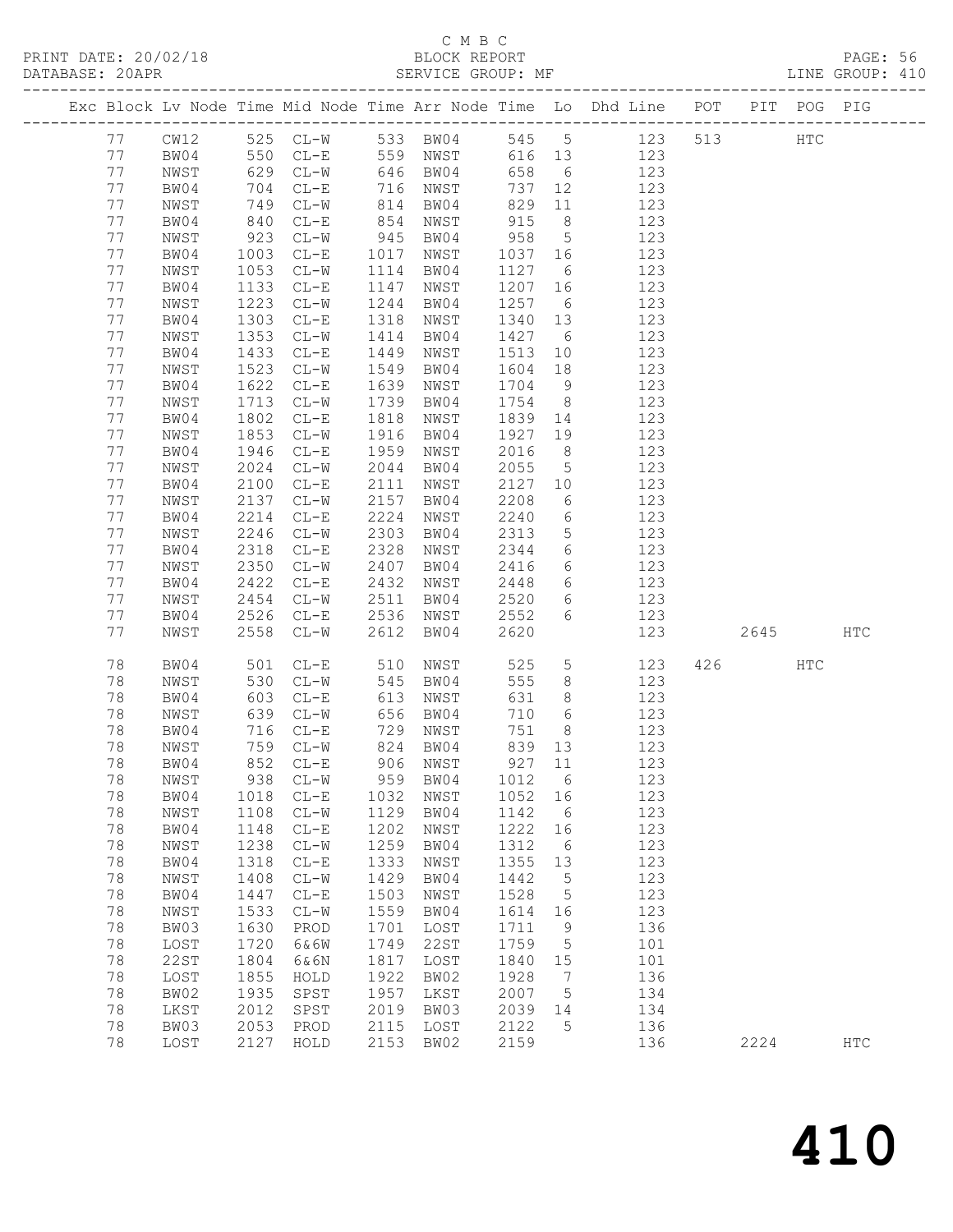## C M B C<br>BLOCK REPORT<br>CERVICE CROUP.

LINE GROUP: 410

|  |    |      |      |        |      | Exc Block Lv Node Time Mid Node Time Arr Node Time Lo Dhd Line |      |             |     | POT      | PIT  | POG PIG |            |
|--|----|------|------|--------|------|----------------------------------------------------------------|------|-------------|-----|----------|------|---------|------------|
|  | 80 | NWST | 1543 | CL-W   | 1609 | BW04                                                           | 1624 | 18          |     | 123 1526 |      | HTC     |            |
|  | 80 | BW04 | 1642 | $CL-E$ | 1700 | NWST                                                           | 1725 | 7           | 123 |          |      |         |            |
|  | 80 | NWST | 1732 |        |      | EDST                                                           | 1753 | 9           | 112 |          |      |         |            |
|  | 80 | EDST | 1802 |        |      | NWST                                                           | 1821 | 6           | 112 |          |      |         |            |
|  | 80 | NWST | 1827 |        |      | EDST                                                           | 1845 | 6           | 112 |          |      |         |            |
|  | 80 | EDST | 1851 | BCHL   | 1910 | HOLD                                                           | 1918 | $\Omega$    | 133 |          |      |         |            |
|  | 80 | HOLD | 1918 | GIST   | 1935 | PAST                                                           | 1954 | 6           | 129 |          |      |         |            |
|  | 80 | PAST | 2000 | GIST   | 2015 | HOLD                                                           | 2032 | $\Omega$    | 129 |          |      |         |            |
|  | 80 | HOLD | 2032 | BCHL   | 2041 | EDST                                                           | 2057 | 18          | 133 |          |      |         |            |
|  | 80 | EDST | 2115 | FGLW   | 2131 | MTST                                                           | 2147 | 18          | 116 |          |      |         |            |
|  | 80 | MTST | 2205 | FN37   | 2216 | EDST                                                           | 2233 | 11          | 116 |          |      |         |            |
|  | 80 | EDST | 2244 |        |      | NWST                                                           | 2257 | 5           | 112 |          |      |         |            |
|  | 80 | NWST | 2302 |        |      | EDST                                                           | 2316 | $7^{\circ}$ | 112 |          |      |         |            |
|  | 80 | EDST | 2323 | BCHL   | 2339 | HOLD                                                           | 2347 | $\Omega$    | 133 |          |      |         |            |
|  | 80 | HOLD | 2347 | GIST   | 2402 | PAST                                                           | 2418 |             | 129 |          | 2436 |         | <b>HTC</b> |
|  |    |      |      |        |      |                                                                |      |             |     |          |      |         |            |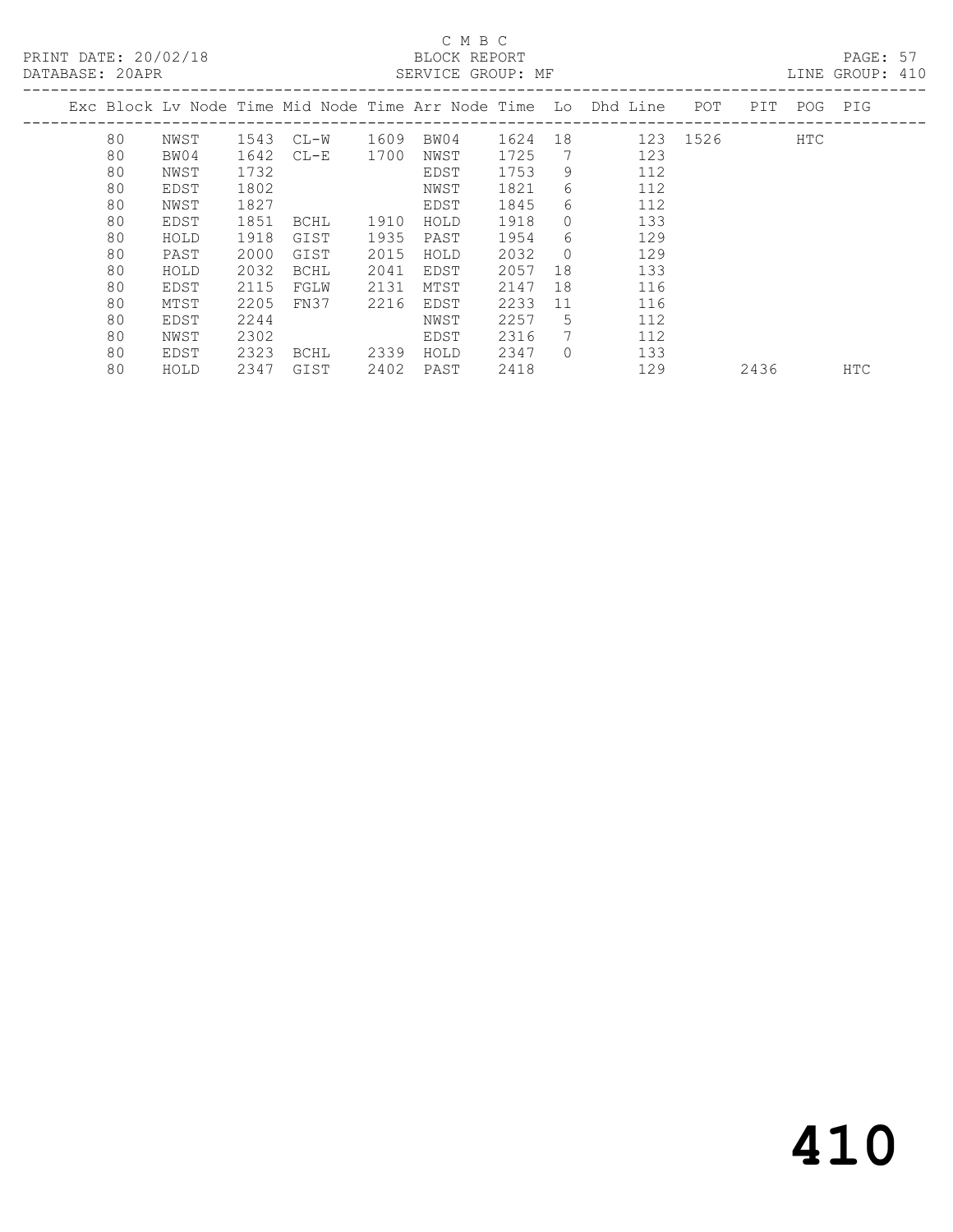|  | DATABASE: 20APR | PRINT DATE: 20/02/18                      |      |                                                                                | C M B C<br>BLOCK REPORT                   |        |                |                                                                                                                                                                                                                                                                                                                                                                                                                                                            |    |          | PAGE: 58   |  |
|--|-----------------|-------------------------------------------|------|--------------------------------------------------------------------------------|-------------------------------------------|--------|----------------|------------------------------------------------------------------------------------------------------------------------------------------------------------------------------------------------------------------------------------------------------------------------------------------------------------------------------------------------------------------------------------------------------------------------------------------------------------|----|----------|------------|--|
|  |                 | HTC Hamilton Depot<br>ULP UNIVERSITY LOOP |      | 41AE EB W 41 AVE AT ASH ST                                                     | 41AS 41 AV & NS ASH<br>JOST JOYCE STATION |        |                |                                                                                                                                                                                                                                                                                                                                                                                                                                                            |    |          |            |  |
|  |                 |                                           |      | Exc Block Lv Node Time Mid Node Time Arr Node Time Lo Dhd Line POT PIT POG PIG |                                           |        |                |                                                                                                                                                                                                                                                                                                                                                                                                                                                            |    |          |            |  |
|  |                 |                                           |      | 1 JOST 500 41AS ULP 534 16 R4 435 HTC<br>1 ULP 550 41AE JOST 628 7 R4          |                                           |        |                |                                                                                                                                                                                                                                                                                                                                                                                                                                                            |    |          |            |  |
|  |                 |                                           |      |                                                                                |                                           |        |                |                                                                                                                                                                                                                                                                                                                                                                                                                                                            |    |          |            |  |
|  | $\mathbf{1}$    |                                           |      | JOST 635 41AS ULP                                                              |                                           | 715 10 |                | R <sub>4</sub>                                                                                                                                                                                                                                                                                                                                                                                                                                             |    |          |            |  |
|  | $\mathbf{1}$    |                                           |      | ULP 725 41AE JOST                                                              |                                           | 805    |                | 11                                                                                                                                                                                                                                                                                                                                                                                                                                                         | R4 |          |            |  |
|  | $\mathbf{1}$    |                                           |      | JOST 816 41AS ULP 906<br>ULP 916 41AE JOST 957                                 |                                           |        |                | $\begin{array}{ccc} 10 & \phantom{00} & \phantom{00} & \phantom{00} & \phantom{00} & \phantom{0} & \phantom{0} & \phantom{0} & \phantom{0} & \phantom{0} & \phantom{0} & \phantom{0} & \phantom{0} & \phantom{0} & \phantom{0} & \phantom{0} & \phantom{0} & \phantom{0} & \phantom{0} & \phantom{0} & \phantom{0} & \phantom{0} & \phantom{0} & \phantom{0} & \phantom{0} & \phantom{0} & \phantom{0} & \phantom{0} & \phantom{0} & \phantom{0} & \phant$ |    |          |            |  |
|  | $\mathbf{1}$    |                                           |      |                                                                                |                                           |        |                |                                                                                                                                                                                                                                                                                                                                                                                                                                                            |    |          |            |  |
|  | $\mathbf{1}$    | JOST                                      |      | 1008 41AS ULP 1051                                                             |                                           |        |                | $9 \left( \frac{1}{2} \right)$                                                                                                                                                                                                                                                                                                                                                                                                                             | R4 |          |            |  |
|  | $\mathbf{1}$    | ULP                                       |      |                                                                                |                                           |        |                |                                                                                                                                                                                                                                                                                                                                                                                                                                                            | R4 |          |            |  |
|  | $\mathbf 1$     | JOST                                      |      | 1152 41AS<br>$1244$ $41AE$ JOST                                                |                                           |        |                | ULP 1235 9 R4<br>JOST 1328 8 R4                                                                                                                                                                                                                                                                                                                                                                                                                            |    |          |            |  |
|  | $\mathbf{1}$    | ULP                                       |      |                                                                                |                                           |        |                |                                                                                                                                                                                                                                                                                                                                                                                                                                                            |    |          |            |  |
|  | $\mathbf{1}$    | JOST                                      |      | 1336 41AS ULP 1416 12 R4                                                       |                                           |        |                |                                                                                                                                                                                                                                                                                                                                                                                                                                                            |    |          |            |  |
|  | $\mathbf{1}$    | ULP                                       | 1428 | 41AE                                                                           | JOST 1518                                 |        |                | 10 0                                                                                                                                                                                                                                                                                                                                                                                                                                                       | R4 |          |            |  |
|  | $\mathbf{1}$    | JOST                                      |      | 1528 41AS<br>1620 41AE 521 1715 10 R4                                          | ULP 1608                                  |        | 12             | R <sub>4</sub>                                                                                                                                                                                                                                                                                                                                                                                                                                             |    |          |            |  |
|  | $\mathbf{1}$    | ULP                                       |      |                                                                                |                                           |        |                |                                                                                                                                                                                                                                                                                                                                                                                                                                                            |    |          |            |  |
|  | $\mathbf 1$     | JOST                                      |      | 1725 41AS ULP 1806 14                                                          |                                           |        |                |                                                                                                                                                                                                                                                                                                                                                                                                                                                            | R4 |          |            |  |
|  | $\mathbf{1}$    | ULP                                       |      | 1820 41AE                                                                      | JOST 1907                                 |        |                |                                                                                                                                                                                                                                                                                                                                                                                                                                                            |    | R4 1937  | <b>HTC</b> |  |
|  | 2               | JOST                                      |      | 512 41AS ULP 546 16 R4                                                         |                                           |        |                |                                                                                                                                                                                                                                                                                                                                                                                                                                                            |    | 447 HTC  |            |  |
|  | $\mathbf{2}$    | ULP                                       |      | 602 41AE JOST                                                                  |                                           |        |                | 640 15 R4                                                                                                                                                                                                                                                                                                                                                                                                                                                  |    |          |            |  |
|  | $\overline{c}$  | JOST                                      |      |                                                                                |                                           | 735    |                |                                                                                                                                                                                                                                                                                                                                                                                                                                                            |    |          |            |  |
|  | $\overline{c}$  | ULP                                       |      |                                                                                |                                           |        |                | $\begin{array}{ccc} 15 & & & R4 \\ 9 & & & R4 \end{array}$                                                                                                                                                                                                                                                                                                                                                                                                 |    |          |            |  |
|  | $\mathbf{2}$    | JOST                                      |      | 832 41AS ULP 922                                                               |                                           |        | 10             |                                                                                                                                                                                                                                                                                                                                                                                                                                                            | R4 |          |            |  |
|  | $\overline{c}$  |                                           |      | ULP 932 41AE JOST                                                              |                                           | 1013   | 11             |                                                                                                                                                                                                                                                                                                                                                                                                                                                            | R4 |          |            |  |
|  | $\sqrt{2}$      | JOST                                      |      | 1024 41AS<br>1116 41AE                                                         | ULP 1107 9<br>JOST 1158 10                |        |                |                                                                                                                                                                                                                                                                                                                                                                                                                                                            | R4 |          |            |  |
|  | $\overline{c}$  | ULP                                       |      |                                                                                |                                           |        | 10             | R4                                                                                                                                                                                                                                                                                                                                                                                                                                                         |    |          |            |  |
|  | $\mathbf{2}$    | JOST                                      |      | 1208 41AS                                                                      | ULP 1248                                  |        | 12             |                                                                                                                                                                                                                                                                                                                                                                                                                                                            | R4 |          |            |  |
|  | $\mathbf{2}$    | ULP                                       | 1300 | 41AE                                                                           | JOST                                      | 1346   |                | 6 <sup>6</sup>                                                                                                                                                                                                                                                                                                                                                                                                                                             | R4 |          |            |  |
|  | $\sqrt{2}$      | JOST                                      |      | 1352 41AS ULP<br>1444 41AE JOST                                                | ULP                                       | 1432   |                | $\begin{array}{c} 12 \\ 12 \end{array}$                                                                                                                                                                                                                                                                                                                                                                                                                    |    |          |            |  |
|  | $\mathbf{2}$    | ULP                                       |      |                                                                                |                                           | 1536   |                | $\begin{array}{c} \hbox{1} \\ \hbox{R4} \\ \hbox{R} \end{array}$                                                                                                                                                                                                                                                                                                                                                                                           |    |          |            |  |
|  | $\mathbf{2}$    | JOST                                      |      | 1548 41AS ULP 1630 14                                                          |                                           |        |                |                                                                                                                                                                                                                                                                                                                                                                                                                                                            | R4 |          |            |  |
|  | $\overline{c}$  | ULP                                       |      | 1644 41AE JOST 1738                                                            |                                           |        | $\overline{7}$ |                                                                                                                                                                                                                                                                                                                                                                                                                                                            | R4 |          |            |  |
|  | $\overline{c}$  | JOST                                      |      | 1745 41AS                                                                      | ULP 1826 14                               |        |                | R4                                                                                                                                                                                                                                                                                                                                                                                                                                                         |    |          |            |  |
|  | $\overline{2}$  | ULP                                       |      | 1840 41AE                                                                      | <b>JOST</b>                               | 1922   |                |                                                                                                                                                                                                                                                                                                                                                                                                                                                            | R4 | 1952 HTC |            |  |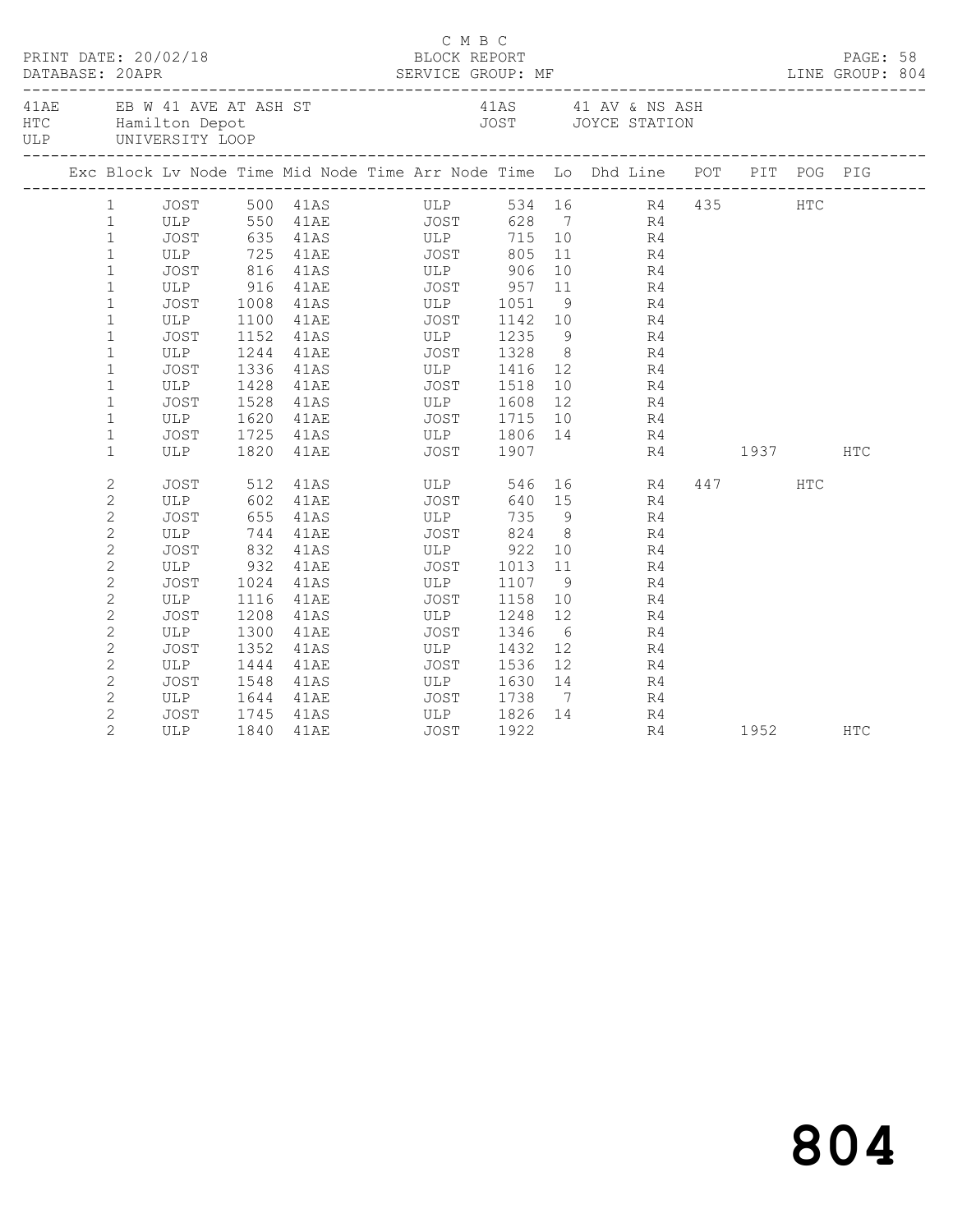### C M B C<br>BLOCK REPORT

| PRINT DATE: 20/02/18<br>DATABASE: 20APR |                |      |      |      | PAGE: 59<br>BLOCK REPORT BLOCK REPORT PAGE: 59<br>SERVICE GROUP: MF LINE GROUP: 804 |            |                 |                |          |  |  |
|-----------------------------------------|----------------|------|------|------|-------------------------------------------------------------------------------------|------------|-----------------|----------------|----------|--|--|
|                                         |                |      |      |      | Exc Block Lv Node Time Mid Node Time Arr Node Time Lo Dhd Line POT PIT POG PIG      |            |                 |                |          |  |  |
|                                         | $\mathfrak{Z}$ |      |      |      | JOST 524 41AS ULP 558 16                                                            |            |                 | R <sub>4</sub> | 459 HTC  |  |  |
|                                         | 3              | ULP  |      |      |                                                                                     |            |                 | R <sub>4</sub> |          |  |  |
|                                         | $\mathfrak{Z}$ | JOST |      |      |                                                                                     |            |                 | R4             |          |  |  |
|                                         | $\mathsf 3$    | ULP  |      |      |                                                                                     |            |                 | R <sub>4</sub> |          |  |  |
|                                         | $\mathsf 3$    | JOST | 836  | 41AS | ULP                                                                                 | 926 14     |                 | R <sub>4</sub> |          |  |  |
|                                         | $\mathsf 3$    | ULP  | 940  | 41AE | JOST                                                                                | 1021 11    |                 | R4             |          |  |  |
|                                         | 3              | JOST | 1032 | 41AS | ULP                                                                                 | 1115       | $\overline{9}$  | R4             |          |  |  |
|                                         | $\mathsf 3$    | ULP  | 1124 | 41AE | JOST                                                                                | 1206       | 10              | R4             |          |  |  |
|                                         | $\mathsf 3$    | JOST | 1216 | 41AS | ULP                                                                                 | 1256       | 12              | R4             |          |  |  |
|                                         | $\mathsf 3$    | ULP  | 1308 | 41AE | JOST                                                                                | 1354       | $6\overline{6}$ | R4             |          |  |  |
|                                         | $\mathsf 3$    | JOST | 1400 | 41AS | ULP                                                                                 | 1440 12    |                 | R4             |          |  |  |
|                                         | $\mathsf 3$    | ULP  | 1452 | 41AE | JOST                                                                                | 1545       | $7\phantom{.0}$ | R4             |          |  |  |
|                                         | $\mathsf 3$    | JOST | 1552 | 41AS | ULP                                                                                 | 1634       | 14              | R4             |          |  |  |
|                                         | $\mathsf 3$    | ULP  | 1648 | 41AE | JOST                                                                                | 1742       | 8               | R4             |          |  |  |
|                                         | $\mathfrak{Z}$ | JOST | 1750 | 41AS | ULP                                                                                 | 1831 14    |                 | R4             |          |  |  |
|                                         | $\mathsf 3$    | ULP  | 1845 | 41AE | JOST                                                                                | 1927       | $\overline{9}$  | R4             |          |  |  |
|                                         | $\mathsf 3$    | JOST | 1936 | 41AS | ULP                                                                                 | 2017       | 11              | R4             |          |  |  |
|                                         | 3              | ULP  | 2028 | 41AE | JOST                                                                                | 2110       | 14              | R4             |          |  |  |
|                                         | $\mathsf 3$    | JOST | 2124 | 41AS | ULP                                                                                 | 2205       | $\overline{7}$  | R4             |          |  |  |
|                                         | $\mathsf 3$    | ULP  | 2212 | 41AE | JOST                                                                                | 2250       | 10              | R4             |          |  |  |
|                                         | $\mathsf 3$    | JOST | 2300 | 41AS | ULP                                                                                 | 2341       | $5\overline{)}$ | R4             |          |  |  |
|                                         | $\mathsf 3$    | ULP  | 2346 | 41AE | JOST                                                                                | 2424       | 6               | R4             |          |  |  |
|                                         | 3              | JOST | 2430 | 41AS | ULP                                                                                 | 2511       |                 | R4             | 2546 HTC |  |  |
|                                         | 4              | JOST | 534  | 41AS |                                                                                     | ULP 609 15 |                 | R4             | 509 HTC  |  |  |
|                                         | 4              | ULP  | 624  | 41AE | JOST                                                                                | 702        | 10              | R4             |          |  |  |
|                                         | 4              | JOST | 712  | 41AS | <b>ULP</b>                                                                          | 755        | 9               | R4             |          |  |  |
|                                         | 4              | ULP  | 804  | 41AE | JOST                                                                                | 845        | $7\phantom{.0}$ | R4             |          |  |  |
|                                         | 4              | JOST | 852  | 41AS | ULP                                                                                 | 942        | 6               | R4             |          |  |  |
|                                         | 4              | ULP  | 948  | 41AE | JOST                                                                                | 1029       | 11              | R4             |          |  |  |
|                                         | 4              | JOST | 1040 | 41AS | ULP                                                                                 | 1123       | 9               | R4             |          |  |  |
|                                         | 4              | ULP  | 1132 | 41AE | JOST                                                                                | 1215       | 9               | R4             |          |  |  |
|                                         | 4              | JOST | 1224 | 41AS | ULP                                                                                 | 1304       | 12              | R4             |          |  |  |
|                                         | 4              | ULP  | 1316 | 41AE | <b>JOST</b>                                                                         | 1402       | 5               | R4             |          |  |  |
|                                         | $\overline{4}$ | JOST | 1407 | 41AS | ULP                                                                                 | 1447 13    |                 | R4             |          |  |  |
|                                         | $\overline{4}$ | ULP  | 1500 | 41AE | <b>JOST</b>                                                                         | 1555       | 5               | R <sub>4</sub> |          |  |  |

4 ULP 1855 41AE JOST 1937 R4 2007 HTC

5 JOST 544 41AS ULP 619 15 R4 519 HTC

 4 JOST 1600 41AS ULP 1643 13 R4 4 ULP 1656 41AE JOST 1750 10 R4 4 JOST 1800 41AS ULP 1841 14 R4

 5 ULP 634 41AE JOST 713 8 R4 5 JOST 721 41AS ULP 807 9 R4 5 ULP 816 41AE JOST 857 8 R4

| 5 | JOST       | 905  | 41AS | ULP        | 953  | 11 | R <sub>4</sub> |      |            |
|---|------------|------|------|------------|------|----|----------------|------|------------|
| 5 | <b>ULP</b> | 1004 | 41AE | JOST       | 1045 | 11 | R <sub>4</sub> |      |            |
| 5 | JOST       | 1056 | 41AS | <b>ULP</b> | 1139 | 9  | R <sub>4</sub> |      |            |
| 5 | <b>ULP</b> | 1148 | 41AE | JOST       | 1231 | 9  | R <sub>4</sub> |      |            |
| 5 | JOST       | 1240 | 41AS | <b>ULP</b> | 1320 | 12 | R <sub>4</sub> |      |            |
| 5 | <b>ULP</b> | 1332 | 41AE | JOST       | 1418 | 12 | R <sub>4</sub> |      |            |
| 5 | JOST       | 1430 | 41AS | <b>ULP</b> | 1510 | 10 | R <sub>4</sub> |      |            |
| 5 | <b>ULP</b> | 1520 | 41AE | JOST       | 1615 | -5 | R <sub>4</sub> |      |            |
| 5 | JOST       | 1620 | 41AS | ULP        | 1703 | 13 | R <sub>4</sub> |      |            |
| 5 | ULP        | 1716 | 41AE | JOST       | 1807 |    | R <sub>4</sub> | 1837 | <b>HTC</b> |
|   |            |      |      |            |      |    |                |      |            |
|   |            |      |      |            |      |    |                |      |            |
|   |            |      |      |            |      |    |                |      |            |
|   |            |      |      |            |      |    |                |      |            |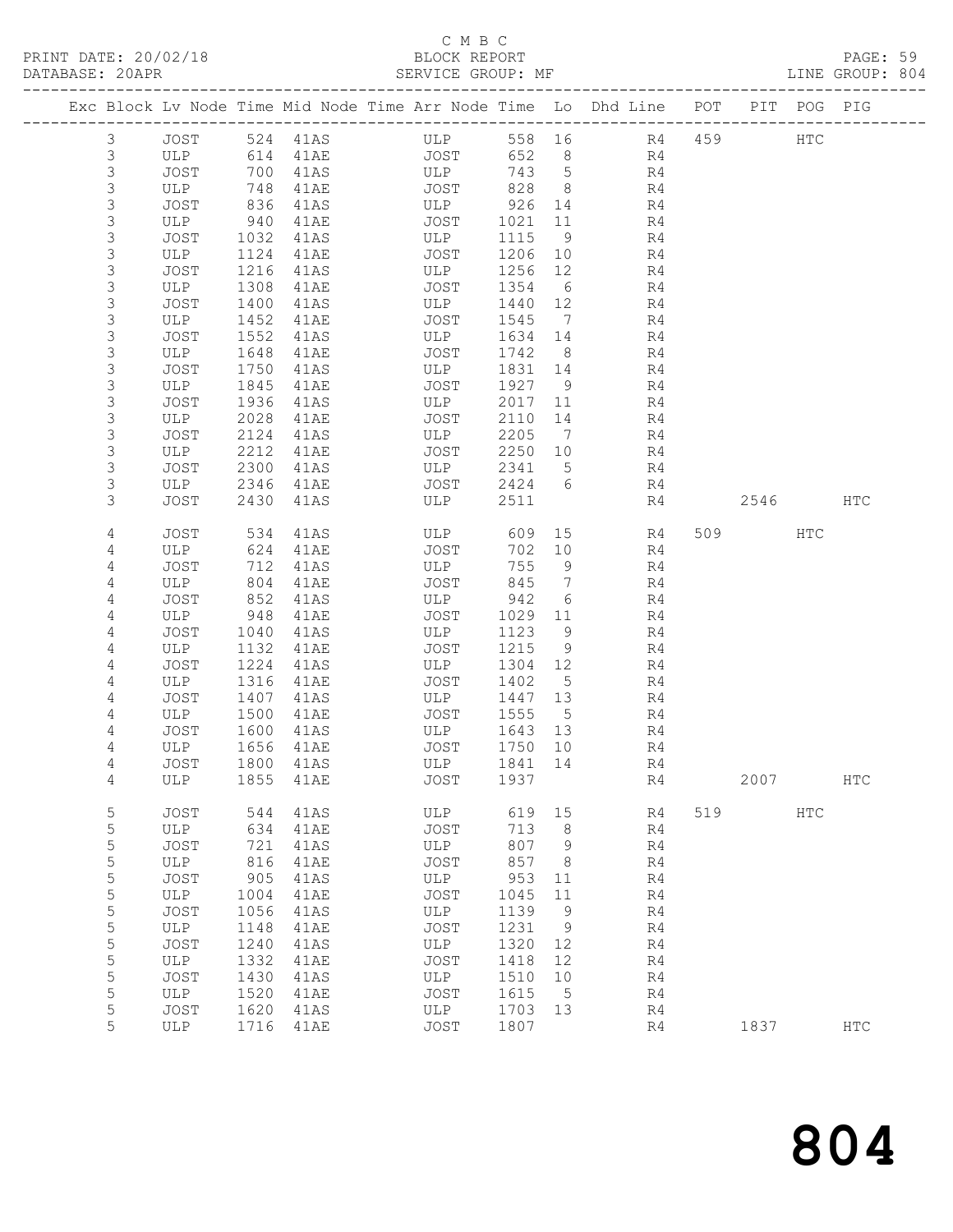#### C M B C<br>BLOCK REPORT

PAGE: 60<br>LINE GROUP: 804

|                 |               |              | Exc Block Lv Node Time Mid Node Time Arr Node Time Lo Dhd Line POT PIT POG PIG |             |                 |                |        |          |     |          |               |            |
|-----------------|---------------|--------------|--------------------------------------------------------------------------------|-------------|-----------------|----------------|--------|----------|-----|----------|---------------|------------|
| 6               | JOST 554 41AS |              |                                                                                | ULP         |                 |                | 629 14 | R4       | 529 | HTC      |               |            |
| 6               | ULP           |              | 643 41AE                                                                       | JOST        | 722             | 5              |        | R4       |     |          |               |            |
| 6               | JOST          |              | $727$ 41AS                                                                     | <b>ULP</b>  | 813 7           |                |        | R4       |     |          |               |            |
| 6               | ULP           | 820          | 41AE                                                                           | JOST        | 901             | 9              |        | R4       |     |          |               |            |
| 6               | JOST          | 910          | 41AS                                                                           | ULP         | 958             | 14             |        | R4       |     |          |               |            |
| 6               | ULP           | 1012         | 41AE                                                                           | <b>JOST</b> | 1053 11         |                |        | R4       |     |          |               |            |
| 6               | JOST          | 1104         | 41AS                                                                           | ULP         | 1147            | - 9            |        | R4       |     |          |               |            |
| 6               | ULP           | 1156         | 41AE                                                                           | JOST        | 1239            | 9              |        | R4       |     |          |               |            |
| 6               | JOST          | 1248         | 41AS                                                                           | ULP         | 1328 12         |                |        | R4       |     |          |               |            |
| 6               | ULP           | 1340         | 41AE                                                                           | JOST        | 1426            | - 9            |        | R4       |     |          |               |            |
| 6               | JOST          | 1435         | 41AS                                                                           | ULP         | 1515            | - 9            |        | R4       |     |          |               |            |
| 6               | ULP           | 1524         | 41AE                                                                           | JOST        | 1619            | 5 <sup>5</sup> |        | R4       |     |          |               |            |
| 6               | JOST          |              | 1624 41AS                                                                      | ULP         | 1707 13         |                |        | R4       |     |          |               |            |
| 6               | ULP           |              | 1720 41AE                                                                      | JOST        | 1811            |                |        | R4       |     | 1841     |               | <b>HTC</b> |
| $7\phantom{.0}$ | JOST          |              | 736 41AS                                                                       | ULP         | 824             | 8              |        | R4       |     | 706 — 10 | HTC           |            |
| $7\phantom{.}$  | ULP           | 832          | 41AE                                                                           |             | JOST 913        | $7\phantom{0}$ |        | R4       |     |          |               |            |
| 7               | JOST          |              | 920 41AS                                                                       | <b>ULP</b>  | 1008            |                |        | R4       |     | 1053     |               | <b>HTC</b> |
| $\,8\,$         | JOST          | 748          | 41AS                                                                           |             | ULP 838         | 6              |        | R4       | 718 |          | $_{\rm{HTC}}$ |            |
| 8               | ULP           |              | 844 41AE                                                                       | JOST        | 925 10          |                |        | R4       |     |          |               |            |
| 8               | JOST          |              | 935 41AS                                                                       | ULP         | 1022            |                |        | R4       |     | 1107     |               | HTC        |
|                 |               |              |                                                                                |             |                 |                |        |          |     |          |               |            |
| 9               | JOST          | 605          | 41AS                                                                           | ULP         | 642             | 13             |        | R4       |     | 535      | <b>HTC</b>    |            |
| 9               | ULP           | 655          | 41AE                                                                           | JOST        | 734             | 8              |        | R4       |     |          |               |            |
| $\mathsf 9$     | JOST          |              | 742 41AS                                                                       | ULP         | 830 10          |                |        | R4       |     |          |               |            |
| 9               | ULP           | 840          | 41AE                                                                           | JOST        | 921             | 9              |        | R4       |     |          |               |            |
| 9               | JOST          | 930          | 41AS                                                                           | ULP         | 1017 11         |                |        | R4       |     |          |               |            |
| $\mathsf 9$     | ULP           | 1028         | 41AE                                                                           | JOST        | 1109 11         |                |        | R4       |     |          |               |            |
| 9               | JOST          | 1120         | 41AS                                                                           | ULP         | 1203            | 9              |        | R4       |     |          |               |            |
| 9               | ULP           | 1212         | 41AE                                                                           | JOST        | 1256            | 8 <sup>8</sup> |        | R4       |     |          |               |            |
| 9               | JOST          | 1304         | 41AS                                                                           | ULP         | 1344 12         |                |        | R4       |     |          |               |            |
| 9<br>9          | ULP<br>JOST   | 1356<br>1450 | 41AE<br>41AS                                                                   | JOST<br>ULP | 1442<br>1530 10 | 8 <sup>8</sup> |        | R4<br>R4 |     |          |               |            |
| 9               | ULP           | 1540         | 41AE                                                                           | JOST        | 1635            | $5^{\circ}$    |        | R4       |     |          |               |            |
| 9               | JOST          | 1640         | 41AS                                                                           | ULP         | 1722 14         |                |        | R4       |     |          |               |            |
| $\mathcal{G}$   | ULP           |              | 1736 41AE                                                                      | JOST        | 1826            |                |        | R4       |     | 1856     |               | HTC        |
|                 |               |              |                                                                                |             |                 |                |        |          |     |          |               |            |
| 10              | JOST          |              | 615 41AS                                                                       | ULP         | 652 13          |                |        | R4       |     | 545      | HTC           |            |
| 10              | ULP           | 705          | 41AE                                                                           | <b>JOST</b> | 745             | - 9            |        | R4       |     |          |               |            |
| 10              | JOST          | 754          | 41AS                                                                           | ULP         | 844             | 8 <sup>8</sup> |        | R4       |     |          |               |            |
| 10              | ULP           |              | 852 41AE                                                                       | JOST        | 933 12          |                |        | R4       |     |          |               |            |
| 10              | JOST          |              | 945 41AS                                                                       | ULP         | 1032            |                |        | R4       |     | 1117 HTC |               |            |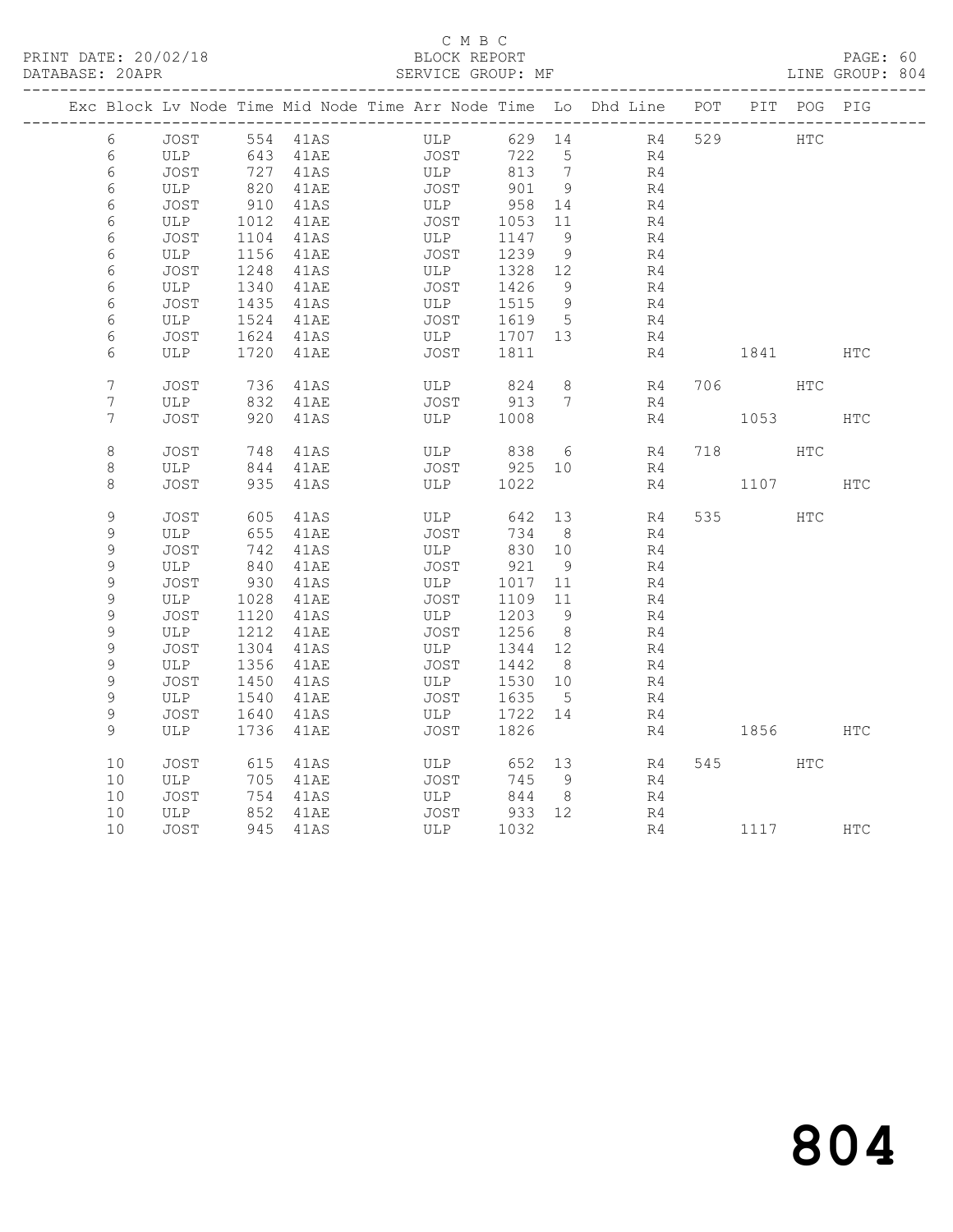### C M B C<br>BLOCK REPORT

PAGE: 61<br>LINE GROUP: 804

|          |             |              |                | Exc Block Lv Node Time Mid Node Time Arr Node Time Lo Dhd Line POT |                 |                 |                |     |             | PIT POG PIG |     |
|----------|-------------|--------------|----------------|--------------------------------------------------------------------|-----------------|-----------------|----------------|-----|-------------|-------------|-----|
| 11       |             |              | JOST 620 41AS  | ULP 657 13 R4                                                      |                 |                 |                | 550 | HTC         |             |     |
| 11       | ULP 710     |              | 41AE           | <b>JOST</b>                                                        |                 |                 | 750 10 R4      |     |             |             |     |
| 11       | JOST        | 800          | 41AS           | ULP                                                                | 850 10          |                 | R <sub>4</sub> |     |             |             |     |
| 11       | ULP         | 900          | 41AE           | JOST                                                               | 941             | 9               | R4             |     |             |             |     |
| 11       | JOST        | 950          | 41AS           | ULP                                                                | 1037 7          |                 | R <sub>4</sub> |     |             |             |     |
| 11       | ULP         | 1044         | 41AE           | JOST                                                               | 1126 10         |                 | R <sub>4</sub> |     |             |             |     |
| 11       | JOST        | 1136         | 41AS           | ULP                                                                | 1219 9          |                 | R4             |     |             |             |     |
| 11       | ULP         | 1228         | 41AE           | JOST                                                               | 1312 8          |                 | R4             |     |             |             |     |
| 11       | JOST        | 1320         | 41AS           | ULP                                                                | 1400 12         |                 | R4             |     |             |             |     |
| 11       | ULP         | 1412         | 41AE           | JOST                                                               | 1502 6          |                 | R4             |     |             |             |     |
| 11       | JOST        | 1508         | 41AS           | ULP                                                                | 1548 12         |                 | R4             |     |             |             |     |
| 11       | ULP         | 1600         | 41AE           | JOST                                                               | 1655            | $5\overline{)}$ | R4             |     |             |             |     |
| 11<br>11 | JOST<br>ULP | 1700<br>1756 | 41AS<br>41AE   | ULP<br>JOST                                                        | 1741 15<br>1844 | 12              | R4<br>R4       |     |             |             |     |
| 11       | JOST        | 1856         | 41AS           | ULP                                                                | 1937            | 11              | R4             |     |             |             |     |
| 11       | ULP         | 1948         | 41AE           | JOST                                                               | 2030            | 10              | R4             |     |             |             |     |
| 11       | JOST        | 2040         | 41AS           | ULP                                                                | 2121 9          |                 | R4             |     |             |             |     |
| 11       | ULP         | 2130         | 41AE           | JOST                                                               | 2208 16         |                 | R4             |     |             |             |     |
| 11       | JOST        | 2224         | 41AS           | ULP                                                                | 2305 10         |                 | R4             |     |             |             |     |
| 11       | ULP         | 2315         | 41AE           | JOST                                                               | 2353 7          |                 | R4             |     |             |             |     |
| 11       | JOST        | 2400         | 41AS           | ULP                                                                | 2441 5          |                 | R4             |     |             |             |     |
| 11       | ULP         | 2446         | 41AE           | JOST                                                               | 2524            |                 | R4             |     | 2554        |             | HTC |
|          |             |              |                |                                                                    |                 |                 |                |     |             |             |     |
| 12       | JOST        | 625          | 41AS           | ULP                                                                | 702 13          |                 | R4             |     | 555 75      | HTC         |     |
| 12       | ULP         | 715          | 41AE           | JOST                                                               | 755 9           |                 | R4             |     |             |             |     |
| 12       | JOST        | 804          | 41AS           | ULP                                                                | 854 10          |                 | R4             |     |             |             |     |
| 12       | ULP         | 904          | 41AE           | JOST 945 10                                                        |                 |                 | R4             |     |             |             |     |
| 12       | JOST        | 955          | 41AS           | ULP                                                                | 1042            |                 | R4             |     | 1127        |             | HTC |
| 13       | JOST        | 630          | 41AS           | ULP                                                                | 710 10          |                 | R4             |     | 600 HTC     |             |     |
| 13       | ULP         | 720          | 41AE           | JOST                                                               | 800             | 8 <sup>8</sup>  | R4             |     |             |             |     |
| 13       | JOST        | 808          | 41AS           | ULP                                                                | 858             | 10              | R4             |     |             |             |     |
| 13       | ULP         | 908          | 41AE           | JOST                                                               | 949             | 11              | R4             |     |             |             |     |
| 13       | JOST        | 1000         | 41AS           | ULP                                                                | 1043 9          |                 | R4             |     |             |             |     |
| 13       | ULP         | 1052         | 41AE           | JOST                                                               | 1134 10         |                 | R4             |     |             |             |     |
| 13       | JOST        | 1144         | 41AS           | ULP                                                                | 1227 9          |                 | R4             |     |             |             |     |
| 13       | ULP         | 1236         | 41AE           | JOST                                                               | 1320            | 8 <sup>8</sup>  | R4             |     |             |             |     |
| 13       | JOST        | 1328         | 41AS           | ULP                                                                | 1408 12         |                 | R4             |     |             |             |     |
| 13       | ULP         |              | 1420 41AE      | JOST                                                               | 1510 10         |                 | R4             |     |             |             |     |
| 13       |             |              | JOST 1520 41AS | ULP 1600 12                                                        |                 |                 | R4             |     |             |             |     |
| 13       | ULP         | 1612         | 41AE           | JOST                                                               | 1707 8          |                 | R4             |     |             |             |     |
| 13       | JOST        | 1715         | 41AS           | ULP                                                                | 1756 14         |                 | R4             |     |             |             |     |
| 13       | ULP         | 1810         | 41AE           | JOST                                                               | 1857            |                 | R4             |     | 1927   1927 |             | HTC |
| 14       | JOST        | 640          | 41AS           | ULP                                                                | 720             | 10              | R4             | 610 |             | HTC         |     |
| 14       | ULP         | 730          | 41AE           | JOST                                                               | 810             | 10              | R4             |     |             |             |     |
| 14       | JOST        | 820          | 41AS           | ULP                                                                | 910             |                 | R4             |     | 955         |             | HTC |
|          |             |              |                |                                                                    |                 |                 |                |     |             |             |     |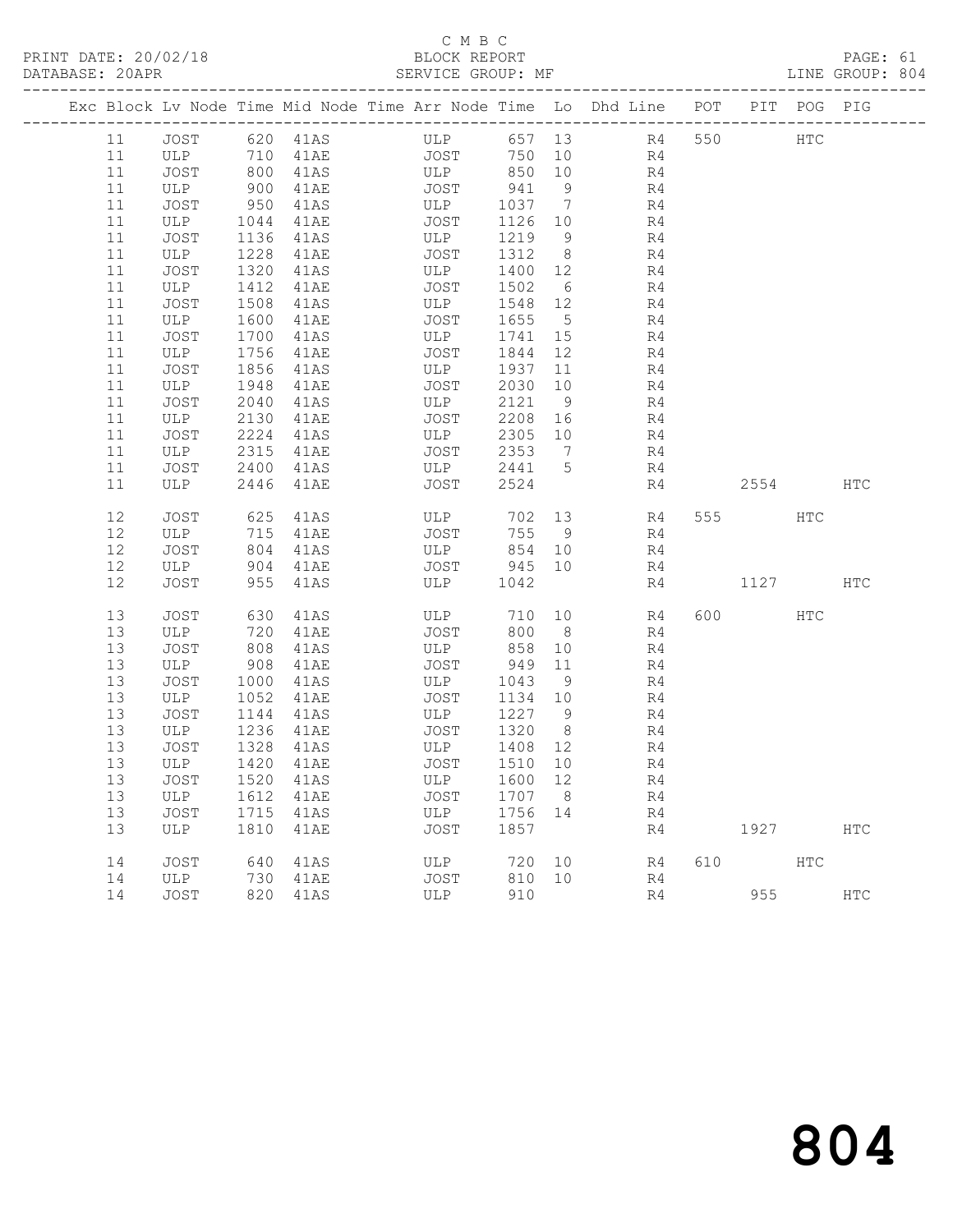#### C M B C<br>BLOCK REPORT

PAGE: 62<br>LINE GROUP: 804

|  |          |                    |            |                               | Exc Block Lv Node Time Mid Node Time Arr Node Time Lo Dhd Line POT PIT POG PIG |                 |                 |                      |     |           |            |               |
|--|----------|--------------------|------------|-------------------------------|--------------------------------------------------------------------------------|-----------------|-----------------|----------------------|-----|-----------|------------|---------------|
|  | 15       | JOST               |            | 645 41AS                      | ULP 725 10 R4                                                                  |                 |                 |                      |     | 615       | HTC        |               |
|  | 15       |                    |            |                               | JOST                                                                           | 815 9           |                 | R4                   |     |           |            |               |
|  | 15       |                    |            | ULP 735 41AE<br>JOST 824 41AS | ULP                                                                            | 914 10          |                 | R <sub>4</sub>       |     |           |            |               |
|  | 15       | ULP                |            | 924 41AE                      | <b>JOST</b>                                                                    | 1005            | 11              | R4                   |     |           |            |               |
|  | 15       | JOST               | 1016       | 41AS                          | ULP                                                                            | 1059            | 9               | R4                   |     |           |            |               |
|  | 15       | ULP                | 1108       | 41AE                          | JOST                                                                           | 1150            | 10              | R4                   |     |           |            |               |
|  | 15       | JOST               | 1200       | 41AS                          | ULP                                                                            | 1240            | 12              | R4                   |     |           |            |               |
|  | 15       | ULP                | 1252       | 41AE                          | JOST                                                                           | 1336            | 8 <sup>8</sup>  | R4                   |     |           |            |               |
|  | 15       | <b>JOST</b>        | 1344       | 41AS                          | ULP                                                                            | 1424            | 12              | R4                   |     |           |            |               |
|  | 15       | ULP                | 1436       | 41AE                          | JOST                                                                           | 1528            | 8 <sup>8</sup>  | R4                   |     |           |            |               |
|  | 15       | JOST               |            | 1536 41AS                     | ULP                                                                            | 1618 14         |                 | R4                   |     |           |            |               |
|  | 15       | ULP                |            | 1632 41AE                     | JOST                                                                           | 1726            | 9               | R4                   |     |           |            |               |
|  | 15<br>15 | JOST<br>ULP        | 1830       | 1735 41AS<br>41AE             | ULP<br>JOST                                                                    | 1816 14<br>1912 |                 | R4<br>R4             |     | 1942      |            | HTC           |
|  |          |                    |            |                               |                                                                                |                 |                 |                      |     |           |            |               |
|  | 16       | JOST               | 650        | 41AS                          | ULP                                                                            | 730             |                 | 10<br>R4             |     | 620 HTC   |            |               |
|  | 16       | ULP                | 740        | 41AE                          | JOST                                                                           | 820             | 8 <sup>8</sup>  | R4                   |     |           |            |               |
|  | 16       | JOST               | 828        | 41AS                          | ULP                                                                            | 918             |                 | R4                   |     | 1003      |            | HTC           |
|  |          |                    |            |                               |                                                                                |                 |                 |                      |     |           |            |               |
|  | 17       | JOST               |            | 703 41AS                      | ULP                                                                            | 746             |                 | $6\overline{}$<br>R4 |     | 633 HTC   |            |               |
|  | 17       | ULP                | 752        | 41AE                          | JOST                                                                           | 832             | 8               | R4                   |     |           |            |               |
|  | 17       | JOST               | 840        | 41AS                          | ULP                                                                            | 930             |                 | R4                   |     | 1015      |            | HTC           |
|  | 18       | JOST               | 706        | 41AS                          | ULP                                                                            | 749             | $7\phantom{.0}$ | R4                   |     | 636 HTC   |            |               |
|  | 18       | ULP                | 756        | 41AE                          | JOST                                                                           | 836             | 8               | R4                   |     |           |            |               |
|  | 18       | JOST               |            | 844 41AS                      | ULP                                                                            | 934             |                 | R4                   |     | 1019      |            | HTC           |
|  |          |                    |            |                               |                                                                                |                 |                 |                      |     |           |            |               |
|  | 19       | JOST               | 709        | 41AS                          | ULP                                                                            | 752             | 8               | R4                   |     | 639 HTC   |            |               |
|  | 19       | ULP 800            |            | 41AE                          | JOST                                                                           | 841             | $7\phantom{0}$  | R4                   |     |           |            |               |
|  | 19       | JOST               | 848        | 41AS                          | ULP                                                                            | 938             |                 | R4                   |     | 1023      |            | HTC           |
|  | 20       | JOST               | 715        | 41AS                          | ULP                                                                            | 801             | $7\overline{ }$ | R4                   |     | 645   100 | HTC        |               |
|  | 20       | ULP                | 808        | 41AE                          | JOST                                                                           | 849             | 7               | R4                   |     |           |            |               |
|  | 20       | JOST               | 856        | 41AS                          | ULP                                                                            | 946             | 10 <sup>°</sup> | R4                   |     |           |            |               |
|  | 20       | ULP                | 956        | 41AE                          | JOST                                                                           | 1037            | 11              | R4                   |     |           |            |               |
|  | 20       | JOST               | 1048       | 41AS                          | ULP                                                                            | 1131            | 9               | R4                   |     |           |            |               |
|  | 20       | ULP                |            | 1140 41AE                     | JOST                                                                           | 1223            | 9               | R4                   |     |           |            |               |
|  | 20       | JOST               |            | 1232 41AS                     | ULP                                                                            | 1312 12         |                 | R <sub>4</sub>       |     |           |            |               |
|  | 20       | ULP                |            | 1324 41AE                     | JOST                                                                           | 1410 14         |                 | R4                   |     |           |            |               |
|  | 20       | JOST 1424 41AS     |            |                               | ULP 1504 8                                                                     |                 |                 | R <sub>4</sub>       |     |           |            |               |
|  | 20       | ULP                | 1512       | 41AE                          | JOST                                                                           | 1607            | $5\overline{)}$ | R4                   |     |           |            |               |
|  | 20       | <b>JOST</b>        | 1612       | 41AS                          | ULP                                                                            | 1655            | 13              | R4                   |     |           |            |               |
|  | 20       | ULP                | 1708       | 41AE                          | JOST                                                                           | 1800            |                 | R4                   |     | 1830      |            | <b>HTC</b>    |
|  | 21       | <b>JOST</b>        | 718        | 41AS                          | ULP                                                                            | 804             | 8               | R4                   | 648 |           | HTC        |               |
|  | 21       | ULP                | 812        | 41AE                          | <b>JOST</b>                                                                    | 853             | 7               | R4                   |     |           |            |               |
|  | 21       | <b>JOST</b>        | 900        | 41AS                          | ULP                                                                            | 948             |                 | R4                   |     | 1033      |            | HTC           |
|  |          |                    |            |                               |                                                                                |                 |                 |                      |     |           |            |               |
|  | 22       | JOST               | 724        | 41AS                          | ULP                                                                            | 810             |                 | R4                   | 654 | 855       | HTC        | HTC           |
|  | 23       | <b>JOST</b>        | 730        | 41AS                          | ULP                                                                            | 818             | 6               | R4                   | 700 |           | <b>HTC</b> |               |
|  | 23       | ULP                | 824        | 41AE                          | JOST                                                                           | 905             | 10              | R4                   |     |           |            |               |
|  | 23       | JOST               | 915        | 41AS                          | ULP                                                                            | 1003            |                 | R4                   |     | 1048      |            | <b>HTC</b>    |
|  |          |                    |            |                               |                                                                                |                 |                 |                      |     |           |            |               |
|  | 24<br>24 | <b>JOST</b><br>ULP | 733<br>828 | 41AS                          | ULP                                                                            | 821<br>909      | 7               | R4<br>R4             | 703 | 939       | HTC        |               |
|  |          |                    |            | 41AE                          | JOST                                                                           |                 |                 |                      |     |           |            | $_{\rm{HTC}}$ |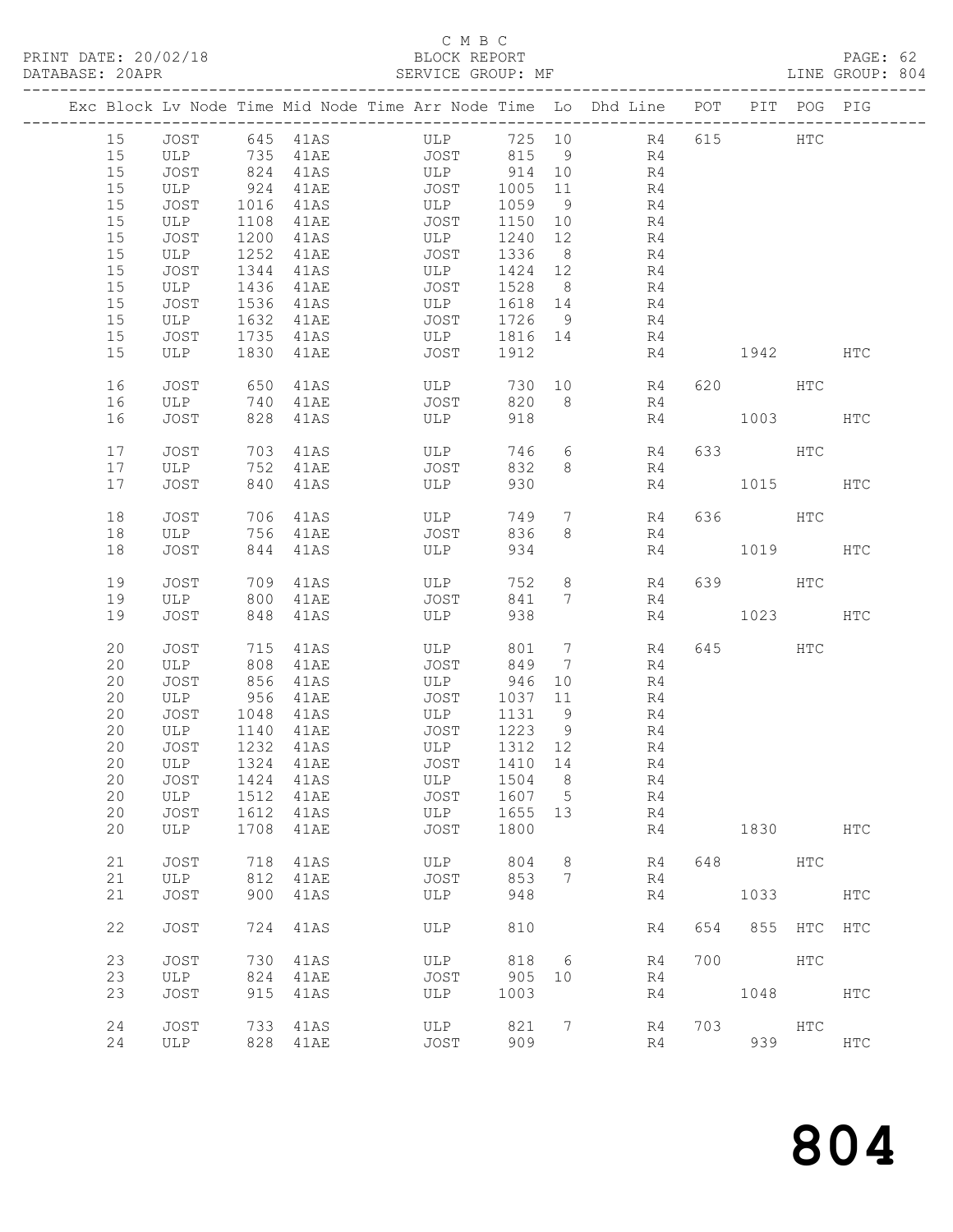## C M B C<br>BLOCK REPORT

| DATABASE: 20APR |    |             |      |                      | SERVICE GROUP: MF                                                              |                 |                              |                |      |                 |         | LINE GROUP: 804 |  |
|-----------------|----|-------------|------|----------------------|--------------------------------------------------------------------------------|-----------------|------------------------------|----------------|------|-----------------|---------|-----------------|--|
|                 |    |             |      |                      | Exc Block Lv Node Time Mid Node Time Arr Node Time Lo Dhd Line POT PIT POG PIG |                 |                              |                |      |                 |         |                 |  |
|                 | 25 |             |      |                      | JOST 600 41AS ULP 637 13 R4 530 HTC                                            |                 |                              |                |      |                 |         |                 |  |
|                 | 25 | ULP 650     |      | 41AE                 |                                                                                |                 |                              | JOST 729 10 R4 |      |                 |         |                 |  |
|                 | 25 | JOST        | 739  |                      | 41AS ULP 827 9                                                                 |                 |                              | R <sub>4</sub> |      |                 |         |                 |  |
|                 | 25 | ULP         | 836  |                      | JOST                                                                           | 917 8           |                              | R <sub>4</sub> |      |                 |         |                 |  |
|                 | 25 | JOST        | 925  | 41AE<br>41AS<br>41AS | ULP                                                                            | 1013            | $7\overline{ }$              | R4             |      |                 |         |                 |  |
|                 | 25 | ULP         | 1020 | 41AE                 | JOST                                                                           | 1101 11         |                              | R <sub>4</sub> |      |                 |         |                 |  |
|                 | 25 | JOST        | 1112 | 41AS                 | ULP                                                                            | 1155 9          |                              | R4             |      |                 |         |                 |  |
|                 | 25 | ULP         | 1204 |                      | JOST                                                                           | 1248 8          |                              | R4             |      |                 |         |                 |  |
|                 | 25 | JOST        | 1256 | 41AE<br>41AS         | ULP                                                                            | 1336 12         |                              | R4             |      |                 |         |                 |  |
|                 | 25 | ULP         | 1348 | 41AE                 | JOST                                                                           | 1434 11         |                              | R4             |      |                 |         |                 |  |
|                 | 25 | JOST        | 1445 | 41AS                 | ULP                                                                            | 1525            | 11                           | R4             |      |                 |         |                 |  |
|                 | 25 | ULP         | 1536 | 41AE                 | JOST                                                                           | 1631 5          |                              | R4             |      |                 |         |                 |  |
|                 | 25 | JOST        | 1636 | 41AS                 | ULP                                                                            | 1718 14         |                              | R4             |      |                 |         |                 |  |
|                 | 25 | ULP         | 1732 | 41AE                 | JOST                                                                           | 1822            | 10                           | R4             |      |                 |         |                 |  |
|                 | 25 | JOST        | 1832 |                      | ULP                                                                            |                 |                              | R4             |      |                 |         |                 |  |
|                 | 25 | ULP         | 1924 | 41AS                 |                                                                                | 1913<br>2006 14 | 11                           | R4             |      |                 |         |                 |  |
|                 | 25 |             | 2020 | 41AE                 | JOST                                                                           | 2101 9          |                              | R4             |      |                 |         |                 |  |
|                 |    | JOST        |      | 41AS<br>41AE         | ULP<br><b>JOST</b>                                                             |                 |                              | R <sub>4</sub> |      |                 |         |                 |  |
|                 | 25 | ULP         | 2110 |                      |                                                                                | 2148 12         |                              |                |      |                 |         |                 |  |
|                 | 25 | JOST        | 2200 | 41AS                 | ULP                                                                            |                 |                              | 2241 7<br>R4   |      |                 |         |                 |  |
|                 | 25 | ULP         | 2248 | 41AE                 | JOST                                                                           | 2326            |                              | R4             |      | 2356            |         | HTC             |  |
|                 | 26 | <b>JOST</b> | 745  | 41AS                 | ULP                                                                            | 835             |                              | R4             | 715  |                 | 920 HTC | <b>HTC</b>      |  |
|                 | 27 | JOST        | 610  | 41AS                 | ULP                                                                            | 647             | 13                           | R4             |      | 540             | HTC     |                 |  |
|                 | 27 | ULP         | 700  | 41AE                 | JOST                                                                           | 740 11          |                              | R4             |      |                 |         |                 |  |
|                 | 27 | JOST        | 751  | 41AS                 | ULP                                                                            | 841             | $\overline{7}$               | R4             |      |                 |         |                 |  |
|                 | 27 | ULP         | 848  | 41AE                 | JOST 929 11                                                                    |                 |                              | R4             |      |                 |         |                 |  |
|                 | 27 | JOST        | 940  | 41AS                 | ULP                                                                            | 1027            | 9                            | R4             |      |                 |         |                 |  |
|                 | 27 | ULP         | 1036 | 41AE                 | JOST                                                                           | 1118 10         |                              | R4             |      |                 |         |                 |  |
|                 | 27 | JOST        | 1128 | 41AS                 | ULP                                                                            | 1211 9          |                              | R4             |      |                 |         |                 |  |
|                 | 27 | ULP         | 1220 | 41AE                 | JOST                                                                           | 1304            | 8 <sup>8</sup>               | R4             |      |                 |         |                 |  |
|                 | 27 | JOST        | 1312 | 41AS                 | ULP                                                                            | 1352            | 12                           | R4             |      |                 |         |                 |  |
|                 | 27 | ULP         | 1404 |                      | JOST                                                                           | 1454 6          |                              | R4             |      |                 |         |                 |  |
|                 | 27 | JOST        | 1500 | 41AE<br>41AS         | ULP                                                                            | 1540            | 12                           | R4             |      |                 |         |                 |  |
|                 | 27 | ULP         | 1552 | 41AE                 | JOST                                                                           | 1647 5          |                              | R4             |      |                 |         |                 |  |
|                 | 27 | JOST        | 1652 | 41AS                 | ULP                                                                            | 1734            | 14                           | R4             |      |                 |         |                 |  |
|                 | 27 | ULP         | 1748 | 41AE                 |                                                                                | 1836 12         |                              | R4             |      |                 |         |                 |  |
|                 | 27 | JOST        | 1848 | 41AS                 | JOST<br>ULP                                                                    | 1929 11         |                              | R4             |      |                 |         |                 |  |
|                 |    |             |      |                      | 27 ULP 1940 41AE JOST 2022 8                                                   |                 |                              | R4             |      |                 |         |                 |  |
|                 | 27 | JOST        | 2030 | 41AS                 | ULP                                                                            | 2111            | $\overline{9}$               | R4             |      |                 |         |                 |  |
|                 | 27 | ULP         | 2120 | 41AE                 | JOST                                                                           | 2158 14         |                              | R4             |      |                 |         |                 |  |
|                 | 27 | <b>JOST</b> | 2212 | 41AS                 | ULP                                                                            | 2253            | $\overline{7}$               | R4             |      |                 |         |                 |  |
|                 | 27 | ULP         | 2300 | 41AE                 | JOST                                                                           | 2338            | $7\phantom{.0}\phantom{.0}7$ | R4             |      |                 |         |                 |  |
|                 | 27 | JOST        | 2345 | 41AS                 | ULP                                                                            | 2426            | 5                            | R4             |      |                 |         |                 |  |
|                 | 27 | ULP         | 2431 | 41AE                 | JOST                                                                           | 2509            |                              | R4             |      | 2539            |         | HTC             |  |
|                 | 28 | <b>JOST</b> | 757  | 41AS                 | ULP                                                                            | 847             | 9                            | R4             |      | 727 HTC         |         |                 |  |
|                 | 28 | ULP         | 856  | 41AE                 | JOST                                                                           | 937             |                              | R4             |      | 1007            |         | HTC             |  |
|                 | 29 | JOST        | 812  | 41AS                 | ULP                                                                            | 902             |                              | R4             |      | 742 947 HTC HTC |         |                 |  |
|                 | 30 | JOST        | 1412 | 41AS                 | ULP                                                                            | 1452 12         |                              | R4             | 1342 |                 | HTC     |                 |  |
|                 | 30 | ULP         | 1504 | 41AE                 | JOST                                                                           | 1559 5          |                              | R4             |      |                 |         |                 |  |
|                 | 30 | JOST        | 1604 | 41AS                 | ULP                                                                            | 1647 13         |                              | R4             |      |                 |         |                 |  |
|                 | 30 | ULP         |      | 1700 41AE            | JOST                                                                           | 1752            |                              | R4             |      | 1822            |         | $_{\rm{HTC}}$   |  |
|                 |    |             |      |                      |                                                                                |                 |                              |                |      |                 |         |                 |  |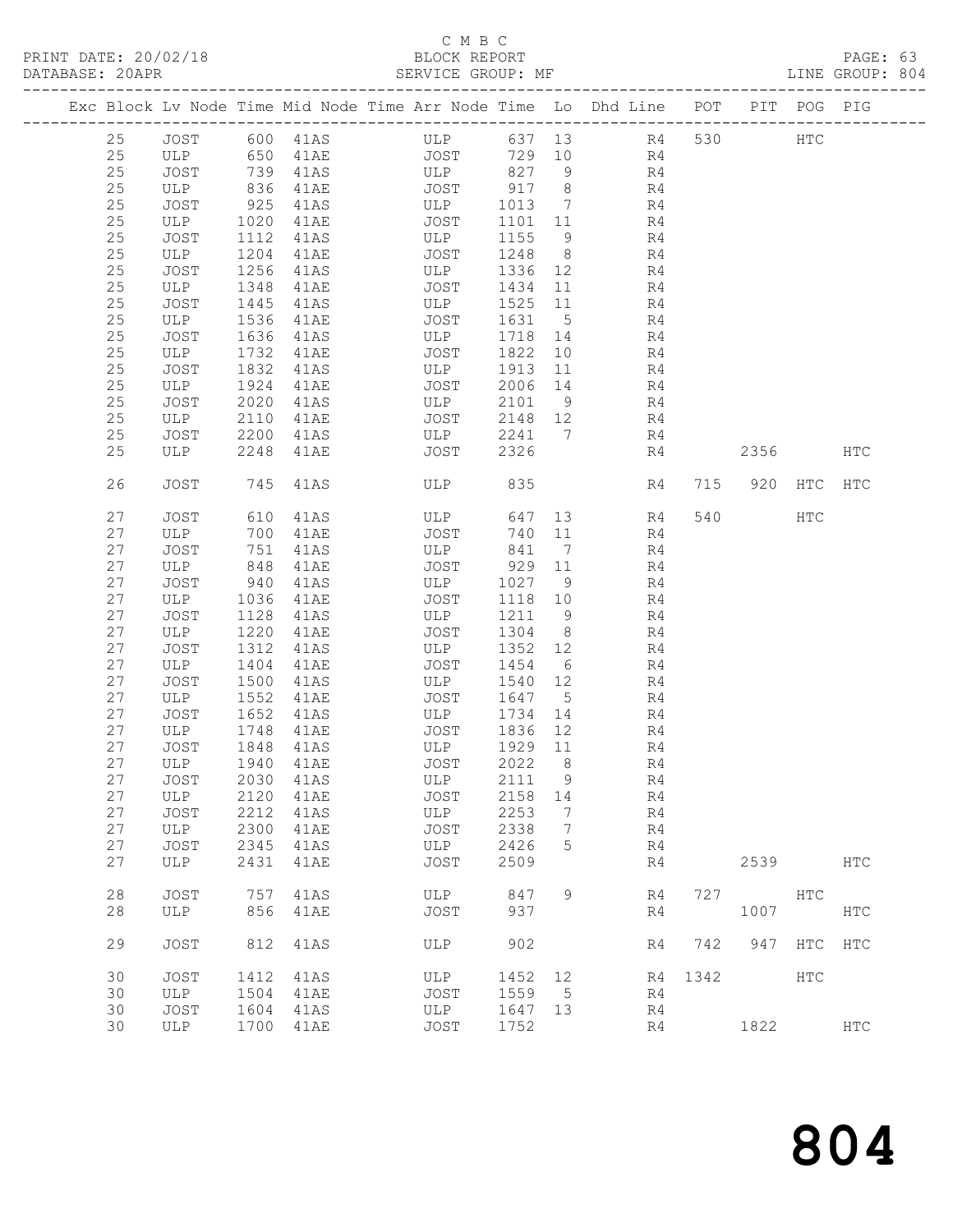#### C M B C<br>BLOCK REPORT

PAGE: 64<br>LINE GROUP: 804

|          |                                 |              |               | Exc Block Lv Node Time Mid Node Time Arr Node Time Lo Dhd Line POT |                  |    |                                  |         |          | PIT POG PIG |               |
|----------|---------------------------------|--------------|---------------|--------------------------------------------------------------------|------------------|----|----------------------------------|---------|----------|-------------|---------------|
|          |                                 |              |               | 31 JOST 1418 41AS ULP 1458 10 R4 1348                              |                  |    |                                  |         |          | HTC         |               |
| 31       |                                 |              | ULP 1508 41AE |                                                                    |                  |    | JOST 1603 5 R4                   |         |          |             |               |
| 31       | JOST                            | 1608         | 41AS          | ULP 1651 13                                                        |                  |    | R <sub>4</sub>                   |         |          |             |               |
| 31       | ULP                             | 1704         | 41AE          | JOST                                                               | 1756 12          |    | R4                               |         |          |             |               |
| 31       | JOST                            | 1808         | 41AS          | ULP                                                                | 1849 11          |    | R4                               |         |          |             |               |
| 31       | ULP                             | 1900         | 41AE          | JOST                                                               | 1942             | 10 | R4                               |         |          |             |               |
| 31       | JOST                            | 1952         | 41AS          | <b>ULP</b>                                                         | 2033 11          |    | R4                               |         |          |             |               |
| 31       | ULP                             | 2044         | 41AE          | JOST                                                               | 2126 10          |    | R4                               |         |          |             |               |
| 31       | JOST                            | 2136         | 41AS          | ULP<br>JOST                                                        | 2217 7           |    | R <sub>4</sub><br>R <sub>4</sub> |         |          |             |               |
| 31       | ULP                             | 2224         | 41AE<br>41AS  | ULP                                                                | 2302 13          |    | R <sub>4</sub>                   |         |          |             |               |
| 31<br>31 | JOST                            | 2315         |               | JOST                                                               | 2356 5<br>2439 6 |    |                                  |         |          |             |               |
| 31       | ULP<br>JOST                     | 2401<br>2445 | 41AE<br>41AS  | ULP                                                                | 2526             |    | R4                               | R4      | 2601 HTC |             |               |
|          |                                 |              |               |                                                                    |                  |    |                                  |         |          |             |               |
| 32       | JOST                            | 1440         | 41AS          | ULP                                                                |                  |    | 1520 8 R4 1410                   |         |          | HTC         |               |
| 32       | ULP                             | 1528         | 41AE          | JOST                                                               | 1623 5           |    | R4                               |         |          |             |               |
| 32       | JOST                            | 1628         | 41AS          | ULP                                                                | 1711 13          |    | R4                               |         |          |             |               |
| 32       | ULP                             | 1724         | 41AE          | JOST                                                               | 1815 9           |    | R4                               |         |          |             |               |
| 32       | JOST                            | 1824         | 41AS          | ULP                                                                | 1905 11          |    | R4                               |         |          |             |               |
| 32       | ULP                             | 1916         | 41AE          | JOST                                                               | 1958 12          |    | R4                               |         |          |             |               |
| 32       | JOST                            | 2010         | 41AS          | ULP                                                                | 2051 9           |    | R4                               |         |          |             |               |
| 32       | ULP                             | 2100         | 41AE          | JOST                                                               | 2138 10          |    | R <sub>4</sub>                   |         |          |             |               |
| 32       | JOST                            | 2148         | 41AS          | ULP                                                                | 2229 7           |    | R4                               |         |          |             |               |
| 32       | ULP                             | 2236         | 41AE          | JOST                                                               | 2314 16          |    | R4                               |         |          |             |               |
| 32       | JOST                            | 2330         | 41AS          | ULP                                                                | 2411 5           |    | R4                               |         |          |             |               |
| 32       | ULP                             | 2416         | 41AE          | JOST                                                               | 2454 6           |    | R4                               |         |          |             |               |
| 32       | JOST                            | 2500         | 41AS          | ULP                                                                | 2541             |    | R4                               |         | 2616 HTC |             |               |
| 33       | <b>JOST</b>                     | 1455         | 41AS          | ULP                                                                | 1535 7           |    | R4 1425 HTC                      |         |          |             |               |
| 33       | ULP                             | 1542         | 41AE          | JOST                                                               | 1637 7           |    | R4                               |         |          |             |               |
| 33       | JOST                            | 1644         | 41AS          | ULP                                                                | 1726 14          |    | R4                               |         |          |             |               |
| 33       | ULP                             | 1740         | 41AE          | <b>JOST</b>                                                        | 1830 10          |    | R4                               |         |          |             |               |
| 33       | JOST                            | 1840         | 41AS          | ULP                                                                | 1921 11          |    | R4                               |         |          |             |               |
| 33       | ULP                             | 1932         | 41AE          | JOST                                                               | 2014             |    |                                  | R4      | 2044     |             | HTC           |
|          |                                 |              |               |                                                                    |                  |    |                                  |         |          |             |               |
| 34       | JOST                            |              | 1504 41AS     | ULP                                                                |                  |    | 1544 12 R4 1434 HTC              |         |          |             |               |
| 34       | ULP                             |              | 1556 41AE     | JOST                                                               | 1651 5           |    | R4                               |         |          |             |               |
| 34<br>34 | JOST 1656 41AS<br>ULP 1752 41AE |              |               | ULP<br>JOST                                                        | 1738 14<br>1840  |    | R <sub>4</sub>                   | R4 1910 |          |             | HTC           |
|          |                                 |              |               |                                                                    |                  |    |                                  |         |          |             |               |
| 35       | JOST                            | 1512         | 41AS          | ULP                                                                | 1552             | 12 | R4                               | 1442    |          | HTC         |               |
| 35       | ULP                             | 1604         | 41AE          | JOST                                                               | 1659             | 6  | R4                               |         |          |             |               |
| 35       | JOST                            | 1705         | 41AS          | ULP                                                                | 1746             | 14 | R4                               |         |          |             |               |
| 35       | ULP                             | 1800         | 41AE          | <b>JOST</b>                                                        | 1847             |    | R4                               |         | 1917     |             | $_{\rm{HTC}}$ |
| 36       | JOST                            | 1516         | 41AS          | ULP                                                                | 1556             | 12 | R4                               | 1446    |          | HTC         |               |
| 36       | ULP                             | 1608         | 41AE          | JOST                                                               | 1703             | 7  | R4                               |         |          |             |               |
| 36       | JOST                            | 1710         | 41AS          | ULP                                                                | 1751             | 14 | R4                               |         |          |             |               |
| 36       | ULP                             | 1805         | 41AE          | JOST                                                               | 1852             | 12 | R4                               |         |          |             |               |
| 36       | JOST                            | 1904         | 41AS          | ULP                                                                | 1945             | 11 | R4                               |         |          |             |               |
| 36       | ULP                             | 1956         | 41AE          | <b>JOST</b>                                                        | 2038             | 12 | R4                               |         |          |             |               |
| 36       | JOST                            | 2050         | 41AS          | ULP                                                                | 2131             | 9  | R4                               |         |          |             |               |
| 36       | ULP                             | 2140         | 41AE          | JOST                                                               | 2218             |    | R4                               |         | 2248     |             | HTC           |
|          |                                 |              |               |                                                                    |                  |    |                                  |         |          |             |               |